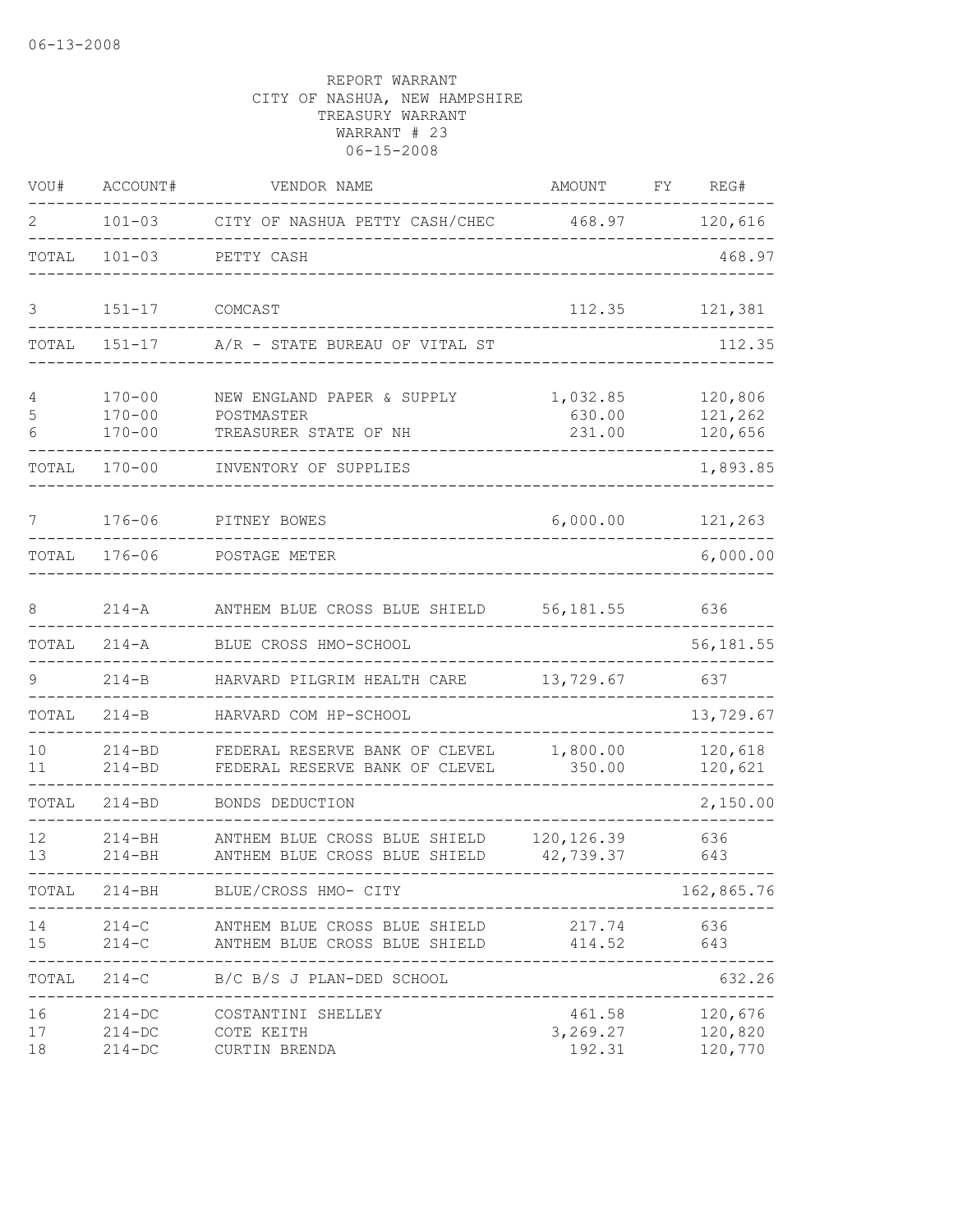| VOU#   | ACCOUNT#   | VENDOR NAME                                 | AMOUNT       | FΥ | REG#        |
|--------|------------|---------------------------------------------|--------------|----|-------------|
| 19     | $214 - DC$ | DAVIDSON PATRICIA                           | 340.00       |    | 120,853     |
| 20     | $214 - DC$ | GAGNON PATRICIA                             | 245.00       |    | 120,772     |
| 21     | $214-DC$   | <b>GLEASON KAREN</b>                        | 558.59       |    | 120,854     |
| 22     | $214 - DC$ | LAMONTAGNE LYNNE                            | 820.00       |    | 120,855     |
| 23     | $214 - DC$ | MENARD PAUL                                 | 192.31       |    | 120,821     |
| 24     | $214 - DC$ | SLATTERY SCOTT                              | 882.30       |    | 120,822     |
| 25     | $214 - DC$ | WINKLEMANN DEAN                             | 1,857.00     |    | 120,856     |
| TOTAL  | $214 - DC$ | DEPENDENT CARE DEDUCTION                    |              |    | 8,818.36    |
| 203,20 | $214-DI$   | UNUM LIFE INSURANCE                         | 1,516.08     |    | 121,264     |
| TOTAL  | $214-DI$   | SCHOOL DISABILITY                           |              |    | 1,516.08    |
| 26     | $214-FS$   | BENEFIT STRATEGIES INC                      | 13,888.49    |    | 648         |
| TOTAL  | $214-FS$   | FLEXIBLE SPENDING ACCOUNT -                 |              |    | 13,888.49   |
| 27     | $214 - H$  | NORTHEAST DELTA                             | 2,806.28     |    | 638         |
| 28     | $214 - H$  | NORTHEAST DELTA                             | 1,954.60     |    | 644         |
| TOTAL  | $214 - H$  | N.E.DELTA-SCHOOL                            |              |    | 4,760.88    |
|        |            |                                             |              |    |             |
| 29     | $214 - HC$ | HARVARD PILGRIM HEALTH CARE                 | 57,760.69    |    | 637         |
| TOTAL  | $214 - HC$ | HARVARD COM HP                              |              |    | 57,760.69   |
| 30     | $214 - HJ$ | ANTHEM BLUE CROSS BLUE SHIELD               | 42,594.48    |    | 636         |
| 31     | $214 - HJ$ | ANTHEM BLUE CROSS BLUE SHIELD               | 53, 226.12   |    | 643         |
| 32     | $214 - HJ$ | REID GEORGE                                 | 635.80       |    | 120,971     |
| TOTAL  | $214 - HJ$ | BC/BS J PLAN DED-CITY                       |              |    | 96,456.40   |
| 33     | $214 - I$  | ANTHEM BLUE CROSS BLUE SHIELD               | 38, 173. 18  |    | 636         |
| TOTAL  | $214-I$    | B/C P.O.S-SCHOOL                            |              |    | 38, 173. 18 |
| 34     | $214 - J$  | ITT HARTFORD                                | 7,643.69     |    | 646         |
|        |            | TOTAL 214-J OPT LIFE SCHOOL                 |              |    | 7,643.69    |
| 35     |            | 214-K PROTECTIVE LIFE INSURANCE COMP 116.21 |              |    | 653         |
| TOTAL  |            | 214-K KEMPER TERM LIFE INSURANCE            |              |    | 116.21      |
| 36     | $214-L$    | ITT HARTFORD                                | 1,340.01 646 |    |             |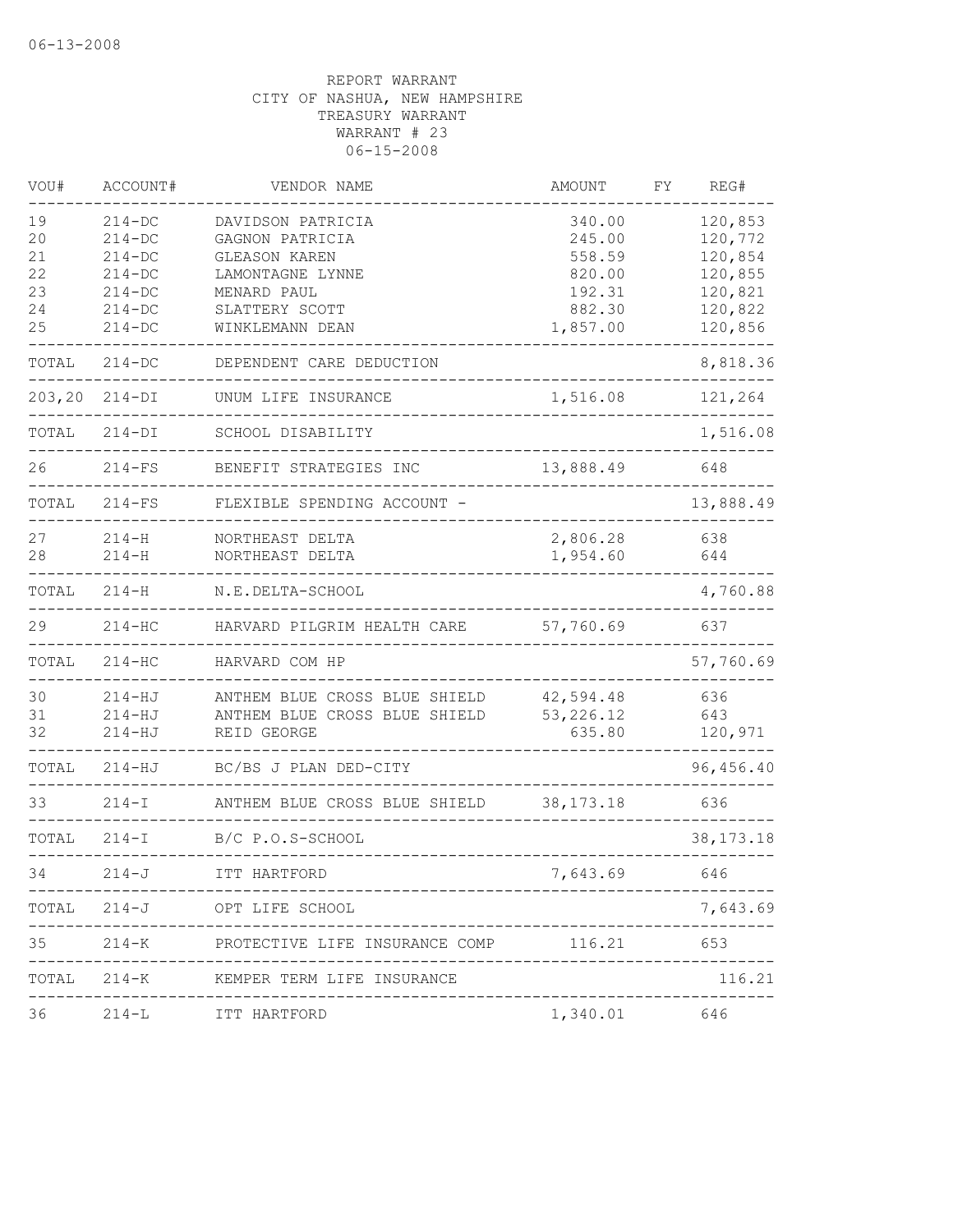| VOU#                                                     | ACCOUNT#                                                                                                                                 | VENDOR NAME                                                                                                                                                                      | AMOUNT                                                                                                                            | FΥ<br>REG#                                                         |
|----------------------------------------------------------|------------------------------------------------------------------------------------------------------------------------------------------|----------------------------------------------------------------------------------------------------------------------------------------------------------------------------------|-----------------------------------------------------------------------------------------------------------------------------------|--------------------------------------------------------------------|
| TOTAL                                                    | $214 - L$                                                                                                                                | TERM LIFE DEDUCTION                                                                                                                                                              |                                                                                                                                   | 1,340.01                                                           |
| 37<br>38                                                 | $214 - P$<br>$214 - P$                                                                                                                   | NORTHEAST DELTA<br>NORTHEAST DELTA                                                                                                                                               | 13,294.98<br>11,515.45                                                                                                            | 638<br>644                                                         |
| TOTAL                                                    | $214-P$                                                                                                                                  | NORTHEAST DELTA DEDUCTION                                                                                                                                                        |                                                                                                                                   | 24,810.43                                                          |
| 39<br>40                                                 | $214 - PQ$<br>$214 - PQ$                                                                                                                 | ANTHEM BLUE CROSS BLUE SHIELD<br>ANTHEM BLUE CROSS BLUE SHIELD                                                                                                                   | 29,498.53<br>97,786.09                                                                                                            | 636<br>643                                                         |
| TOTAL                                                    | $214 - PQ$                                                                                                                               | BC/BS POINT OF SERV- CITY                                                                                                                                                        |                                                                                                                                   | 127, 284.62                                                        |
| 41                                                       | $214 - SL$                                                                                                                               | SUN LIFE ASSURANCE COMPANY OF                                                                                                                                                    | 3,470.88                                                                                                                          | 630                                                                |
| TOTAL                                                    | $214 - SL$                                                                                                                               | BPW GROUP INS-SUN LIFE                                                                                                                                                           |                                                                                                                                   | 3,470.88                                                           |
| 42                                                       | $214 - TD$                                                                                                                               | NORTHEAST DELTA                                                                                                                                                                  | 19,043.06                                                                                                                         | 644                                                                |
| TOTAL                                                    | $214 - TD$                                                                                                                               | TEACHER DENTAL                                                                                                                                                                   |                                                                                                                                   | 19,043.06                                                          |
| 43                                                       | $214-TK$                                                                                                                                 | ITT HARTFORD                                                                                                                                                                     | 7,581.36                                                                                                                          | 646                                                                |
| TOTAL                                                    | $214 - TK$                                                                                                                               | OPTIONAL LIFE DEDUCTION                                                                                                                                                          |                                                                                                                                   | 7,581.36                                                           |
| 203,20                                                   | $214 - V$                                                                                                                                | VISION SERVICE PLAN - NH                                                                                                                                                         | 15.04                                                                                                                             | 121,265                                                            |
| TOTAL                                                    | $214 - V$                                                                                                                                | VISION CARE DEDUCTION                                                                                                                                                            |                                                                                                                                   | 15.04                                                              |
| 44                                                       | $214 - W$                                                                                                                                | BOSTON MUTUAL LIFE INSURANCE                                                                                                                                                     | 18,870.14                                                                                                                         | 647                                                                |
| TOTAL                                                    | $214 - W$                                                                                                                                | WHOLE LIFE DEDUCTION                                                                                                                                                             |                                                                                                                                   | 18,870.14                                                          |
| 45<br>46<br>47<br>48<br>49<br>50<br>51<br>52<br>53<br>54 | $255 - 00$<br>$255 - 00$<br>$255 - 00$<br>$255 - 00$<br>$255 - 00$<br>$255 - 00$<br>$255 - 00$<br>$255 - 00$<br>$255 - 00$<br>$255 - 00$ | STATE OF NH-MV<br>STATE OF NH-MV<br>STATE OF NH-MV<br>STATE OF NH-MV<br>STATE OF NH-MV<br>STATE OF NH-MV<br>STATE OF NH-MV<br>STATE OF NH-MV<br>STATE OF NH-MV<br>STATE OF NH-MV | 20,889.35<br>18, 410. 45<br>22,524.85<br>18,516.80<br>16, 353.75<br>15,846.80<br>12,162.65<br>11,561.60<br>13,270.10<br>10,648.05 | 621<br>625<br>629<br>631<br>634<br>639<br>640<br>641<br>649<br>654 |
| TOTAL                                                    | $255 - 00$                                                                                                                               | STATE MVR                                                                                                                                                                        |                                                                                                                                   | 160, 184.40                                                        |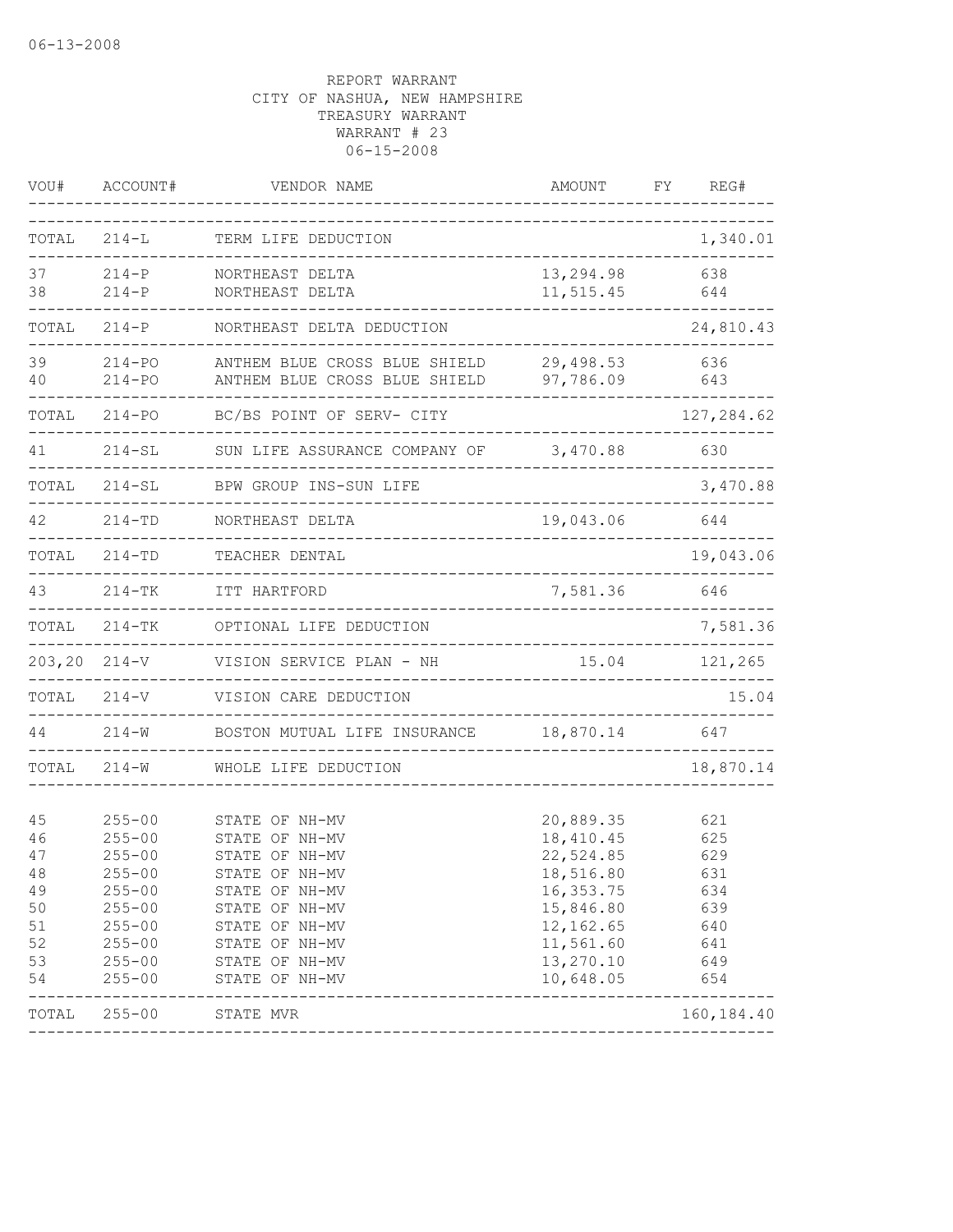|                            | VOU# ACCOUNT#                          | VENDOR NAME                                                                                              | AMOUNT FY REG#                             |                                                     |
|----------------------------|----------------------------------------|----------------------------------------------------------------------------------------------------------|--------------------------------------------|-----------------------------------------------------|
| 55<br>56<br>57<br>58<br>59 | $257 - 00$<br>$257 - 00$<br>$257 - 00$ | 257-00 ASHLEY GODFREDSON<br>KORSAK REALTY<br>NEYLON SHAUN<br>RHEAULT ADAM<br>257-00 TITLE CLERK ASSIS FL | 461.70<br>2.70<br>119.70<br>25.00<br>29.50 | 120,960<br>120,956<br>120,959<br>120,957<br>120,958 |
|                            |                                        | TOTAL 257-00 MV REFUND PENDING                                                                           |                                            | 638.60                                              |
|                            |                                        | 60 258-00 NELLIGAN PATRICIA<br>40.00 120,961                                                             |                                            |                                                     |
|                            |                                        | TOTAL 258-00 TVB REFUND PENDING                                                                          |                                            | 40.00                                               |
|                            |                                        | 203,20 288-00 LAKESHORE LEARNING MATERIALS 240.90 120,733                                                |                                            |                                                     |
|                            |                                        | TOTAL 288-00 SCHOOL SUSPENSE ACCOUNT                                                                     |                                            | 240.90                                              |
|                            |                                        | 61  292-14  D&C CONSTRUCTION CO INC   1,766.89  120,840                                                  |                                            |                                                     |
|                            |                                        | TOTAL 292-14 INTEREST RETAINAGE-BROX INDUS.                                                              |                                            | 1,766.89                                            |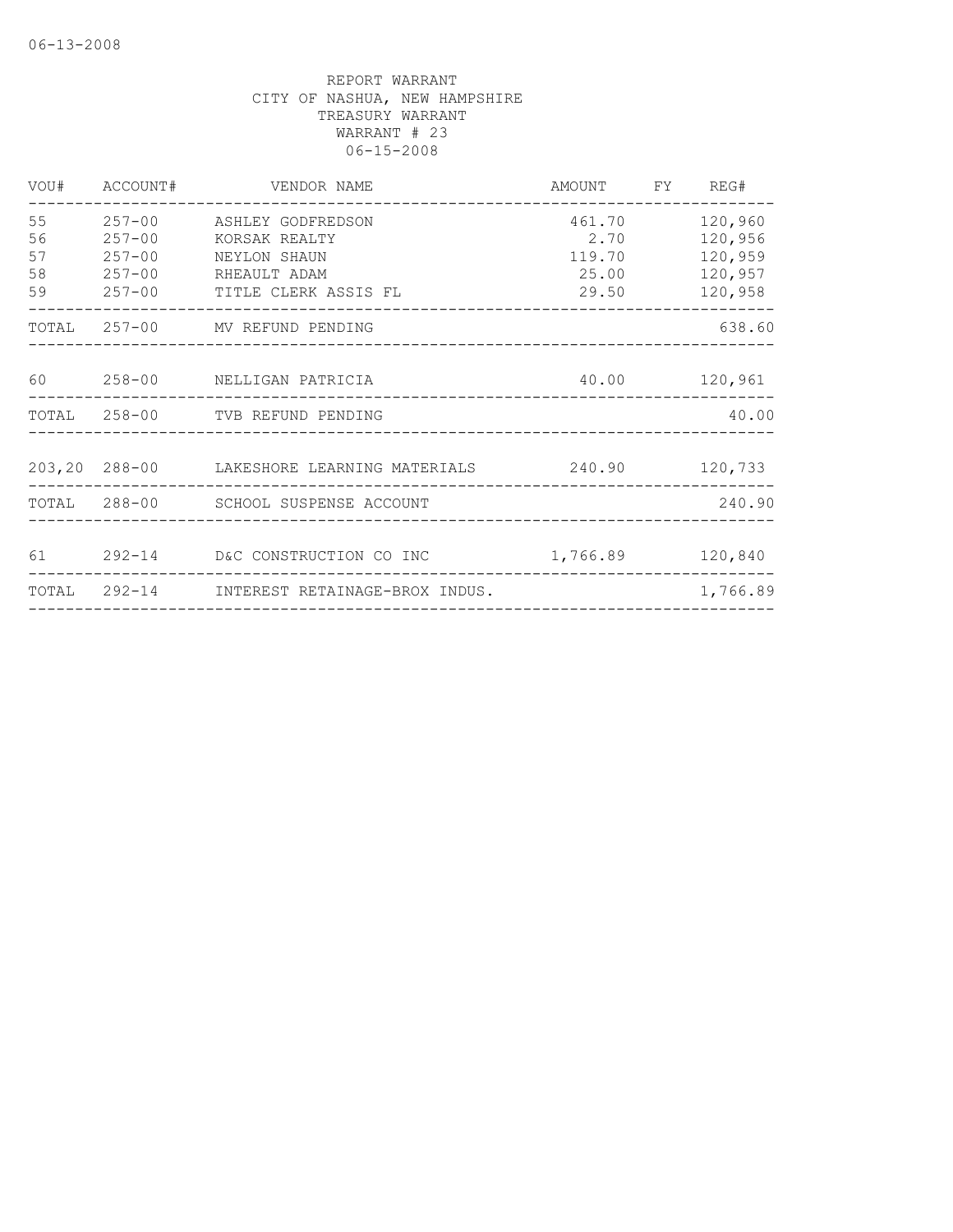|           |           | $\verb VOU + \verb {{ACCOUNT} + \verb {{VENDOR NAME}}  \verb {{AMOUNT} + \verb {{FY}}  \verb {{REG} + \verb {{AUCONT} + \verb {{AUCONT}} } \verb {{AUCONT} + \verb {{AUCONT} + \verb {{AUCONT}} } \verb {{AUCONT} + \verb {{AUCONT}} } \verb {{AUCONT} + \verb {{AUCONT} + \verb {{AUCONT}}  \verb }{ {\verb {{AUCONT}} + \verb {{AUCONT}} } \verb }{ {\verb {{AUCONT}} + \verb {{AUCONT}} } \verb }$ |                               |               |
|-----------|-----------|-------------------------------------------------------------------------------------------------------------------------------------------------------------------------------------------------------------------------------------------------------------------------------------------------------------------------------------------------------------------------------------------------------|-------------------------------|---------------|
|           |           | 203,209 3047-49075 TRAD LEADERSHIP GROUP LLC 500.00 121,206                                                                                                                                                                                                                                                                                                                                           |                               |               |
|           |           | TOTAL 304 ALTERNATIVE SCHOOL                                                                                                                                                                                                                                                                                                                                                                          |                               | 500.00        |
| 62        | 305-59100 | ANDERSON CECIL                                                                                                                                                                                                                                                                                                                                                                                        | 50.00                         | 120,849       |
| 63        | 305-59100 | JEYNES MIKE                                                                                                                                                                                                                                                                                                                                                                                           | 362.50                        | 120,730       |
| 64        | 305-59100 | MCLEAN JIM                                                                                                                                                                                                                                                                                                                                                                                            | 150.00                        | 120,828       |
| 65        | 305-59100 | NEXTEL COMMUNICATIONS                                                                                                                                                                                                                                                                                                                                                                                 |                               | 30.89 121,355 |
| 66        | 305-59100 | O'NEIL TIM                                                                                                                                                                                                                                                                                                                                                                                            | 62.50 120,833                 |               |
| 67        | 305-59100 | SANCHEZ ANTONIO                                                                                                                                                                                                                                                                                                                                                                                       | 100.00 120,848                |               |
| 68        |           | 305-64030 ACCESS A/V                                                                                                                                                                                                                                                                                                                                                                                  | 3,898.00 120,814              |               |
| 69        |           | 305-91030 POEHNERT JEFF                                                                                                                                                                                                                                                                                                                                                                               |                               | 92.80 121,266 |
| TOTAL 305 |           | SRF - CIVIC & COMM ACTIVITIES<br>__________________________                                                                                                                                                                                                                                                                                                                                           |                               | 4,746.69      |
|           |           | 203,210 3053-49050 PELHAM HIGH SCHOOL - AOF 66.10 121,204                                                                                                                                                                                                                                                                                                                                             |                               |               |
|           |           | TOTAL 305 NHS ACADEMY OF FINANCE                                                                                                                                                                                                                                                                                                                                                                      |                               | 66.10         |
|           |           |                                                                                                                                                                                                                                                                                                                                                                                                       |                               |               |
| 70        |           | 308-83013 ANTHEM BLUE CROSS BLUE SHIELD 90,219.67                                                                                                                                                                                                                                                                                                                                                     |                               | 636           |
| 71        | 308-83013 | ANTHEM BLUE CROSS BLUE SHIELD                                                                                                                                                                                                                                                                                                                                                                         | 19,158.58                     | 643           |
| 72        | 308-83016 | HARVARD PILGRIM HEALTH CARE                                                                                                                                                                                                                                                                                                                                                                           | 23,551.08 637<br>9,410.53 645 |               |
| 73        | 308-83016 | HARVARD PILGRIM HEALTH CARE                                                                                                                                                                                                                                                                                                                                                                           |                               |               |
| 74        | 308-83017 | HARVARD PILGRIM HEALTH CARE 110,162.07 637                                                                                                                                                                                                                                                                                                                                                            |                               |               |
| 75        | 308-83017 | HARVARD PILGRIM HEALTH CARE 22,579.89 645                                                                                                                                                                                                                                                                                                                                                             |                               |               |
| 76        | 308-83018 | ANTHEM BLUE CROSS BLUE SHIELD 171,353.77 643                                                                                                                                                                                                                                                                                                                                                          |                               |               |
| 77        | 308-83019 | ANTHEM BLUE CROSS BLUE SHIELD 34,601.15 636                                                                                                                                                                                                                                                                                                                                                           |                               |               |
| 78        | 308-83019 | ANTHEM BLUE CROSS BLUE SHIELD 26,336.11 643                                                                                                                                                                                                                                                                                                                                                           |                               |               |
| 79        | 308-83020 | NORTHEAST DELTA                                                                                                                                                                                                                                                                                                                                                                                       | 2,683.17                      | 638           |
| 79        | 308-83021 | NORTHEAST DELTA                                                                                                                                                                                                                                                                                                                                                                                       | 1,778.97                      | 638           |
| 80        | 308-83021 | NORTHEAST DELTA                                                                                                                                                                                                                                                                                                                                                                                       | 1,926.25                      | 644           |
| 80        | 308-83022 | NORTHEAST DELTA                                                                                                                                                                                                                                                                                                                                                                                       | $102,323.99$ 644              |               |
| 81        | 308-83026 | NORTHERN NEW ENGLAND BENEFIT T 30,743.00 652                                                                                                                                                                                                                                                                                                                                                          |                               |               |
| 82        | 308-83030 | ITT HARTFORD                                                                                                                                                                                                                                                                                                                                                                                          | 6,674.73 646                  |               |
| 82        |           | 308-83031 ITT HARTFORD                                                                                                                                                                                                                                                                                                                                                                                | 12, 112.54 646                |               |
| 83        | 308-83041 | DEVINE MILLIMET & BRANCH PA<br>W                                                                                                                                                                                                                                                                                                                                                                      | 3,608.96                      | 120,868       |
| 84        | 308-83053 | APPLE SERVICES NASHUA                                                                                                                                                                                                                                                                                                                                                                                 | 924.00                        | 120,691       |
| 85        | 308-83053 | ASSOCIATED RADIOLOGISTS PA<br>W/                                                                                                                                                                                                                                                                                                                                                                      | 291.00                        | 120,864       |
| 86        | 308-83053 | CONCORD HOSPITAL<br>W/C                                                                                                                                                                                                                                                                                                                                                                               | 642.30                        | 120,892       |
| 87        | 308-83053 | CONCORD ORTHOPAEDICS PA                                                                                                                                                                                                                                                                                                                                                                               | 127.00                        | 120,765       |
| 88        | 308-83053 | DARTMOUTH-HITCHCOCK CLINIC                                                                                                                                                                                                                                                                                                                                                                            | 236.00                        | 120,913       |
| 89        | 308-83053 | DYNASPLINT SYSTEMS INC                                                                                                                                                                                                                                                                                                                                                                                | 395.00                        | 120,857       |
| 90        | 308-83053 | FOUNDATION MEDICAL PARTNERS                                                                                                                                                                                                                                                                                                                                                                           | 186.00                        | 120,894       |
| 91        | 308-83053 | FOUR SEASONS ORTHOPAEDIC CTR                                                                                                                                                                                                                                                                                                                                                                          | 547.00                        | 120,897       |
| 92        | 308-83053 | GREATER NASHUA EMERGENCY PHYS                                                                                                                                                                                                                                                                                                                                                                         | 68.00                         | 120,881       |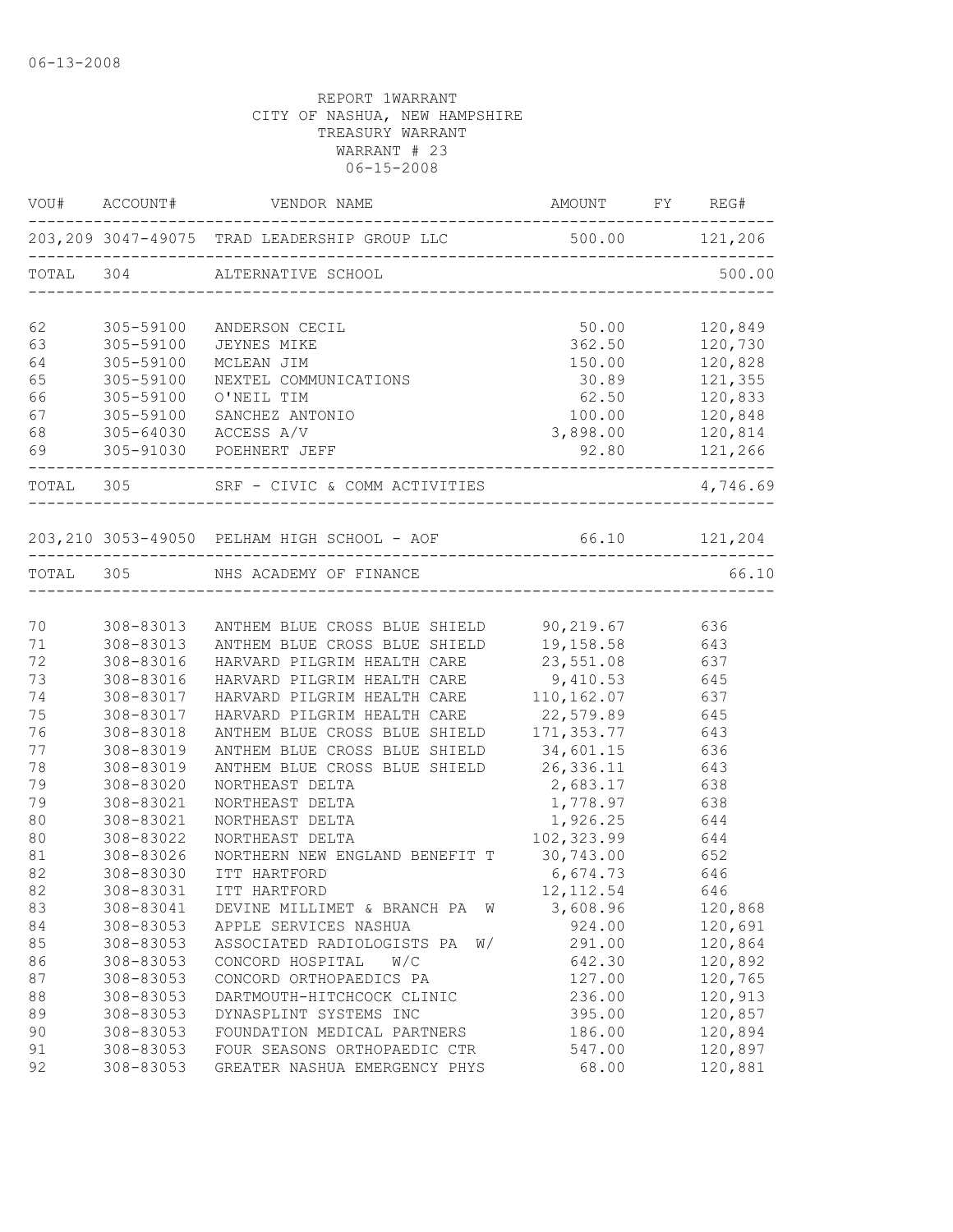| VOU# | ACCOUNT#                                                | VENDOR NAME                                                         | AMOUNT    | FY | REG#                 |
|------|---------------------------------------------------------|---------------------------------------------------------------------|-----------|----|----------------------|
| 93   | 308-83053                                               | HACKER PETER S MD W/C                                               | 95.00     |    | 120,692              |
| 94   | 308-83053                                               | MERIDIAN RESOURCE COMPANY                                           | 14.57     |    | 120,801              |
| 95   | 308-83053                                               | NASHUA RADIOLOGY PA<br>W/C                                          | 33.00     |    | 120,865              |
| 96   | 308-83053                                               | OCCUPATIONAL HEALTH CTRS SOUTH                                      | 2, 271.22 |    | 120,762              |
| 97   | 308-83053                                               | PHARMACY MANAGEMENT SERVICES                                        | 626.47    |    | 120,888              |
| 98   | 308-83053                                               | PHILLIP P FICHERA MD                                                | 140.00    |    | 120,925              |
| 99   | 308-83053                                               | SELECT PHYSICAL THERAPY HOLDIN                                      | 223.00    |    | 120,972              |
| 100  | 308-83053                                               | SO NH REGIONAL MEDICAL CENTER                                       | 3,813.07  |    | 120,866              |
| 101  | 308-83053                                               | ST JOSEPH'S HOSPITAL W/C                                            | 8,598.25  |    | 120,687              |
| 102  | 308-83053                                               | THIRD PARTY SOLUTIONS INC                                           | 94.38     |    | 120,887              |
| 103  | 308-83053                                               | WALGREEN CO<br>W/C                                                  | 257.96    |    | 120,872              |
| 104  | 308-83053                                               | WALLACE PAUL                                                        | 10.00     |    | 120,973              |
| 105  | 308-83053                                               | WINGATES PHARMACY INC                                               | 1,972.20  |    | 120,815              |
| 106  | 308-83054                                               | APPLE SERVICES NASHUA                                               | 1,948.00  |    | 120,691              |
| 107  | 308-83054                                               | APPLE THERAPY SERVICES BEDFORD                                      | 414.00    |    | 120,631              |
| 108  | 308-83054                                               | ASSOCIATED RADIOLOGISTS PA<br>W/                                    | 160.00    |    | 120,864              |
| 109  | 308-83054                                               | BEDFORD AMBULATORY SURG CTR                                         | 4,907.00  |    | 120,873              |
| 110  | 308-83054                                               | DARTMOUTH-HITCHCOCK CLINIC                                          | 2,313.00  |    | 120,913              |
| 111  | 308-83054                                               | FOUR SEASONS ORTHOPAEDIC CTR                                        | 8,403.00  |    | 120,897              |
| 112  | 308-83054                                               | GREATER NASHUA EMERGENCY PHYS                                       | 986.00    |    | 120,881              |
| 113  | 308-83054                                               | LEWIS PHYSICAL MEDICINE ASSOC                                       | 218.50    |    | 120,627              |
| 114  | 308-83054                                               | MORIARTY KEVIN S DC<br>W/C                                          | 452.00    |    | 120,878              |
| 115  | 308-83054                                               | MORTENSEN CORREIA KRISTEEN                                          | 94.99     |    | 120,955              |
| 116  | 308-83054                                               | NASHUA EYE ASSOCIATES PA W/C                                        | 200.00    |    | 120,874              |
| 117  | 308-83054                                               | NASHUA RADIOLOGY PA<br>W/C                                          | 36.00     |    | 120,865              |
| 118  | 308-83054                                               |                                                                     | 506.07    |    | 120,762              |
| 119  |                                                         | OCCUPATIONAL HEALTH CTRS SOUTH<br>W/C                               | 90.00     |    |                      |
|      | 308-83054                                               | SJ PHYSICIAN SERVICES                                               |           |    | 120,632              |
| 120  | 308-83054                                               | SO NH REGIONAL MEDICAL CENTER                                       | 435.82    |    | 120,866              |
| 121  | 308-83054                                               | THIRD PARTY SOLUTIONS INC                                           | 1,125.58  |    | 120,887              |
| 122  | 308-83054                                               | WOJTKUN CATHERINE T                                                 | 41.99     |    | 120,912              |
| 123  | 308-83055                                               | DEVINE MILLIMET & BRANCH PA W                                       | 3, 212.24 |    | 120,868              |
| 124  | 308-83055                                               | FOUR SEASONS ORTHOPAEDIC CTR                                        | 500.00    |    | 120,897              |
| 125  | 308-83055                                               | SO NH SPORTS MEDICINE & ORTHO                                       | 1,260.00  |    | 120,923              |
| 126  | 308-83055                                               | WORK RITE MEDICAL ASSOCIATES                                        | 474.00    |    | 120,966              |
| 127  | 308-83063                                               | DELLAGATTA CONTRACTING CO INC                                       | 5,586.00  |    | 120,989              |
| 128  | 308-83063                                               | MARVELL PLATE GLASS INC<br>W/C                                      | 310.00    |    | 120,895              |
| 129  | 308-83063                                               | MSC CORP                                                            | 5,357.10  |    | 120,900              |
| 130  | 308-83064                                               | SAFECO INSURANCE COMPNAY OF AM                                      | 340.20    |    | 121,392              |
| 131  | 308-83064                                               | SAINTS MEMORIAL MEDICAL CTR                                         | 24.15     |    | 121,391              |
| 132  | 308-83064                                               | ST JOSEPH'S HOSPITAL W/C                                            | 37.79     |    | 120,687              |
| 133  |                                                         | TREASURER STATE OF NH W/C                                           | 100.00    |    | 121,404              |
| 134  | 308-83070<br>308-83075<br>. _ _ _ _ _ _ _ _ _ _ _ _ _ _ | DEVINE MILLIMET & BRANCH PA W                                       | 828.26    |    | 120,868<br>--------- |
|      |                                                         | TOTAL 308 SRF - INSURANCE<br>-------------------------------------- |           |    | 731, 151.57          |
|      |                                                         |                                                                     |           |    |                      |
|      |                                                         | 203,211 3086-49075 STATE OF NH CRIMINAL RECORDS                     | 45.25     |    | 121,269              |
|      |                                                         | 203,212 3086-53100 NEW ENGLAND LEAGUE OF MIDDLE S                   | 1,100.00  |    | 120,635              |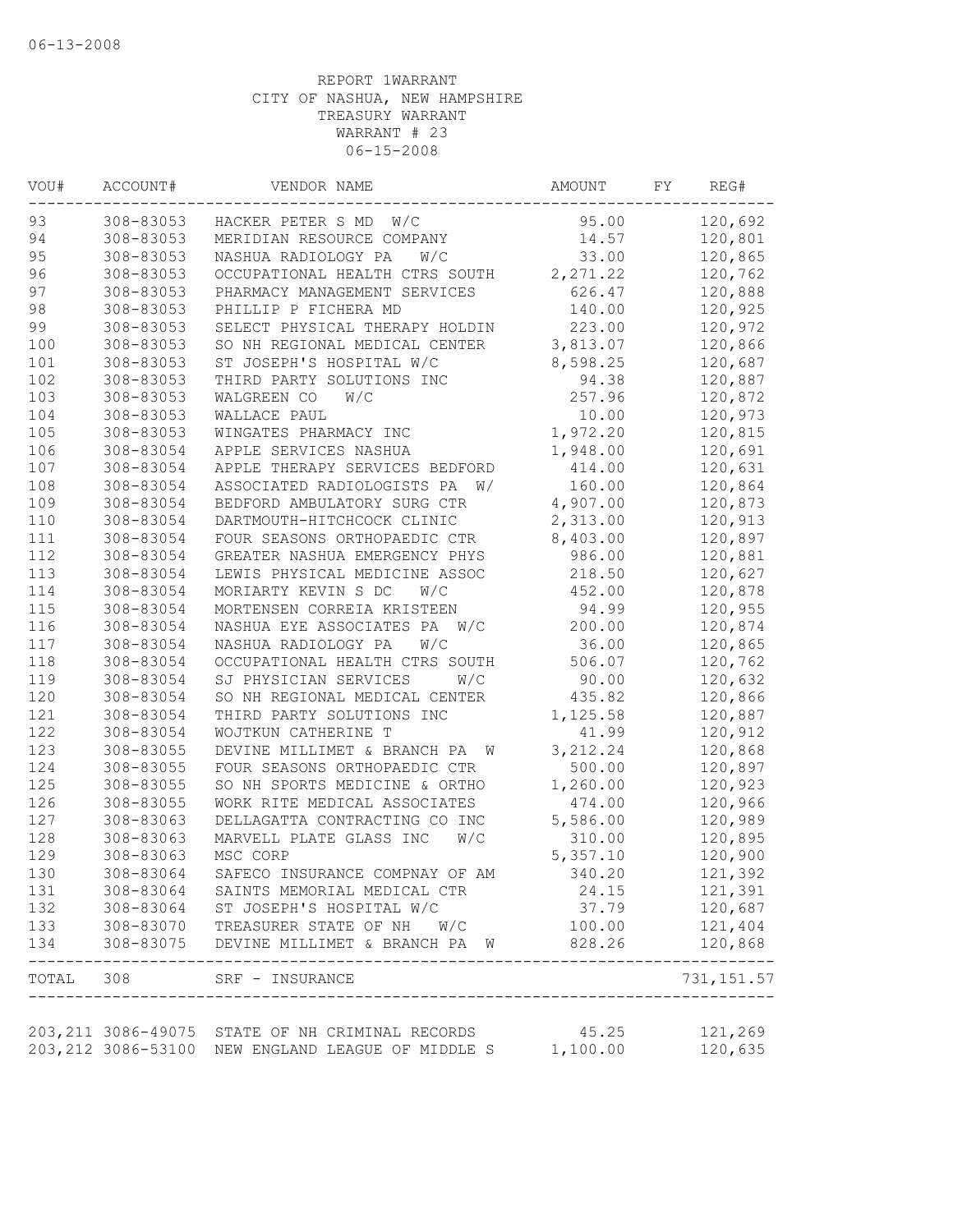| 203, 213 3086-83004 VISION SERVICE PLAN - NH<br>16.29<br>121,268<br>ANTHEM BLUE CROSS BLUE SHIELD 1,489.20<br>3086-83006<br>643<br>646<br>3086-83031<br>ITT HARTFORD<br>20.16<br>23.62<br>203, 214 3086-83102 UNUM LIFE INSURANCE<br>121,267<br>1,150.24<br>203, 215 3086-91040 CALLAHAN CAROLYN<br>121,155<br>35.60<br>121,004<br>203,216 3086-91040 COTE RICHARD<br>TOTAL 308<br>JAVITS GRANT PROGRAM<br>121,075<br>203, 217 3097-41015 GUSTIN KAREN<br>6.99<br>CENTRAL PAPER PRODUCTS CO 6,407.35<br>203, 218 3097-49075<br>121,245<br>203, 219 3097-49075<br>CLEAN SOURCE<br>105.90<br>121,172<br>203, 220 3097-49085<br>121,163<br>ALL RIGHT PROVISIONS, INC.<br>872.04<br>203, 221 3097-49085<br>665.20<br>121,193<br>CARGILL KITCHEN SOLUTIONS<br>203, 222 3097-49085<br>COCA COLA<br>5,215.00<br>121,034<br>203, 223 3097-49085<br>COOKIETREE, INC.<br>6,346.35<br>121,109<br>203, 224 3097-49085<br>29, 314.65<br>121,260<br>COSTA FRUIT & PRODUCE CO INC<br>203, 225 3097-49085<br>2,975.32<br>FANTINI BAKING CO., INC.<br>121, 114<br>203, 225 3097-49085<br>FANTINI BAKING CO., INC.<br>1,238.13<br>121, 115<br>203, 226 3097-49085<br>32,639.98<br>GARELICK FARMS-LYNN<br>120,851<br>203, 226 3097-49085<br>GARELICK FARMS-LYNN<br>5,406.38<br>120,852<br>203, 227 3097-49085<br>GILL'S PIZZA CO.<br>9,944.40<br>121,099<br>203, 228 3097-49085<br>M SAUNDERS INC<br>5,673.82<br>121,083<br>203, 228 3097-49085<br>3,779.33<br>121,084<br>M SAUNDERS INC<br>203, 229 3097-49085<br>120,766<br>MCKEE FOODS CORP<br>536.40<br>NARDONE BROS. BAKING CO. INC<br>203, 230 3097-49085<br>121,191<br>116.05<br>203, 231 3097-49085<br>1,240.41<br>NEW ENGLAND ICE CREAM<br>121, 111<br>203, 232 3097-49085<br>SURPLUS DISTRIBUTION SECTION<br>970.75<br>120,838<br>203, 233 3097-64330<br>NORTHEAST FOOD SVC EQUIPMENT &<br>1,798.00<br>120,675<br>203, 233 3097-64335<br>NORTHEAST FOOD SVC EQUIPMENT &<br>120,675<br>5.82<br>203, 234 3097-707<br>LONG DIANA<br>9.50<br>121,212<br>203, 235 3097-707<br>121,211<br>74.55<br>MARCU MELANIA<br>203, 236 3097-707<br>9.40<br>121,213<br>WILLIAMS SUSAN<br>203, 237 3097-74092<br>506.00<br>121,057<br>AFFILIATED HVAC SERVICES LLC<br>203, 238 3097-74092<br>120,652<br>CASCO<br>135.00<br>203, 239 3097-74092<br>HOBART SERVICE<br>216.00<br>120,665<br>203, 240 3097-74092<br>121,169<br>VEND-UCATION<br>350.00<br>203, 241 3097-83004<br>121,271<br>VISION SERVICE PLAN - NH<br>130.32<br>3097-83006<br>21,483.55<br>643<br>ANTHEM BLUE CROSS BLUE SHIELD<br>3097-83006<br>8,050.30<br>645<br>HARVARD PILGRIM HEALTH CARE<br>3097-83031<br>117.60<br>646<br>ITT HARTFORD<br>203, 242 3097-83102<br>115.02<br>121,270<br>UNUM LIFE INSURANCE<br>203, 243 3097-91005<br>20.53<br>121,075<br><b>GUSTIN KAREN</b><br>203, 244 3097-91005<br>129.28<br>121,160<br>MORSE CELESTE<br>203, 245 3097-91005<br>121,001<br>35.60<br>RALPH PAULE | VOU# | ACCOUNT# | VENDOR NAME | AMOUNT | FY REG#  |
|----------------------------------------------------------------------------------------------------------------------------------------------------------------------------------------------------------------------------------------------------------------------------------------------------------------------------------------------------------------------------------------------------------------------------------------------------------------------------------------------------------------------------------------------------------------------------------------------------------------------------------------------------------------------------------------------------------------------------------------------------------------------------------------------------------------------------------------------------------------------------------------------------------------------------------------------------------------------------------------------------------------------------------------------------------------------------------------------------------------------------------------------------------------------------------------------------------------------------------------------------------------------------------------------------------------------------------------------------------------------------------------------------------------------------------------------------------------------------------------------------------------------------------------------------------------------------------------------------------------------------------------------------------------------------------------------------------------------------------------------------------------------------------------------------------------------------------------------------------------------------------------------------------------------------------------------------------------------------------------------------------------------------------------------------------------------------------------------------------------------------------------------------------------------------------------------------------------------------------------------------------------------------------------------------------------------------------------------------------------------------------------------------------------------------------------------------------------------------------------------------------------------------------------------------------------------------------------------------------------------------------------------------------------------------------------------------------------------------------------------------------------------------------------------------------------------------------------------------------------------------------------------|------|----------|-------------|--------|----------|
|                                                                                                                                                                                                                                                                                                                                                                                                                                                                                                                                                                                                                                                                                                                                                                                                                                                                                                                                                                                                                                                                                                                                                                                                                                                                                                                                                                                                                                                                                                                                                                                                                                                                                                                                                                                                                                                                                                                                                                                                                                                                                                                                                                                                                                                                                                                                                                                                                                                                                                                                                                                                                                                                                                                                                                                                                                                                                              |      |          |             |        |          |
|                                                                                                                                                                                                                                                                                                                                                                                                                                                                                                                                                                                                                                                                                                                                                                                                                                                                                                                                                                                                                                                                                                                                                                                                                                                                                                                                                                                                                                                                                                                                                                                                                                                                                                                                                                                                                                                                                                                                                                                                                                                                                                                                                                                                                                                                                                                                                                                                                                                                                                                                                                                                                                                                                                                                                                                                                                                                                              |      |          |             |        |          |
|                                                                                                                                                                                                                                                                                                                                                                                                                                                                                                                                                                                                                                                                                                                                                                                                                                                                                                                                                                                                                                                                                                                                                                                                                                                                                                                                                                                                                                                                                                                                                                                                                                                                                                                                                                                                                                                                                                                                                                                                                                                                                                                                                                                                                                                                                                                                                                                                                                                                                                                                                                                                                                                                                                                                                                                                                                                                                              |      |          |             |        |          |
|                                                                                                                                                                                                                                                                                                                                                                                                                                                                                                                                                                                                                                                                                                                                                                                                                                                                                                                                                                                                                                                                                                                                                                                                                                                                                                                                                                                                                                                                                                                                                                                                                                                                                                                                                                                                                                                                                                                                                                                                                                                                                                                                                                                                                                                                                                                                                                                                                                                                                                                                                                                                                                                                                                                                                                                                                                                                                              |      |          |             |        |          |
|                                                                                                                                                                                                                                                                                                                                                                                                                                                                                                                                                                                                                                                                                                                                                                                                                                                                                                                                                                                                                                                                                                                                                                                                                                                                                                                                                                                                                                                                                                                                                                                                                                                                                                                                                                                                                                                                                                                                                                                                                                                                                                                                                                                                                                                                                                                                                                                                                                                                                                                                                                                                                                                                                                                                                                                                                                                                                              |      |          |             |        |          |
|                                                                                                                                                                                                                                                                                                                                                                                                                                                                                                                                                                                                                                                                                                                                                                                                                                                                                                                                                                                                                                                                                                                                                                                                                                                                                                                                                                                                                                                                                                                                                                                                                                                                                                                                                                                                                                                                                                                                                                                                                                                                                                                                                                                                                                                                                                                                                                                                                                                                                                                                                                                                                                                                                                                                                                                                                                                                                              |      |          |             |        |          |
|                                                                                                                                                                                                                                                                                                                                                                                                                                                                                                                                                                                                                                                                                                                                                                                                                                                                                                                                                                                                                                                                                                                                                                                                                                                                                                                                                                                                                                                                                                                                                                                                                                                                                                                                                                                                                                                                                                                                                                                                                                                                                                                                                                                                                                                                                                                                                                                                                                                                                                                                                                                                                                                                                                                                                                                                                                                                                              |      |          |             |        | 3,880.36 |
|                                                                                                                                                                                                                                                                                                                                                                                                                                                                                                                                                                                                                                                                                                                                                                                                                                                                                                                                                                                                                                                                                                                                                                                                                                                                                                                                                                                                                                                                                                                                                                                                                                                                                                                                                                                                                                                                                                                                                                                                                                                                                                                                                                                                                                                                                                                                                                                                                                                                                                                                                                                                                                                                                                                                                                                                                                                                                              |      |          |             |        |          |
|                                                                                                                                                                                                                                                                                                                                                                                                                                                                                                                                                                                                                                                                                                                                                                                                                                                                                                                                                                                                                                                                                                                                                                                                                                                                                                                                                                                                                                                                                                                                                                                                                                                                                                                                                                                                                                                                                                                                                                                                                                                                                                                                                                                                                                                                                                                                                                                                                                                                                                                                                                                                                                                                                                                                                                                                                                                                                              |      |          |             |        |          |
|                                                                                                                                                                                                                                                                                                                                                                                                                                                                                                                                                                                                                                                                                                                                                                                                                                                                                                                                                                                                                                                                                                                                                                                                                                                                                                                                                                                                                                                                                                                                                                                                                                                                                                                                                                                                                                                                                                                                                                                                                                                                                                                                                                                                                                                                                                                                                                                                                                                                                                                                                                                                                                                                                                                                                                                                                                                                                              |      |          |             |        |          |
|                                                                                                                                                                                                                                                                                                                                                                                                                                                                                                                                                                                                                                                                                                                                                                                                                                                                                                                                                                                                                                                                                                                                                                                                                                                                                                                                                                                                                                                                                                                                                                                                                                                                                                                                                                                                                                                                                                                                                                                                                                                                                                                                                                                                                                                                                                                                                                                                                                                                                                                                                                                                                                                                                                                                                                                                                                                                                              |      |          |             |        |          |
|                                                                                                                                                                                                                                                                                                                                                                                                                                                                                                                                                                                                                                                                                                                                                                                                                                                                                                                                                                                                                                                                                                                                                                                                                                                                                                                                                                                                                                                                                                                                                                                                                                                                                                                                                                                                                                                                                                                                                                                                                                                                                                                                                                                                                                                                                                                                                                                                                                                                                                                                                                                                                                                                                                                                                                                                                                                                                              |      |          |             |        |          |
|                                                                                                                                                                                                                                                                                                                                                                                                                                                                                                                                                                                                                                                                                                                                                                                                                                                                                                                                                                                                                                                                                                                                                                                                                                                                                                                                                                                                                                                                                                                                                                                                                                                                                                                                                                                                                                                                                                                                                                                                                                                                                                                                                                                                                                                                                                                                                                                                                                                                                                                                                                                                                                                                                                                                                                                                                                                                                              |      |          |             |        |          |
|                                                                                                                                                                                                                                                                                                                                                                                                                                                                                                                                                                                                                                                                                                                                                                                                                                                                                                                                                                                                                                                                                                                                                                                                                                                                                                                                                                                                                                                                                                                                                                                                                                                                                                                                                                                                                                                                                                                                                                                                                                                                                                                                                                                                                                                                                                                                                                                                                                                                                                                                                                                                                                                                                                                                                                                                                                                                                              |      |          |             |        |          |
|                                                                                                                                                                                                                                                                                                                                                                                                                                                                                                                                                                                                                                                                                                                                                                                                                                                                                                                                                                                                                                                                                                                                                                                                                                                                                                                                                                                                                                                                                                                                                                                                                                                                                                                                                                                                                                                                                                                                                                                                                                                                                                                                                                                                                                                                                                                                                                                                                                                                                                                                                                                                                                                                                                                                                                                                                                                                                              |      |          |             |        |          |
|                                                                                                                                                                                                                                                                                                                                                                                                                                                                                                                                                                                                                                                                                                                                                                                                                                                                                                                                                                                                                                                                                                                                                                                                                                                                                                                                                                                                                                                                                                                                                                                                                                                                                                                                                                                                                                                                                                                                                                                                                                                                                                                                                                                                                                                                                                                                                                                                                                                                                                                                                                                                                                                                                                                                                                                                                                                                                              |      |          |             |        |          |
|                                                                                                                                                                                                                                                                                                                                                                                                                                                                                                                                                                                                                                                                                                                                                                                                                                                                                                                                                                                                                                                                                                                                                                                                                                                                                                                                                                                                                                                                                                                                                                                                                                                                                                                                                                                                                                                                                                                                                                                                                                                                                                                                                                                                                                                                                                                                                                                                                                                                                                                                                                                                                                                                                                                                                                                                                                                                                              |      |          |             |        |          |
|                                                                                                                                                                                                                                                                                                                                                                                                                                                                                                                                                                                                                                                                                                                                                                                                                                                                                                                                                                                                                                                                                                                                                                                                                                                                                                                                                                                                                                                                                                                                                                                                                                                                                                                                                                                                                                                                                                                                                                                                                                                                                                                                                                                                                                                                                                                                                                                                                                                                                                                                                                                                                                                                                                                                                                                                                                                                                              |      |          |             |        |          |
|                                                                                                                                                                                                                                                                                                                                                                                                                                                                                                                                                                                                                                                                                                                                                                                                                                                                                                                                                                                                                                                                                                                                                                                                                                                                                                                                                                                                                                                                                                                                                                                                                                                                                                                                                                                                                                                                                                                                                                                                                                                                                                                                                                                                                                                                                                                                                                                                                                                                                                                                                                                                                                                                                                                                                                                                                                                                                              |      |          |             |        |          |
|                                                                                                                                                                                                                                                                                                                                                                                                                                                                                                                                                                                                                                                                                                                                                                                                                                                                                                                                                                                                                                                                                                                                                                                                                                                                                                                                                                                                                                                                                                                                                                                                                                                                                                                                                                                                                                                                                                                                                                                                                                                                                                                                                                                                                                                                                                                                                                                                                                                                                                                                                                                                                                                                                                                                                                                                                                                                                              |      |          |             |        |          |
|                                                                                                                                                                                                                                                                                                                                                                                                                                                                                                                                                                                                                                                                                                                                                                                                                                                                                                                                                                                                                                                                                                                                                                                                                                                                                                                                                                                                                                                                                                                                                                                                                                                                                                                                                                                                                                                                                                                                                                                                                                                                                                                                                                                                                                                                                                                                                                                                                                                                                                                                                                                                                                                                                                                                                                                                                                                                                              |      |          |             |        |          |
|                                                                                                                                                                                                                                                                                                                                                                                                                                                                                                                                                                                                                                                                                                                                                                                                                                                                                                                                                                                                                                                                                                                                                                                                                                                                                                                                                                                                                                                                                                                                                                                                                                                                                                                                                                                                                                                                                                                                                                                                                                                                                                                                                                                                                                                                                                                                                                                                                                                                                                                                                                                                                                                                                                                                                                                                                                                                                              |      |          |             |        |          |
|                                                                                                                                                                                                                                                                                                                                                                                                                                                                                                                                                                                                                                                                                                                                                                                                                                                                                                                                                                                                                                                                                                                                                                                                                                                                                                                                                                                                                                                                                                                                                                                                                                                                                                                                                                                                                                                                                                                                                                                                                                                                                                                                                                                                                                                                                                                                                                                                                                                                                                                                                                                                                                                                                                                                                                                                                                                                                              |      |          |             |        |          |
|                                                                                                                                                                                                                                                                                                                                                                                                                                                                                                                                                                                                                                                                                                                                                                                                                                                                                                                                                                                                                                                                                                                                                                                                                                                                                                                                                                                                                                                                                                                                                                                                                                                                                                                                                                                                                                                                                                                                                                                                                                                                                                                                                                                                                                                                                                                                                                                                                                                                                                                                                                                                                                                                                                                                                                                                                                                                                              |      |          |             |        |          |
|                                                                                                                                                                                                                                                                                                                                                                                                                                                                                                                                                                                                                                                                                                                                                                                                                                                                                                                                                                                                                                                                                                                                                                                                                                                                                                                                                                                                                                                                                                                                                                                                                                                                                                                                                                                                                                                                                                                                                                                                                                                                                                                                                                                                                                                                                                                                                                                                                                                                                                                                                                                                                                                                                                                                                                                                                                                                                              |      |          |             |        |          |
|                                                                                                                                                                                                                                                                                                                                                                                                                                                                                                                                                                                                                                                                                                                                                                                                                                                                                                                                                                                                                                                                                                                                                                                                                                                                                                                                                                                                                                                                                                                                                                                                                                                                                                                                                                                                                                                                                                                                                                                                                                                                                                                                                                                                                                                                                                                                                                                                                                                                                                                                                                                                                                                                                                                                                                                                                                                                                              |      |          |             |        |          |
|                                                                                                                                                                                                                                                                                                                                                                                                                                                                                                                                                                                                                                                                                                                                                                                                                                                                                                                                                                                                                                                                                                                                                                                                                                                                                                                                                                                                                                                                                                                                                                                                                                                                                                                                                                                                                                                                                                                                                                                                                                                                                                                                                                                                                                                                                                                                                                                                                                                                                                                                                                                                                                                                                                                                                                                                                                                                                              |      |          |             |        |          |
|                                                                                                                                                                                                                                                                                                                                                                                                                                                                                                                                                                                                                                                                                                                                                                                                                                                                                                                                                                                                                                                                                                                                                                                                                                                                                                                                                                                                                                                                                                                                                                                                                                                                                                                                                                                                                                                                                                                                                                                                                                                                                                                                                                                                                                                                                                                                                                                                                                                                                                                                                                                                                                                                                                                                                                                                                                                                                              |      |          |             |        |          |
|                                                                                                                                                                                                                                                                                                                                                                                                                                                                                                                                                                                                                                                                                                                                                                                                                                                                                                                                                                                                                                                                                                                                                                                                                                                                                                                                                                                                                                                                                                                                                                                                                                                                                                                                                                                                                                                                                                                                                                                                                                                                                                                                                                                                                                                                                                                                                                                                                                                                                                                                                                                                                                                                                                                                                                                                                                                                                              |      |          |             |        |          |
|                                                                                                                                                                                                                                                                                                                                                                                                                                                                                                                                                                                                                                                                                                                                                                                                                                                                                                                                                                                                                                                                                                                                                                                                                                                                                                                                                                                                                                                                                                                                                                                                                                                                                                                                                                                                                                                                                                                                                                                                                                                                                                                                                                                                                                                                                                                                                                                                                                                                                                                                                                                                                                                                                                                                                                                                                                                                                              |      |          |             |        |          |
|                                                                                                                                                                                                                                                                                                                                                                                                                                                                                                                                                                                                                                                                                                                                                                                                                                                                                                                                                                                                                                                                                                                                                                                                                                                                                                                                                                                                                                                                                                                                                                                                                                                                                                                                                                                                                                                                                                                                                                                                                                                                                                                                                                                                                                                                                                                                                                                                                                                                                                                                                                                                                                                                                                                                                                                                                                                                                              |      |          |             |        |          |
|                                                                                                                                                                                                                                                                                                                                                                                                                                                                                                                                                                                                                                                                                                                                                                                                                                                                                                                                                                                                                                                                                                                                                                                                                                                                                                                                                                                                                                                                                                                                                                                                                                                                                                                                                                                                                                                                                                                                                                                                                                                                                                                                                                                                                                                                                                                                                                                                                                                                                                                                                                                                                                                                                                                                                                                                                                                                                              |      |          |             |        |          |
|                                                                                                                                                                                                                                                                                                                                                                                                                                                                                                                                                                                                                                                                                                                                                                                                                                                                                                                                                                                                                                                                                                                                                                                                                                                                                                                                                                                                                                                                                                                                                                                                                                                                                                                                                                                                                                                                                                                                                                                                                                                                                                                                                                                                                                                                                                                                                                                                                                                                                                                                                                                                                                                                                                                                                                                                                                                                                              |      |          |             |        |          |
|                                                                                                                                                                                                                                                                                                                                                                                                                                                                                                                                                                                                                                                                                                                                                                                                                                                                                                                                                                                                                                                                                                                                                                                                                                                                                                                                                                                                                                                                                                                                                                                                                                                                                                                                                                                                                                                                                                                                                                                                                                                                                                                                                                                                                                                                                                                                                                                                                                                                                                                                                                                                                                                                                                                                                                                                                                                                                              |      |          |             |        |          |
|                                                                                                                                                                                                                                                                                                                                                                                                                                                                                                                                                                                                                                                                                                                                                                                                                                                                                                                                                                                                                                                                                                                                                                                                                                                                                                                                                                                                                                                                                                                                                                                                                                                                                                                                                                                                                                                                                                                                                                                                                                                                                                                                                                                                                                                                                                                                                                                                                                                                                                                                                                                                                                                                                                                                                                                                                                                                                              |      |          |             |        |          |
|                                                                                                                                                                                                                                                                                                                                                                                                                                                                                                                                                                                                                                                                                                                                                                                                                                                                                                                                                                                                                                                                                                                                                                                                                                                                                                                                                                                                                                                                                                                                                                                                                                                                                                                                                                                                                                                                                                                                                                                                                                                                                                                                                                                                                                                                                                                                                                                                                                                                                                                                                                                                                                                                                                                                                                                                                                                                                              |      |          |             |        |          |
|                                                                                                                                                                                                                                                                                                                                                                                                                                                                                                                                                                                                                                                                                                                                                                                                                                                                                                                                                                                                                                                                                                                                                                                                                                                                                                                                                                                                                                                                                                                                                                                                                                                                                                                                                                                                                                                                                                                                                                                                                                                                                                                                                                                                                                                                                                                                                                                                                                                                                                                                                                                                                                                                                                                                                                                                                                                                                              |      |          |             |        |          |
|                                                                                                                                                                                                                                                                                                                                                                                                                                                                                                                                                                                                                                                                                                                                                                                                                                                                                                                                                                                                                                                                                                                                                                                                                                                                                                                                                                                                                                                                                                                                                                                                                                                                                                                                                                                                                                                                                                                                                                                                                                                                                                                                                                                                                                                                                                                                                                                                                                                                                                                                                                                                                                                                                                                                                                                                                                                                                              |      |          |             |        |          |
|                                                                                                                                                                                                                                                                                                                                                                                                                                                                                                                                                                                                                                                                                                                                                                                                                                                                                                                                                                                                                                                                                                                                                                                                                                                                                                                                                                                                                                                                                                                                                                                                                                                                                                                                                                                                                                                                                                                                                                                                                                                                                                                                                                                                                                                                                                                                                                                                                                                                                                                                                                                                                                                                                                                                                                                                                                                                                              |      |          |             |        |          |
|                                                                                                                                                                                                                                                                                                                                                                                                                                                                                                                                                                                                                                                                                                                                                                                                                                                                                                                                                                                                                                                                                                                                                                                                                                                                                                                                                                                                                                                                                                                                                                                                                                                                                                                                                                                                                                                                                                                                                                                                                                                                                                                                                                                                                                                                                                                                                                                                                                                                                                                                                                                                                                                                                                                                                                                                                                                                                              |      |          |             |        |          |
|                                                                                                                                                                                                                                                                                                                                                                                                                                                                                                                                                                                                                                                                                                                                                                                                                                                                                                                                                                                                                                                                                                                                                                                                                                                                                                                                                                                                                                                                                                                                                                                                                                                                                                                                                                                                                                                                                                                                                                                                                                                                                                                                                                                                                                                                                                                                                                                                                                                                                                                                                                                                                                                                                                                                                                                                                                                                                              |      |          |             |        |          |
|                                                                                                                                                                                                                                                                                                                                                                                                                                                                                                                                                                                                                                                                                                                                                                                                                                                                                                                                                                                                                                                                                                                                                                                                                                                                                                                                                                                                                                                                                                                                                                                                                                                                                                                                                                                                                                                                                                                                                                                                                                                                                                                                                                                                                                                                                                                                                                                                                                                                                                                                                                                                                                                                                                                                                                                                                                                                                              |      |          |             |        |          |
|                                                                                                                                                                                                                                                                                                                                                                                                                                                                                                                                                                                                                                                                                                                                                                                                                                                                                                                                                                                                                                                                                                                                                                                                                                                                                                                                                                                                                                                                                                                                                                                                                                                                                                                                                                                                                                                                                                                                                                                                                                                                                                                                                                                                                                                                                                                                                                                                                                                                                                                                                                                                                                                                                                                                                                                                                                                                                              |      |          |             |        |          |
|                                                                                                                                                                                                                                                                                                                                                                                                                                                                                                                                                                                                                                                                                                                                                                                                                                                                                                                                                                                                                                                                                                                                                                                                                                                                                                                                                                                                                                                                                                                                                                                                                                                                                                                                                                                                                                                                                                                                                                                                                                                                                                                                                                                                                                                                                                                                                                                                                                                                                                                                                                                                                                                                                                                                                                                                                                                                                              |      |          |             |        |          |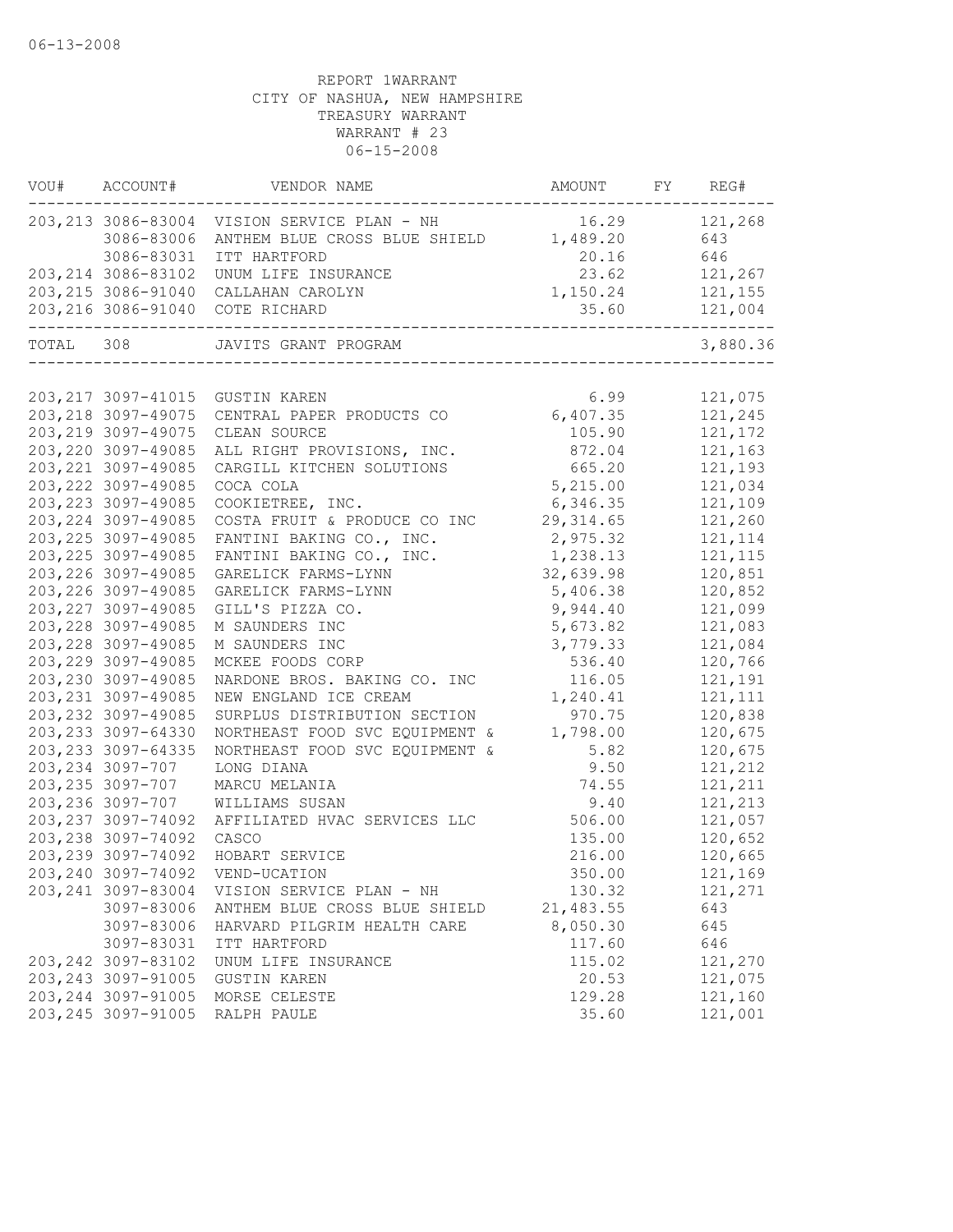|                                               |                                                                            | VOU# ACCOUNT# VENDOR NAME AMOUNT FY RI                                                                                                                                                                                                              | AMOUNT FY REG#                                                               |                                                                                                                     |
|-----------------------------------------------|----------------------------------------------------------------------------|-----------------------------------------------------------------------------------------------------------------------------------------------------------------------------------------------------------------------------------------------------|------------------------------------------------------------------------------|---------------------------------------------------------------------------------------------------------------------|
|                                               |                                                                            | TOTAL 309 SRF - FOOD SERVICES                                                                                                                                                                                                                       |                                                                              | 146,640.92                                                                                                          |
|                                               | 203,246 3117-66005 LVR INC                                                 |                                                                                                                                                                                                                                                     |                                                                              | 102.00 121,031                                                                                                      |
|                                               |                                                                            | TOTAL 311 DRIVER'S EDUCATION                                                                                                                                                                                                                        |                                                                              | 102.00                                                                                                              |
|                                               |                                                                            | 140 312-705 BRINK DEREK E                                                                                                                                                                                                                           | ______________________________________                                       | 200.00 120,945                                                                                                      |
|                                               |                                                                            | TOTAL 312 SRF - FINANCIAL SERVICES<br>______________________________________                                                                                                                                                                        |                                                                              | 200.00                                                                                                              |
|                                               | 203, 247 3122-49050                                                        | JOSTENS INC<br>203, 248 3122-49050 PAPANICOLAU MICHELLE<br>203,249 3122-49050 UNIVERSITY CAP & GOWN<br>203, 250 3122-91040 PAPANICOLAU MICHELLE                                                                                                     | 42.65<br>121.50 120,647                                                      | 121,027<br>92.25 121,131<br>90.11 121,131                                                                           |
|                                               |                                                                            | ----------------------------------<br>TOTAL 312 ADULT ED/CONTINUING ED                                                                                                                                                                              |                                                                              | 346.51                                                                                                              |
|                                               |                                                                            | 3245-83006 ANTHEM BLUE CROSS BLUE SHIELD 546.25 643                                                                                                                                                                                                 |                                                                              |                                                                                                                     |
|                                               |                                                                            | TOTAL 324 YOUTH SAFE HAVEN-PAL                                                                                                                                                                                                                      |                                                                              | 546.25                                                                                                              |
|                                               |                                                                            | 203, 251 3259-49075 FIRST STUDENT INC<br>203, 252 3259-64192 DAVIS KAREN                                                                                                                                                                            |                                                                              | 486.11 121,055<br>409.96 121,093                                                                                    |
|                                               |                                                                            | TOTAL 325 WALKER FUND NH CHARITABLE EMS                                                                                                                                                                                                             |                                                                              | 896.07                                                                                                              |
| 142<br>143<br>144<br>145<br>146<br>147<br>150 | 331-01298<br>331-01420<br>331-01500<br>331-01500<br>331-78007<br>331-78007 | TASER INTERNATIONAL<br>CASH<br>LAW REALTY CO INC<br>RAPID REAL ESTATE LLC<br>MAC MULKIN CHEVROLET INC<br>NORTHERN FOREIGN CAR PARTS INC<br>148 331-78007 ROBBINS AUTO PARTS INC<br>149 331-78007 TOWERS MOTOR PARTS CORP<br>331-94005 CITIZENS BANK | 9,751.90<br>9,500.00<br>408.33<br>1,500.00<br>9.69<br>103.98<br>$-76.30$ 628 | 120,837<br>120,615<br>121,397<br>121,377<br>121,227<br>121,261<br>107.46 120,810<br>14.84 120,907<br>-------------- |
|                                               |                                                                            | TOTAL 331 SRF - POLICE DEPARTMENT                                                                                                                                                                                                                   |                                                                              | 21,319.90                                                                                                           |
|                                               |                                                                            | 203, 253 3318-53102 ADULT LEARNING CENTER<br>203, 254 3318-91040 LAKANEN KELLY                                                                                                                                                                      | 1,730.00<br>52.02                                                            | 120,921<br>121,203                                                                                                  |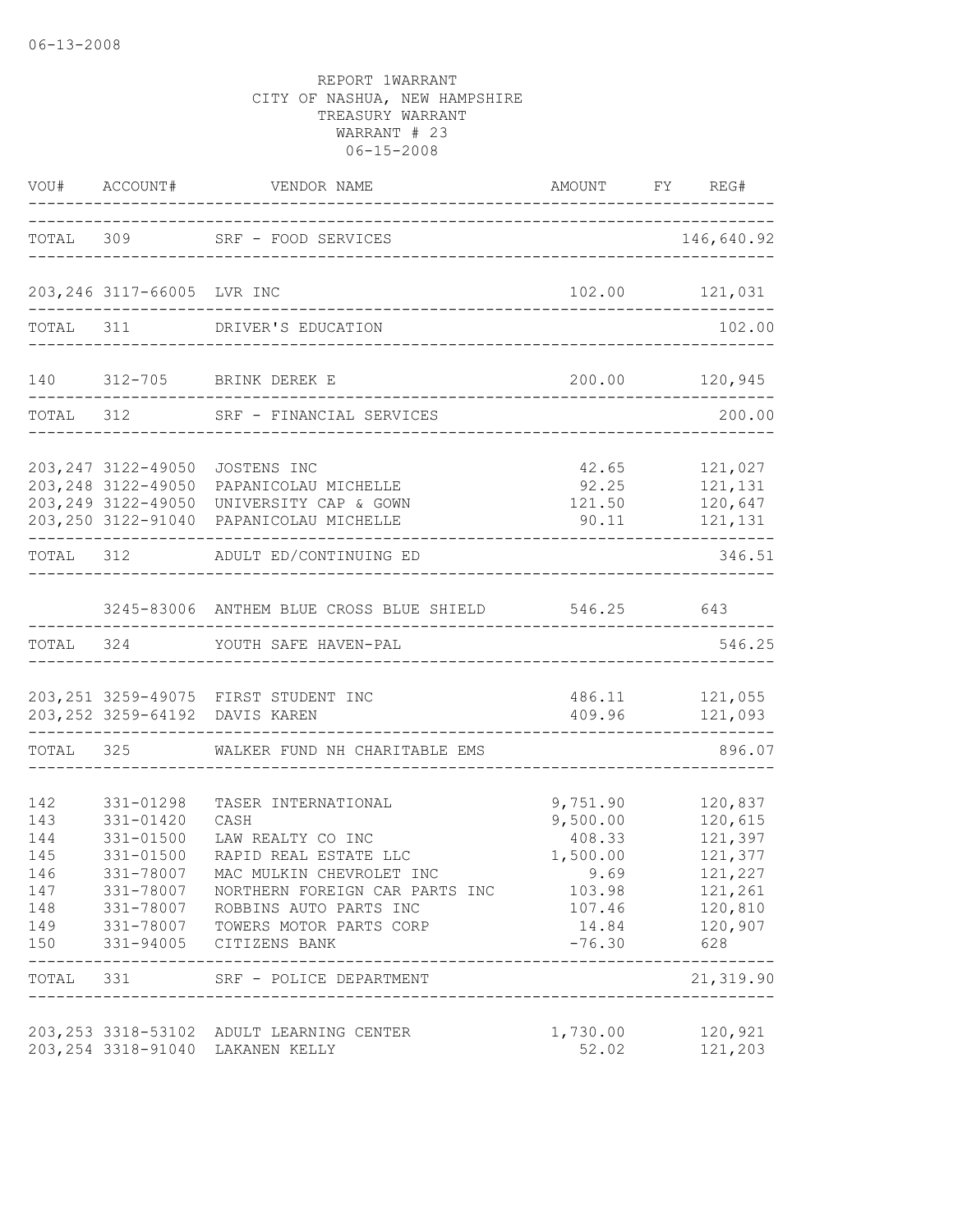| VOU#                                                        | ACCOUNT#                                                                                                                           | VENDOR NAME                                                                                                                                                                                    | AMOUNT                                                                             | FY REG#                                                                                         |
|-------------------------------------------------------------|------------------------------------------------------------------------------------------------------------------------------------|------------------------------------------------------------------------------------------------------------------------------------------------------------------------------------------------|------------------------------------------------------------------------------------|-------------------------------------------------------------------------------------------------|
|                                                             |                                                                                                                                    | TOTAL 331 TITLE I SCHL IMPR-FES                                                                                                                                                                |                                                                                    | 1,782.02                                                                                        |
|                                                             |                                                                                                                                    | 203, 255 3328-49075 SCHOLASTIC INCORPORATED<br>203,256 3328-53102 EDWARDS EDUCATIONAL SERVICES, 3,024.69                                                                                       | 863.20                                                                             | 121,251<br>121,183                                                                              |
|                                                             | TOTAL 332                                                                                                                          | TITLE I SCHL IMPRV LEDGE ST                                                                                                                                                                    |                                                                                    | 3,887.89                                                                                        |
|                                                             |                                                                                                                                    | 203, 257 3348-13133 JEANNOTTE'S MARKET<br>203, 258 3348-53102 EDWARDS EDUCATIONAL SERVICES, 3, 024.69                                                                                          | 130.99                                                                             | 120,718<br>121,183                                                                              |
| TOTAL 334                                                   |                                                                                                                                    | TITLE I SCHL IMPRV AMHERST ST                                                                                                                                                                  |                                                                                    | 3,155.68                                                                                        |
|                                                             | 203, 259 3358-49075<br>203, 260 3358-49075<br>203, 261 3358-83004<br>3358-83009<br>3358-83031<br>203, 262 3358-83102<br>3358-91040 | MOREHOUSE LINDA<br>PIKE STEPHANIE<br>VISION SERVICE PLAN - NH<br>ANTHEM BLUE CROSS BLUE SHIELD<br>ITT HARTFORD<br>UNUM LIFE INSURANCE                                                          | 28.08<br>59.37<br>16.29<br>546.25<br>42.84<br>16.78<br>281.25                      | 121,019<br>121,179<br>121,273<br>643<br>646<br>121,272<br>624                                   |
|                                                             | 203, 263 3358-91040<br>203, 264 3358-91040                                                                                         | CITIZENS BANK<br><b>GEER BRUCE</b><br>PIKE STEPHANIE                                                                                                                                           | 39.35<br>39.35                                                                     | 121,011<br>121,179                                                                              |
| TOTAL                                                       | 335                                                                                                                                | TITLE IB READ 1ST MT PLEASANT                                                                                                                                                                  |                                                                                    | 1,069.56                                                                                        |
|                                                             |                                                                                                                                    | 203, 265 3388-53102 HALLIGAN JOHN<br>203, 266 3388-53103 YOUTH COUNCIL (THE)                                                                                                                   | 1,500.00<br>11,979.90                                                              | 121,197<br>121,071                                                                              |
| TOTAL                                                       | 338                                                                                                                                | TITLE IV SDF YOUTH COUNCIL                                                                                                                                                                     |                                                                                    | 13,479.90                                                                                       |
| 154<br>155<br>156<br>157<br>158<br>159<br>160<br>160<br>161 | 341-31045<br>341-41015<br>341-53018<br>341-53025<br>341-54035<br>341-64030<br>341-91025<br>341-94025<br>341-94025                  | NEXTEL COMMUNICATIONS<br>STAPLES BUSINESS ADVANTAGE<br>GRANOK ALEXANDER MD FACP<br>LIPNICK PAUL<br>SURVEYMONKEY.COM<br>NEXTEL COMMUNICATIONS<br>ETKIND PAUL<br>ETKIND PAUL<br>GERMAIN MEREDITH | 56.28<br>91.88<br>600.00<br>90.00<br>200.00<br>316.90<br>761.00<br>240.00<br>10.00 | 121,355<br>120,982<br>120,703<br>120,976<br>121,422<br>121,355<br>120,715<br>120,715<br>120,861 |
| TOTAL 341                                                   |                                                                                                                                    | SRF - COMMUNITY SERVICES                                                                                                                                                                       |                                                                                    | 2,366.06                                                                                        |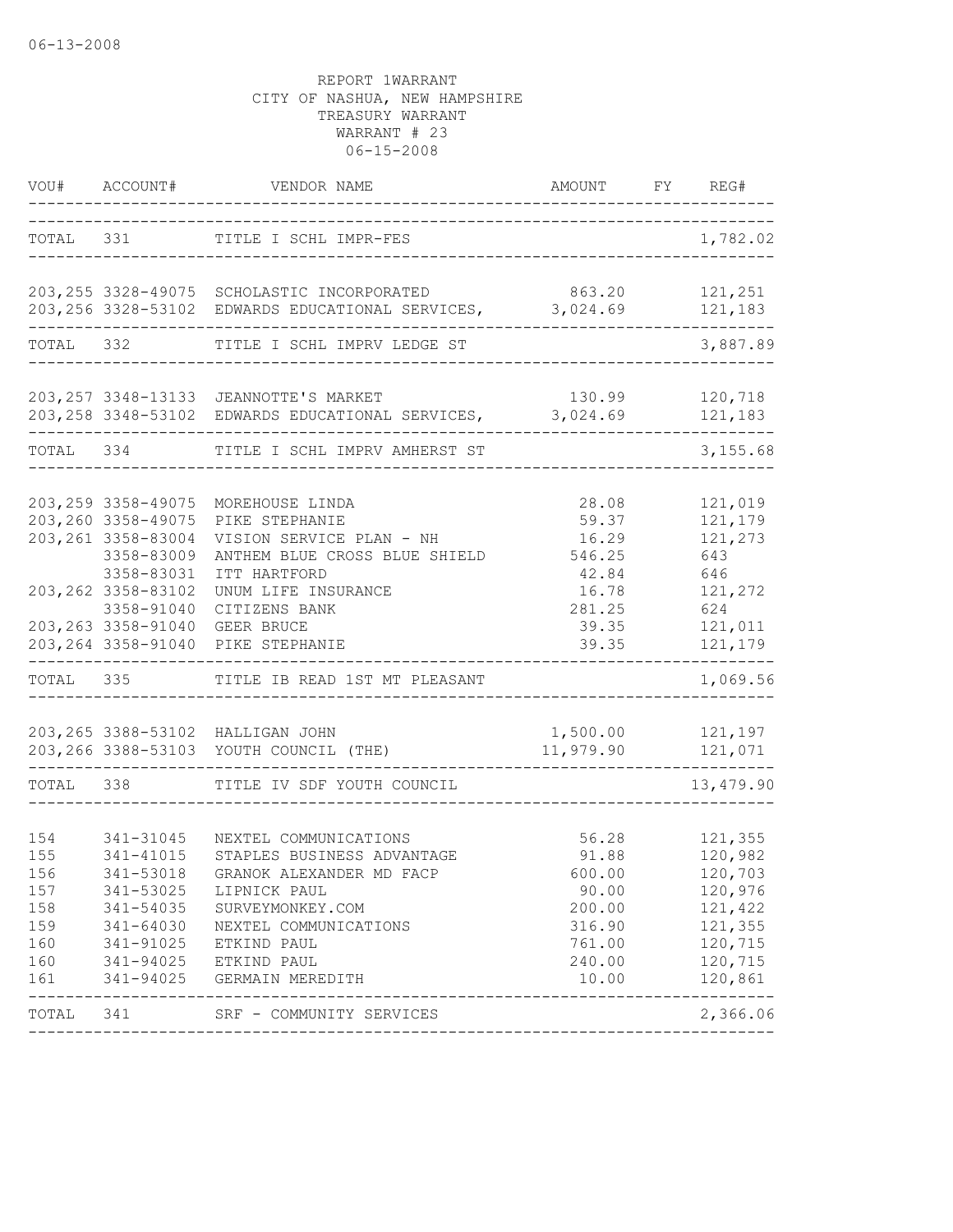| --------- | VOU# ACCOUNT#       | VENDOR NAME                                                      | AMOUNT FY REG# |                |
|-----------|---------------------|------------------------------------------------------------------|----------------|----------------|
|           | 162 342-01352       | ESA BIOSCIENCES INC                                              | 52.53 120,716  |                |
| 163       | 342-31045           | NEXTEL COMMUNICATIONS                                            | 63.44 121,355  |                |
| 164       | 342-49070           | NH BOARD OF PHARMACY                                             |                | 150.00 121,360 |
| 165       | 342-91025           | BISSELL NANCY                                                    | 63.64          | 120,924        |
| TOTAL 342 |                     | SRF - COMMUNITY HEALTH                                           |                | 329.61         |
|           |                     | 203,267 3438-53109 AFTERSCHOOL CONFERENCE INC 1,600.00 121,195   |                |                |
|           |                     | 203,268 3438-91040 MILL FALLS CONFERENCE CENTER 3,995.00 121,127 |                |                |
| TOTAL 343 |                     | TITLE IV 21ST CENT QUAL.STAFF                                    |                | 5,595.00       |
|           | 203, 269 3440-49075 | AC MOORE INC                                                     | 63.10          | 121,068        |
|           | 3440-49075          | CITIZENS BANK                                                    | 347.32         | 624            |
|           | 203, 270 3440-49075 | COGSWELL CATHERINE                                               | 97.44          | 121,064        |
|           | 203, 271 3440-49075 | CROWELL LINDA                                                    | 70.88          | 121,101        |
|           | 203, 272 3440-49075 | GARELICK FARMS-LYNN                                              | 331.51         | 120,852        |
|           | 203, 273 3440-49075 | HOME DEPOT CREDIT SERVICES                                       | 240.59         | 121,026        |
|           | 203, 274 3440-49075 | IVES CATHRYN                                                     | 24.00          | 121, 112       |
|           | 203, 275 3440-49075 | JACK'S PIZZA                                                     | 128.00         | 120,914        |
|           | 203, 276 3440-49075 | KAKLAMONOS CHRISTIE                                              | 26.99          | 121,199        |
|           | 203, 277 3440-49075 | MARKET BASKET                                                    | 559.37         | 120,793        |
|           | 203, 278 3440-49075 | SAM'S CLUB                                                       | 627.06         | 121,426        |
|           | 203, 279 3440-49075 | SEACOAST SCIENCE CENTER                                          | 25.00          | 121,423        |
|           | 203, 280 3440-49075 | STAPLES BUSINESS ADVANTAGE                                       | 15.81          | 120,883        |
|           | 203, 281 3440-49075 | TOCCI KATELYN                                                    | 90.79          | 121,184        |
|           | 203, 282 3440-49075 | WALMART COMMUNITY                                                | 401.86         | 120,985        |
|           | 203, 283 3440-49075 | YMCA OF GREATER NASHUA                                           | 465.25         | 121,196        |
|           | 203, 284 3440-55020 | FIRST STUDENT INC                                                | 242.44         | 121,055        |
|           | 203, 285 3440-705   | LONG KATHERINE                                                   | 400.00         | 121,186        |
| TOTAL 344 |                     | AFTER SCHOOL PROGRAM                                             |                | 4,157.41       |
|           |                     | 203,286 3448-53111 NASHUA ADULT LEARNING CENTER 6,910.50 120,636 |                |                |
|           |                     | 3448-83006 ANTHEM BLUE CROSS BLUE SHIELD                         | 1,474.40       | 643            |
|           |                     | 3448-83031 ITT HARTFORD                                          | 2.80           | 646            |
| TOTAL     | 344                 | TITLE IV SDF 21ST CENTURY                                        |                | 8,387.70       |
|           |                     | 203, 287 3468-49075 RIVIER COLLEGE                               | 86.00          | 120,792        |
| TOTAL     | 346                 | ---------------<br>SMALLER LEARNING COMMUNITY                    |                | 86.00          |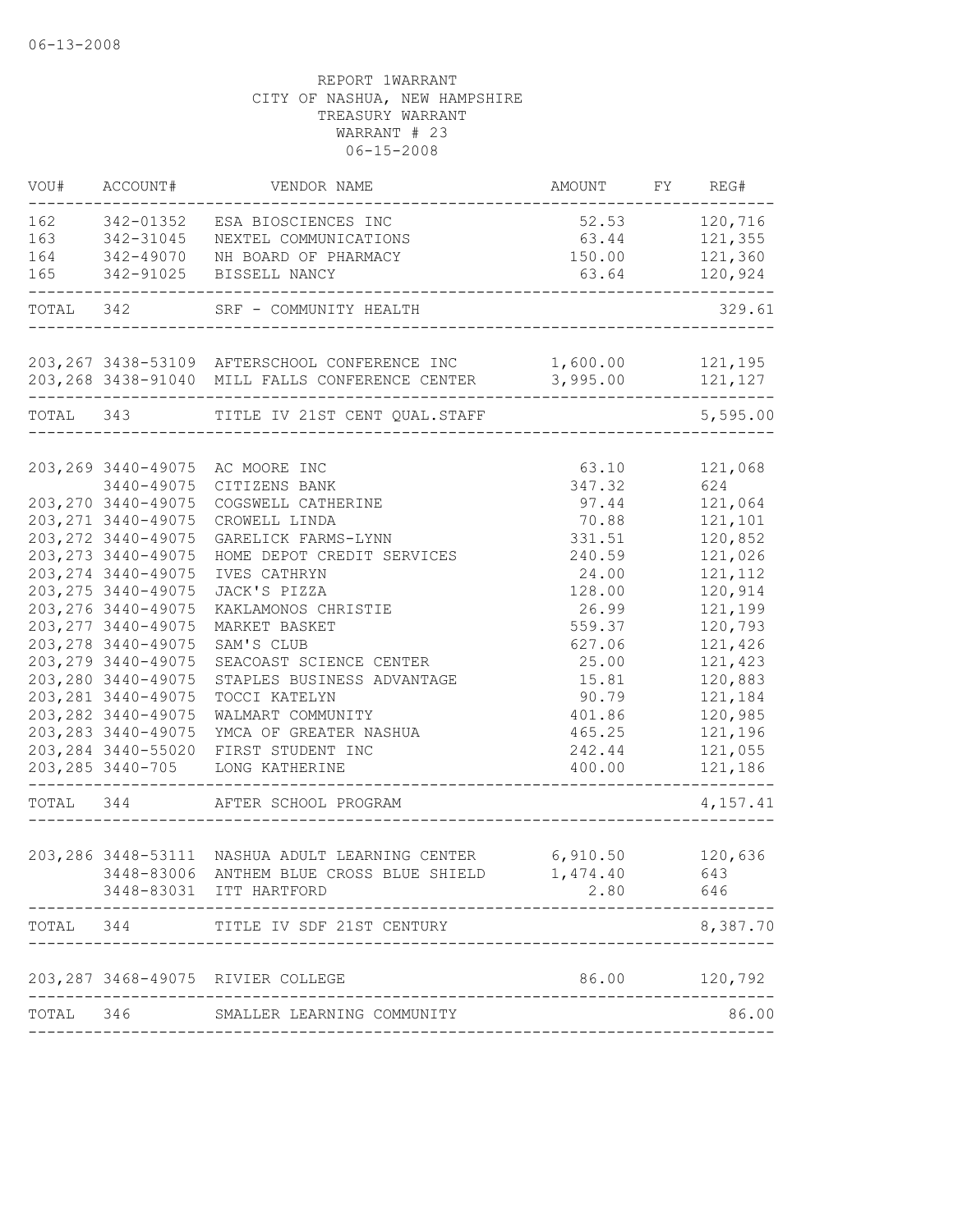|     |                                   | VOU# ACCOUNT# VENDOR NAME                             | AMOUNT FY REG#   |                          |
|-----|-----------------------------------|-------------------------------------------------------|------------------|--------------------------|
|     | 203,288 3507-49035 NCTM           |                                                       | 20.00 121,439    |                          |
|     |                                   | 203,289 3507-49075 CARLTON CECILE                     |                  | 188.64 121,009           |
|     |                                   | 203,290 3507-53102 EZEN PAUL F                        | 3,000.00 121,162 |                          |
|     |                                   | 203,291 3507-91040 CONLEY MOIRA                       |                  | 40.00 121,039            |
|     |                                   | TOTAL 350 TITLE 11A TEACHER QUALITY                   |                  | 3,248.64                 |
|     |                                   | 3508-83006 ANTHEM BLUE CROSS BLUE SHIELD 6,019.55 643 |                  |                          |
|     | 3508-83006                        | HARVARD PILGRIM HEALTH CARE                           | 1,509.55 645     |                          |
|     | 3508-83009                        | NORTHEAST DELTA                                       | 1, 175.29 644    |                          |
|     |                                   | 3508-83031 ITT HARTFORD                               | 155.12 646       |                          |
|     |                                   | 203, 292 3508-91040 BIRON LINDA                       |                  |                          |
|     |                                   | TOTAL 350 TITLE 11A TEACHER QUALITY                   |                  | 9,066.70                 |
|     |                                   |                                                       |                  |                          |
| 173 | 352-01310                         | ENGELWOOD CONST CO INC                                | 7,274.47         | 651                      |
| 174 | 352-01310                         | ENGELWOOD CONST CO INC                                | 65, 470.23       | 120,917                  |
| 175 | 352-53075                         | LOUIS BERGER & ASSOCIATES INC                         | 19.63            | 120,890                  |
| 176 | 352-59020                         | PAINTER SCOTT                                         |                  | 72.39 121,274            |
| 177 | $352 - 705$                       | ADDIS-DION KIERRA                                     | 90.00            | 120,967                  |
| 178 |                                   | 352-705 CLASBY IRENE                                  | 90.00            | 120,968                  |
| 179 |                                   | 352-705 SULLIVAN CARYL                                | 40.00            | 120,969                  |
|     |                                   | TOTAL 352 SRF - PARKS AND RECREATION                  |                  | 73,056.72                |
|     |                                   |                                                       |                  |                          |
|     | 203, 293 3558-49075               | TURNER PAMELA                                         | 47.50            | 121,018                  |
|     | 203, 294 3558-83004               | VISION SERVICE PLAN - NH                              | 32.58            | 121,275                  |
|     | 3558-83031<br>203, 295 3558-91040 | ITT HARTFORD<br>BALBONI ANNETTE                       | 17.64            | 646<br>121,010           |
|     | 203, 296 3558-91040               |                                                       | 19.17<br>18.17   | 121,105                  |
|     | 3558-91040                        | BROWN HARRIET<br>CITIZENS BANK                        | 1,406.25         | 624                      |
|     | 203, 297 3558-91040               | DEVINEY BETTY                                         | 19.17            | 121,200                  |
|     | 203, 298 3558-91040               | GRAND SUMMIT HOTEL                                    | 1,105.80         | 121,276                  |
|     | 203, 299 3558-91040               | MARTELL CYNTHIA                                       | 57.52            | 121,030                  |
|     |                                   |                                                       | 19.17            |                          |
|     | 203,300 3558-91040                | MCGUINNESS NANCY<br>203,301 3558-91040 PIZZIGNO JOAN  | 18.17            | 121,177<br>121,023       |
|     |                                   | 203,302 3558-91040 TANNIAN JUDITH                     |                  | 19.17 121,025            |
|     |                                   | 203,303 3558-91040 TURNER PAMELA                      |                  |                          |
|     |                                   | TOTAL 355 TITLE IB READING 1ST FES                    |                  | ------------<br>2,798.48 |
|     |                                   |                                                       |                  |                          |
|     |                                   | 203,304 3578-49050 PERFECTION LEARNING CORP           | 173.61           | 121,250                  |
|     |                                   | 203,305 3578-49050 SCHOLASTIC INCORPORATED            | 11,062.74        | 121,251                  |
|     |                                   | 203,306 3578-64192 RECORDED BOOKS LLC                 | 1,320.64 120,922 |                          |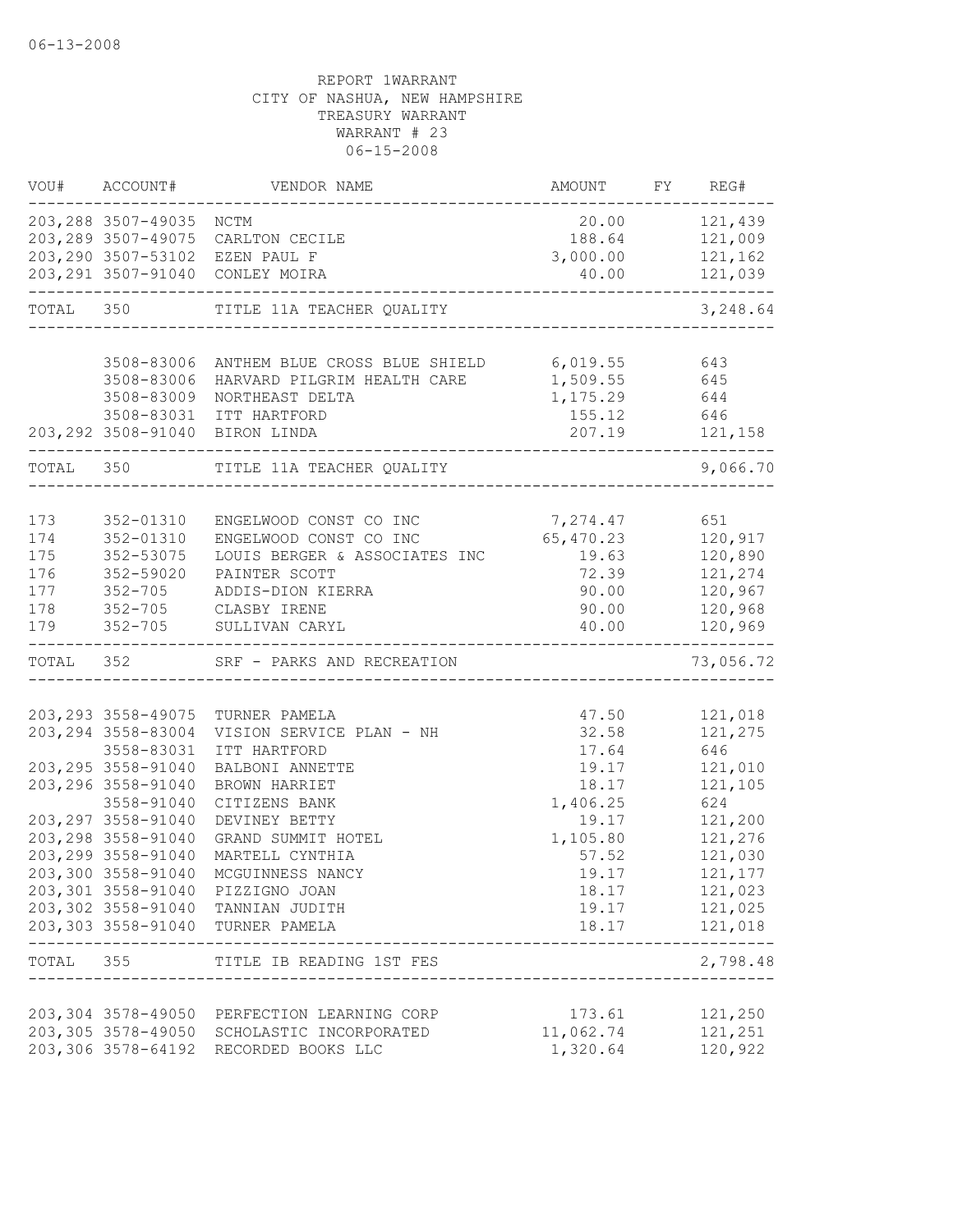|                          |                                                                                    | VOU# ACCOUNT# VENDOR NAME AMOUNT FY RI                                                                                        | AMOUNT FY REG#                                           |                                          |
|--------------------------|------------------------------------------------------------------------------------|-------------------------------------------------------------------------------------------------------------------------------|----------------------------------------------------------|------------------------------------------|
|                          |                                                                                    | TOTAL 357 TITLE I DINI GRANT                                                                                                  |                                                          | 12,556.99                                |
|                          |                                                                                    | 203,307 3597-49050 DELTA EDUCATION                                                                                            | 664.43 121,051                                           |                                          |
|                          |                                                                                    | TOTAL 359 MATH/SCIENCE INITIATIVE GRANT                                                                                       | ---------------------------------                        | 664.43                                   |
|                          | 3608-83006<br>3608-83009<br>3608-83031<br>203,308 3608-91040<br>203,309 3608-91040 | ANTHEM BLUE CROSS BLUE SHIELD<br>NORTHEAST DELTA<br>ITT HARTFORD<br>FIRST STUDENT INC<br>LAQUERRE MARC<br>---------           | 1,092.50 643<br>82.77 644<br>17.08 646<br>272.23 121,055 | 102.00 121,059                           |
|                          |                                                                                    | TOTAL 360 DROP OUT PREVENTION/ALT ED                                                                                          |                                                          | 1,566.58                                 |
|                          |                                                                                    | 185 371-53025 TRC ENVIRONMENTAL CORP 4,257.10 120,818                                                                         |                                                          |                                          |
|                          |                                                                                    | TOTAL 371 SRF - COMMUNITY DEVELOPMENT                                                                                         |                                                          | 4,257.10                                 |
| 186                      |                                                                                    | 373-53025 LOAN PACKAGING LLC                                                                                                  |                                                          | 560.00 120,844                           |
|                          | TOTAL 373                                                                          | SRF - ECONOMIC DEVELOPMENT                                                                                                    |                                                          | 560.00                                   |
| 187<br>188               | 374-01966<br>374-07090                                                             | NEIGHBORHOOD HOUSING SERVICES<br>NASHUA SOUP KITCHEN & SHELTER                                                                | 250.00<br>4,590.00                                       | 120,811<br>120,628                       |
| 189<br>190<br>190<br>191 | 374-07120<br>374-07145<br>374-07188<br>374-07255                                   | NASHUA AREA HEALTH CENTER<br>NEIGHBORHOOD HOUSING SERVICES<br>NEIGHBORHOOD HOUSING SERVICES<br>GREATER NASHUA DENTAL CONNECTI | 3,454.55<br>4,545.45<br>2,352.82<br>9,293.00             | 120,932<br>120,811<br>120,811<br>121,278 |
| 192<br>193<br>194        | 374-07340<br>374-07340<br>374-07340                                                | CITY OF NASHUA/PETTY CASH/SLIP<br>HILLSBOROUGH COUNTY TREASURER<br>NEXTEL COMMUNICATIONS                                      | 23.10<br>82.05<br>27.06                                  | 120,619<br>121,240<br>121,355            |
| 195<br>196<br>197<br>198 | 374-07340<br>374-07340<br>374-07620<br>374-07620                                   | SLATTERY SCOTT<br>STAPLES BUSINESS ADVANTAGE<br>CITY OF NASHUA/PETTY CASH/SLIP<br>RED BRICK CLOTHING CO                       | 388.68<br>269.49<br>23.66<br>1,973.30                    | 121,277<br>120,982<br>120,619<br>120,832 |
| 199<br>200<br>201        | 374-07620<br>374-09031<br>374-09031                                                | STORY BOARD ENTERPRISES INC<br>LOOMIS FARGO & CO<br>TRANSIT MANAGEMENT OF NASHUA                                              | 4,675.00<br>142.32<br>171.59                             | 120,980<br>120,737<br>635                |
| 202<br>203<br>204<br>205 | 374-09031<br>374-09061<br>374-09061<br>374-09061                                   | TRANSIT MANAGEMENT OF NASHUA<br>ARAMARK UNIFORM SERVICES<br>CAMEROTA TRUCK PARTS<br>KINNEY TOWING & TRANSPORTATION            | 166.87<br>139.11<br>1,008.20<br>200.00                   | 655<br>120,731<br>120,747<br>120,799     |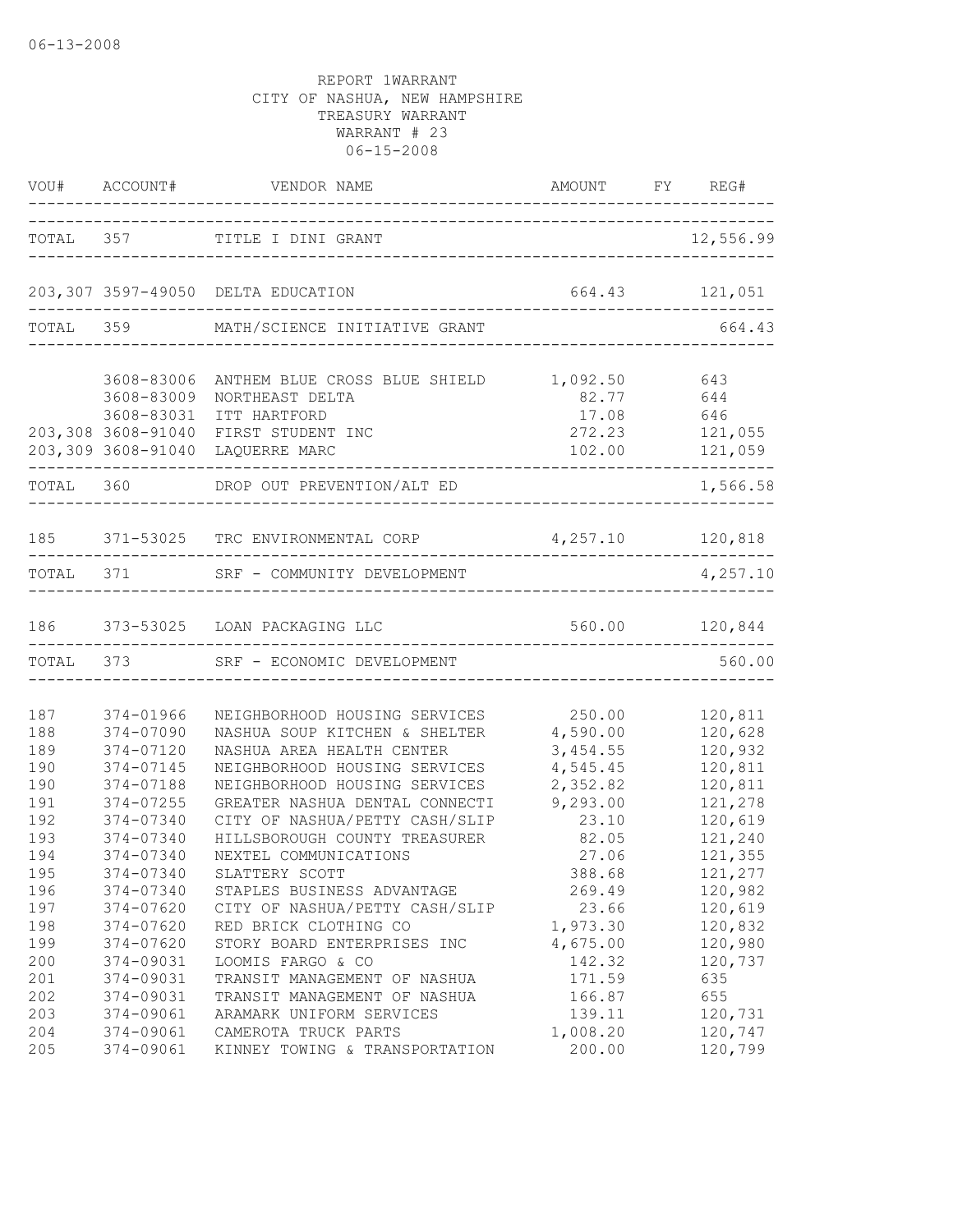| WOU#      | ACCOUNT#                                 | VENDOR NAME                          | AMOUNT    | FY REG#   |
|-----------|------------------------------------------|--------------------------------------|-----------|-----------|
| 206       | 374-09061                                | NEXTEL COMMUNICATIONS                | 603.46    | 121,355   |
| 207       | 374-09091                                | AIREX FILTER CORPORATION             | 62.30     | 120,708   |
| 208       | 374-09091                                | BEST FORD/BEST CYCLE                 | 174.52    | 120,651   |
| 209       | 374-09091                                | CAMEROTA TRUCK PARTS                 | 3,656.38  | 120,747   |
| 210       | 374-09091                                | DIAMOND MANUFACTURING INC            | 400.00    | 120,723   |
| 211       | 374-09091                                | GILLIG CORP                          | 882.98    | 120,871   |
| 212       | 374-09091                                | INTERSTATE BATTERIES OF SO NH        | 172.43    | 121,133   |
| 213       | 374-09091                                | RYDER FLEET PRODUCTS.COM INC         | 379.12    | 120,903   |
| 214       | 374-09102                                | PUBLIC SERVICE OF NH                 | 1,338.25  | 121,398   |
| 215       | 374-09114                                | NATIONAL GRID                        | 37.15     | 121,387   |
| 216       | 374-09133                                | FAIRPOINT COMMUNICATIONS INC         | 50.00     | 121,395   |
| 217       | 374-09133                                | NEXTEL COMMUNICATIONS                | 171.47    | 121,355   |
| 218       | 374-09201                                | TRANSIT MANAGEMENT OF NASHUA         | 18,705.86 | 635       |
| 219       | 374-09201                                | TRANSIT MANAGEMENT OF NASHUA         | 20,721.44 | 655       |
| 220       | 374-09208                                | TRANSIT MANAGEMENT OF NASHUA         | 650.48    | 635       |
| 221       | 374-09208                                | TRANSIT MANAGEMENT OF NASHUA         | 799.90    | 655       |
| 222       | 374-09261                                | ARAMARK UNIFORM SERVICES             | 192.92    | 120,731   |
| 223       | 374-09261                                | DELL MARKETING LP                    | 988.56    | 120,719   |
| 224       | 374-45230                                | STAPLES BUSINESS ADVANTAGE           | 542.05    | 120,982   |
| 225       | 374-59188                                | INSTITUTE FOR ENVIRONMENTAL          | 700.00    | 120,944   |
| TOTAL 374 |                                          | SRF - URBAN PROGRAMS                 |           | 85,005.52 |
|           |                                          |                                      |           |           |
| 226       |                                          | 375-45050 BAKER & TAYLOR             | 6.98      | 120,705   |
| 227       |                                          | 375-45085 THINK & DO INC             | 149.00    | 120,797   |
| 228       | -----------------                        | 375-64165 NASHUA OUTDOOR POWER EQUIP | 1,709.05  | 120,788   |
| TOTAL 375 |                                          | SRF - PUBLIC LIBRARIES               |           | 1,865.03  |
|           |                                          |                                      |           |           |
|           | 203,310 3768-42010<br>203,310 3768-43005 | PETTY CASH                           | 42.76     | 121,281   |
|           |                                          | PETTY CASH                           | 9.01      | 121,281   |
|           | 203,310 3768-47010                       | PETTY CASH                           | 8.76      | 121,281   |
|           | 203, 311 3768-49035                      | BARNES & NOBLE INC                   | 240.00    | 120,625   |
|           | 203, 312 3768-49035                      | HARCOURT ACHIEVE                     | 319.00    | 121,103   |
|           | 203, 313 3768-49050                      | BURNS PATRICIA                       | 44.00     | 120,999   |
|           | 203, 314 3768-49050                      | INTEGRATED OFFICE SOLUTIONS          | 456.00    | 121,178   |
|           | 203,315 3768-49050                       | MICHAUD CYNTHIA                      | 86.91     | 121,008   |
|           | 203,316 3768-49050                       | PELLETIER VIVIAN                     | 260.84    | 121,003   |
|           | 203, 317 3768-49050                      | PETTY CASH                           | 60.85     | 121,281   |
|           | 203,318 3768-49050                       | STAPLES BUSINESS ADVANTAGE           | 43.64     | 120,883   |
|           | 203, 319 3768-49075                      | PEARSON EDUCATION                    | 25.59     | 121,091   |
|           | 203, 320 3768-53101                      | CROWDER LUCIE L                      | 326.40    | 120,991   |
|           | 203, 321 3768-53101                      | DAILEY EDUCATIONAL CONSULTANTS       | 550.00    | 121,192   |
|           | 203, 322 3768-53101                      | DALTON SHARON                        | 225.00    | 121,167   |
|           | 203, 323 3768-53101                      | EDWARDS EDUCATIONAL SERVICES,        | 6, 125.44 | 121,183   |
|           | 203, 324 3768-53101                      | MUSCOTT HOWARD ED.D                  | 900.00    | 121,063   |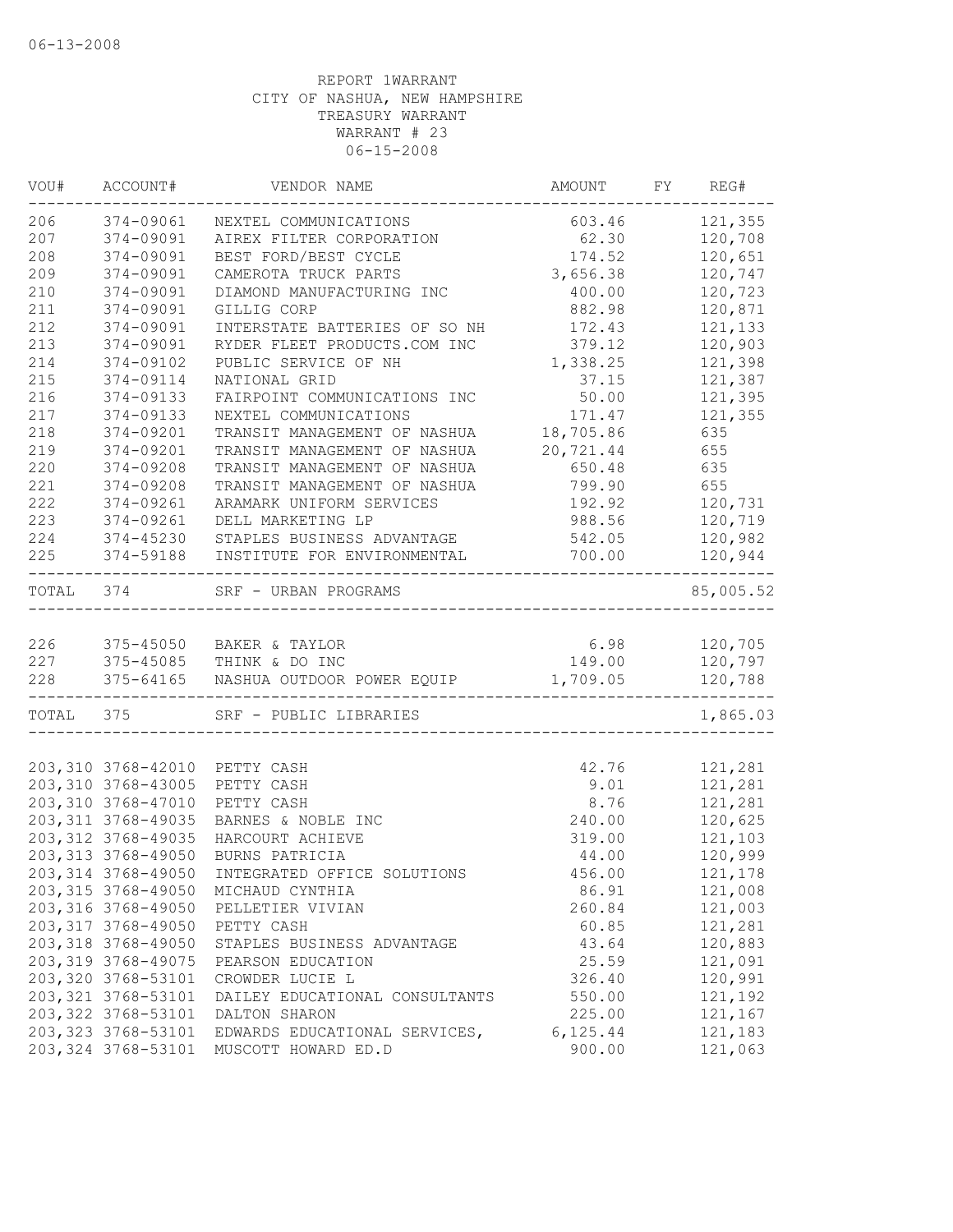|           | VOU# ACCOUNT#       | VENDOR NAME                                               | AMOUNT          | FY REG#        |
|-----------|---------------------|-----------------------------------------------------------|-----------------|----------------|
|           | 203, 325 3768-53101 | RUSSELL GAIL M                                            | 225.00          | 121,168        |
|           | 203, 326 3768-64192 | SCHOOL SPECIALTY                                          | 466.52          | 121,032        |
|           | 203, 327 3768-83004 | VISION SERVICE PLAN - NH                                  | 16.29           | 121,280        |
|           | 3768-83006          | ANTHEM BLUE CROSS BLUE SHIELD                             | 7,446.53        | 643            |
|           | 3768-83009          | NORTHEAST DELTA                                           | 3,137.38        | 644            |
|           | 3768-83031          | ITT HARTFORD                                              | 118.49          | 646            |
|           | 203, 328 3768-83102 | UNUM LIFE INSURANCE<br>LESLEY UNIVERSITY                  | 23.43<br>632.00 | 121,279        |
|           | 203, 329 3768-94030 |                                                           |                 | 121,056        |
| TOTAL 376 |                     | TITLE I ESEA                                              |                 | 21,789.84      |
|           |                     |                                                           |                 |                |
|           | 203,330 3778-49075  | CENGAGE LEARNING                                          | 361.01          | 121,205        |
|           | 203, 331 3778-49075 | METRITECH INC                                             | 85.00           | 121,146        |
|           | 203, 332 3778-49075 | NATIONAL GEOGRAPHIC SCHOOL PUB                            | 622.17          | 120,899        |
|           | 203, 333 3778-49075 | STAPLES BUSINESS ADVANTAGE                                | 397.06          | 120,883        |
|           |                     | 203,334 3778-55020 FIRST STUDENT INC                      | 324.20          | 121,055        |
| TOTAL 377 |                     | TITLE III ENHANCE ENG LANGUAGE                            |                 | 1,789.44       |
|           |                     | 203,335 3888-49050 HYNES STACY                            |                 | 378.13 121,016 |
|           |                     | 203,336 3888-49050 TARIQ IRUM                             |                 | 77.50 121,113  |
| TOTAL 388 |                     | TITLE V INNOVATIVE PROGRAMS                               |                 | 455.63         |
|           |                     |                                                           |                 |                |
|           | 203, 337 3908-55035 | FIRST STUDENT INC                                         | 1,611.71        | 121,055        |
|           | 3908-83006          | ANTHEM BLUE CROSS BLUE SHIELD                             | 1,092.50        | 643            |
|           | 3908-83009          | NORTHEAST DELTA                                           | 232.41          | 644            |
|           | 3908-83031          | ITT HARTFORD                                              | 10.36           | 646            |
|           | 203,338 3908-91040  | MICHAUD MICHAEL                                           | 135.00          | 121,043        |
| TOTAL     | 390                 | VOC ED SECONDARY PERKINS                                  |                 | 3,081.98       |
|           |                     |                                                           |                 |                |
|           |                     | 203,339 3937-83004 VISION SERVICE PLAN - NH               | 16.29 121,283   |                |
|           |                     | 3937-83006 ANTHEM BLUE CROSS BLUE SHIELD 1,474.40 643     |                 |                |
|           |                     | 3937-83031 ITT HARTFORD                                   | 8.40            | 646            |
|           |                     | 203,340 3937-83102 UNUM LIFE INSURANCE                    | 9.41            | 121,282        |
| TOTAL 393 |                     | DAY CARE                                                  |                 | 1,508.50       |
|           |                     |                                                           |                 |                |
|           |                     | 203,341 3958-53109 CARROLL CENTER FOR THE BLIND (2,593.76 |                 | 121,110        |
|           |                     | 203,342 3958-83004 VISION SERVICE PLAN - NH               | 16.29           | 121,285        |
|           | 3958-83006          | ANTHEM BLUE CROSS BLUE SHIELD                             | 26,694.75       | 643            |
|           |                     | 3958-83006 HARVARD PILGRIM HEALTH CARE                    | 6, 205.40       | 645            |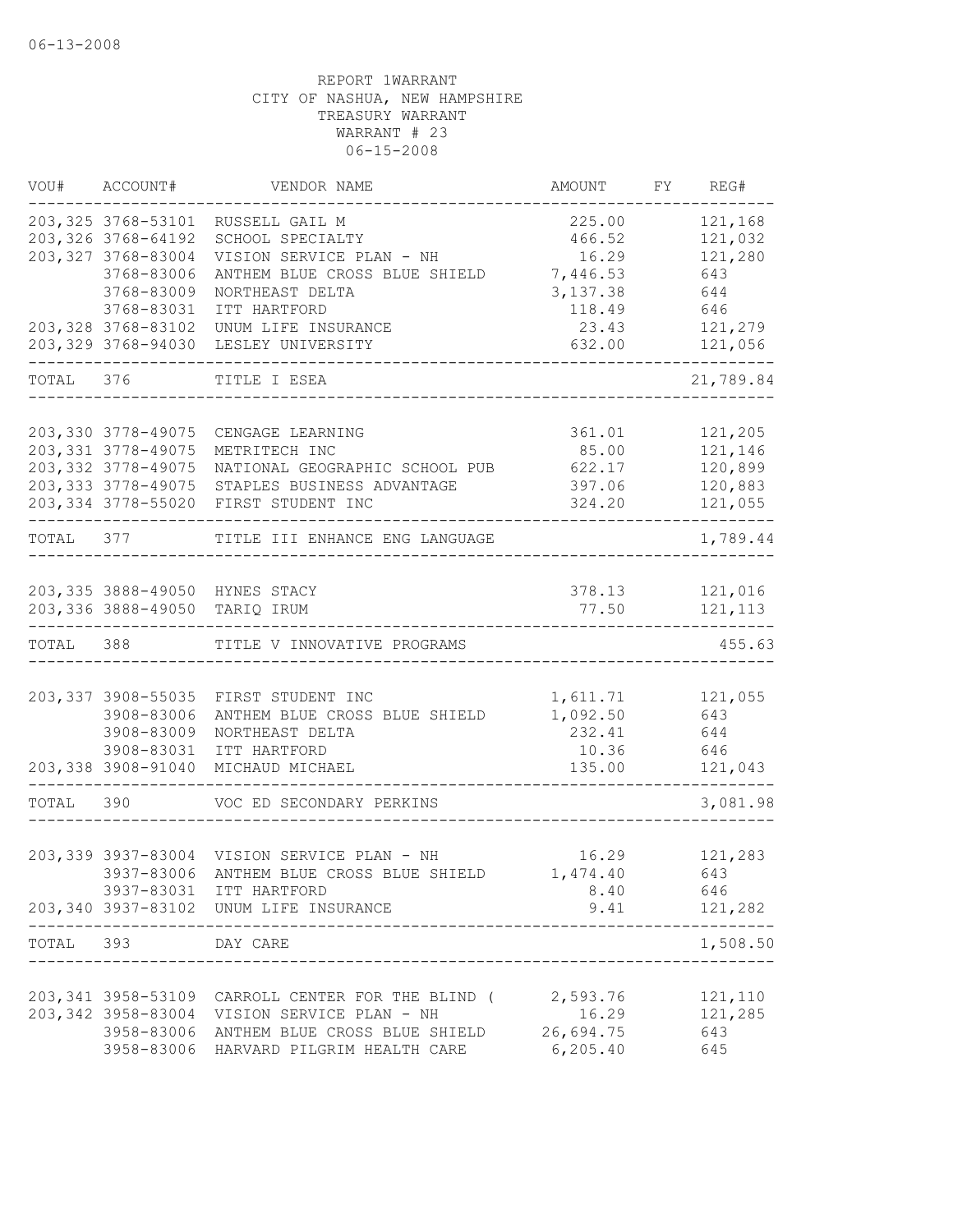|       | VOU# ACCOUNT# | VENDOR NAME                                                                                                                              | AMOUNT FY REG#                                            |                |
|-------|---------------|------------------------------------------------------------------------------------------------------------------------------------------|-----------------------------------------------------------|----------------|
|       |               | 3958-83009 NORTHEAST DELTA<br>3958-83031 ITT HARTFORD<br>203,343 3958-83102 UNUM LIFE INSURANCE<br>203,344 3958-91040 NASHUA HIGH SCHOOL | 3,165.00 644<br>438.20<br>22.13 121,284<br>920.00 121,145 | 646            |
|       |               | TOTAL 395 IDEA BASIC SPEC ED                                                                                                             |                                                           | 40,055.53      |
|       |               | 3968-83006 ANTHEM BLUE CROSS BLUE SHIELD<br>3968-83009 NORTHEAST DELTA<br>3968-83031 ITT HARTFORD                                        | 1,092.50<br>149.64 644<br>17.08 646                       | 643            |
|       |               | TOTAL 396 IDEA PRESCHOOL SPEC ED                                                                                                         |                                                           | 1,259.22       |
|       |               | 203,345 3977-53101 SUNBERG ROBERT<br>3977-83006 ANTHEM BLUE CROSS BLUE SHIELD                                                            | 1,383.64<br>1,224.00                                      | 121,082<br>643 |
| TOTAL |               | 397 SPECIAL ED LOCAL                                                                                                                     |                                                           | 2,607.64       |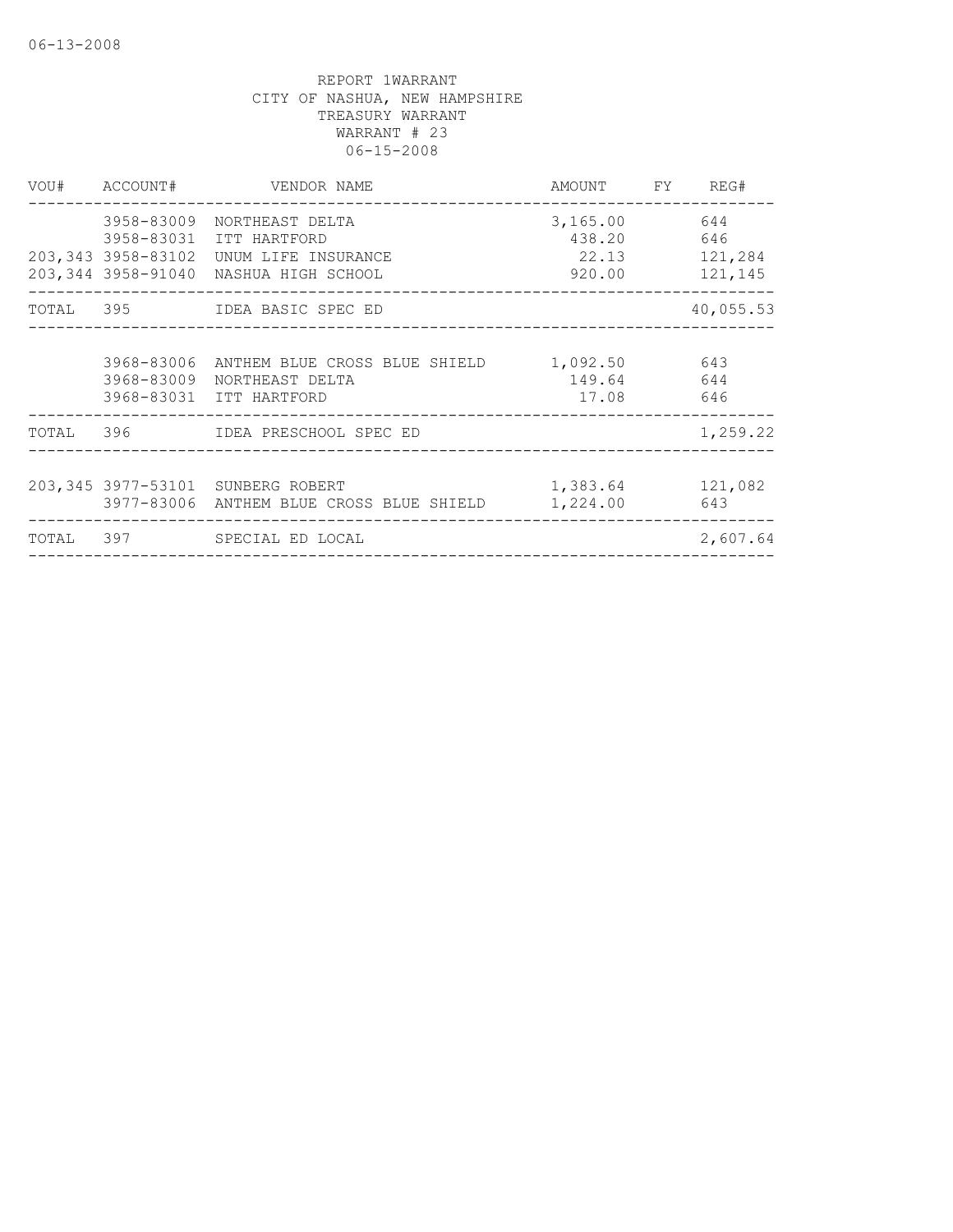| VOU#                     | ACCOUNT#                                                 | VENDOR NAME                                                                    | AMOUNT                           | FY | REG#                                     |
|--------------------------|----------------------------------------------------------|--------------------------------------------------------------------------------|----------------------------------|----|------------------------------------------|
| 245                      | $412 - 162$                                              | HILLSBOROUGH COUNTY TREASURER                                                  | 1,503.83                         |    | 121,240                                  |
| TOTAL                    | $412 - 16$                                               | FINANCIAL SERVICES<br>INT & COST ON REDEMPTION                                 |                                  |    | 1,503.83                                 |
| 246<br>247<br>248<br>249 | $412 - 180$<br>$412 - 180$<br>$412 - 180$<br>$412 - 180$ | BALDASARRE MICHAEL<br>CARO PROPERTIES INC<br>CURRIER DANA R<br>RATHBURNE SHAWN | 28.00<br>11.00<br>29.00<br>17.00 |    | 120,964<br>120,962<br>120,965<br>120,963 |
| TOTAL                    | $412 - 18$                                               | FINANCIAL SERVICES<br>AUTO PERMITS                                             |                                  |    | 85.00                                    |
| 250                      | $413 - 203$                                              | TREASURER STATE OF NH                                                          | 4,028.00                         |    | 121,378                                  |
| TOTAL                    | $413 - 20$                                               | CITY CLERK'S OFFICE<br>MARRIAGE LICENSES                                       |                                  |    | 4,028.00                                 |
| 251                      | $413 - 204$                                              | TREASURER STATE OF NH                                                          | 36,947.50                        |    | 121,373                                  |
| TOTAL                    | $413 - 20$                                               | CITY CLERK'S OFFICE<br>DOG LICENSES                                            |                                  |    | 36,947.50                                |
| 252                      | $413 - 303$                                              | TREASURER STATE OF NH                                                          | 8,414.00                         |    | 121,378                                  |
| TOTAL                    | $413 - 30$                                               | CITY CLERK'S OFFICE<br>CERTIFIED COPIES                                        |                                  |    | 8,414.00                                 |
| 253                      | $431 - 572$                                              | CITY OF NASHUA                                                                 | 14.89                            |    | 121,286                                  |
| TOTAL                    | $431 - 57$                                               | POLICE DEPARTMENT<br>DAILY LOG ENTRY LETTERS                                   |                                  |    | 14.89                                    |
| 254                      | $476 - 194$                                              | SAMSON DUCLAIR HVAC INC                                                        | 19.25                            |    | 120,981                                  |
| TOTAL                    | $476 - 19$                                               | BUILDING<br>MECHANICAL PERMITS                                                 |                                  |    | 19.25                                    |
|                          |                                                          |                                                                                |                                  |    |                                          |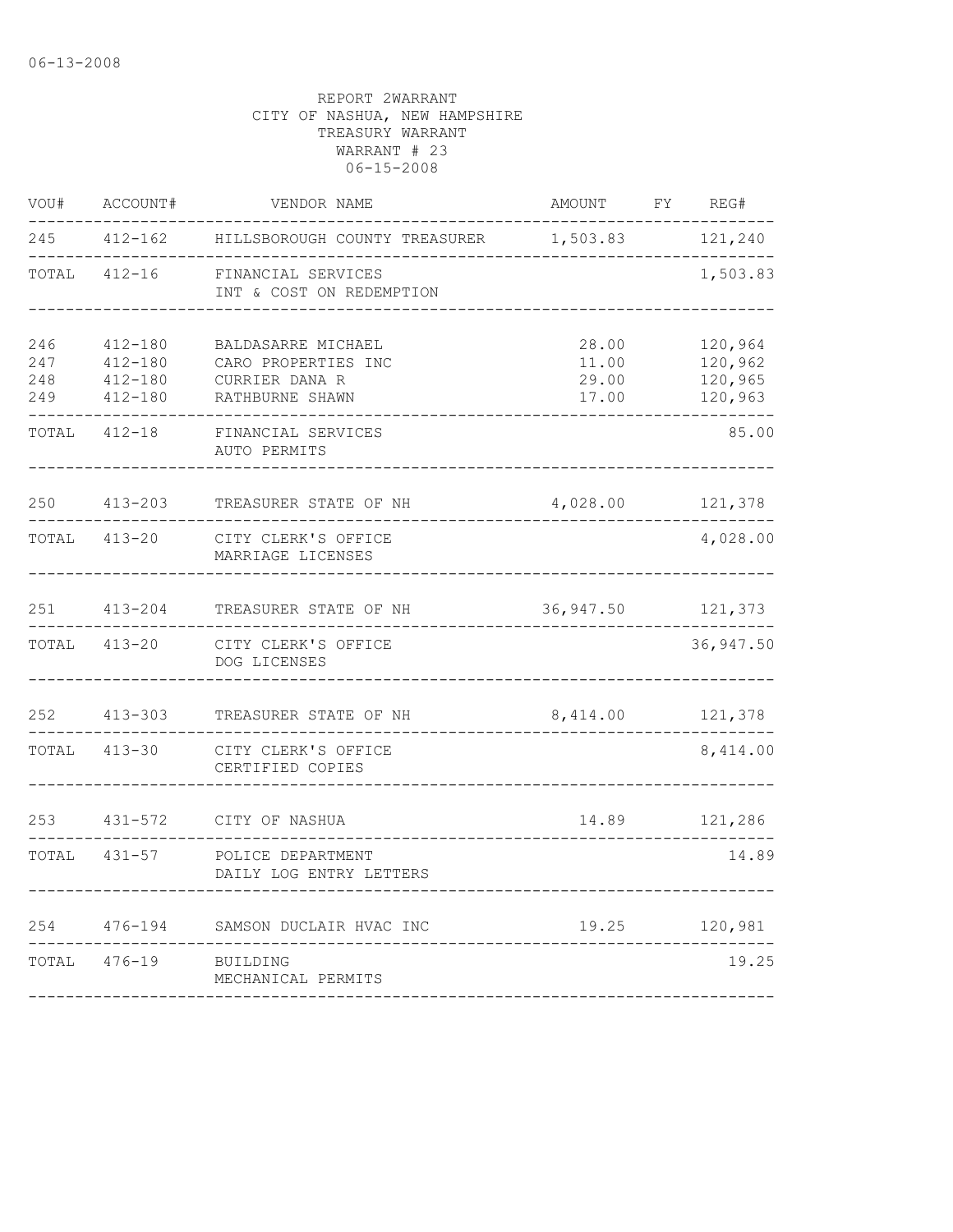| VOU#       | ACCOUNT#                   | VENDOR NAME                                                     | AMOUNT               | FΥ | REG#               |
|------------|----------------------------|-----------------------------------------------------------------|----------------------|----|--------------------|
| 255        | 501-31050                  | VERIZON WIRELESS                                                | 99.98                |    | 121,382            |
| TOTAL      | 501                        | MAYOR'S OFFICE                                                  |                      |    | 99.98              |
| 256<br>257 | 502-94020<br>$502 - 49025$ | CITIZENS BANK<br>MATTHEW BENDER & CO INC                        | 448.54<br>107.40     |    | 623<br>121,416     |
|            |                            |                                                                 |                      |    |                    |
| TOTAL      | 502                        | LEGAL DEPARTMENT                                                |                      |    | 555.94             |
| 258        | 505-81022                  | GREATER NASHUA DENTAL CONNECTI<br>HUMANE SOCIETY OF NEW ENGLAND | 21,750.00            |    | 120,919            |
| 259<br>260 | 505-81039<br>505-81078     | ST JOSEPH COMMUNITY SERVICES I                                  | 7,756.75<br>1,976.10 |    | 120,739<br>121,238 |
| TOTAL      | 505                        | CIVIC & COMM. ACTIVITIES                                        |                      |    | 31,482.85          |
| 261        | 506-31005                  | BAYRING COMMUNICATIONS                                          | 142.18               |    | 121,396            |
| 262        | 506-31005                  | COMCAST                                                         | 75.48                |    | 121,385            |
| 263        | 506-31005                  | FAIRPOINT COMMUNICATIONS INC                                    | 465.35               |    | 121,395            |
| 264        | 506-31005                  | LOVERING SUE                                                    | 33.83                |    | 121,287            |
| 265        | 506-31005                  | PAETEC COMMUNICATIONS INC                                       | 600.00               |    | 121,350            |
| TOTAL      | 506                        | TELECOMMUNICATIONS                                              |                      |    | 1,316.84           |
| 266        | 508-83100                  | STATE OF NH UC                                                  | 5,178.70             |    | 121,405            |
| 266        | 508-83101                  | STATE OF NH UC                                                  | 1,086.32             |    | 121,405            |
| TOTAL      | 508                        | INSURANCE - POLICY COSTS                                        |                      |    | 6, 265.02          |
| 267        | $511 - 31050$              | NEXTEL COMMUNICATIONS                                           | 1.86                 |    | 121,355            |
| TOTAL      | 511                        | ADMINISTRATIVE SERVICES                                         |                      |    | 1.86               |
|            |                            |                                                                 |                      |    |                    |
| 268        | 512-59095                  | ANACOMP INC                                                     | 456.18               |    | 120,684            |
| 269        | 512-59266                  | CBCINNOVIS INC                                                  | 12.25                |    | 120,817            |
| 270        | 512-59100                  | CITIZENS BANK                                                   | 536.50               |    | 623                |
| 270        | 512-94005                  | CITIZENS BANK                                                   | 261.74               |    | 623                |
| 271        | 512-94005                  | NHCTCA                                                          | 70.00                |    | 121,288            |
| 272        | 512-43005                  | POSTMASTER                                                      | 200.00               |    | 120,620            |
| 273        | 512-94010                  | TREASURER STATE OF NH                                           | 180.00               |    | 121, 411           |
| 274        | 512-49025                  | TTA-RESEARCH & GUIDANCE                                         | 168.50               |    | 121,394            |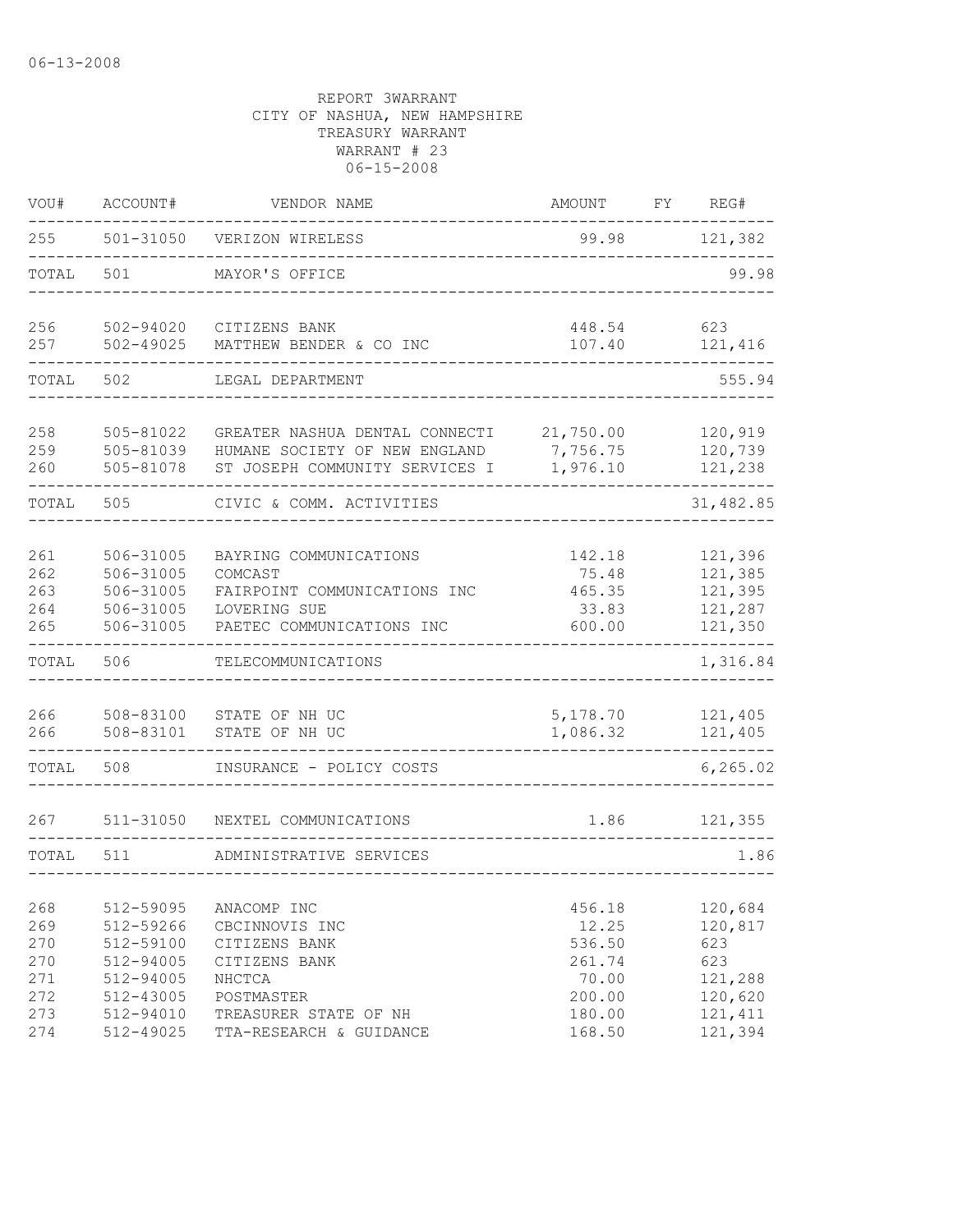| VOU#                                                        | ACCOUNT#                                                                                                              | VENDOR NAME                                                                                                                                                                                                                     | AMOUNT                                                                              | FY | REG#                                                                                            |
|-------------------------------------------------------------|-----------------------------------------------------------------------------------------------------------------------|---------------------------------------------------------------------------------------------------------------------------------------------------------------------------------------------------------------------------------|-------------------------------------------------------------------------------------|----|-------------------------------------------------------------------------------------------------|
| TOTAL                                                       | 512                                                                                                                   | FINANCIAL SERVICES<br>________________________________                                                                                                                                                                          |                                                                                     |    | 1,885.17                                                                                        |
| 275                                                         |                                                                                                                       | 513-91005 CITY OF NASHUA/PETTY CASH/SLIP 162.67                                                                                                                                                                                 |                                                                                     |    | 120,619                                                                                         |
| TOTAL                                                       | 513                                                                                                                   | CITY CLERK'S OFFICE                                                                                                                                                                                                             |                                                                                     |    | 162.67                                                                                          |
| 276                                                         | 515-95010                                                                                                             | THOMPSON PUBLISHING GROUP INC                                                                                                                                                                                                   | 438.50                                                                              |    | 121,376                                                                                         |
| TOTAL 515                                                   |                                                                                                                       | HUMAN RESOURCES                                                                                                                                                                                                                 |                                                                                     |    | 438.50                                                                                          |
| 277<br>278<br>279<br>279                                    | 516-74125<br>516-54016<br>516-54009<br>516-54016                                                                      | N E SHARPENING CO INC<br>THE LOWELL PUBLISHING CO<br>UNION LEADER CORPORATION<br>UNION LEADER CORPORATION                                                                                                                       | 76.00<br>1,407.80<br>1, 117.35<br>1,801.08                                          |    | 121,065<br>121,361<br>121,354<br>121,354                                                        |
| TOTAL                                                       | 516                                                                                                                   | PURCHASING DEPARTMENT                                                                                                                                                                                                           |                                                                                     |    | 4,402.23                                                                                        |
| 280<br>281<br>282<br>283<br>284<br>285<br>286<br>287<br>287 | 517-75023<br>517-59135<br>517-42015<br>517-34015<br>517-31050<br>517-32005<br>517-59179<br>517-42010<br>$517 - 42015$ | B & S LOCKSMITH INC<br>BAIN PEST CONTROL SERVICE INC<br>HOME DEPOT CREDIT SERVICES<br>NATIONAL GRID<br>NEXTEL COMMUNICATIONS<br>PUBLIC SERVICE OF NH<br>TREMBLAY JANICE<br>W E AUBUCHON COMPANY INC<br>W E AUBUCHON COMPANY INC | 25.05<br>72.00<br>59.94<br>465.20<br>46.66<br>2,035.61<br>1,128.50<br>10.75<br>8.09 |    | 120,839<br>121,248<br>121,362<br>121,387<br>121,355<br>121,398<br>120,977<br>120,658<br>120,658 |
| TOTAL                                                       | 517                                                                                                                   | BUILDING MAINT - CITY ADMIN                                                                                                                                                                                                     |                                                                                     |    | 3,851.80                                                                                        |
| 288<br>288<br>289<br>290<br>291<br>292<br>293               | 519-43005<br>519-91005<br>519-53100<br>519-91005<br>519-45070<br>519-91005<br>519-91005                               | CITY OF NASHUA/PETTY CASH/SLIP<br>CITY OF NASHUA/PETTY CASH/SLIP<br>ESRI INC<br>GAGNE ROBERT<br>M & N SPORTS LLC<br>TURGISS GARY<br>TURGISS GREG                                                                                | 14.88<br>26.26<br>898.00<br>70.16<br>109.80<br>123.73<br>154.53                     |    | 120,619<br>120,619<br>121,418<br>120,938<br>120,778<br>120,724<br>120,644<br>$- - - - -$        |
| TOTAL                                                       | 519                                                                                                                   | ASSESSORS                                                                                                                                                                                                                       |                                                                                     |    | 1,397.36                                                                                        |
| 294<br>295                                                  |                                                                                                                       | 520-53100 MORTELLARO CAROLYN<br>520-74092 NEVERETT'S SEW & VAC CENTER IN                                                                                                                                                        | 960.00<br>37.00                                                                     |    | 120,858<br>120,795                                                                              |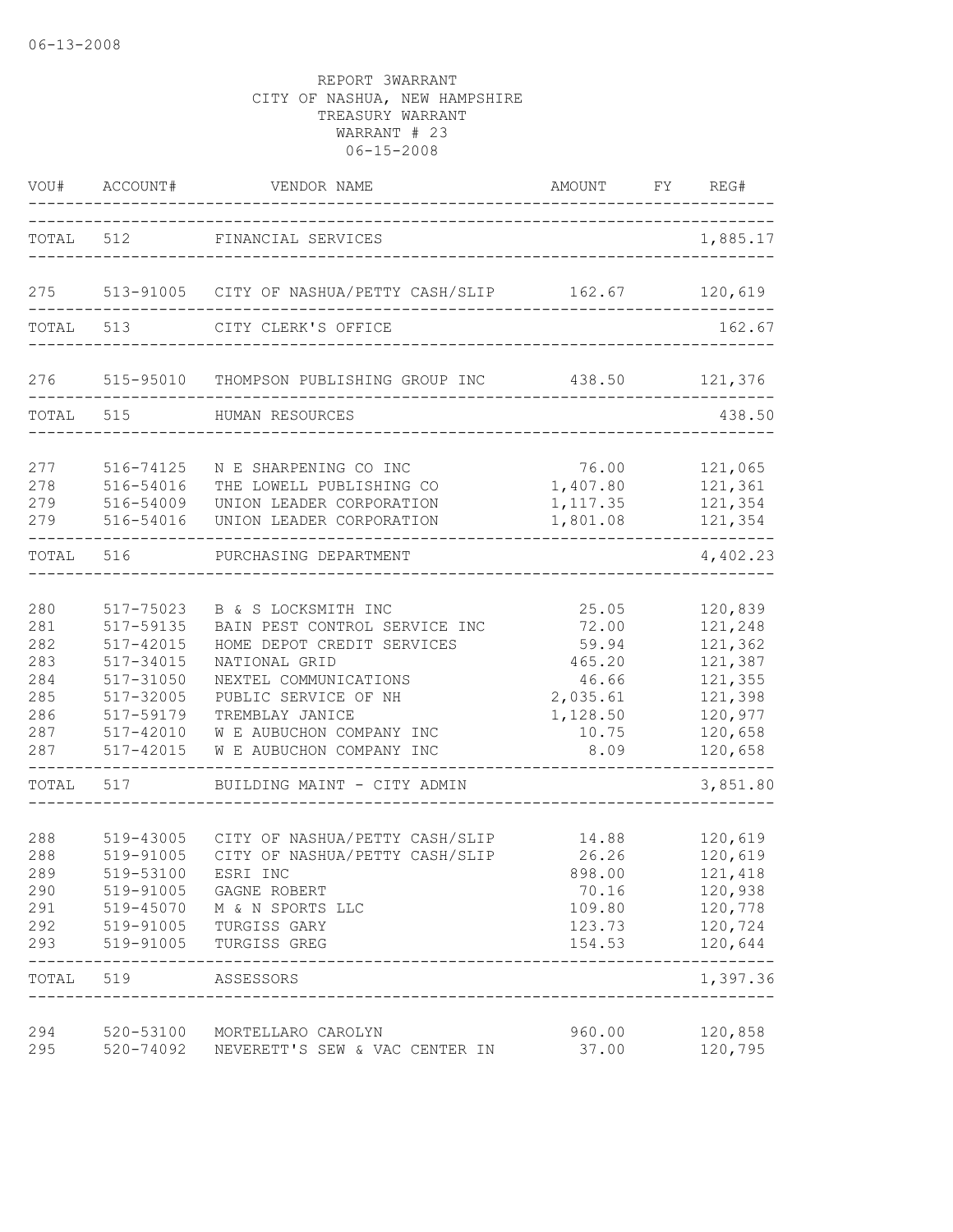| VOU#      | ACCOUNT#               | VENDOR NAME                                                   | AMOUNT FY REG#      |                      |
|-----------|------------------------|---------------------------------------------------------------|---------------------|----------------------|
|           |                        | 296 520-32005 PUBLIC SERVICE OF NH<br>_______________________ | 316.77 121,398      |                      |
| TOTAL 520 |                        | HUNT BUILDING                                                 |                     | 1,313.77             |
| 297       | 522-94040              | CITIZENS BANK                                                 | 175.00              | 623                  |
| 297       | 522-94045              | CITIZENS BANK                                                 | 595.00              | 623                  |
| 298       | $522 - 45120$          | DELL MARKETING LP                                             | 22.49               | 120,719              |
| 298       | $522 - 64040$          | DELL MARKETING LP                                             | 281.00              | 120,719              |
| 299       | 522-31040              | MCMULLEN DAN                                                  |                     | 56.40 121,289        |
|           |                        | 300 522-31050 NEXTEL COMMUNICATIONS                           | 241.24 121,355      |                      |
|           | TOTAL 522              | INFORMATION TECHNOLOGY                                        |                     | 1,371.13             |
|           | 301 523-74035 ESRI INC |                                                               | $14,702.00$ 121,418 |                      |
| TOTAL 523 |                        | GIS                                                           |                     | 14,702.00            |
|           |                        |                                                               |                     |                      |
|           |                        | 302 524-64040 DELL MARKETING LP                               | 210.80 120,719      |                      |
|           |                        | 302 524-64045 DELL MARKETING LP                               |                     | 253.00 120,719       |
| 302       |                        | 524-64057 DELL MARKETING LP                                   | 14,323.00           | 120,719<br>--------- |
| TOTAL 524 |                        | COMPUTERS - CITYWIDE                                          |                     | 14,786.80            |
|           |                        |                                                               |                     |                      |
| 303       | 531-53056              | AAA CREDIT SCREENING SERV LLC                                 | 200.00              | 120,649              |
| 304       | 531-64360              | ADAMSON INDUSTRIES CORP                                       | 2,329.45            | 120,824              |
| 305       | 531-46040              | ALEC'S SHOE STORE INC                                         | 30.95               | 120,763              |
| 306       | 531-46040              | ALLARD CRAIG                                                  | 392.16              | 121,293              |
| 307       | 531-78075              | AMERICAN AUTO SEAT COVER INC                                  | 150.00              | 120,640              |
| 308       | 531-79030              | ASAP FIRE & SAFETY CORPORATION                                | 255.00              | 120,734              |
| 309       | 531-75023              | B & S LOCKSMITH INC                                           | 80.10               | 120,839              |
| 310       | 531-59100              | BAER ALEXANDRA                                                | 215.00              | 120,805              |
| 311       | 531-46040              | BATTAGLIA BRIAN                                               | 395.10              | 121,322              |
| 312       | 531-78007              | BELLETETES INC                                                | 42.99               | 120,775              |
| 313       | 531-46030              | BEN'S UNIFORMS                                                | 110.00              | 121,253              |
| 313       | 531-46040              | BEN'S UNIFORMS                                                | 1,485.09            | 121,253              |
| 314       | 531-78007              | BEST FORD/BEST CYCLE                                          | 1,215.70            | 120,651              |
| 314       | 531-78075              | BEST FORD/BEST CYCLE                                          | 6,496.24            | 120,651              |
| 315       | $531 - 45005$          | BRAVO CO USA INC                                              | 43.80               | 120,847              |
| 316       | 531-45005              | BROWNELLS INC                                                 | 98.90               | 120,885              |
| 317       | 531-94005              | BUSINESS CARD                                                 | 230.38              | 121,386              |
| 318       | 531-64215              | CAMERALAND                                                    | 210.00              | 120,949              |
| 319       | 531-46040              | CARIGNAN MICHAEL                                              | 331.46              | 121,320              |
| 320       | 531-78007              | CARPARTS OF NASHUA                                            | 24.06               | 120,650              |
| 321       | 531-42000              | CENTRAL PAPER PRODUCTS CO                                     | 393.37              | 121,245              |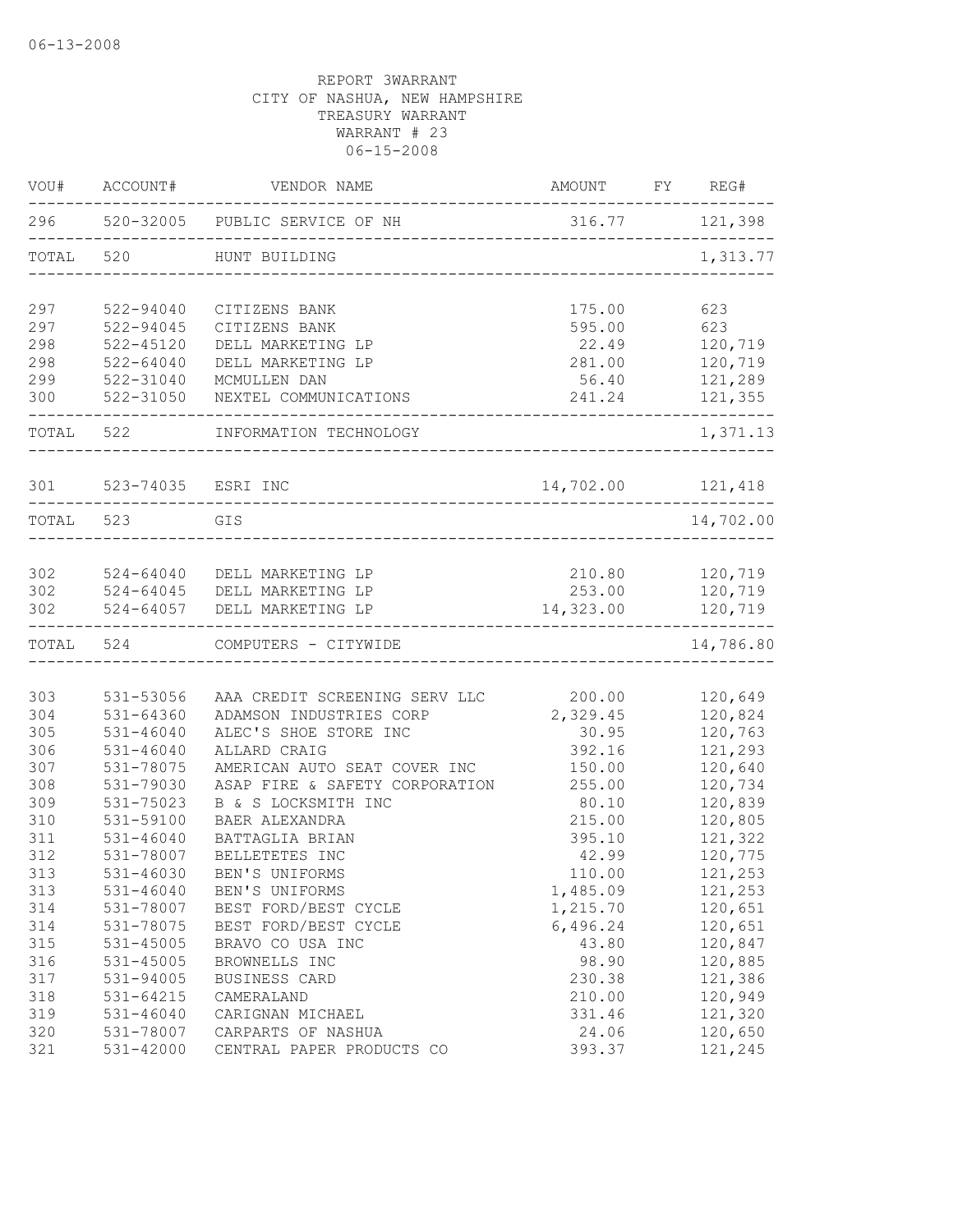| VOU# | ACCOUNT#      | VENDOR NAME                            | AMOUNT   | FY | REG#    |
|------|---------------|----------------------------------------|----------|----|---------|
| 322  |               | 531-78007 CHELMSFORD AUTO ELECTRIC INC | 29.85    |    | 120,648 |
| 323  |               | 531-45220 CITIZENS BANK                | 189.99   |    | 628     |
| 323  | 531-53065     | CITIZENS BANK                          | 90.00    |    | 628     |
| 323  | 531-94005     | CITIZENS BANK                          | 266.00   |    | 628     |
| 324  | 531-94005     | CONLEY DONALD                          | 70.00    |    | 121,308 |
| 324  | 531-98035     | CONLEY DONALD                          | 12.50    |    | 121,308 |
| 325  | 531-98035     | CONLEY DONALD                          | 100.00   |    | 121,310 |
| 326  | 531-45125     | CONLEY DONALD                          | 6.63     |    | 121,312 |
| 326  | 531-75023     | CONLEY DONALD                          | 44.76    |    | 121,312 |
| 326  | 531-78007     | CONLEY DONALD                          | 45.00    |    | 121,312 |
| 326  | 531-91025     | CONLEY DONALD                          | 1.75     |    | 121,312 |
| 326  | 531-94005     | CONLEY DONALD                          | 1.90     |    | 121,312 |
| 326  | 531-98035     | CONLEY DONALD                          | 94.38    |    | 121,312 |
| 327  | 531-45220     | CONLEY DONALD                          | 12.97    |    | 121,313 |
| 328  | 531-46040     | CONLEY DONALD                          | 358.36   |    | 121,314 |
| 329  | 531-64080     | D & B SUPPLY                           | 3,311.00 |    | 120,951 |
| 330  | 531-59100     | D & R TOWING INC                       | 12.50    |    | 121,225 |
| 331  | 531-45125     | DELL MARKETING LP                      | 442.11   |    | 120,719 |
| 332  | 531-59100     | DUNN ROBERT                            | 180.00   |    | 121,297 |
| 333  | 531-42000     | F W WEBB COMPANY                       | 139.92   |    | 120,709 |
| 334  | 531-31025     | FAIRPOINT COMMUNICATIONS INC           | 14.43    |    | 121,395 |
| 335  | $531 - 46040$ | FORGIONE PETER                         | 301.07   |    | 121,321 |
| 336  | 531-94005     | GAPHARDT CLARK                         | 40.40    |    | 121,309 |
| 337  | $531 - 45005$ | GLENDALE                               | 237.50   |    | 120,752 |
| 338  | 531-78100     | GOODYEAR AUTO SERVICE CENTER           | 36.00    |    | 120,630 |
| 339  | 531-91025     | HANNON PATRICK                         | 40.40    |    | 121,307 |
| 339  | 531-94005     | HANNON PATRICK                         | 40.40    |    | 121,307 |
| 340  | $531 - 46040$ | HILL SHAWN                             | 225.91   |    | 121,294 |
| 341  | 531-42000     | HOME DEPOT CREDIT SERVICES             | 60.40    |    | 121,383 |
| 341  | 531-78007     | HOME DEPOT CREDIT SERVICES             | 39.97    |    | 121,383 |
| 342  | 531-75130     | J LAWRENCE HALL INC                    | 943.19   |    | 121,258 |
| 343  | 531-94005     | KARLIS ANDREW                          | 80.80    |    | 121,300 |
| 344  | 531-59100     | KERRY FIRE PROTECTION INC              | 175.00   |    | 120,784 |
| 345  | 531-94010     | KUCHARSKI TY                           | 500.00   |    | 121,305 |
| 346  | 531-46040     | LEHTO JONATHAN                         | 577.65   |    | 121,301 |
| 347  | 531-94005     | LEMIRE JANETTE                         | 1,346.58 |    | 121,323 |
| 348  | $531 - 46040$ | LIMA JAMES M                           | 70.13    |    | 121,316 |
| 348  | 531-53125     | LIMA JAMES M                           | 239.98   |    | 121,316 |
| 349  | 531-94010     | LINEHAN DENIS                          | 600.00   |    | 121,304 |
| 350  | 531-78007     | MAC MULKIN CHEVROLET INC               | 575.45   |    | 121,227 |
| 350  | 531-78075     | MAC MULKIN CHEVROLET INC               | 146.20   |    | 121,227 |
| 351  | 531-46040     | MAHER JEFFREY                          | 406.05   |    | 121,306 |
| 352  | 531-46040     | MALONEY JAMES                          | 153.27   |    | 121,324 |
| 353  | 531-46040     | MARTYNY TODD                           | 389.00   |    | 121,295 |
| 354  | 531-78007     | MAYNARD & LESIEUR INCORPORATED         | 570.00   |    | 121,232 |
| 355  | 531-94005     | MCCARTHY GEORGE                        | 690.00   |    | 121,319 |
| 356  | $531 - 46040$ | MEDEROS DANIEL                         | 549.10   |    | 121,298 |
| 357  | 531-74070     | MONADNOCK MACHINE & GUNSMITHIN         | 100.00   |    | 120,941 |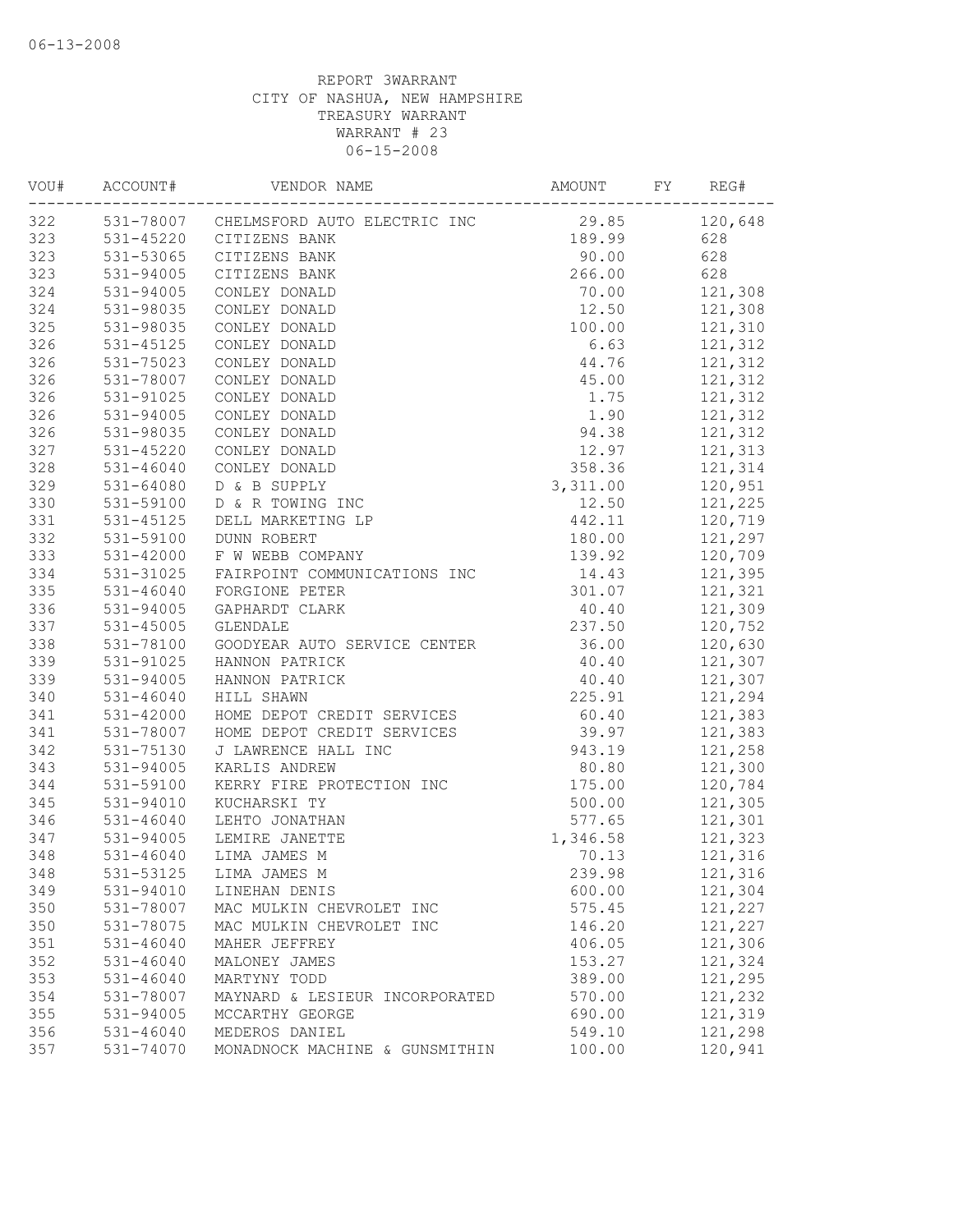| VOU#  | ACCOUNT#      | VENDOR NAME                    | AMOUNT    | FY | REG#      |
|-------|---------------|--------------------------------|-----------|----|-----------|
| 358   | $531 - 46040$ | MOUSHEGIAN MICHAEL             | 43.18     |    | 121,325   |
| 359   | 531-95000     | NASASP                         | 39.00     |    | 121,393   |
| 360   | 531-75023     | NASHUA WALLPAPER & PAINT CO    | 30.99     |    | 120,791   |
| 361   | 531-46040     | NICHOLS FRED                   | 59.97     |    | 121,318   |
| 362   | $531 - 46040$ | NICHOLS PHILLIP                | 166.42    |    | 121,326   |
| 363   | 531-78007     | NSP GRAPHIC COMMUNICATIONS     | 45.00     |    | 120,745   |
| 364   | 531-78007     | NYTECH SUPPLY CO               | 56.40     |    | 120,670   |
| 365   | 531-53125     | O'BRIEN KEVIN                  | 199.00    |    | 121,302   |
| 366   | $531 - 46040$ | OSTLER DANIEL C                | 110.57    |    | 121,296   |
| 367   | 531-46040     | PAGE ROBERT                    | 131.98    |    | 121,290   |
| 368   | 531-94005     | PEACH CHRISTOPHER              | 490.00    |    | 121,317   |
| 369   | 531-33005     | PENNICHUCK WATER               | 94.35     |    | 121,368   |
| 370   | 531-32005     | PUBLIC SERVICE OF NH           | 13,523.35 |    | 121,398   |
| 370   | 531-32035     | PUBLIC SERVICE OF NH           | 737.95    |    | 121,398   |
| 371   | 531-42000     | REXEL CLS                      | 7.08      |    | 121,148   |
| 372   | 531-45005     | RILEY'S SPORT SHOP INC         | 1,931.00  |    | 120,641   |
| 373   | 531-78007     | ROBBINS AUTO PARTS INC         | 103.16    |    | 120,810   |
| 374   | 531-94005     | ROY KATHY                      | 40.40     |    | 121,311   |
| 375   | 531-74092     | SHELBY WILLIAMS                | 50.00     |    | 120,950   |
| 376   | 531-46040     | SPARKS DOUGLAS                 | 126.98    |    | 121,292   |
| 377   | 531-41005     | STAPLES BUSINESS ADVANTAGE     | 348.68    |    | 120,982   |
| 377   | 531-41015     | STAPLES BUSINESS ADVANTAGE     | 1,132.24  |    | 120,982   |
| 378   | $531 - 46040$ | STONE JAMES J JR               | 249.99    |    | 121,299   |
| 379   | 531-45220     | TACTICAL TAILOR INC            | 504.79    |    | 120,943   |
| 380   | $531 - 46040$ | TESTAVERDE JAMES               | 292.75    |    | 121,291   |
| 381   | 531-42000     | THE DURKIN CO INC              | 547.58    |    | 120,813   |
| 382   | $531 - 46040$ | THERIAULT PETER J              | 196.88    |    | 121,315   |
| 383   | 531-49025     | THOMPSON PUBLISHING GROUP INC  | 438.50    |    | 121,376   |
| 383   | 531-95000     | THOMPSON PUBLISHING GROUP INC  | 418.50    |    | 121,376   |
| 384   | 531-78007     | TOWERS MOTOR PARTS CORP        | 53.92     |    | 120,907   |
| 385   | 531-91025     | TREFRY BRIAN                   | 40.40     |    | 121,303   |
| 386   | 531-43005     | UNITED STATES POSTAL SERVICE   | 500.00    |    | 642       |
| 387   | 531-78007     | USP OF NEW ENGLAND             | 488.78    |    | 120,896   |
| 388   | 531-75023     | WESTERN DETENTION              | 159.29    |    | 120,952   |
| TOTAL | 531           | POLICE DEPARTMENT              |           |    | 52,647.33 |
|       |               |                                |           |    |           |
| 389   | 532-78100     | ARCSOURCE INC                  | 73.08     |    | 120,782   |
| 390   | 532-79040     | BATTERIES PLUS 400             | 98.64     |    | 120,935   |
| 391   | 532-69025     | BELLETETES INC                 | 9.89      |    | 120,775   |
| 391   | 532-75023     | BELLETETES INC                 | 95.31     |    | 120,775   |
| 391   | 532-75901     | BELLETETES INC                 | 101.42    |    | 120,775   |
| 391   | 532-78100     | BELLETETES INC                 | 38.72     |    | 120,775   |
| 392   | 532-46045     | BIANCHI ROBERT                 | 494.16    |    | 120,898   |
| 393   | 532-75903     | BURRIS CUSTOM PAINTING/JOHN BU | 880.00    |    | 120,798   |
| 394   | 532-59100     | CBCINNOVIS INC                 | 36.75     |    | 120,817   |
| 395   | 532-74020     | CDW GOVERNMENT INC             | 415.00    |    | 121,024   |
|       |               |                                |           |    |           |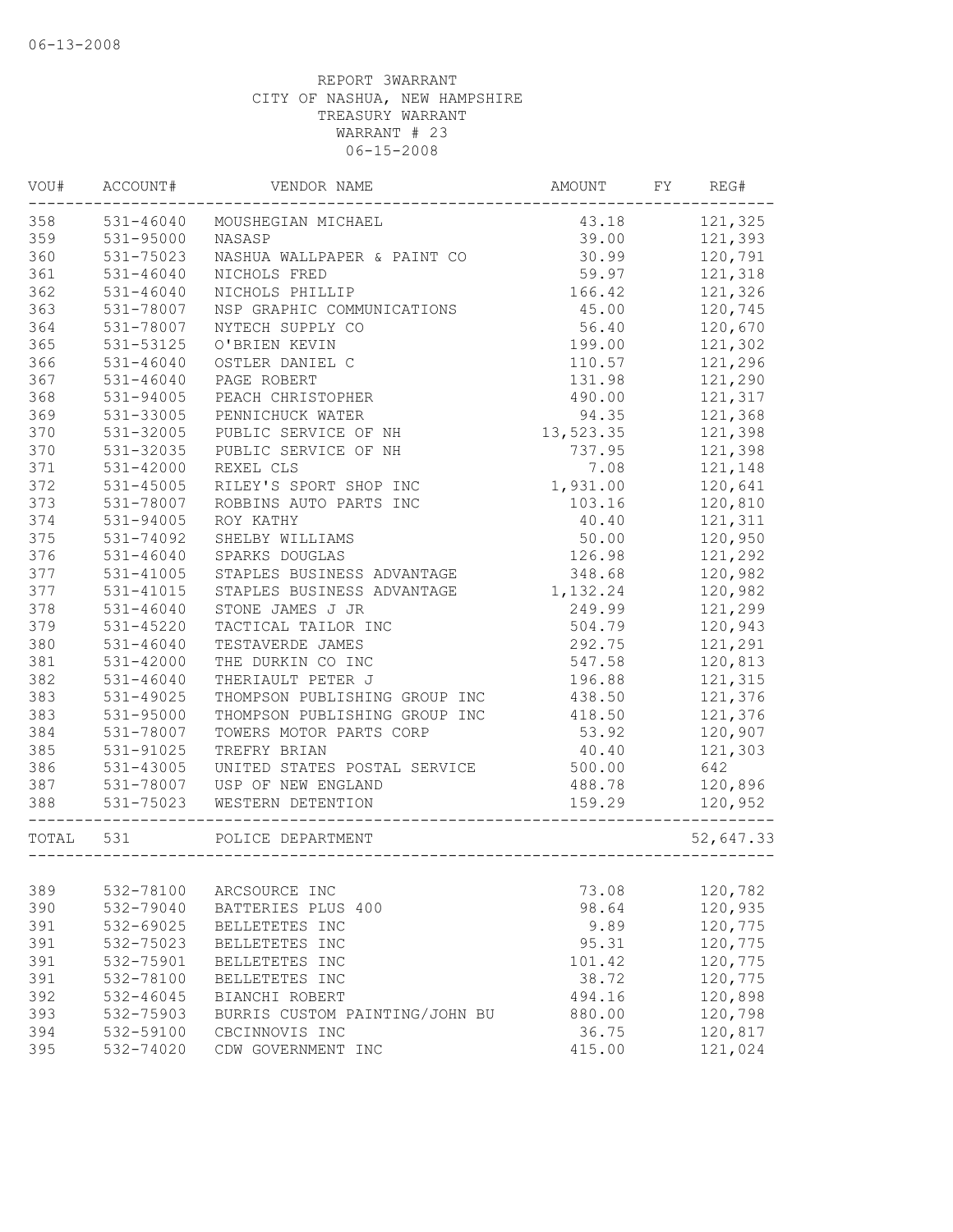| VOU#  | ACCOUNT#  | VENDOR NAME                            | AMOUNT    | FY | REG#                  |
|-------|-----------|----------------------------------------|-----------|----|-----------------------|
| 396   |           | 532-78100 D & R TOWING INC             | 95.00     |    | 121,225               |
| 397   | 532-75100 | FIMBEL PAUNET CORP                     | 685.00    |    | 120,916               |
| 398   | 532-45160 | FIRE TECH & SAFETY OF NEW ENGL         | 13,822.00 |    | 120,911               |
| 398   | 532-46030 | FIRE TECH & SAFETY OF NEW ENGL         | 190.00    |    | 120,911               |
| 398   | 532-64080 | FIRE TECH & SAFETY OF NEW ENGL         | 1,571.93  |    | 120,911               |
| 398   | 532-64094 | FIRE TECH & SAFETY OF NEW ENGL         | 281.40    |    | 120,911               |
| 399   | 532-78020 | GRANITE STATE GLASS                    | 65.00     |    | 120,727               |
| 400   | 532-78075 | GREENFIELD INDUSTRIES INC              | 56.00     |    | 120,686               |
| 401   | 532-75023 | HOME DEPOT CREDIT SERVICES             | 137.45    |    | 121,362               |
| 402   | 532-95005 | <b>IAFC</b>                            | 195.00    |    | 121,364               |
| 403   | 532-46030 | INDUSTRIAL PROTECTION SERVICES         | 471.42    |    | 120,693               |
| 404   | 532-53025 | INTEGRATED ENGINEERED SYSTEMS          | 3,450.00  |    | 120,735               |
| 405   | 532-59135 | J P PEST SERVICES                      | 85.00     |    | 120,826               |
| 406   | 532-78007 | JACK YOUNG COMPANY INC                 | 84.97     |    | 121,236               |
| 407   | 532-46040 | LEHIGH SAFETY SHOE LLC                 | 99.99     |    | 120,759               |
| 408   | 532-75105 | M & M ELECTRICAL SUPPLY CO INC         | 69.94     |    | 121,222               |
| 409   | 532-72060 | MAVRIKIS UPHOLSTERING & FURNIT         | 85.00     |    | 120,643               |
| 410   | 532-78065 | MAYNARD & LESIEUR INCORPORATED         | 35.00     |    | 121,232               |
| 411   | 532-78100 | MINUTEMAN TRUCKS INC                   | 395.79    |    | 120,825               |
| 412   | 532-78100 | NASHUA OUTDOOR POWER EQUIP             | 44.56     |    | 120,788               |
| 413   | 532-34015 | NATIONAL GRID                          | 261.71    |    | 121,387               |
| 414   | 532-43005 | NATIONAL SAFETY COUNCIL                | 6.52      |    | 120,860               |
| 414   | 532-49050 | NATIONAL SAFETY COUNCIL                | 150.00    |    | 120,860               |
| 414   | 532-49075 | NATIONAL SAFETY COUNCIL                | 982.20    |    | 120,860               |
| 415   | 532-42005 | NEW ENGLAND PAPER & SUPPLY             | 24.96     |    | 120,806               |
| 415   | 532-42010 | NEW ENGLAND PAPER & SUPPLY             | 183.92    |    | 120,806               |
| 415   | 532-42020 | NEW ENGLAND PAPER & SUPPLY             | 87.14     |    | 120,806               |
| 416   | 532-31040 | NEXTEL COMMUNICATIONS                  | 486.81    |    | 121,355               |
| 417   | 532-95005 | NH ASSOCIATION OF FIRE CHIEFS          | 75.00     |    | 121,389               |
| 418   | 532-75100 | NH SAFE & LOCK CO INC                  | 92.00     |    | 120,863               |
| 419   | 532-33005 | PENNICHUCK WATER                       | 451.91    |    | 121,368               |
| 420   | 532-43005 | PETTY CASH                             | 25.62     |    | 121,327               |
| 420   | 532-59100 | PETTY CASH                             | 9.99      |    | 121,327               |
| 420   | 532-75901 | PETTY CASH                             | 3.69      |    | 121,327               |
| 420   | 532-98029 | PETTY CASH                             | 74.77     |    | 121,327               |
| 421   | 532-64165 | PRO CONTROLS INC                       | 193.23    |    | 120,850               |
| 422   | 532-32005 | PUBLIC SERVICE OF NH                   | 3,259.75  |    | 121,398               |
| 423   |           | 532-74038 R WHITE EQUIPMENT CENTER INC | 42.40     |    | 121,234               |
| 424   | 532-79045 | REXEL CLS                              | 1.66      |    | 121,148               |
| 425   | 532-78007 | SANEL AUTO PARTS CO                    | 49.71     |    | 120,779               |
| 425   | 532-78100 | SANEL AUTO PARTS CO                    | 294.91    |    | 120,779               |
| 426   | 532-69035 | SNAP ON TOOLS                          | 120.00    |    | 120,680               |
| 427   | 532-78100 | TOWNSEND FORD                          | 234.88    |    | 120,835               |
| 428   | 532-46045 | WOOD RICHARD                           | 135.00    |    | 120,875               |
| TOTAL | 532       | FIRE DEPARTMENT                        |           |    | -------<br>31, 411.20 |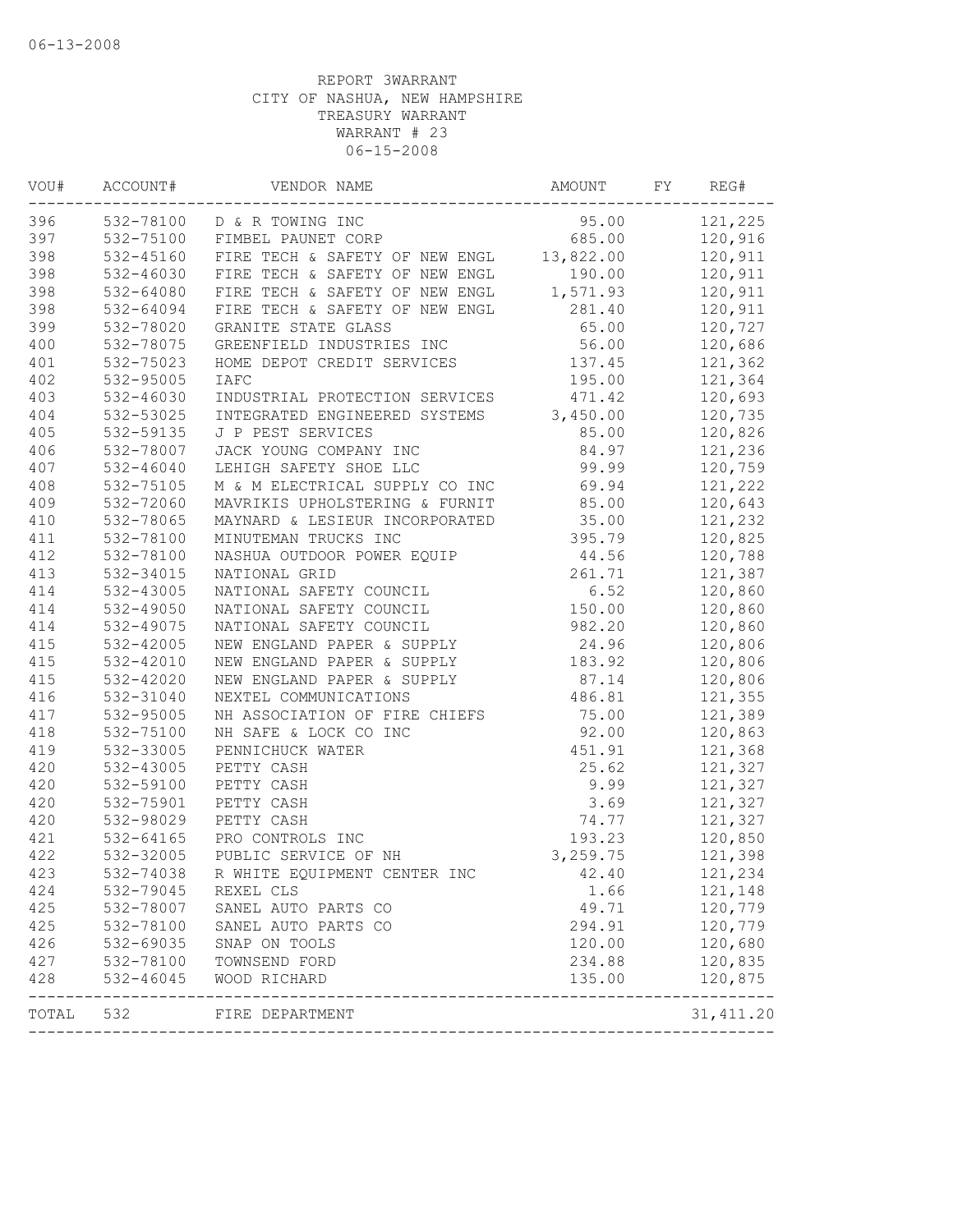| VOU#              | ACCOUNT#                            | VENDOR NAME                                                                           | AMOUNT                     | FY. | REG#                          |
|-------------------|-------------------------------------|---------------------------------------------------------------------------------------|----------------------------|-----|-------------------------------|
| 429               |                                     | 533-33010 PENNICHUCK WATER                                                            | 177,754.82 121,368         |     |                               |
| TOTAL             | 533                                 | WATER SUPPLY (PUBLIC HYDRANTS)                                                        |                            |     | 177,754.82                    |
| 430               | 534-32020                           | PUBLIC SERVICE OF NH                                                                  | 49,223.65                  |     | 121,398                       |
| TOTAL             | 534                                 | STREET LIGHTING                                                                       |                            |     | 49,223.65                     |
| 431               | 535-81023                           | NEXTEL COMMUNICATIONS                                                                 | 190.57                     |     | 121,355                       |
| TOTAL             | 535                                 | EMERGENCY MANAGEMENT                                                                  |                            |     | 190.57                        |
| 432<br>433<br>434 | 536-46045<br>536-94005<br>536-74150 | CAMBRIDGE EMBROIDERY/GLENN TUR<br>CITIZENS BANK<br>ELTEK VALERE INC                   | 303.00<br>310.70<br>468.30 |     | 120,834<br>628<br>120,953     |
| TOTAL             | 536                                 | CITYWIDE COMMUNICATIONS                                                               |                            |     | 1,082.00                      |
| 435<br>436<br>437 | 541-95010<br>541-34005<br>541-41015 | LIPPINCOTT WILLIAMS & WILKINS<br>SHATTUCK MALONE OIL CO<br>STAPLES BUSINESS ADVANTAGE | 155.00<br>858.35<br>370.70 |     | 121,407<br>121,346<br>120,982 |
| TOTAL             | 541                                 | COMMUNITY SERVICES DIVISION                                                           |                            |     | 1,384.05                      |
| 438<br>439<br>440 | 542-91005<br>542-47010<br>542-94005 | CARON CHRISTINE<br>CLIA LABORATORY PROGRAM<br>POMERANZ JOANNE                         | 49.99<br>300.00<br>225.00  |     | 120,756<br>121,359<br>120,800 |
| TOTAL             | 542                                 | COMMUNITY HEALTH                                                                      |                            |     | 574.99                        |
| 441               | 543-31050                           | NEXTEL COMMUNICATIONS                                                                 | 25.26                      |     | 121,355                       |
| TOTAL             | 543                                 | ENVIRONMENTAL HEALTH DEPT.                                                            |                            |     | 25.26                         |
|                   |                                     | 442 544-94005 LOCAL GOVERNMENT CTR                                                    |                            |     | 35.00 121,375                 |
| TOTAL             | 544                                 | WELFARE ADMINISTRATION                                                                |                            |     | 35.00                         |
| 443<br>444        |                                     | 545-97020 108-110 ASH ST LLC<br>545-97020 23-25 TEMPLE ST REALTY LLC                  | 441.00<br>490.00           |     | 120,664<br>120,870            |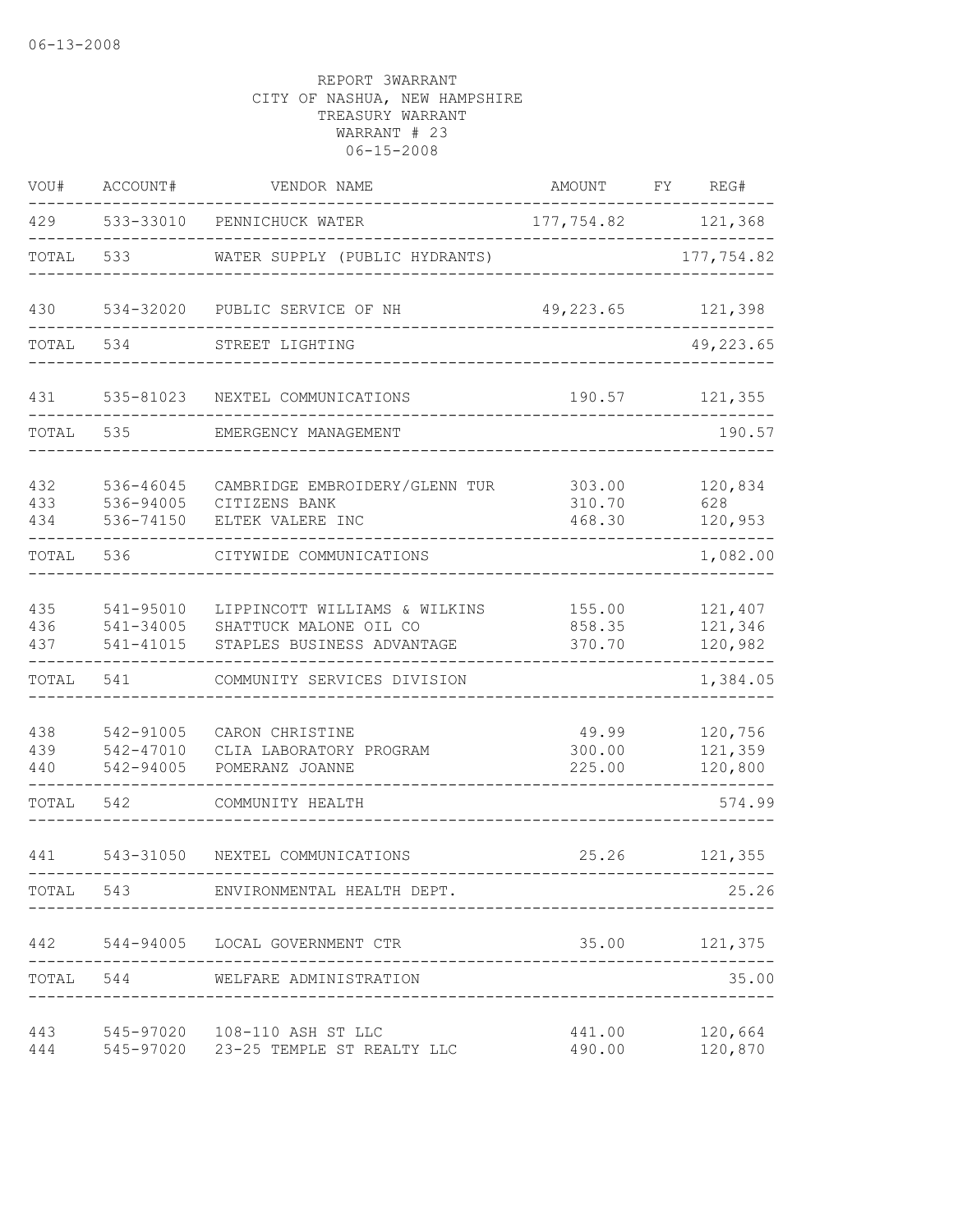| VOU#       | ACCOUNT#                   | VENDOR NAME                                 | AMOUNT           | FY | REG#               |
|------------|----------------------------|---------------------------------------------|------------------|----|--------------------|
| 445        | 545-97020                  | 28-34 RR SQUARE LLC                         | 1,206.25         |    | 120,669            |
| 446        | 545-97020                  | 82 WEST HOLLIS ST LLC                       | 305.00           |    | 120,891            |
| 447        | 545-97020                  | BOYER IVON                                  | 284.92           |    | 120,726            |
| 448        | 545-97020                  | BROOK VILLAGE NORTH ASSOCIATES              | 427.30           |    | 120,816            |
| 449        | 545-97020                  | COFFEY KENT                                 | 650.00           |    | 121,328            |
| 450        | 545-97020                  | DEMINICO ROBERT J                           | 606.28           |    | 120,685            |
| 451        | 545-97020                  | DESAUTELS LEE                               | 475.00           |    | 120,978            |
| 452        | 545-97020                  | DHG ASSOCIATES                              | 575.00           |    | 120,633            |
| 453        | 545-97020                  | FORTIER CARMEN Y                            | 914.32           |    | 120,889            |
| 454        | 545-97020                  | GAUTHIER REALTY/CONNIE GAUTHIE              | 4,451.51         |    | 120,975            |
| 455        | 545-97020                  | HAYES DOUG                                  | 493.97           |    | 120,979            |
| 456        | 545-97020                  | HENRY RICHARD JR                            | 369.45           |    | 120,937            |
| 457        | 545-97020                  | JENSENS'S INC                               | 374.00           |    | 120,758            |
| 458        | 545-97020                  | JMR CONSTRUCTION INC                        | 750.00           |    | 120,753            |
| 459        | 545-97020                  | KOLOCOTRONIS CHARLES                        | 279.03           |    | 120,702            |
| 460        | 545-97020                  | LAMERAND ENTERPRISES/KYLE LAME              | 703.80           |    | 120,902            |
| 461        | 545-97020                  | LAPOINTE OLIVER MARIE GABE & D              | 875.00           |    | 120,761            |
| 462        | 545-97020                  | LTA INVESTMENTS LLC                         | 245.00           |    | 120,843            |
| 463        | 545-97020                  | MARTIN GEORGE                               | 738.90           |    | 120,661            |
| 464        | 545-97020                  | MOTEL 6                                     | 979.88           |    | 120,905            |
| 465        | 545-97020                  | NASHUA HOUSING AUTHORITY                    | 1,105.00         |    | 120,909            |
| 466        | 545-97020                  | NASHUA PASTORAL CARE                        | 370.00           |    | 120,776            |
| 467        | 545-97015                  | NATIONAL GRID                               | 1,238.20         |    | 121,419            |
| 468        | 545-97015                  | PENNICHUCK WATER WORKS INC                  | 218.31           |    | 121,366            |
| 469        | 545-97015                  | PUBLIC SERVICE CO OF NH                     | 669.51           |    | 121,409            |
| 470        | 545-97020                  | RICHARD PIERRE                              | 291.97           |    | 120,841            |
| 471        | 545-97020                  | RTN LLC                                     | 738.90           |    | 120,842            |
| 472        | 545-97020                  | STEVENS DANIEL G                            | 400.00           |    | 120,781            |
| 473        | 545-97020                  | THOMPSON JOHN                               | 630.01           |    | 120,742            |
| 474        | 545-97015                  | WINGATE'S PHARMACY INC                      | 6,904.75         |    | 121,347            |
| TOTAL      | 545                        | WELFARE COSTS                               |                  |    | 29,202.26          |
| 475        | 551-94005                  | CITIZENS BANK                               | 232.66           |    | 623                |
| 476        | 551-41015                  | CITY OF NASHUA/PETTY CASH/SLIP              | 134.38           |    | 120,619            |
| 477        | 551-59100                  | CORBETT CLEANING CO/STEPHEN CO              | 320.00           |    | 120,796            |
| 478        | 551-94005                  | DOOKRAN STEPHEN                             | 197.60           |    | 120,904            |
|            |                            |                                             |                  |    |                    |
| 479<br>480 | 551-64040<br>551-59100     | ESRI INC                                    | 1,500.00         |    | 121,418            |
|            |                            | J P PEST SERVICES<br>LEHIGH SAFETY SHOE LLC | 115.41           |    | 120,826            |
| 481<br>482 | $551 - 46045$<br>551-31050 | NEXTEL COMMUNICATIONS                       | 144.98<br>371.23 |    | 120,759<br>121,355 |
| 483        | 551-94005                  | O'NEIL JAMES                                | 63.13            |    | 121,329            |
| 484        |                            | PROTECTION ONE INC                          | 300.00           |    | 120,942            |
| 485        | 551-59100<br>551-32005     | PUBLIC SERVICE OF NH                        | 561.52           |    | 121,398            |
| 486        | 551-41015                  | STAPLES BUSINESS ADVANTAGE                  | 154.84           |    | 120,982            |
| 487        | $551 - 94005$              | UNH TECHNOLOGY TRANSFER CTR                 | 135.00           |    | 121,356            |
|            |                            |                                             |                  |    |                    |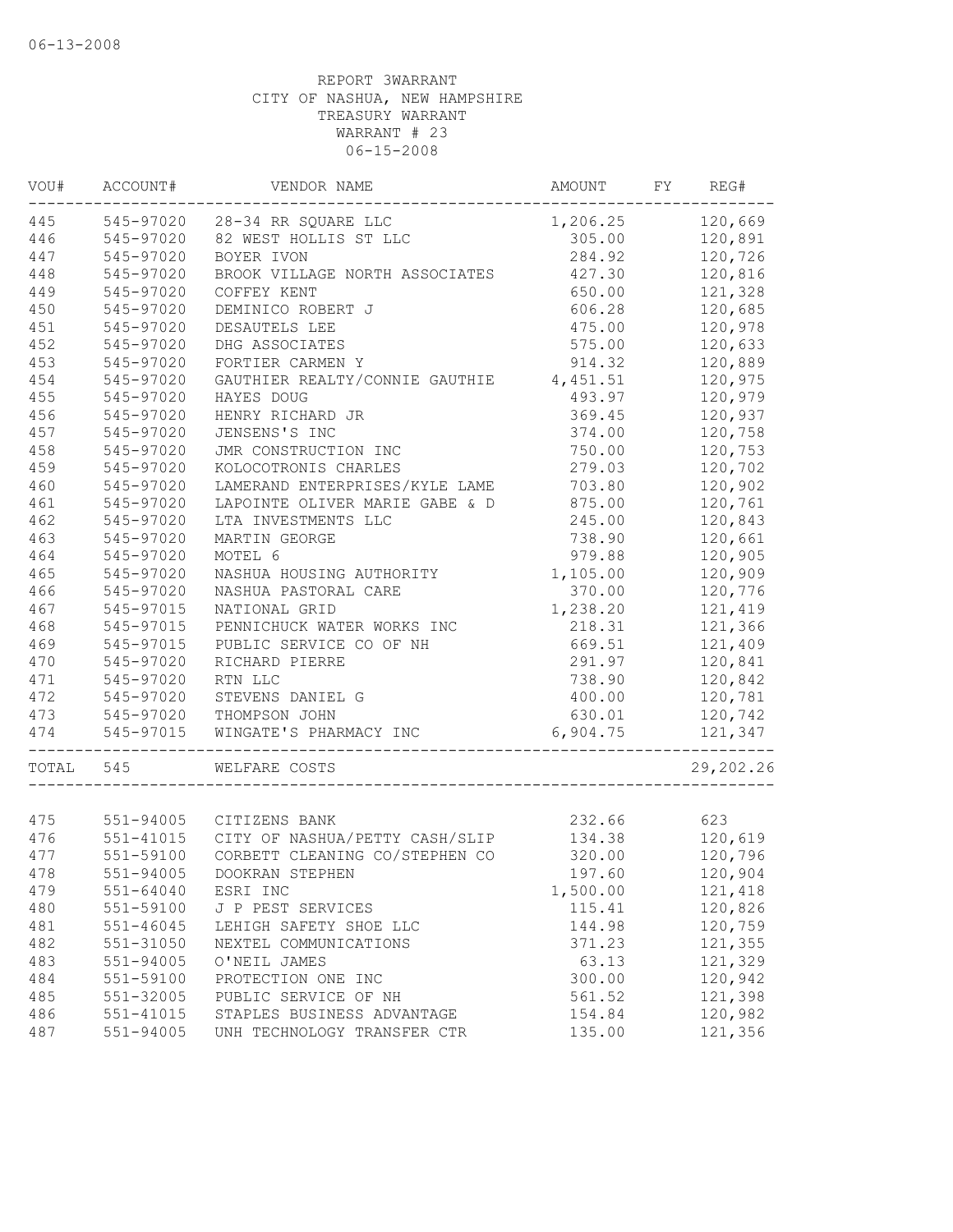| VOU# | ACCOUNT#  | VENDOR NAME                             |          | REG#     |
|------|-----------|-----------------------------------------|----------|----------|
|      | TOTAL 551 |                                         |          | 4,230.75 |
|      |           |                                         |          |          |
| 488  | 552-75135 | AFFILIATED HVAC SERVICES LLC            | 683.84   | 121,057  |
| 489  | 552-78007 | ALLEN MELLO DODGE INC                   | 160.96   | 121,229  |
| 490  | 552-59050 | ANDRUSKEVICH GREGORY                    | 505.00   | 121,120  |
| 491  | 552-75135 | ASAP FIRE & SAFETY CORPORATION          | 665.00   | 120,734  |
| 491  | 552-75165 | ASAP FIRE & SAFETY CORPORATION          | 82.00    | 120,734  |
| 491  | 552-75170 | ASAP FIRE & SAFETY CORPORATION          | 578.75   | 120,734  |
| 491  | 552-75175 | ASAP FIRE & SAFETY CORPORATION          | 252.00   | 120,734  |
| 492  | 552-75135 | ASSOCIATED CONCRETE COATINGS I 1,946.00 |          | 120,655  |
| 493  | 552-75022 | B & S LOCKSMITH INC                     | 45.65    | 120,839  |
| 493  | 552-75135 | B & S LOCKSMITH INC                     | 6.20     | 120,839  |
| 494  | 552-45250 | BELLETETES INC                          | 109.17   | 120,775  |
| 494  | 552-75022 | BELLETETES INC                          | 308.57   | 120,775  |
| 494  | 552-75135 | BELLETETES INC                          | 11.68    | 120,775  |
| 495  | 552-59050 | BUCKLEY KARA                            | 75.00    | 120,757  |
| 496  | 552-78007 | CARPARTS OF NASHUA                      | 254.12   | 120,650  |
| 497  | 552-78007 | CHAPPELL TRACTOR SALES INC              | 34.63    | 120,682  |
| 498  | 552-75022 | CORBETT CLEANING CO/STEPHEN CO          | 300.00   | 120,796  |
| 499  | 552-75021 | CORRIVEAU ROUTHIER INC                  | 170.82   | 121,224  |
| 500  | 552-59050 | COTTER KERRY                            | 207.00   | 120,694  |
| 501  | 552-59050 | COYLE KEVIN                             | 747.50   | 120,689  |
| 502  | 552-48015 | DENNIS K BURKE INC                      | 1,750.02 | 121, 417 |
| 503  | 552-75021 | EDWARD C WHITNEY & SON INC              | 640.00   | 120,984  |
| 504  | 552-75135 | F W WEBB COMPANY                        | 256.80   | 120,709  |
| 505  | 552-31040 | FAIRPOINT COMMUNICATIONS INC            | 82.97    | 121,395  |
| 506  | 552-75135 | FIMBEL PAUNET CORP                      | 250.00   | 120,930  |
| 507  | 552-59050 | FINVER AVERY                            | 35.00    | 120,748  |
| 508  | 552-75135 | GREENHAVEN TURF CARE/BRIAN LIN          | 312.50   | 120,954  |
| 509  | 552-66000 | HANDY HOUSE INC                         | 49.00    | 121,380  |
| 510  | 552-46045 | HOME DEPOT CREDIT SERVICES              | 47.91    | 121,362  |
| 510  | 552-75021 | HOME DEPOT CREDIT SERVICES              | 825.93   | 121,362  |
| 510  | 552-75022 | HOME DEPOT CREDIT SERVICES              | 69.93    | 121,362  |
| 510  | 552-75135 | HOME DEPOT CREDIT SERVICES              | 63.62    | 121,362  |
| 510  | 552-75165 | HOME DEPOT CREDIT SERVICES              | 242.53   | 121,362  |
| 510  |           | 552-75170 HOME DEPOT CREDIT SERVICES    | 205.33   | 121,362  |
| 511  | 552-75021 | JOHN R LYMAN CO                         | 376.65   | 120,744  |
| 512  | 552-75021 | JOHNSON'S ELECTRIC INC                  | 150.88   | 120,712  |
| 512  | 552-75135 | JOHNSON'S ELECTRIC INC                  | 525.51   | 120,712  |
| 513  | 552-59050 | LAROCQUE CHRISTINE                      | 175.00   | 120,831  |
| 514  | 552-59050 | LAROCQUE MICHELLE                       | 200.00   | 120,804  |
| 515  | 552-75021 | LESCO-PROX                              | 877.55   | 120,746  |
| 516  | 552-75021 | LOWE'S                                  | 34.96    | 121,384  |
| 517  | 552-64225 | M E O'BRIEN & SONS INC                  | 650.00   | 120,743  |
| 518  | 552-78065 | MAYNARD & LESIEUR INCORPORATED          | 198.96   | 121,232  |
| 519  | 552-45235 | MEDCO SUPPLY INC                        | 156.20   | 121,047  |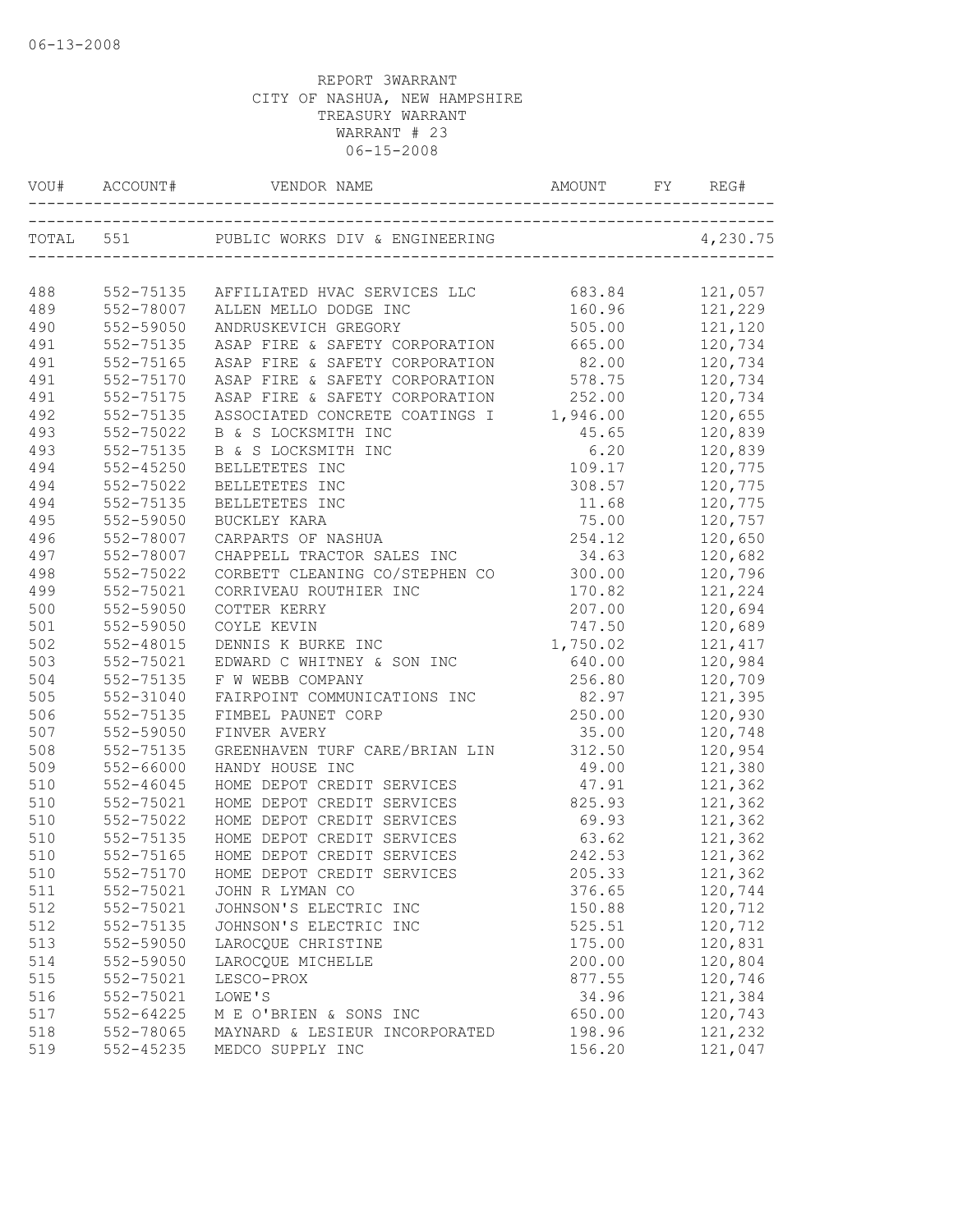| VOU#  | ACCOUNT#      | VENDOR NAME                    | AMOUNT   | FY | REG#      |
|-------|---------------|--------------------------------|----------|----|-----------|
| 519   | 552-75022     | MEDCO SUPPLY INC               | 55.75    |    | 121,047   |
| 520   | 552-78007     | NAPA AUTO PARTS                | 3.82     |    | 120,901   |
| 521   | 552-78007     | NASHUA OUTDOOR POWER EQUIP     | 46.16    |    | 120,788   |
| 522   | 552-75021     | NASHUA WALLPAPER & PAINT CO    | 950.79   |    | 120,791   |
| 522   | 552-75135     | NASHUA WALLPAPER & PAINT CO    | 348.21   |    | 120,791   |
| 522   | 552-75165     | NASHUA WALLPAPER & PAINT CO    | 1,199.70 |    | 120,791   |
| 523   | 552-31050     | NEXTEL COMMUNICATIONS          | 176.34   |    | 121,355   |
| 524   | $552 - 95005$ | NH BABE RUTH SOFTBALL          | 140.00   |    | 121,379   |
| 525   | 552-59050     | NORMANDY CAITLIN               | 287.50   |    | 120,836   |
| 526   | 552-74092     | <b>NORTRAX</b>                 | 2,900.00 |    | 120,859   |
| 527   | 552-59050     | ODIERNO ASHLEY                 | 44.00    |    | 120,970   |
| 528   | 552-33005     | PENNICHUCK WATER               | 1,799.65 |    | 121,368   |
| 528   | 552-33045     | PENNICHUCK WATER               | 1,310.99 |    | 121,368   |
| 528   | 552-33050     | PENNICHUCK WATER               | 158.01   |    | 121,368   |
| 529   | 552-78007     | PINE MOTOR PARTS               | 518.55   |    | 121,233   |
| 530   | 552-59180     | PIONEER TREE SERVICE           | 2,148.00 |    | 121,254   |
| 531   | 552-32005     | PUBLIC SERVICE OF NH           | 358.11   |    | 121,398   |
| 531   | 552-32005     | PUBLIC SERVICE OF NH           | 1,794.03 |    | 121,399   |
| 531   | 552-32030     | PUBLIC SERVICE OF NH           | 278.88   |    | 121,398   |
| 531   | 552-32030     | PUBLIC SERVICE OF NH           | 5,416.02 |    | 121,399   |
| 532   | 552-74085     | R WHITE EQUIPMENT CENTER INC   | 916.80   |    | 121,234   |
| 532   | 552-75021     | R WHITE EQUIPMENT CENTER INC   | 114.00   |    | 121,234   |
| 533   | 552-59050     | ROBERTS RAY                    | 405.00   |    | 120,974   |
| 534   | 552-78007     | SANEL AUTO PARTS CO            | 87.58    |    | 120,779   |
| 535   | 552-45196     | SCENIC NURSERY & LANDSCAPING   | 1,581.13 |    | 120,946   |
| 536   | 552-59050     | SMITH BRUCE                    | 690.00   |    | 120,750   |
| 537   | 552-75135     | STANLEY ELEVATOR CO INC        | 106.00   |    | 120,830   |
| 538   | 552-75021     | TRUGREEN                       | 1,388.00 |    | 120,926   |
| 539   | 552-75135     | YANKEE EQUIPMENT SYSTEMS INC   | 205.00   |    | 120,666   |
| TOTAL | 552           | PARKS AND RECREATION           |          |    | 40,749.16 |
|       |               |                                |          |    |           |
| 540   | 553-45175     | ARCSOURCE INC                  | 103.94   |    | 120,782   |
| 540   | 553-69025     | ARCSOURCE INC                  | 840.48   |    | 120,782   |
| 541   | 553-78060     | B-B CHAIN                      | 650.00   |    | 120,673   |
| 542   | 553-42010     | BANNER SYSTEMS OF MASSACHUSETT | 276.42   |    | 121,221   |
| 543   | 553-49075     | BELLETETES INC                 | 5.03     |    | 120,775   |
| 543   | 553-69025     | BELLETETES INC                 | 203.19   |    | 120,775   |
| 543   | 553-78100     | BELLETETES INC                 | 1.60     |    | 120,775   |
| 544   | 553-78100     | BEST FORD/BEST CYCLE           | 27.61    |    | 120,651   |
| 545   | 553-45175     | BOT-L-GAS INCORPORATED         | 243.60   |    | 121,235   |
| 546   | 553-45015     | BROX INDUSTRIES INC            | 2,515.83 |    | 120,681   |
| 546   | 553-45025     | BROX INDUSTRIES INC            | 520.00   |    | 120,681   |
| 547   | 553-78100     | CARPARTS OF NASHUA             | 12.67    |    | 120,650   |
| 548   | 553-78100     | CASEY EQUIPMENT & RENTAL CORP  | 138.95   |    | 120,910   |
| 549   | 553-49075     | CCP INDUSTRIES INC             | 1,065.37 |    | 120,786   |
| 550   | 553-41015     | CITY OF NASHUA/PETTY CASH/SLIP | 4.29     |    | 120,619   |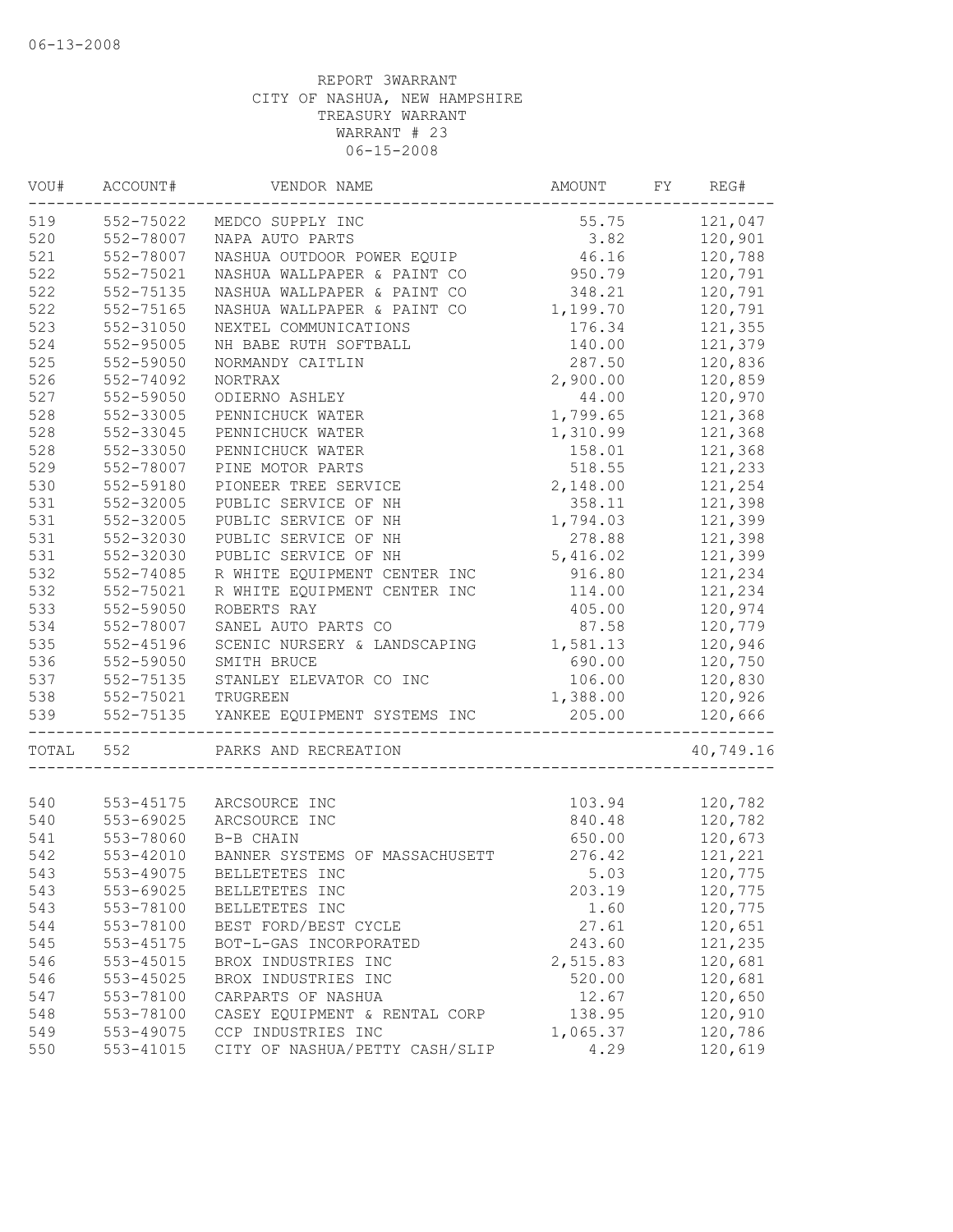| VOU#      | ACCOUNT#  | VENDOR NAME                                   | AMOUNT    | FY | REG#                |
|-----------|-----------|-----------------------------------------------|-----------|----|---------------------|
| 550       |           | 553-49075 CITY OF NASHUA/PETTY CASH/SLIP      | 30.00     |    | 120,619             |
| 550       | 553-91005 | CITY OF NASHUA/PETTY CASH/SLIP                | 31.51     |    | 120,619             |
| 551       | 553-45015 | CONTINENTAL PAVING INC                        | 2,013.42  |    | 121,244             |
| 551       | 553-45025 | CONTINENTAL PAVING INC                        | 92.00     |    | 121,244             |
| 552       | 553-59105 | CORBETT CLEANING CO/STEPHEN CO                | 500.00    |    | 120,796             |
| 553       | 553-45060 | CORRIVEAU ROUTHIER INC                        | 106.99    |    | 121,224             |
| 554       | 553-48015 | DENNIS K BURKE INC                            | 28,166.45 |    | 121, 417            |
| 555       | 553-59100 | GMS HYDRAULICS INC                            | 199.55    |    | 121,256             |
| 556       | 553-49075 | GRAINGER                                      | 370.26    |    | 120,721             |
| 556       | 553-69025 | GRAINGER                                      | 7.47      |    | 120,721             |
| 557       | 553-69025 | HOME DEPOT CREDIT SERVICES                    | 49.88     |    | 121,362             |
| 558       | 553-49075 | HOP                                           | 325.00    |    | 120,663             |
| 558       | 553-59100 | HOP                                           | 311.83    |    | 120,663             |
| 559       | 553-78100 | HOWARD P FAIRFIELD INC                        | 6,574.20  |    | 121,130             |
| 560       | 553-59135 | J P PEST SERVICES                             | 65.00     |    | 120,826             |
| 561       | 553-46045 | LAFLEUR GERRY                                 | 82.00     |    | 121,330             |
| 562       | 553-78065 | MAYNARD & LESIEUR INCORPORATED                | 66.00     |    | 121,232             |
| 563       | 553-45060 | MICHIE CORPORATION                            | 745.00    |    | 120,622             |
| 564       | 553-78100 | MINUTEMAN TRUCKS INC                          | 41.51     |    | 120,825             |
| 565       | 553-49075 | NAPA AUTO PARTS                               | 47.66     |    | 120,901             |
| 565       | 553-78100 | NAPA AUTO PARTS                               | 1,494.11  |    | 120,901             |
| 566       | 553-45060 | NASHUA FARMERS EXCHANGE INC                   | 92.50     |    | 121,249             |
| 566       | 553-49075 | NASHUA FARMERS EXCHANGE INC                   | 122.20    |    | 121,249             |
| 567       | 553-34015 | NATIONAL GRID                                 | 284.05    |    | 121,387             |
| 568       | 553-94005 | NEWEA                                         | 25.00     |    | 121,358             |
| 569       | 553-31050 | NEXTEL COMMUNICATIONS                         | 161.81    |    | 121,355             |
| 570       | 553-49075 | NORTHERN FOREIGN CAR PARTS INC                | 83.52     |    | 121,261             |
| 571       | 553-33005 | PENNICHUCK WATER                              | 330.85    |    | 121,368             |
| 572       | 553-32005 | PUBLIC SERVICE OF NH                          | 2,697.44  |    | 121,399             |
| 573       | 553-59100 | SAFETY-KLEEN SYSTEMS INC                      | 277.21    |    | 120,678             |
| 574       | 553-49075 | SANEL AUTO PARTS CO                           | 180.68    |    | 120,779             |
| 574       | 553-69025 | SANEL AUTO PARTS CO                           | 132.03    |    | 120,779             |
| 574       | 553-78100 | SANEL AUTO PARTS CO                           | 143.01    |    | 120,779             |
| 575       | 553-48005 | SHATTUCK MALONE OIL CO                        | 8,296.80  |    | 121,346             |
| 576       | 553-59100 | SIMPLEXGRINNELL                               | 236.00    |    | 120,642             |
| 577       | 553-69025 | SNAP ON TOOLS                                 | 30.50     |    | 120,680             |
| 578       | 553-94005 | TREASURER STATE OF NH                         | 65.00     |    | 121,348             |
| 579       | 553-78100 | TST EQUIPMENT INC                             | 88.24     |    | 120,749             |
| 580       | 553-46045 | UNIFIRST CORPORATION                          | 643.91    |    | 120,920             |
| 581       |           | 553-78035 WINDWARD PETROLEUM                  | 4,966.23  |    | 120,701             |
| 582       | 553-69025 | WOOD'S CRW CORP OF NH                         | 469.00    |    | 120,906<br>-------- |
| TOTAL 553 |           | STREET DEPARTMENT<br>------------------------ |           |    | 67,254.80           |
| 583       |           | 555-45288 BELLETETES INC                      | 10.15     |    | 120,775             |
| 583       |           | 555-75023 BELLETETES INC                      | 5.16      |    | 120,775             |
| 584       | 555-59105 | CORBETT CLEANING CO/STEPHEN CO                | 320.00    |    | 120,796             |
|           |           |                                               |           |    |                     |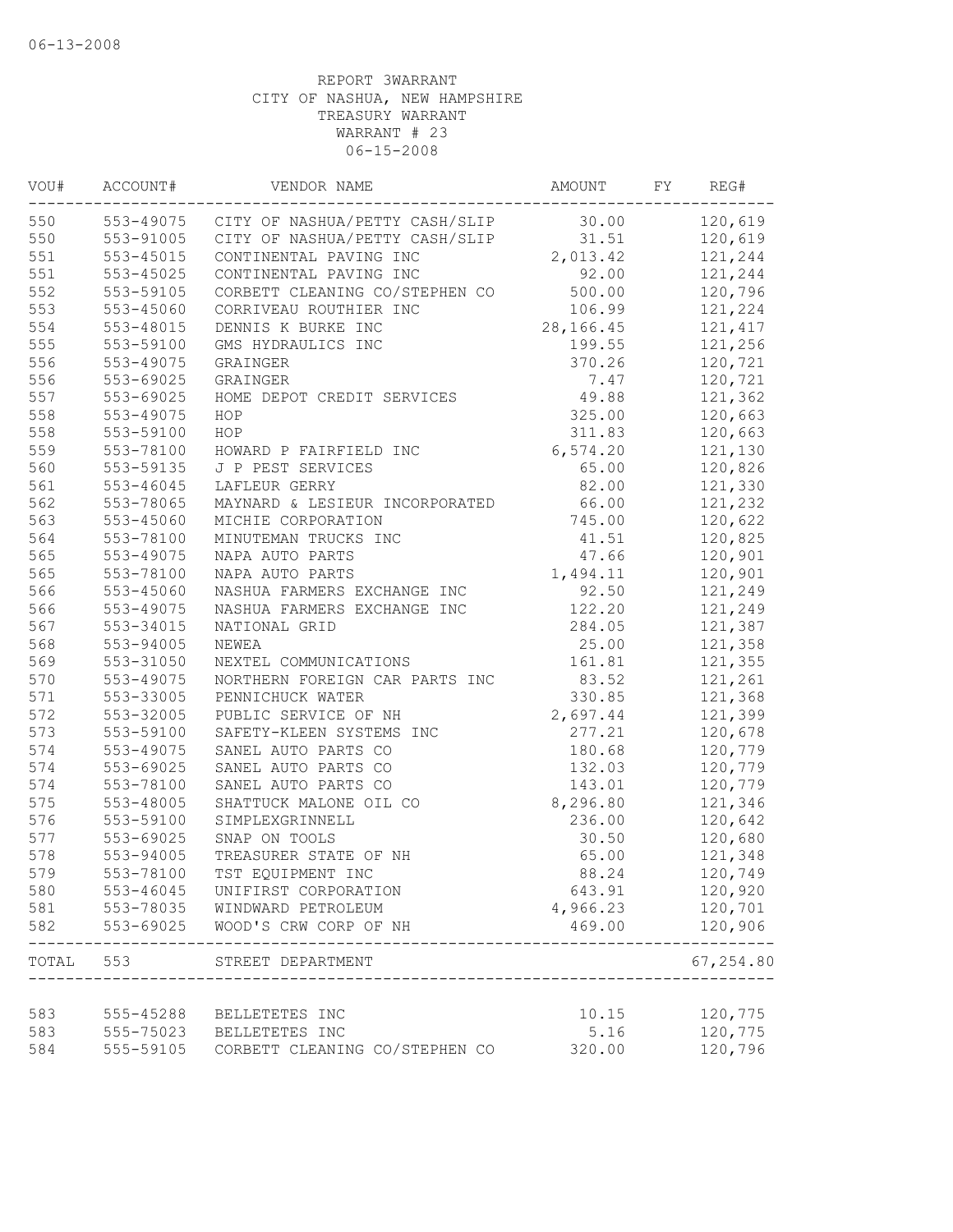| VOU#  | ACCOUNT#      | VENDOR NAME                    | AMOUNT   | FY | REG#     |
|-------|---------------|--------------------------------|----------|----|----------|
| 585   | 555-91005     | HUSBAND WAYNE                  | 90.90    |    | 121,331  |
| 586   | 555-69025     | LOWE'S                         | 91.66    |    | 121,384  |
| 587   | 555-45288     | M & M ELECTRICAL SUPPLY CO INC | 33.72    |    | 121,222  |
| 588   | 555-42010     | NEW ENGLAND PAPER & SUPPLY     | 405.25   |    | 120,806  |
| 589   | 555-31050     | NEXTEL COMMUNICATIONS          | 230.64   |    | 121,355  |
| 590   | 555-45288     | OCEAN STATE SIGNAL CO          | 698.00   |    | 120,928  |
| 591   | 555-45285     | PERMA-LINE CORP OF NEW ENGLAND | 227.65   |    | 120,662  |
| 592   | 555-32025     | PUBLIC SERVICE OF NH           | 434.72   |    | 121,399  |
| 592   | 555-32025     | PUBLIC SERVICE OF NH           | 1,854.12 |    | 121,400  |
| 592   | 555-32025     | PUBLIC SERVICE OF NH           | 223.79   |    | 121,401  |
| 593   | 555-78140     | SANEL AUTO PARTS CO            | 44.28    |    | 120,779  |
| 594   | 555-94005     | UNIVERSITY OF NEW HAMPSHIRE    | 75.00    |    | 121,352  |
| 595   | 555-45107     | W E AUBUCHON COMPANY INC       | 9.88     |    | 120,658  |
| 595   | 555-49075     | W E AUBUCHON COMPANY INC       | 20.68    |    | 120,658  |
| TOTAL | 555           | TRAFFIC DEPARTMENT             |          |    | 4,775.60 |
|       |               |                                |          |    |          |
| 596   |               | 557-32005 PUBLIC SERVICE OF NH | 236.54   |    | 121,401  |
| 597   | 557-49075     | W E AUBUCHON COMPANY INC       | 4.69     |    | 120,658  |
| TOTAL | 557           | PARKING LOTS                   |          |    | 241.23   |
|       |               |                                |          |    |          |
| 598   | 561-78007     | CASEY EQUIPMENT & RENTAL CORP  | 102.93   |    | 120,910  |
| 599   | $561 - 46045$ | CCP INDUSTRIES INC             | 355.20   |    | 120,786  |
| 600   | 561-48015     | DENNIS K BURKE INC             | 880.32   |    | 121, 417 |
| 601   | 561-75023     | HOME DEPOT CREDIT SERVICES     | 89.43    |    | 121,362  |
| 602   | 561-78065     | MAYNARD & LESIEUR INCORPORATED | 1,541.00 |    | 121,232  |
| 603   | 561-74085     | NASHUA OUTDOOR POWER EQUIP     | 65.11    |    | 120,788  |
| 604   | 561-75903     | NASHUA WALLPAPER & PAINT CO    | 115.94   |    | 120,791  |
| 605   | 561-33005     | PENNICHUCK WATER               | 141.39   |    | 121,368  |
| 606   | 561-32005     | PUBLIC SERVICE OF NH           | 110.54   |    | 121,401  |
| 607   | 561-74085     | RICHEY & CLAPPER INC           | 145.53   |    | 120,637  |
| 608   | 561-78007     | ROBBINS AUTO PARTS INC         | 45.66    |    | 120,810  |
| 609   | 561-34005     | SHATTUCK MALONE OIL CO         | 1,070.17 |    | 121,346  |
| 609   | 561-48005     | SHATTUCK MALONE OIL CO         | 284.69   |    | 121,346  |
| TOTAL | 561           | EDGEWOOD CEMETERY              |          |    | 4,947.91 |
|       |               |                                |          |    |          |
| 610   | 563-48015     | DENNIS K BURKE INC             | 737.96   |    | 121, 417 |
| 611   | 563-75023     | HOME DEPOT CREDIT SERVICES     | 172.47   |    | 121,362  |
| 612   | 563-74085     | NASHUA OUTDOOR POWER EQUIP     | 123.24   |    | 120,788  |
| 613   | 563-78007     | SANEL AUTO PARTS CO            | 84.04    |    | 120,779  |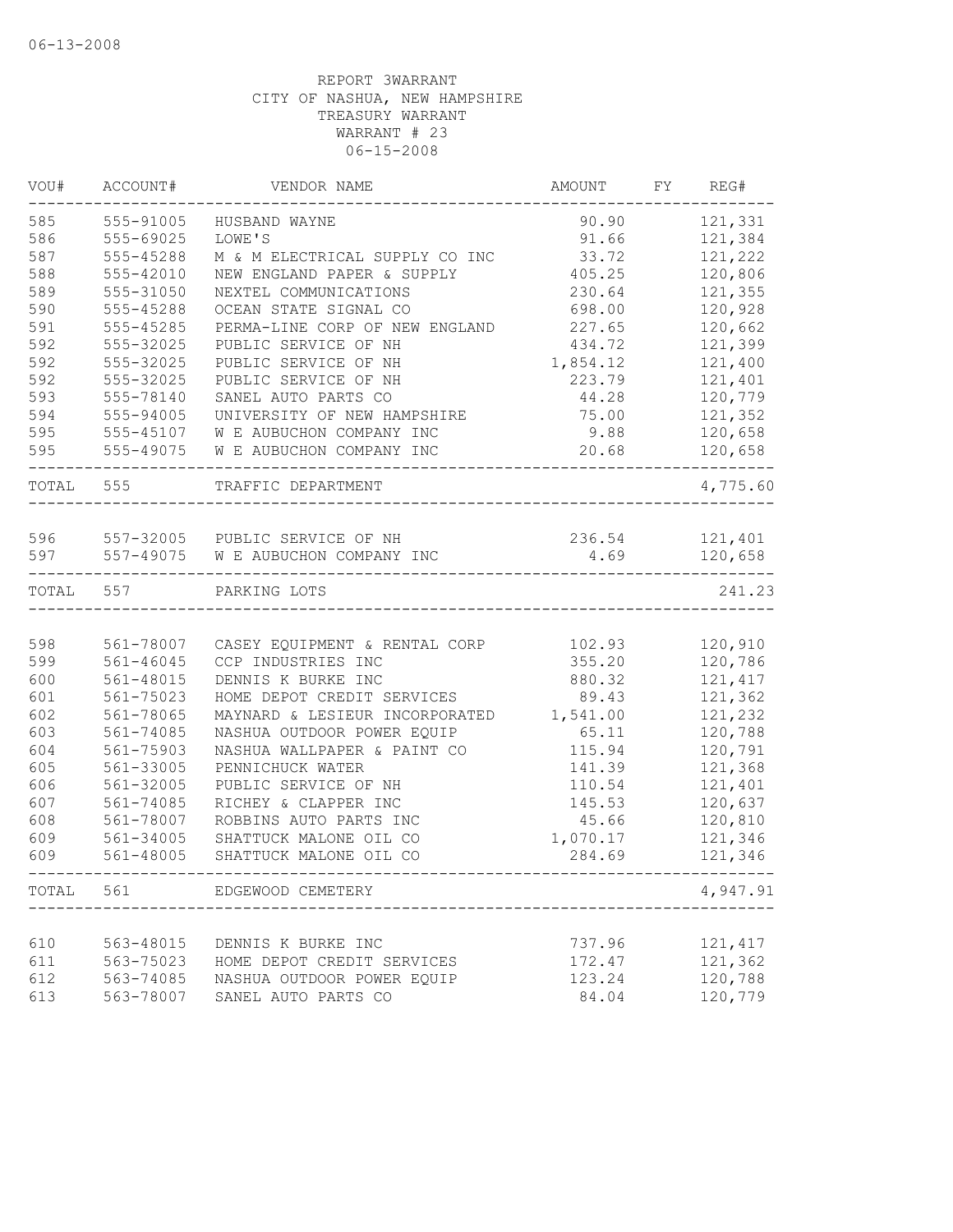|     |           | VOU# ACCOUNT# VENDOR NAME                                             | AMOUNT FY REG#   |           |
|-----|-----------|-----------------------------------------------------------------------|------------------|-----------|
|     |           | TOTAL 563 WOODLAWN CEMETERY<br>______________________________________ |                  | 1, 117.71 |
|     |           | 614 571-94005 LORMAN EDUCATION SERVICES<br>-------------------------  | 349.00 121,421   |           |
|     | TOTAL 571 | COMMUNITY DEVELOPMENT                                                 |                  | 349.00    |
| 615 | 572-49075 | ANCO SIGNS & STAMPS INC                                               | 46.25            | 120,879   |
| 616 | 572-91005 | CITY OF NASHUA/PETTY CASH/SLIP                                        | 72.72            | 120,619   |
| 616 | 572-94005 | CITY OF NASHUA/PETTY CASH/SLIP                                        | 20.00            | 120,619   |
| 616 | 572-98029 | CITY OF NASHUA/PETTY CASH/SLIP                                        | 9.96             | 120,619   |
| 617 | 572-51010 | HILLSBOROUGH COUNTY TREASURER                                         | 66.82            | 121,240   |
| 618 | 572-91005 | HOUSTON ROGER                                                         | 209.58           | 120,867   |
| 619 | 572-98046 | MERRIMACK RIVER WATERSHED COUN                                        | 100.00           | 121,420   |
| 620 | 572-98046 | NASHUA RIVER WATERSHED ASSN                                           | 100.00           | 121,367   |
| 621 | 572-31050 | NEXTEL COMMUNICATIONS                                                 | 11.53            | 121,355   |
| 622 | 572-98046 | SOUHEGAN WATERSHED ASSOCIATION                                        | 100.00           | 121,371   |
|     | TOTAL 572 | PLANNING DEPARTMENT                                                   |                  | 736.86    |
|     |           |                                                                       |                  |           |
| 623 |           | 573-53025 ZIZZI DONALD                                                | 5,000.00 120,617 |           |
|     | TOTAL 573 | ECONOMIC DEVELOPMENT                                                  |                  | 5,000.00  |
|     |           |                                                                       |                  |           |
| 624 | 575-45050 | ACTRACE                                                               | 660.00           | 120,720   |
| 625 | 575-45050 | AMAZON                                                                | 592.68           | 121,415   |
| 626 | 575-79030 | ARCSOURCE INC                                                         | 389.00           | 120,782   |
| 627 | 575-45050 | BAKER & TAYLOR                                                        | 2,181.47         | 120,705   |
| 627 | 575-45050 | BAKER & TAYLOR                                                        | 1,087.65         | 120,706   |
| 628 | 575-45085 | BAKER & TAYLOR ENTERTAINMENT                                          | 320.87           | 120,698   |
| 628 | 575-45315 | BAKER & TAYLOR ENTERTAINMENT                                          | 396.59           | 120,698   |
| 629 | 575-45904 | BOSTON HERALD                                                         | 598.00           | 121,410   |
| 630 | 575-45050 | D&B                                                                   | 559.50           | 121,363   |
| 631 | 575-45050 | GALE                                                                  | 1,581.56         | 120,908   |
| 632 | 575-45220 | GENERAL BOOK COVERS                                                   | 196.35           | 120,657   |
| 633 | 575-45220 | GRESSCO LTD                                                           | 132.45           | 120,736   |
| 634 | 575-75901 | HOME DEPOT CREDIT SERVICES                                            | 271.11           | 121,362   |
| 635 | 575-45050 | IDEARC MEDIA CORP                                                     | 68.20            | 121, 413  |
| 636 | 575-91015 | <b>JASINSKI JENNIFER</b>                                              | 163.00           | 120,728   |
| 637 | 575-45315 | MAIN DUNSTABLE VIDEO                                                  | 156.22           | 121, 414  |
| 638 | 575-45085 | MICROMARKETING LLC                                                    | 123.05           | 120,771   |
| 639 | 575-45315 | MULTI-CULTURAL BOOKS & VIDEOS                                         | 317.25           | 120,802   |
| 640 | 575-57010 | MV COMMUNICATIONS INC                                                 | 141.00           | 120,646   |
| 641 | 575-34015 | NATIONAL GRID                                                         | 128.54           | 121,387   |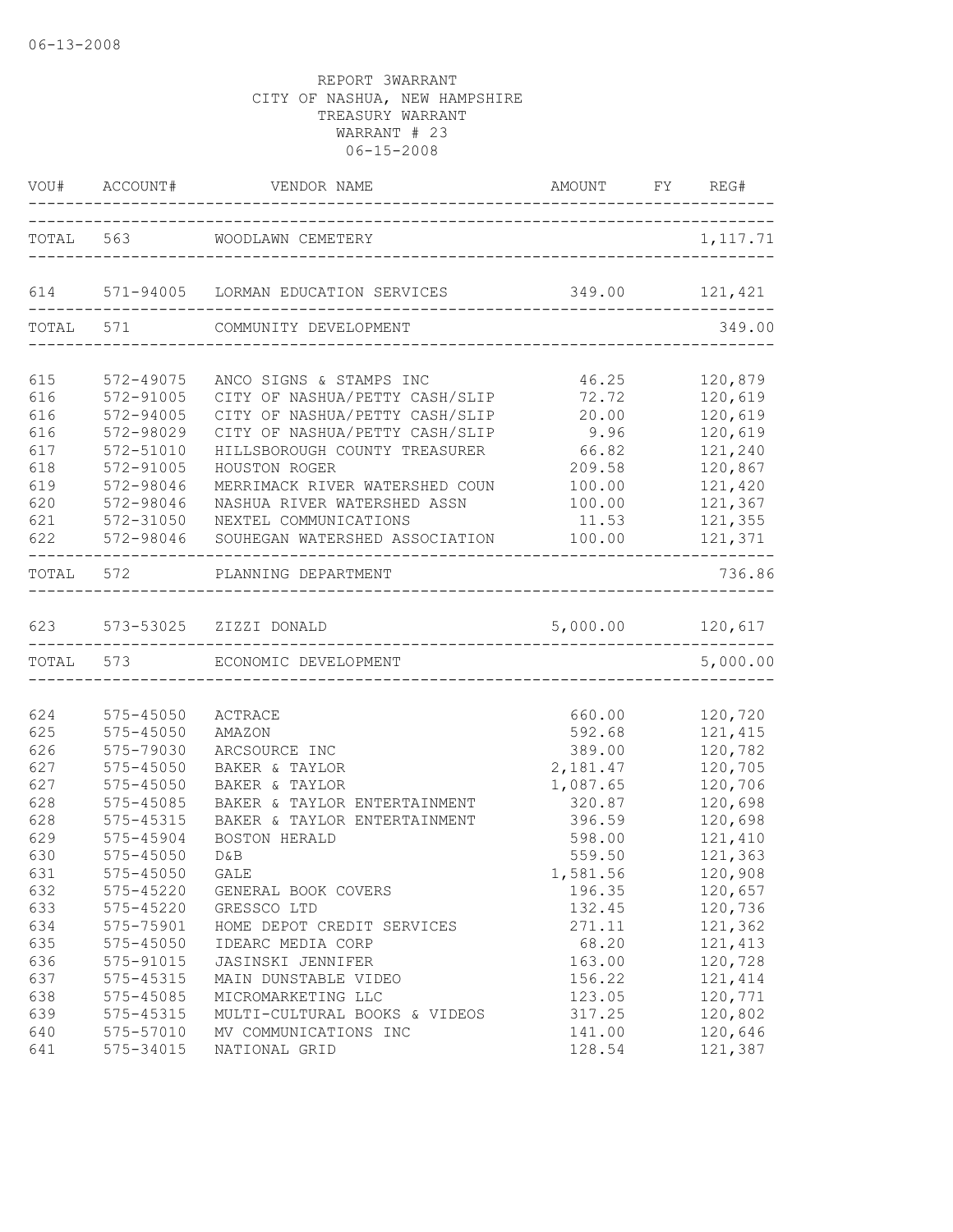| VOU#  | ACCOUNT#           | VENDOR NAME                    | AMOUNT    | FY | REG#      |
|-------|--------------------|--------------------------------|-----------|----|-----------|
| 642   | 575-31040          | NEXTEL COMMUNICATIONS          | 99.65     |    | 121,355   |
| 643   | 575-45050          | P J KENEDY & SONS              | 362.95    |    | 121,408   |
| 644   | 575-45050          | PENGUIN GROUP USA INC          | 525.00    |    | 120,713   |
| 645   | 575-32005          | PUBLIC SERVICE OF NH           | 5,886.42  |    | 121,401   |
| 646   | 575-45085          | RANDOM HOUSE INC               | 121.65    |    | 120,986   |
| 647   | 575-45085          | RECORDED BOOKS LLC             | 361.84    |    | 120,922   |
| 648   | 575-45050          | SIMON & SCHUSTER               | 30.14     |    | 120,699   |
| 649   | 575-59100          | TEE SHIRT BODEGA               | 75.00     |    | 121,332   |
| 650   | 575-45904          | TELEGRAPH PUBLISHING COMPANY   | 780.00    |    | 121,349   |
| 651   | 575-45050          | THE COUNCIL OF STATE GOVERNMEN | 58.50     |    | 120,877   |
| 652   | 575-45904          | UNION LEADER CORP              | 277.68    |    | 121,403   |
| 653   | 575-45150          | WILDLIFE ENCOUNTERS LLC        | 369.40    |    | 121,333   |
| TOTAL | 575                | PUBLIC LIBRARIES               |           |    | 19,012.72 |
|       |                    |                                |           |    |           |
| 654   | 576-91005          | CITY OF NASHUA/PETTY CASH/SLIP | 81.27     |    | 120,619   |
| 655   | 576-91005          | COLLINS MARK                   | 99.99     |    | 120,886   |
| 656   | 576-91005          | CONDRA WILLIAM                 | 431.13    |    | 120,876   |
| 657   | 576-91005          | DUPONT TIMOTHY                 | 85.08     |    | 120,714   |
| 658   | 576-59100          | IMTEK REPROGRAPHICS INC        | 25.50     |    | 121,052   |
| 659   | 576-31065          | NEXTEL COMMUNICATIONS          | 70.72     |    | 121,355   |
| TOTAL | 576                | BUILDING DEPARTMENT            |           |    | 793.69    |
|       | 577-49075          |                                |           |    |           |
| 660   |                    | CITY OF NASHUA/PETTY CASH/SLIP | 5.44      |    | 120,619   |
| 661   | 577-95005          | INTERNATIONAL ASSOCIATION OF   | 90.00     |    | 121,424   |
| 662   | 577-31050          | NEXTEL COMMUNICATIONS          | 29.62     |    | 121,355   |
| 663   | 577-94005          | ORTEGA NELSON                  | 366.50    |    | 120,880   |
| TOTAL | 577                | CODE ENFORCEMENT               |           |    | 491.56    |
|       |                    |                                |           |    |           |
|       | 203, 346 581-95005 | AASA                           | 387.00    |    | 121,357   |
|       | 203, 347 581-49050 | AB DICK PRODUCTS CO            | 542.50    |    | 120,933   |
|       | 203,348 581-49050  | AC MOORE INC                   | 211.14    |    | 120,732   |
|       | 203,349 581-49050  | AC SUPPLY                      | 77.14     |    | 121,029   |
|       | 203,350 581-44005  | ACCURATE LABEL DESIGNS INC     | 259.95    |    | 121,074   |
|       | 203, 351 581-53100 | ACCURATE PRINTING INCORPORATED | 200.00    |    | 121,239   |
|       | 203, 352 581-59130 | ACOSTA GERARDO                 | 142.00    |    | 121,174   |
|       | 203, 353 581-53103 | ACUCARE NURSING PROFESSIONALS  | 1,352.93  |    | 121,015   |
|       | 203, 354 581-42010 | AIRXCHANGE INC                 | 12,390.00 |    | 121,166   |
|       | 203, 355 581-42110 | ALARMAX DISTRIBUTORS INC       | 760.22    |    | 120,995   |
|       | 203, 356 581-64192 | ALTO US INC                    | 9,732.07  |    | 121,037   |
|       | 203, 357 581-91005 | ALVES ARELINDA                 | 91.91     |    | 121,157   |
| 664   | 581-53100          | ANACOMP INC                    | 70.93     |    | 120,684   |
|       | 203, 358 581-49050 | ANCHOR AUDIO CLUB              | 319.00    |    | 121,207   |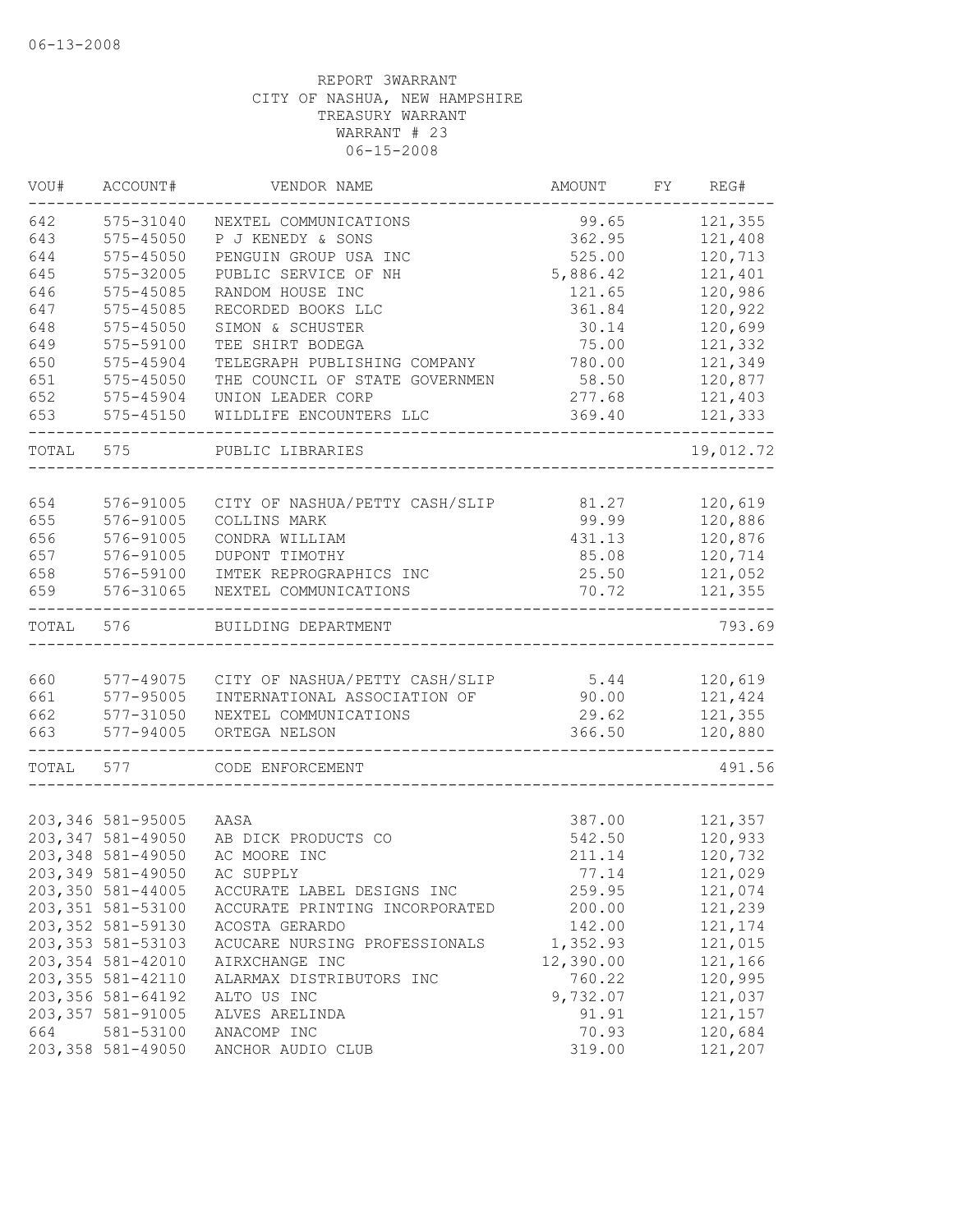| VOU# | ACCOUNT#           | VENDOR NAME                     | AMOUNT    | FY | REG#     |
|------|--------------------|---------------------------------|-----------|----|----------|
|      |                    | 203,359 581-91005 BAGLEY MARCIA | 118.17    |    | 121,170  |
|      | 203,360 581-59130  | BAKER DANIEL                    | 56.00     |    | 121,180  |
|      | 203,361 581-59130  | BANNER THOMAS                   | 56.00     |    | 121,198  |
|      | 203,362 581-59130  | BARBERIAN MICHAEL               | 56.00     |    | 121,187  |
|      | 203,363 581-49030  | BARNES & NOBLE INC              | 112.25    |    | 120,625  |
|      | 203,364 581-42110  | BATTERY SPECIALISTS OF NH LLC   | 97.89     |    | 121,189  |
|      | 203,365 581-31005  | BAYRING COMMUNICATIONS          | 429.84    |    | 121,433  |
|      | 203,366 581-42130  | BEARINGS SPECIALTY CO INC       | 35.40     |    | 120,927  |
|      | 203,367 581-49075  | BELLETETES INC                  | 349.96    |    | 120,775  |
|      | 203,368 581-59130  | BENSON WILLIAM                  | 76.00     |    | 121,137  |
|      | 203,369 581-59130  | BIRMINGHAM THOMAS               | 56.00     |    | 121,161  |
|      | 203,370 581-45910  | BOSTON GLOBE                    | 15.00     |    | 121,412  |
|      | 203, 371 581-91005 | BRODEUR ESTHER                  | 30.00     |    | 121,007  |
|      | 203,372 581-49050  | BROWN LYNNE                     | 35.81     |    | 121,073  |
|      | 203, 373 581-49910 | BROX INDUSTRIES INC             | 36.99     |    | 120,681  |
|      | 203,374 581-55010  | BUDGET CAR & TRUCK RENTAL       | 92.49     |    | 121,066  |
|      | 203, 375 581-91005 | BURKE CHRISTINE                 | 23.48     |    | 121,171  |
|      | 203,376 581-41015  | CALENDARS                       | 37.19     |    | 121,372  |
|      | 203, 377 581-59130 | CAMPBELL-KELLEY KATHLEEN        | 208.00    |    | 121, 117 |
|      | 203,378 581-49050  | CAMPION TODD                    | 58.44     |    | 121,092  |
|      | 203,379 581-55015  | CANFIELD BRAD                   | 959.50    |    | 121,078  |
|      | 203,380 581-55015  | CANTARA DEBORAH A               | 1,727.10  |    | 120,789  |
|      | 203,381 581-55015  | CARING HANDS TRANSPORTATION LL  | 5,650.00  |    | 121,152  |
|      | 203,382 581-49050  | CAROLINA BIOLOGICAL SUPPLY CO   | 52.96     |    | 121,243  |
|      | 203,383 581-74092  | CARPARTS OF NASHUA              | 108.85    |    | 121,223  |
|      | 203,384 581-94010  | CARROZZA KIMBERLY               | 1,619.20  |    | 121,128  |
|      | 203,385 581-49050  | CARTRIDGE WORLD                 | 943.96    |    | 121,121  |
|      | 203,385 581-49075  | CARTRIDGE WORLD                 | 55.95     |    | 121,121  |
|      | 203,386 581-49050  | CARUS PUBLISHING CO             | 171.71    |    | 121,086  |
|      | 203,387 581-42010  | CENTRAL PAPER PRODUCTS CO       | 1,708.80  |    | 121,245  |
|      | 203,387 581-42020  | CENTRAL PAPER PRODUCTS CO       | 30,577.70 |    | 121,245  |
|      | 203,388 581-42110  | CHEMSEARCH                      | 145.66    |    | 120,764  |
|      | 203,389 581-49035  | CHILDREN'S BOOK STORE           | 102.70    |    | 121,215  |
|      | 203,390 581-78007  | CHUCK'S AUTO REPAIR INC         | 418.71    |    | 121,076  |
|      | 203,391 581-91005  | CIELINS AMY                     | 10.10     |    | 121,208  |
| 665  | 581-49075          | CITIZENS BANK                   | 60.50     |    | 624      |
|      | 203, 392 581-53103 | CLARK ASSOCIATES/DEBBIE CLARK   | 26,092.50 |    | 120,690  |
|      | 203,393 581-43005  | CMRS-POC                        | 1,500.00  |    | 121,429  |
|      | 203,394 581-49035  | COLLINS EDUCATION ASSOCIATES L  | 148.50    |    | 121,090  |
|      | 203, 395 581-53103 | COMPASSIONATE STAFFING LLC      | 585.00    |    | 120,803  |
|      | 203,396 581-49050  | COMPUTER HUT OF N E INC         | 29.95     |    | 121,252  |
|      | 203,396 581-74092  | COMPUTER HUT OF N E INC         | 360.00    |    | 121,252  |
|      | 203,397 581-94030  | CONLEY MOIRA                    | 125.00    |    | 121,039  |
|      | 203,398 581-75015  | CONTROL TECHNOLOGIES INC        | 28,673.75 |    | 120,990  |
|      | 203,399 581-49075  | COPY SHOP                       | 1,185.00  |    | 120,740  |
|      | 203,400 581-49910  | CORRIVEAU ROUTHIER INC          | 386.16    |    | 121,002  |
|      | 203,401 581-49050  | CPACINC.COM                     | 104.00    |    | 121,188  |
|      | 203,402 581-94030  | CRANE NANCY J                   | 189.00    |    | 120,845  |
|      |                    |                                 |           |    |          |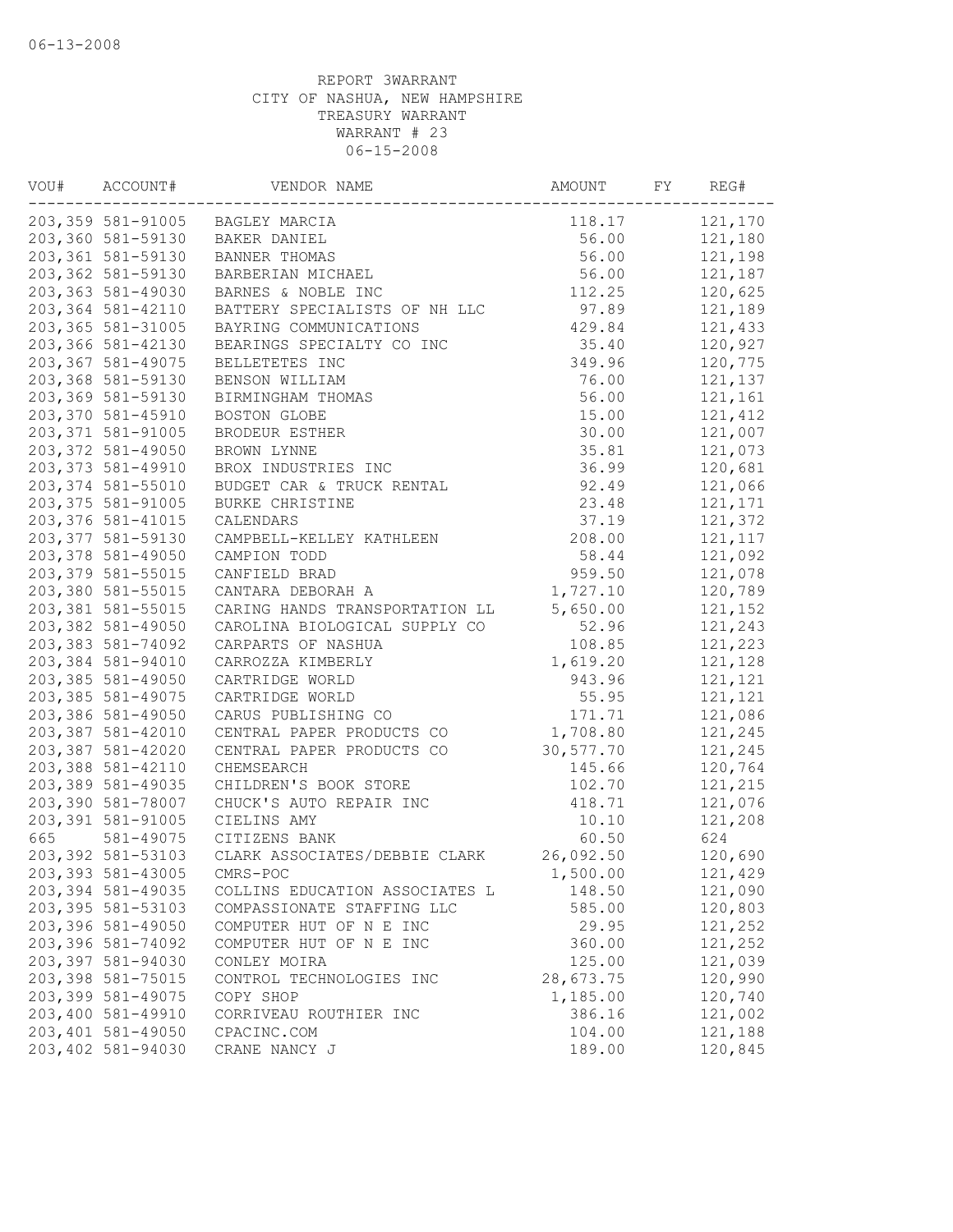| VOU# | ACCOUNT#           | VENDOR NAME                    | AMOUNT      | FY | REG#     |
|------|--------------------|--------------------------------|-------------|----|----------|
|      | 203,403 581-45910  | DEMCO INC                      | 10.68       |    | 120,704  |
|      | 203,404 581-55015  | DERRY COOPERATIVE SCHOOL DISTR | 1,152.00    |    | 121,153  |
|      | 203,405 581-91005  | DERRY MARSHALL                 | 39.90       |    | 120,695  |
|      | 203,406 581-55015  | DICKS SONYA                    | 151.50      |    | 121,214  |
|      | 203,407 581-49050  | DOWNES & READER HARDWOOD CO IN | 1,467.52    |    | 120,674  |
|      | 203,408 581-91005  | DRAKOULAKOS JENNIFER           | 4.55        |    | 121,050  |
|      | 203,409 581-59130  | DRISCOL CHARLES                | 76.00       |    | 121,143  |
|      | 203,410 581-59130  | DUBISZ MICHAEL                 | 132.00      |    | 121,119  |
|      | 203, 411 581-59130 | DUPRAT DANIEL                  | 56.00       |    | 120,769  |
|      | 203, 412 581-91005 | DUSTIN MARIANNE                | 59.59       |    | 121,021  |
|      | 203, 413 581-49050 | EDUCATORS PUBLISHING SERVICE I | 140.80      |    | 120,653  |
|      | 203, 414 581-49050 | <b>EDVOTEK</b>                 | 139.75      |    | 121,085  |
|      | 203, 415 581-49050 | ETA CUISENAIRE                 | 23.95       |    | 121,054  |
|      | 203, 416 581-31005 | FAIR POINT COMMUNICATIONS INC  | 52.41       |    | 121,432  |
|      | 203, 417 581-31005 | FAIRPOINT COMMUNICATIONS INC   | 29.25       |    | 121,430  |
|      | 203, 418 581-31005 | FAIRPOINT COMMUNICATIONS INC   | 115.84      |    | 121,431  |
|      | 203, 419 581-34015 | FAIRPOINT COMMUNICATIONS INC   | 31.41       |    | 121,435  |
|      | 203,420 581-34015  | FAIRPOINT COMMUNICATIONS INC   | 34.68       |    | 121,436  |
|      | 203, 421 581-34015 | FAIRPOINT COMMUNICATIONS INC   | 31.41       |    | 121,437  |
|      | 203, 422 581-31005 | FAIRPOINT COMMUNICATIONS INC   | 28.63       |    | 121,438  |
|      | 203, 423 581-91005 | FARRENKOPF RICHARD             | 109.64      |    | 121,095  |
|      | 203, 423 581-94030 | FARRENKOPF RICHARD             | 59.00       |    | 121,095  |
|      | 203, 424 581-49075 | FASTENAL CO                    | 237.45      |    | 120,668  |
|      | 203, 425 581-55010 | FIRST STUDENT INC              | 146.95      |    | 121,055  |
|      | 203,426 581-55005  | FIRST STUDENT INC              | 4,351.07    |    | 121,060  |
|      | 203,426 581-55005  | FIRST STUDENT INC              | 2,852.29    |    | 121,061  |
|      | 203, 426 581-55015 | FIRST STUDENT INC              | 115, 971.50 |    | 121,060  |
|      | 203, 426 581-55015 | FIRST STUDENT INC              | 156,886.79  |    | 121,061  |
|      | 203, 426 581-55025 | FIRST STUDENT INC              | 208,851.40  |    | 121,060  |
|      | 203,426 581-55025  | FIRST STUDENT INC              | 222,330.45  |    | 121,061  |
|      | 203, 426 581-55035 | FIRST STUDENT INC              | 1,502.80    |    | 121,061  |
|      | 203, 427 581-94030 | FISHER JUDITHANNE              | 75.00       |    | 121,129  |
|      | 203, 428 581-49050 | FLAGHOUSE INC                  | 653.38      |    | 120,987  |
|      | 203, 429 581-49030 | FOLLETT LIBRARY RESOURCES      | 185.92      |    | 120,660  |
|      | 203,430 581-49050  | FREY SCIENTIFIC                | 1,600.28    |    | 120,741  |
|      | 203, 431 581-59130 | GABRIEL SCOTT                  | 76.00       |    | 121,144  |
|      | 203, 432 581-59130 | GADBOIS GERALD                 | 112.00      |    | 120,624  |
|      | 203, 433 581-55015 | GAMACHE DELORIA                | 323.35      |    | 121,067  |
|      | 203,434 581-59130  | GOFF PAULA                     | 152.00      |    | 121, 173 |
|      | 203, 435 581-49050 | <b>GOPHER</b>                  | 377.94      |    | 120,996  |
|      | 203,436 581-53100  | GOULET JULIE                   | 1,740.00    |    | 121,194  |
|      | 203, 437 581-49050 | GOVCONNECTION INC              | 450.60      |    | 120,638  |
|      | 203, 437 581-64045 | GOVCONNECTION INC              | 144.90      |    | 120,638  |
|      | 203,438 581-42130  | GRAINGER                       | 392.27      |    | 120,721  |
|      | 203,439 581-42130  | GRANITE GROUP (THE)            | 4,493.93    |    | 120,915  |
|      | 203,440 581-59130  | HAMILTON MICHAEL               | 76.00       |    | 121,124  |
|      | 203, 441 581-59130 | HANSEN HARRY                   | 76.00       |    | 121,123  |
|      | 203, 442 581-74092 | HARRIS EQUIPMENT REPAIR SERVIC | 507.26      |    | 121,231  |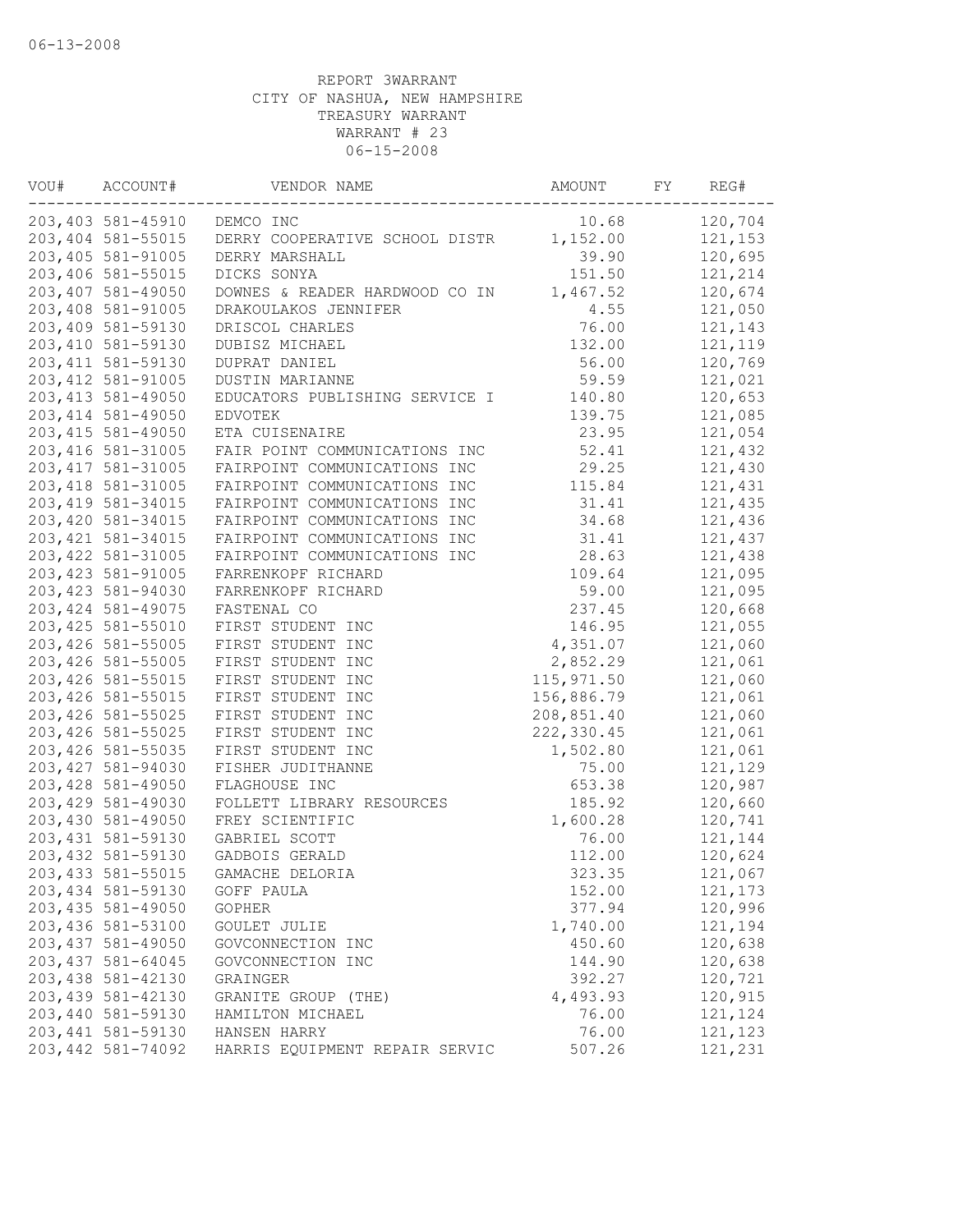| VOU# | ACCOUNT#           | VENDOR NAME                                  | AMOUNT      | FY | REG#    |
|------|--------------------|----------------------------------------------|-------------|----|---------|
|      |                    | 203,443 581-94010 HARVARD GRADUATE SCHOOL OF | 2,595.00    |    | 121,427 |
|      | 203, 444 581-91005 | HATFIELD ELAINE                              | 6.44        |    | 120,671 |
|      | 203, 445 581-42120 | HEATING SPECIALTIES OF NH INC                | 5,516.00    |    | 121,226 |
|      | 203,446 581-41015  | HEWLETT PACKARD COMPANY                      | 476.00      |    | 120,722 |
|      | 203,446 581-49050  | HEWLETT PACKARD COMPANY                      | 11,888.00   |    | 120,722 |
|      | 203,446 581-63085  | HEWLETT PACKARD COMPANY                      | 650.00      |    | 120,722 |
|      | 203,446 581-64045  | HEWLETT PACKARD COMPANY                      | 1,359.60    |    | 120,722 |
|      | 203, 446 581-74092 | HEWLETT PACKARD COMPANY                      | 850.00      |    | 120,722 |
|      | 203, 447 581-49050 | HIGHSMITH INC                                | 580.19      |    | 121,237 |
|      | 203, 447 581-63085 | HIGHSMITH INC                                | 207.86      |    | 121,237 |
|      | 203, 448 581-49075 | HOME DEPOT CREDIT SERVICES                   | 587.43      |    | 121,044 |
|      | 203,449 581-49050  | HOME DEPOT CREDIT SERVICES                   | 275.51      |    | 121,070 |
|      | 203,450 581-49050  | HOME DEPOT CREDIT SERVICES                   | 248.10      |    | 121,104 |
|      | 203, 451 581-91005 | HORNE LORRAINE                               | 38.38       |    | 121,006 |
|      | 203, 452 581-49910 | HORNUNGS PRO GOLF SALES INC                  | 403.50      |    | 121,028 |
|      | 203, 453 581-91005 | HOTTEL CHRISTOPHER                           | 35.86       |    | 121,140 |
|      | 203, 454 581-59130 | HOUDE WILLIAM                                | 86.00       |    | 121,136 |
|      | 203, 455 581-49035 | HOUGHTON MIFFLIN CO                          | 720.00      |    | 121,241 |
|      | 203, 455 581-49050 | HOUGHTON MIFFLIN CO                          | 1,673.15    |    | 121,241 |
|      | 203,456 581-64192  | HSBC BUSINESS SOLUTIONS                      | 234.98      |    | 120,707 |
|      | 203, 457 581-84030 | HUEBNER MELINDA                              | 122.50      |    | 121,181 |
|      | 203, 458 581-91005 | HYNES STACY                                  | 87.37       |    | 121,016 |
|      | 203, 459 581-41015 | IDVILLE                                      | 104.25      |    | 121,210 |
|      | 203,460 581-41040  | INTEGRATED OFFICE SOLUTIONS                  | 380.00      |    | 121,178 |
|      | 203,460 581-49050  | INTEGRATED OFFICE SOLUTIONS                  | 2,128.00    |    | 121,178 |
|      | 203,460 581-64192  | INTEGRATED OFFICE SOLUTIONS                  | 1,140.00    |    | 121,178 |
|      | 203,461 581-44005  | JOSTENS INC                                  | 1,802.60    |    | 121,027 |
|      | 203,462 581-49050  | K-LOG INC                                    | 172.77      |    | 121,046 |
|      | 203,463 581-59130  | KAJEN CHARLES                                | 152.00      |    | 121,201 |
|      | 203,464 581-59130  |                                              |             |    |         |
|      |                    | KELLY SHARON                                 | 132.00      |    | 121,175 |
|      | 203, 465 581-49035 | KEY CURRICULUM PRESS                         | 23, 134. 13 |    | 120,717 |
|      | 203,466 581-49050  | KLOCKIT                                      | 297.75      |    | 120,992 |
|      | 203,467 581-91005  | KOSOW CARMEN                                 | 54.54       |    | 121,042 |
|      | 203,468 581-49050  | LAKES REGION LINEN INC                       | 232.75      |    | 121,087 |
|      | 203,469 581-49910  | LARCHMONT IRRIGATION                         | 123.54      |    | 120,751 |
|      | 203,470 581-91005  | LATINA DONNA                                 | 58.45       |    | 121,069 |
|      | 203,470 581-94030  | LATINA DONNA                                 | 59.00       |    | 121,069 |
|      | 203, 471 581-49050 | LEARNING CYCLES LLC                          | 1,386.00    |    | 121,080 |
|      | 203, 472 581-49910 | LESCO                                        | 1,193.70    |    | 121,049 |
|      | 203, 473 581-49050 | LIBRARY VIDEO COMPANY                        | 434.03      |    | 120,998 |
|      | 203, 474 581-55010 | LOVERING ROBERT                              | 100.00      |    | 121,106 |
|      | 203, 475 581-91005 | LUCAS MARK                                   | 42.17       |    | 120,893 |
|      | 203, 476 581-91005 | LYNCH LYNNE                                  | 50.50       |    | 121,202 |
|      | 203, 477 581-42110 | M & M ELECTRICAL SUPPLY CO INC               | 340.61      |    | 121,222 |
|      | 203, 478 581-49910 | M E O'BRIEN & SONS INC                       | 1,032.50    |    | 120,743 |
|      | 203, 479 581-49050 | MAHONEY ANGELA                               | 14.99       |    | 121,150 |
|      | 203,480 581-59130  | MARCOUX ADAM                                 | 112.00      |    | 121,142 |
|      | 203,481 581-49050  | MARKET BASKET                                | 560.85      |    | 120,793 |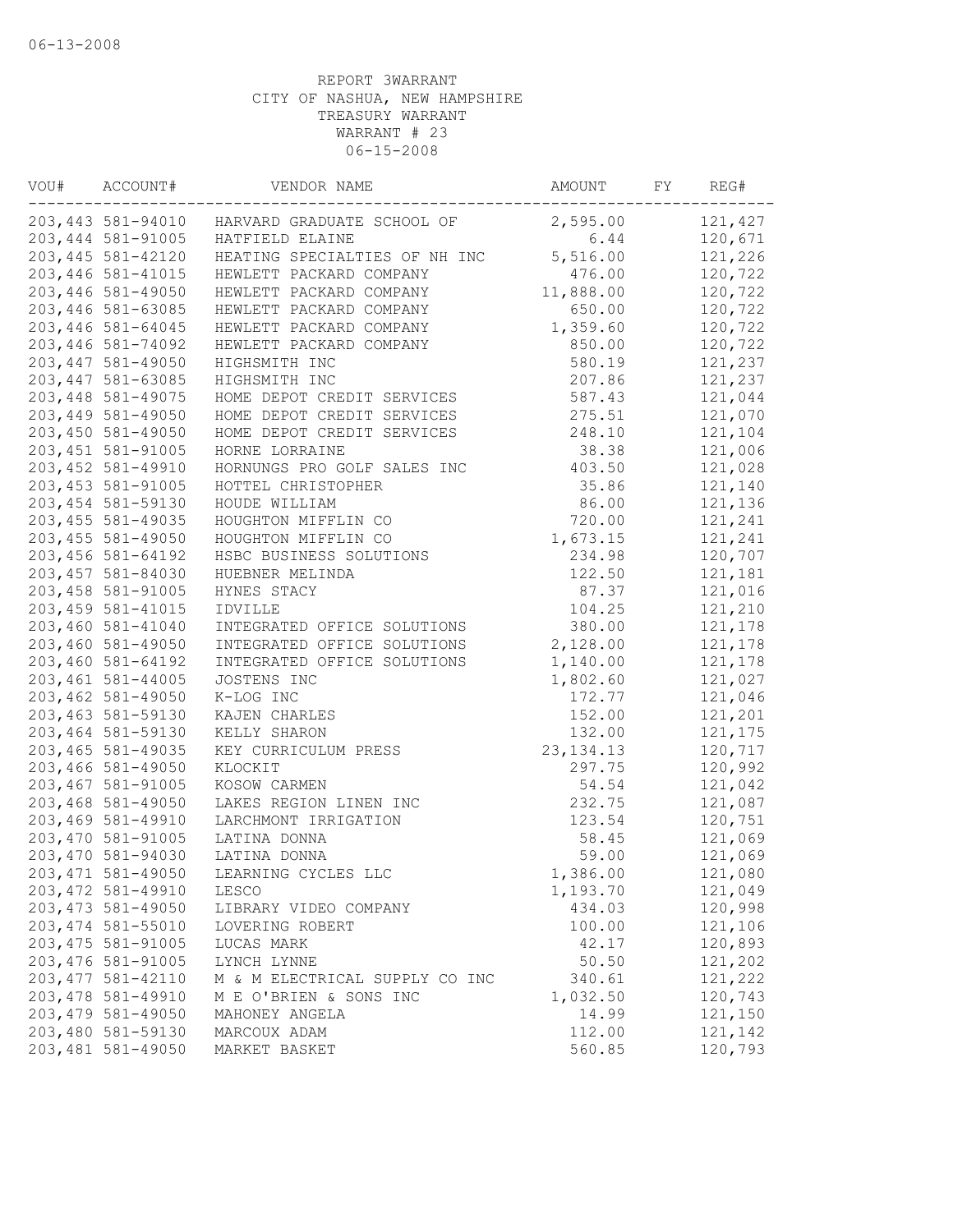| VOU# | ACCOUNT#           | VENDOR NAME                    | AMOUNT      | FY | REG#    |
|------|--------------------|--------------------------------|-------------|----|---------|
|      | 203,482 581-55020  | MARTELL AMANDA                 | 50.50       |    | 120,931 |
|      | 203,483 581-75090  | MARVELL PLATE GLASS INC        | 148.00      |    | 120,654 |
|      | 203,484 581-49050  | MASCIOCCHI LINDA               | 49.78       |    | 121,079 |
|      | 203,485 581-49050  | MASTERWORKS PRESS              | 178.50      |    | 121,216 |
|      | 203,486 581-78007  | MAYNARD & LESIEUR INCORPORATED | 99.50       |    | 121,232 |
|      | 203,487 581-53103  | MCCARTNEY AMY                  | 4,962.50    |    | 121,159 |
|      | 203,488 581-91005  | MCCORMACK SUSAN                | 36.36       |    | 121,220 |
|      | 203,489 581-53102  | MCGERALD TUCKER L              | 200.00      |    | 121,440 |
|      | 203,490 581-49050  | MCGRAW HILL COMPANIES          | 2,083.58    |    | 120,755 |
|      | 203, 491 581-49050 | MCINTIRE BUSINESS PRODUCTS INC | 692.49      |    | 121,259 |
|      | 203, 492 581-75023 | MERRIMACK BUILDING SUPPLY INC  | 296.00      |    | 120,993 |
|      | 203, 493 581-59130 | MICHAEL BARBARA                | 76.00       |    | 121,118 |
|      | 203,494 581-49050  | MODERN SCHOOL SUPPLIES INC     | 13.74       |    | 120,774 |
|      | 203,495 581-94030  | MOORE TIM                      | 133.32      |    | 120,659 |
|      | 203,496 581-49050  | MSC INDUSTRIAL SUPPLY CO INC   | 699.77      |    | 121,041 |
|      | 203,497 581-53100  | MULTI-STATE BILLING SERVICES L | 18,088.61   |    | 121,165 |
|      | 203,498 581-64192  | MUSIC & ART CENTERS            | 239.96      |    | 121,217 |
|      | 203,499 581-91040  | <b>NAGC</b>                    | 477.00      |    | 121,218 |
|      | 203,500 581-49050  | NASCO                          | 216.33      |    | 121,246 |
|      | 203,501 581-49910  | NASHUA OUTDOOR POWER EQUIP     | 66.30       |    | 120,788 |
|      | 203,502 581-74092  | NASHUA SEW & VAC               | 359.40      |    | 120,634 |
|      | 203,503 581-42010  | NASHUA WALLPAPER & PAINT CO    | 1,795.36    |    | 120,791 |
|      | 203,503 581-75023  | NASHUA WALLPAPER & PAINT CO    | 778.06      |    | 120,791 |
|      | 203,504 581-42010  | NATIONAL CHEMICAL LABS INC     | 43, 375. 41 |    | 121,062 |
|      | 203,505 581-34015  | NATIONAL GRID                  | 2,563.45    |    | 121,387 |
|      | 203,506 581-49050  | NCS PEARSON INC                | 957.25      |    | 121,147 |
|      | 203,507 581-49050  | NELSON BILL                    | 21.78       |    | 121,154 |
|      | 203,508 581-74092  | NELSON PIANO SERVICE/FRANK J N | 190.00      |    | 120,760 |
|      | 203,509 581-43005  | NEOPOST INC                    | 250.00      |    | 120,679 |
|      | 203,510 581-66005  | NEOPOST LEASING                | 290.44      |    | 121,088 |
|      | 203,511 581-91040  | NEW ENGLAND LEAGUE OF MIDDLE S | 105.00      |    | 120,635 |
|      | 203,512 581-94030  | NHSAA                          | 250.00      |    | 121,098 |
|      | 203,513 581-49050  | NORTHCENTER FOODSERVICE        | 289.23      |    | 121,058 |
|      | 203,514 581-83009  | NORTHEAST DELTA DENTAL         | 5,122.95    |    | 121,425 |
|      | 203,515 581-95005  | NSPRA                          | 230.00      |    | 121,122 |
|      | 203,516 581-49050  | OMNITRON ELECTRONICS INC       | 1,072.50    |    | 121,219 |
|      | 203,517 581-49050  | OREGON PUBLIC BROADCASTING     | 22.90       |    | 120,809 |
|      | 203,518 581-49050  | ORIENTAL TRADING CO INC        | 108.52      |    | 121,035 |
|      | 203,519 581-91040  | OUELLETTE MARTHA               | 408.50      |    | 121,089 |
|      | 203,519 581-94030  | OUELLETTE MARTHA               | 85.00       |    | 121,089 |
|      | 203,520 581-49050  | OXFORD UNIVERSITY PRESS INC    | 89.16       |    | 121,247 |
|      | 203,521 581-49050  | P J CURRIER LUMBER CO          | 662.24      |    | 121,045 |
|      | 203,522 581-94010  | PARMENTER HALLIE               | 1,104.22    |    | 121,164 |
|      | 203,523 581-49050  | PC MALL GOV INC                | 4,950.44    |    | 121,040 |
|      | 203,524 581-49050  | PEARSON EDUCATION              | 953.00      |    | 121,091 |
|      | 203,525 581-33005  | PENNICHUCK WATER WORKS INC     | 1,701.69    |    | 121,353 |
|      | 203,526 581-43005  | PETERS PATRICIA                | 211.85      |    | 121,005 |
|      | 203,527 581-43005  | PETTY CASH                     | 12.40       |    | 121,336 |
|      |                    |                                |             |    |         |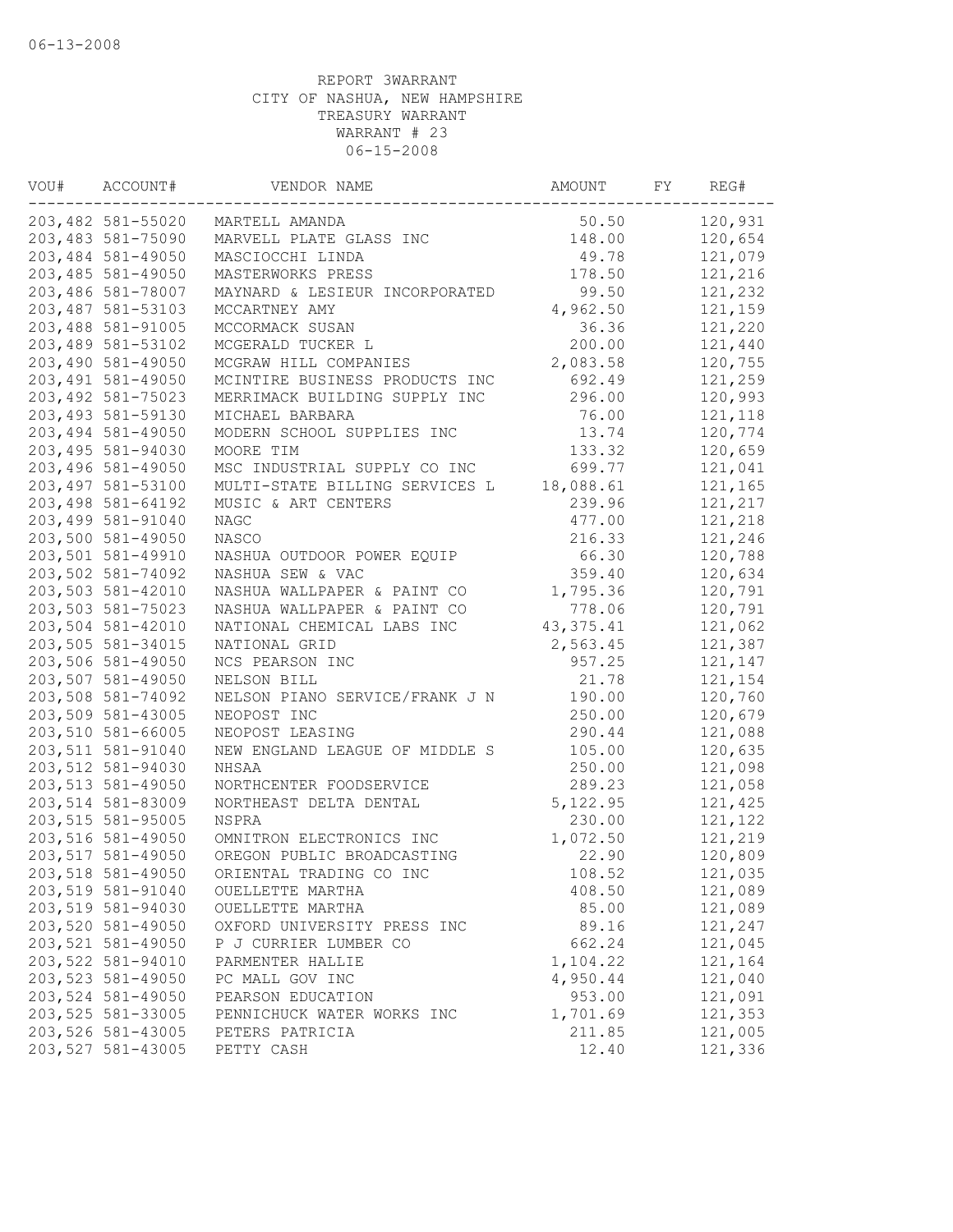| VOU# | ACCOUNT#          | VENDOR NAME                    | AMOUNT     | FY | REG#    |
|------|-------------------|--------------------------------|------------|----|---------|
|      |                   | 203,527 581-49050 PETTY CASH   | 93.57      |    | 121,336 |
|      | 203,528 581-43005 | PETTY CASH                     | 45.23      |    | 121,337 |
|      | 203,528 581-49050 | PETTY CASH                     | 40.54      |    | 121,337 |
|      | 203,529 581-43005 | PETTY CASH                     | 144.32     |    | 121,338 |
|      | 203,530 581-43005 | PETTY CASH                     | 36.24      |    | 121,339 |
|      | 203,530 581-47010 | PETTY CASH                     | 45.54      |    | 121,339 |
|      | 203,530 581-49050 | PETTY CASH                     | 26.99      |    | 121,339 |
|      | 203,530 581-63085 | PETTY CASH                     | 49.98      |    | 121,339 |
|      | 203,531 581-49050 | PETTY CASH                     | 13.90      |    | 121,340 |
|      | 203,532 581-49075 | PETTY CASH                     | 1,020.00   |    | 121,342 |
|      | 203,533 581-49050 | PHONAK, INC                    | 100.00     |    | 121,094 |
|      | 203,534 581-49075 | PIMLEY WILLIAM J               | 79.93      |    | 121,000 |
|      | 203,535 581-49050 | PRESIDENT'S EDUCATION AWARDS P | 82.00      |    | 121,100 |
|      | 203,536 581-49050 | PRESTWICK HOUSE INC            | 219.79     |    | 120,994 |
|      | 203,537 581-49030 | PRO AV SYSTEMS INC             | 5,201.00   |    | 121,125 |
|      | 203,537 581-53100 | PRO AV SYSTEMS INC             | 281.50     |    | 121,125 |
|      | 203,538 581-49095 | PSYCHOLOGICAL ASSESSMENT RESOU | 272.16     |    | 120,807 |
|      | 203,539 581-32005 | PUBLIC SERVICE OF NH           | 33, 944.41 |    | 121,401 |
|      | 203,540 581-42110 | RALPH PILL ELECTRIC SUPPLY COM | 86.25      |    | 121,228 |
|      | 203,541 581-49050 | RAND MCNALLY & COMPANY         | 13,076.64  |    | 120,711 |
|      | 203,542 581-49050 | RANDOM HOUSE INC               | 222.28     |    | 120,986 |
|      | 203,543 581-49075 | RASMUSSEN VERONICA             | 72.74      |    | 121,096 |
|      | 203,544 581-49050 | REALLY GOOD STUFF INC          | 604.96     |    | 121,013 |
|      | 203,545 581-42110 | REXEL CLS                      | 17.41      |    | 121,148 |
|      | 203,546 581-91005 | RICHARD JOHN                   | 157.31     |    | 121,012 |
|      | 203,547 581-41015 | RICOH AMERICAS CORP            | 198.00     |    | 121,038 |
|      | 203,547 581-41040 | RICOH AMERICAS CORP            | 78.00      |    | 121,038 |
|      | 203,548 581-59130 | ROBICHAUD GERARD               | 56.00      |    | 121,116 |
|      | 203,549 581-94010 | RYAN DAVID                     | 926.80     |    | 121,149 |
|      | 203,550 581-74092 | SAFETY-KLEEN SYSTEMS INC       | 200.31     |    | 120,678 |
|      | 203,551 581-49050 | SAGE PUBLICATIONS              | 69.90      |    | 121,151 |
|      | 203,552 581-49035 | SAGE PUBLICATIONS INC          | 214.20     |    | 120,645 |
|      | 203,553 581-49050 | SANE                           | 1,187.85   |    | 121,053 |
|      | 203,554 581-49050 | SARGENT-WELCH                  | 295.66     |    | 120,696 |
|      | 203,555 581-49050 | SAX ARTS & CRAFTS              | 1,109.50   |    | 121,022 |
|      | 203,556 581-95010 | SCHOLASTIC INCORPORATED        | 22.15      |    | 121,251 |
|      | 203,557 581-47010 | SCHOOL NURSE SUPPLY INC        | 102.28     |    | 120,997 |
|      | 203,558 581-49050 | SCHOOL SAVERS                  | 226.59     |    | 121,102 |
|      | 203,559 581-41015 | SCHOOL SPECIALTY               | 266.00     |    | 121,032 |
|      | 203,559 581-41015 | SCHOOL SPECIALTY               | 236.50     |    | 121,033 |
|      | 203,559 581-49035 | SCHOOL SPECIALTY               | 85.07      |    | 121,032 |
|      | 203,559 581-49050 | SCHOOL SPECIALTY               | 6,499.74   |    | 121,032 |
|      | 203,559 581-49050 | SCHOOL SPECIALTY               | 7,232.04   |    | 121,033 |
|      | 203,559 581-49055 | SCHOOL SPECIALTY               | 46.79      |    | 121,033 |
|      | 203,560 581-49050 | SEARS COMMERCIAL ONE           | 13.86      |    | 121,369 |
|      | 203,561 581-59130 | SIDWAY ROBERT                  | 56.00      |    | 121,176 |
|      | 203,562 581-91005 | SILVA AMANDA                   | 69.67      |    | 121,190 |
|      | 203,563 581-49050 | SKILLSUSA INC                  | 63.00      |    | 121,209 |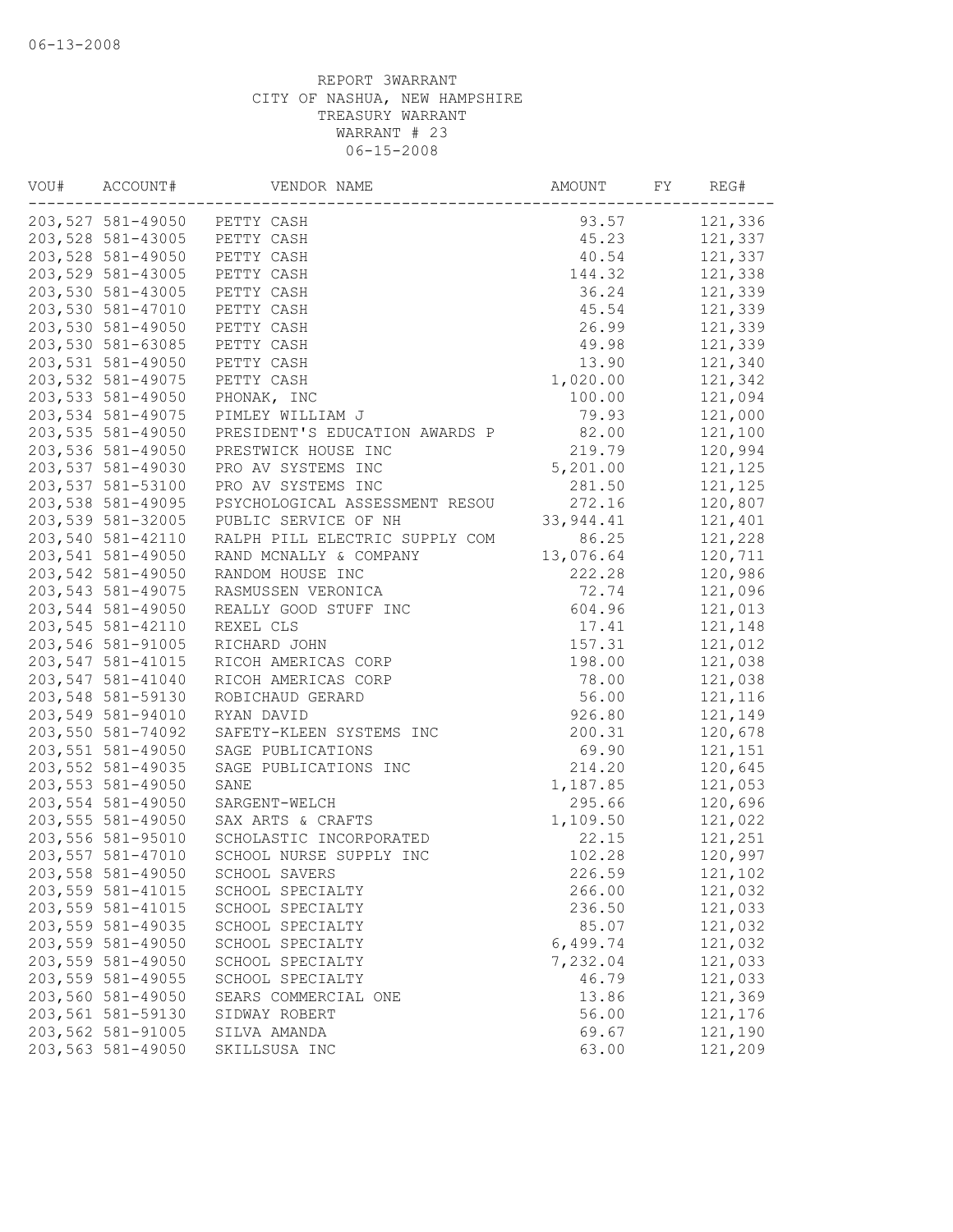| ACCOUNT#          | VENDOR NAME                                                                                                                                                                                                                                                                                                                                                                                                                                                                                                                                                                                                                   | AMOUNT                                                                                                                    | FY                                                                                                                               | REG#    |
|-------------------|-------------------------------------------------------------------------------------------------------------------------------------------------------------------------------------------------------------------------------------------------------------------------------------------------------------------------------------------------------------------------------------------------------------------------------------------------------------------------------------------------------------------------------------------------------------------------------------------------------------------------------|---------------------------------------------------------------------------------------------------------------------------|----------------------------------------------------------------------------------------------------------------------------------|---------|
| 203,564 581-91005 | SMITH BETH                                                                                                                                                                                                                                                                                                                                                                                                                                                                                                                                                                                                                    | 33.08                                                                                                                     |                                                                                                                                  | 121,185 |
| 203,565 581-31005 | SPRINT                                                                                                                                                                                                                                                                                                                                                                                                                                                                                                                                                                                                                        | 12.50                                                                                                                     |                                                                                                                                  | 121,434 |
| 203,566 581-41015 |                                                                                                                                                                                                                                                                                                                                                                                                                                                                                                                                                                                                                               | 696.16                                                                                                                    |                                                                                                                                  | 120,883 |
| 203,566 581-41015 | STAPLES BUSINESS ADVANTAGE                                                                                                                                                                                                                                                                                                                                                                                                                                                                                                                                                                                                    | 64.20                                                                                                                     |                                                                                                                                  | 120,884 |
| 203,566 581-41040 | STAPLES BUSINESS ADVANTAGE                                                                                                                                                                                                                                                                                                                                                                                                                                                                                                                                                                                                    |                                                                                                                           |                                                                                                                                  | 120,883 |
|                   | STAPLES BUSINESS ADVANTAGE                                                                                                                                                                                                                                                                                                                                                                                                                                                                                                                                                                                                    |                                                                                                                           |                                                                                                                                  | 120,883 |
|                   | STAPLES BUSINESS ADVANTAGE                                                                                                                                                                                                                                                                                                                                                                                                                                                                                                                                                                                                    |                                                                                                                           |                                                                                                                                  | 120,883 |
|                   | STAPLES BUSINESS ADVANTAGE                                                                                                                                                                                                                                                                                                                                                                                                                                                                                                                                                                                                    |                                                                                                                           |                                                                                                                                  | 120,884 |
|                   | STAPLES BUSINESS ADVANTAGE                                                                                                                                                                                                                                                                                                                                                                                                                                                                                                                                                                                                    |                                                                                                                           |                                                                                                                                  | 120,883 |
|                   | STAPLES BUSINESS ADVANTAGE                                                                                                                                                                                                                                                                                                                                                                                                                                                                                                                                                                                                    | 140.10                                                                                                                    |                                                                                                                                  | 120,883 |
|                   |                                                                                                                                                                                                                                                                                                                                                                                                                                                                                                                                                                                                                               | 543.00                                                                                                                    |                                                                                                                                  | 121,341 |
|                   | STENHOUSE PUBLISHERS                                                                                                                                                                                                                                                                                                                                                                                                                                                                                                                                                                                                          | 344.85                                                                                                                    |                                                                                                                                  | 120,988 |
| 203,569 581-59130 | SUCHOCKI EDWARD JR                                                                                                                                                                                                                                                                                                                                                                                                                                                                                                                                                                                                            | 56.00                                                                                                                     |                                                                                                                                  | 121,139 |
|                   | SUPER DUPER PUBLICATIONS                                                                                                                                                                                                                                                                                                                                                                                                                                                                                                                                                                                                      |                                                                                                                           |                                                                                                                                  | 120,667 |
|                   | SWIESZ CHESTER                                                                                                                                                                                                                                                                                                                                                                                                                                                                                                                                                                                                                | 76.00                                                                                                                     |                                                                                                                                  | 120,738 |
|                   | SWINDELL JOAN                                                                                                                                                                                                                                                                                                                                                                                                                                                                                                                                                                                                                 |                                                                                                                           |                                                                                                                                  | 121,132 |
|                   | TERMINIX                                                                                                                                                                                                                                                                                                                                                                                                                                                                                                                                                                                                                      | 100.00                                                                                                                    |                                                                                                                                  | 121,108 |
|                   | TETLER CAROL                                                                                                                                                                                                                                                                                                                                                                                                                                                                                                                                                                                                                  | 55.80                                                                                                                     |                                                                                                                                  | 121,020 |
| 203,575 581-78007 | TOWERS MOTOR PARTS CORP                                                                                                                                                                                                                                                                                                                                                                                                                                                                                                                                                                                                       | 38.71                                                                                                                     |                                                                                                                                  | 120,907 |
| 203,576 581-42130 | TRANE US INC                                                                                                                                                                                                                                                                                                                                                                                                                                                                                                                                                                                                                  | 3,647.90                                                                                                                  |                                                                                                                                  | 121,017 |
|                   | TREASURER STATE OF NH                                                                                                                                                                                                                                                                                                                                                                                                                                                                                                                                                                                                         | 150.00                                                                                                                    |                                                                                                                                  | 121,365 |
| 203,578 581-59130 | TREAT BRUCE                                                                                                                                                                                                                                                                                                                                                                                                                                                                                                                                                                                                                   | 76.00                                                                                                                     |                                                                                                                                  | 121,138 |
|                   | TURIEL JEFFREY                                                                                                                                                                                                                                                                                                                                                                                                                                                                                                                                                                                                                | 37.37                                                                                                                     |                                                                                                                                  | 121,014 |
| 203,580 581-53100 | TWIN STATE//VOICE.DATA.VIDEO.I                                                                                                                                                                                                                                                                                                                                                                                                                                                                                                                                                                                                | 180.00                                                                                                                    |                                                                                                                                  | 121,072 |
| 203,581 581-91040 | ULLRICH ELIZABETH                                                                                                                                                                                                                                                                                                                                                                                                                                                                                                                                                                                                             | 155.00                                                                                                                    |                                                                                                                                  | 121,156 |
|                   | UNITED MACHINE REPAIR INC                                                                                                                                                                                                                                                                                                                                                                                                                                                                                                                                                                                                     |                                                                                                                           |                                                                                                                                  | 121,257 |
|                   | UNITED SUPPLY COMPANY INC                                                                                                                                                                                                                                                                                                                                                                                                                                                                                                                                                                                                     | 1,016.49                                                                                                                  |                                                                                                                                  | 121,242 |
|                   | UNITED SUPPLY COMPANY INC                                                                                                                                                                                                                                                                                                                                                                                                                                                                                                                                                                                                     | 25.31                                                                                                                     |                                                                                                                                  | 121,242 |
|                   | UNUM LIFE INSURANCE                                                                                                                                                                                                                                                                                                                                                                                                                                                                                                                                                                                                           | 2,876.79                                                                                                                  |                                                                                                                                  | 121,334 |
|                   | UPSTART                                                                                                                                                                                                                                                                                                                                                                                                                                                                                                                                                                                                                       | 413.26                                                                                                                    |                                                                                                                                  | 120,767 |
| 203,586 581-94030 | VAUGHAN LINDA                                                                                                                                                                                                                                                                                                                                                                                                                                                                                                                                                                                                                 | 180.00                                                                                                                    |                                                                                                                                  | 120,700 |
|                   | VENTURA EDUCATIONAL SYSTEMS                                                                                                                                                                                                                                                                                                                                                                                                                                                                                                                                                                                                   | 23.90                                                                                                                     |                                                                                                                                  | 121,428 |
|                   | VERIZON BUSINESS                                                                                                                                                                                                                                                                                                                                                                                                                                                                                                                                                                                                              |                                                                                                                           |                                                                                                                                  | 120,623 |
|                   |                                                                                                                                                                                                                                                                                                                                                                                                                                                                                                                                                                                                                               |                                                                                                                           |                                                                                                                                  | 121,107 |
|                   |                                                                                                                                                                                                                                                                                                                                                                                                                                                                                                                                                                                                                               | 144.00                                                                                                                    |                                                                                                                                  | 121,107 |
|                   | VISION SERVICE PLAN - NH                                                                                                                                                                                                                                                                                                                                                                                                                                                                                                                                                                                                      |                                                                                                                           |                                                                                                                                  | 121,335 |
|                   |                                                                                                                                                                                                                                                                                                                                                                                                                                                                                                                                                                                                                               | 149.00                                                                                                                    |                                                                                                                                  | 121,048 |
|                   | WALLACE RICHARD                                                                                                                                                                                                                                                                                                                                                                                                                                                                                                                                                                                                               | 76.00                                                                                                                     |                                                                                                                                  | 121,141 |
| 203,593 581-49050 | WALMART COMMUNITY                                                                                                                                                                                                                                                                                                                                                                                                                                                                                                                                                                                                             | 252.22                                                                                                                    |                                                                                                                                  | 120,985 |
| 203,594 581-84030 | WALSH SILVIA                                                                                                                                                                                                                                                                                                                                                                                                                                                                                                                                                                                                                  |                                                                                                                           |                                                                                                                                  | 121,182 |
| 203,595 581-91005 | WALTERS WAYLAND                                                                                                                                                                                                                                                                                                                                                                                                                                                                                                                                                                                                               | 7.07                                                                                                                      |                                                                                                                                  | 121,081 |
|                   | WELLMAN ANN MARIE                                                                                                                                                                                                                                                                                                                                                                                                                                                                                                                                                                                                             |                                                                                                                           |                                                                                                                                  | 121,135 |
| 203,597 581-59130 | WESINGER PAUL J                                                                                                                                                                                                                                                                                                                                                                                                                                                                                                                                                                                                               | 56.00                                                                                                                     |                                                                                                                                  | 120,683 |
| 203,598 581-49050 | WILSON LANGUAGE TRAINING CORP                                                                                                                                                                                                                                                                                                                                                                                                                                                                                                                                                                                                 | 1,072.28                                                                                                                  |                                                                                                                                  | 121,097 |
| 203,599 581-64040 | X2 DEVELOPMENT                                                                                                                                                                                                                                                                                                                                                                                                                                                                                                                                                                                                                | 14,000.00                                                                                                                 |                                                                                                                                  | 121,134 |
| 203,600 581-59130 | YOUNG JAMES                                                                                                                                                                                                                                                                                                                                                                                                                                                                                                                                                                                                                   | 76.00                                                                                                                     |                                                                                                                                  | 120,725 |
|                   | YOUTH COUNCIL (THE)                                                                                                                                                                                                                                                                                                                                                                                                                                                                                                                                                                                                           | 8,373.90                                                                                                                  |                                                                                                                                  | 121,071 |
|                   | ZWICKER DAVE                                                                                                                                                                                                                                                                                                                                                                                                                                                                                                                                                                                                                  | 56.00                                                                                                                     |                                                                                                                                  | 121,126 |
|                   | 203,566 581-41045<br>203,566 581-49050<br>203,566 581-49050<br>203,566 581-49075<br>203,566 581-64192<br>203,567 581-53100<br>203,568 581-49035<br>203,570 581-49050<br>203,571 581-59130<br>203,572 581-91005<br>203,573 581-53100<br>203,574 581-91005<br>203,577 581-49050<br>203,579 581-91005<br>203,582 581-74092<br>203,583 581-42110<br>203,583 581-42120<br>203,584 581-83102<br>203,585 581-49030<br>203,587 581-49050<br>203,588 581-31005<br>203,589 581-75023<br>203,589 581-75180<br>203,590 581-83004<br>203,591 581-94030<br>203,592 581-59130<br>203,596 581-91005<br>203,601 581-53101<br>203,602 581-59130 | STAPLES BUSINESS ADVANTAGE<br>STATE OF NH CRIMINAL RECORDS<br>VIKING ROOFING, INC.<br>VIKING ROOFING, INC.<br>WALCH LINDY | 14,506.64<br>3,840.42<br>8.54<br>1,626.43<br>128.85<br>274.30<br>2,369.50<br>4,405.19<br>7,856.00<br>1,776.86<br>455.00<br>15.13 |         |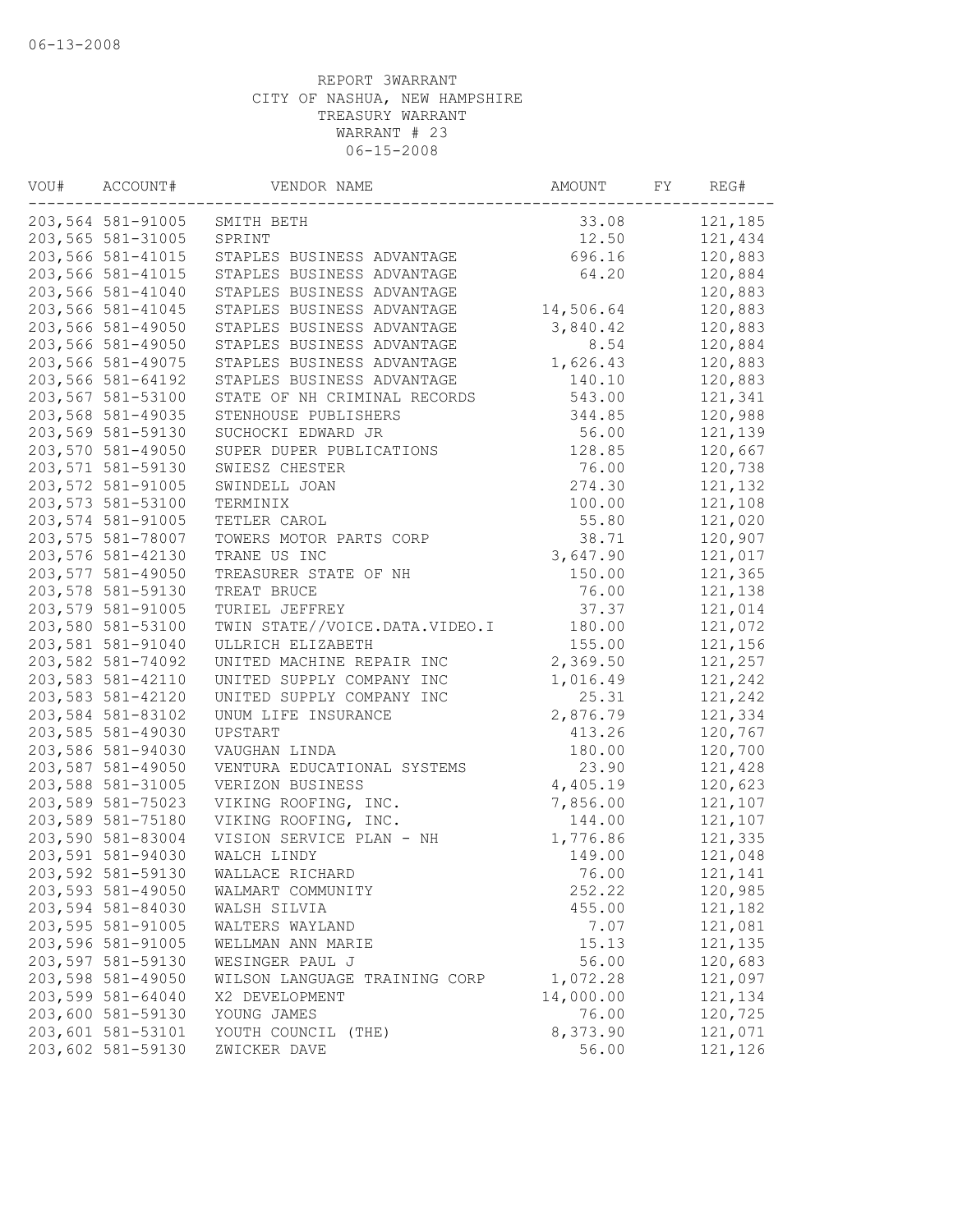| VOU#  | ACCOUNT#      | VENDOR NAME           | AMOUNT    | FY | REG#         |
|-------|---------------|-----------------------|-----------|----|--------------|
| TOTAL | 581           | SCHOOL DEPARTMENT     |           |    | 1,169,032.34 |
| 666   | $590 - 23555$ | OCEAN STATE SIGNAL CO | 17,640.00 |    | 120,928      |
| TOTAL | 590           | P/Y OBLIGATIONS       |           |    | 17,640.00    |
|       |               |                       |           |    |              |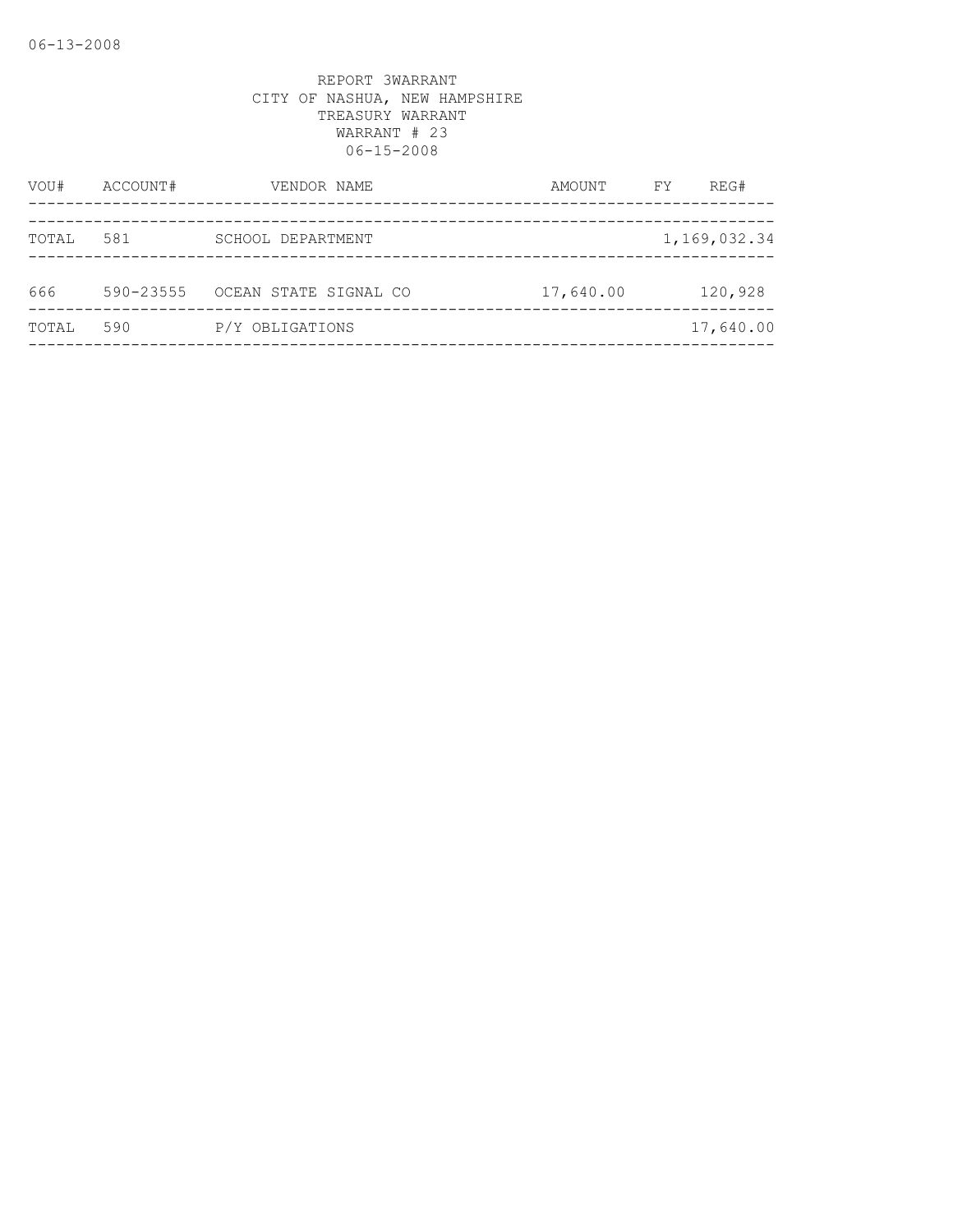| VOU#         | ACCOUNT# | VENDOR NAME                                    | AMOUNT FY | REG#      |
|--------------|----------|------------------------------------------------|-----------|-----------|
| 667          | 632-07   | HARVEY CONSTRUCTION CO                         | 73,234.38 | 120,629   |
| TOTAL 632-07 |          | CAP IMP - FIRE<br>DEFERRED BUILDING MAINT FY07 |           | 73,234.38 |
|              |          |                                                |           |           |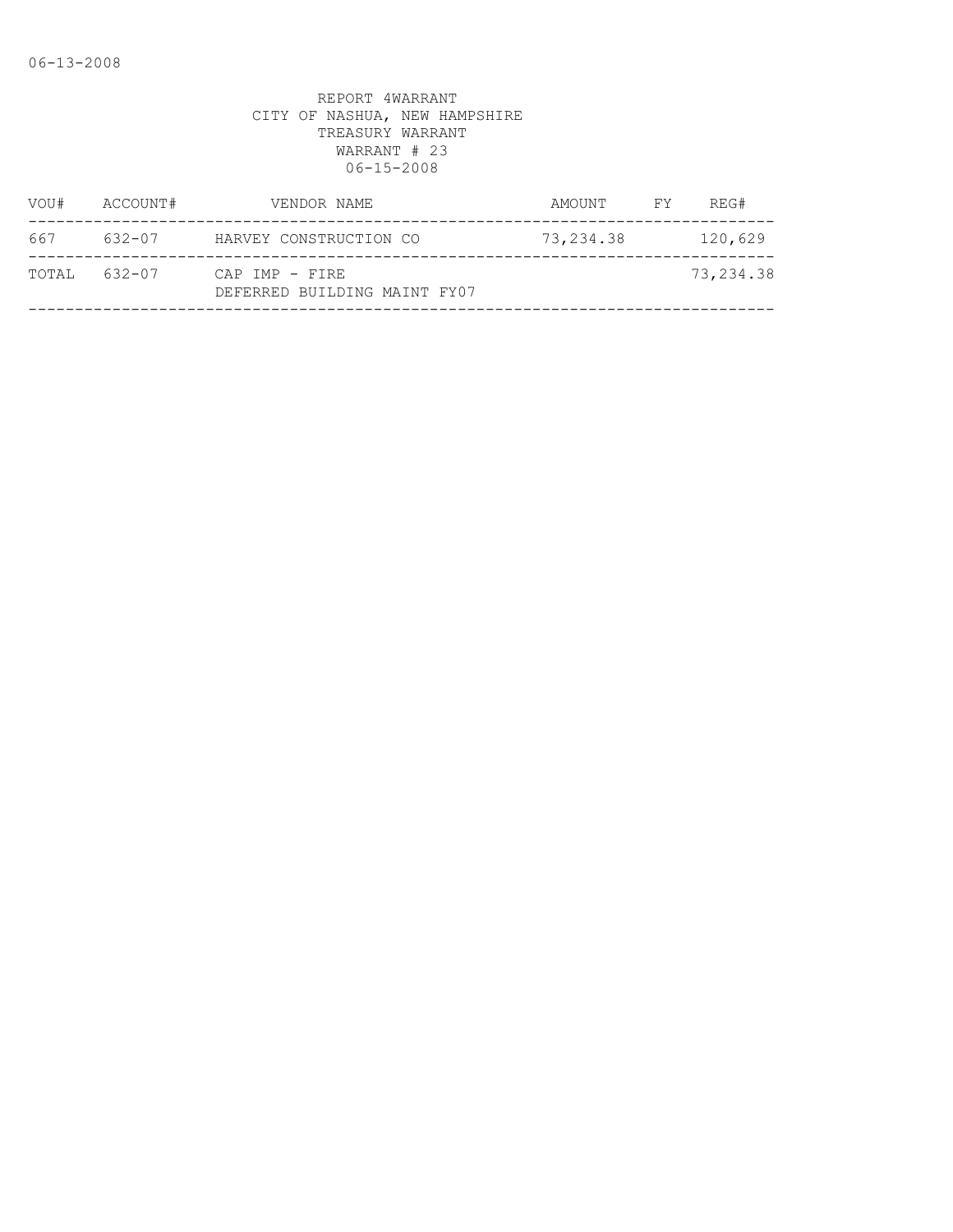| VOU#                                                 | ACCOUNT#                                                                                | PROGRAM<br>VENDOR NAME                                                                                                                                                                                                                                   |                                                                                                   | AMOUNT FY REG#                                                               |
|------------------------------------------------------|-----------------------------------------------------------------------------------------|----------------------------------------------------------------------------------------------------------------------------------------------------------------------------------------------------------------------------------------------------------|---------------------------------------------------------------------------------------------------|------------------------------------------------------------------------------|
| 667                                                  |                                                                                         | 732-01310 3714 HARVEY CONSTRUCTION CO                                                                                                                                                                                                                    | 7,542.34                                                                                          | 120,629                                                                      |
| TOTAL                                                | 732                                                                                     | CPF-FIRE DEPARTMENT                                                                                                                                                                                                                                      | 7,542.34                                                                                          |                                                                              |
| 668<br>669                                           |                                                                                         | 751-53075 3731 MCFARLAND-JOHNSON INC<br>751-53075 3731 NASHUA REGIONAL PLANNING COMMI                                                                                                                                                                    | 6,072.18<br>237.38                                                                                | 120,794<br>121,255                                                           |
| TOTAL                                                | 751                                                                                     | CPF-PWD & ENGINEERING                                                                                                                                                                                                                                    | 6,309.56                                                                                          |                                                                              |
| 670                                                  |                                                                                         | 752-01310 3710 T J B INC / RETAINAGE                                                                                                                                                                                                                     | 6, 226.85                                                                                         | 622                                                                          |
| TOTAL                                                | 752                                                                                     | CPF-PARKS & RECREATION                                                                                                                                                                                                                                   | 6,226.85                                                                                          |                                                                              |
| 671<br>672                                           |                                                                                         | 791-01310 3788 R D EDMUNDS & SONS INC<br>791-01310 3788 R D EDMUNDS & SONS INC                                                                                                                                                                           | 9,234.15<br>83,107.30                                                                             | 650<br>121,374                                                               |
| TOTAL                                                | 791                                                                                     | CPF-SOLID WASTE DISPOSAL                                                                                                                                                                                                                                 | 92,341.45                                                                                         |                                                                              |
| 673<br>674<br>675<br>676<br>677<br>678<br>679<br>680 | 792-01310<br>792-01310<br>792-01321<br>792-44005<br>792-53030<br>792-53030<br>792-53183 | 3792 D&C CONSTRUCTION CO INC<br>3799 METHUEN CONSTRUCTION CORP INC<br>3799 GEMINI ELECTRIC INC<br>3793 IMTEK REPROGRAPHICS INC<br>3799 MALCOLM PIRNIE INC<br>3799 METCALF & EDDY<br>3795 HUDSON PAVING /RETAINAGE<br>792-74 3792 D&C CONSTRUCTION CO INC | 1,829.64<br>1,512,380.00<br>1,127.00<br>334.00<br>19,771.46<br>87,662.56<br>2,860.00<br>27,480.35 | 120,840<br>120,783<br>633<br>121,052<br>120,808<br>120,754<br>632<br>120,840 |
| TOTAL                                                | 792                                                                                     | CPF-WASTEWATER USER FUND                                                                                                                                                                                                                                 | 1,653,445.01                                                                                      |                                                                              |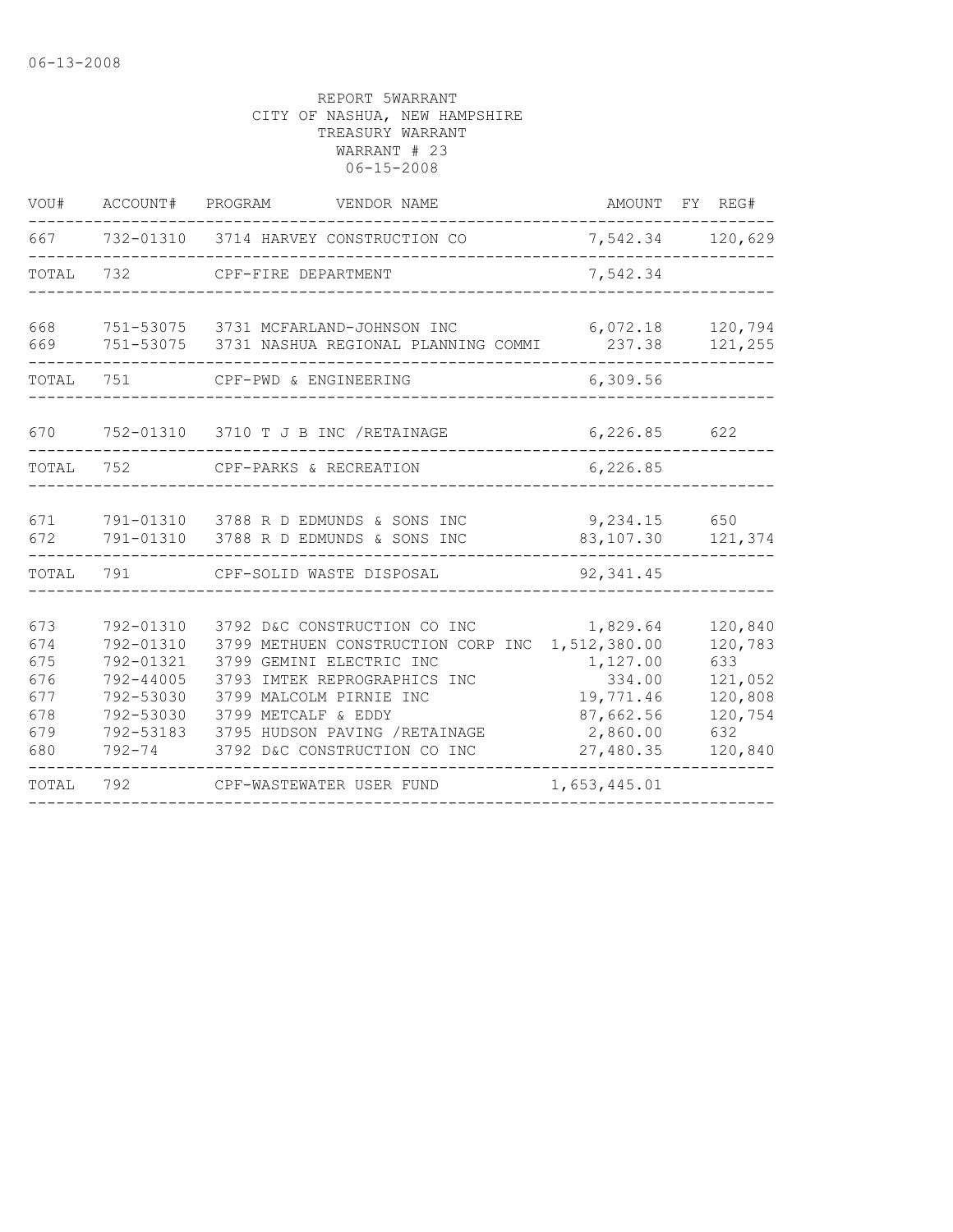| VOU# | ACCOUNT#  | VENDOR NAME                    | AMOUNT    | FΥ | REG#    |
|------|-----------|--------------------------------|-----------|----|---------|
| 681  | 801-31050 | NEXTEL COMMUNICATIONS          | 185.08    |    | 121,355 |
| 682  | 801-41015 | STAPLES BUSINESS ADVANTAGE     | 99.90     |    | 120,982 |
| 683  | 801-43005 | FEDEX                          | 19.13     |    | 121,351 |
| 684  | 801-46045 | CCP INDUSTRIES INC             | 14.80     |    | 121,388 |
| 684  | 801-46045 | CCP INDUSTRIES INC             | 31.96     |    | 121,388 |
| 684  | 801-46045 | CCP INDUSTRIES INC             | 12.44     |    | 121,388 |
| 685  | 801-48005 | SHATTUCK MALONE OIL CO         | 4,679.69  |    | 121,346 |
| 685  | 801-48005 | SHATTUCK MALONE OIL CO         | 21,058.63 |    | 121,346 |
| 685  | 801-48005 | SHATTUCK MALONE OIL CO         | 3,509.79  |    | 121,346 |
| 686  | 801-53130 | ENDYNE INC                     | 7,717.95  |    | 120,823 |
| 687  | 801-59100 | AEGIS CONTAINER                | 725.40    |    | 120,672 |
| 688  | 801-59100 | AMHERST APPLIANCE REPAIR/STEVE | 833.00    |    | 120,819 |
| 689  | 801-59100 | RMG ENTERPRISE INC             | 2,052.23  |    | 121,077 |
| 690  | 801-59100 | VEOLIA ES TECHNICAL SOLUTIONS  | 82.22     |    | 120,918 |
| 691  | 801-59105 | LISAY STEVEN E                 | 720.00    |    | 120,768 |
| 692  | 801-59238 | ANACOMP INC                    | 20.92     |    | 120,684 |
| 693  | 801-59245 | ADVANCED LIQUID RECYCLING INC  | 70.85     |    | 120,934 |
| 694  | 801-59245 | D & R TOWING INC               | 200.50    |    | 121,225 |
| 695  | 801-59255 | ROUTHIER & SONS INC            | 1,302.84  |    | 120,785 |
| 696  | 801-75023 | BELLETETES INC                 | 93.82     |    | 120,775 |
| 697  | 801-77020 | CN WOOD CO INC                 | 5,283.38  |    | 120,827 |
| 698  | 801-77020 | GMS HYDRAULICS INC             | 2,357.70  |    | 121,256 |
| 699  | 801-77020 | MCDEVITT TRUCKS INC            | 824.10    |    | 120,936 |
| 700  | 801-78065 | MAYNARD & LESIEUR INCORPORATED | 136.00    |    | 121,232 |
| 701  | 801-78100 | DONOVAN EQUIPMENT CO INC       | 234.00    |    | 120,677 |
| 702  | 801-78100 | DUNN BATTERY LLC               | 173.90    |    | 120,869 |
| 702  | 801-78100 | DUNN BATTERY LLC               | 260.85    |    | 120,869 |
| 703  | 801-78100 | LIBERTY INTN'L TRUCKS OF NH LL | 41.45     |    | 121,230 |
| 703  | 801-78100 | LIBERTY INTN'L TRUCKS OF NH LL | 151.00    |    | 121,230 |
| 703  | 801-78100 | LIBERTY INTN'L TRUCKS OF NH LL | 84.92     |    | 121,230 |
| 704  | 801-78100 | NORTH AMERICAN EQUIPMENT UPFIT | 132.24    |    | 120,862 |
| 705  | 801-78100 | SANEL AUTO PARTS CO            | 119.72    |    | 120,779 |
| 706  | 801-78100 | TST EQUIPMENT INC              | 141.75    |    | 120,749 |
| 707  | 801-78100 | WINDWARD PETROLEUM             | 846.57    |    | 120,701 |
| 707  | 801-78100 | WINDWARD PETROLEUM             | 887.86    |    | 120,701 |
| 707  | 801-78100 | WINDWARD PETROLEUM             | 330.37    |    | 120,701 |
| 708  | 801-83106 | ANTHEM BLUE CROSS BLUE SHIELD  | 9,812.90  |    | 643     |
| 709  | 801-83106 | HARVARD PILGRIM HEALTH CARE    | 214.52    |    | 645     |
| 710  | 801-83130 | ITT HARTFORD                   | 95.06     |    | 646     |
| 711  | 801-83206 | ANTHEM BLUE CROSS BLUE SHIELD  | 17,397.65 |    | 643     |
| 712  | 801-83230 | ITT HARTFORD                   | 94.50     |    | 646     |
| 713  | 801-83306 | ANTHEM BLUE CROSS BLUE SHIELD  | 3,404.85  |    | 643     |
| 714  | 801-83306 | HARVARD PILGRIM HEALTH CARE    | 105.93    |    | 645     |
| 715  | 801-83330 | ITT HARTFORD                   | 97.92     |    | 646     |
| 716  | 801-83406 | ANTHEM BLUE CROSS BLUE SHIELD  | 5,090.50  |    | 643     |
| 717  | 801-83430 | ITT HARTFORD                   | 37.10     |    | 646     |
| 718  | 801-91005 | CONVERSE KERRY                 | 68.23     |    | 120,626 |
| 719  | 801-91005 | GAUCHER SARA                   | 3.69      |    | 120,829 |
|      |           |                                |           |    |         |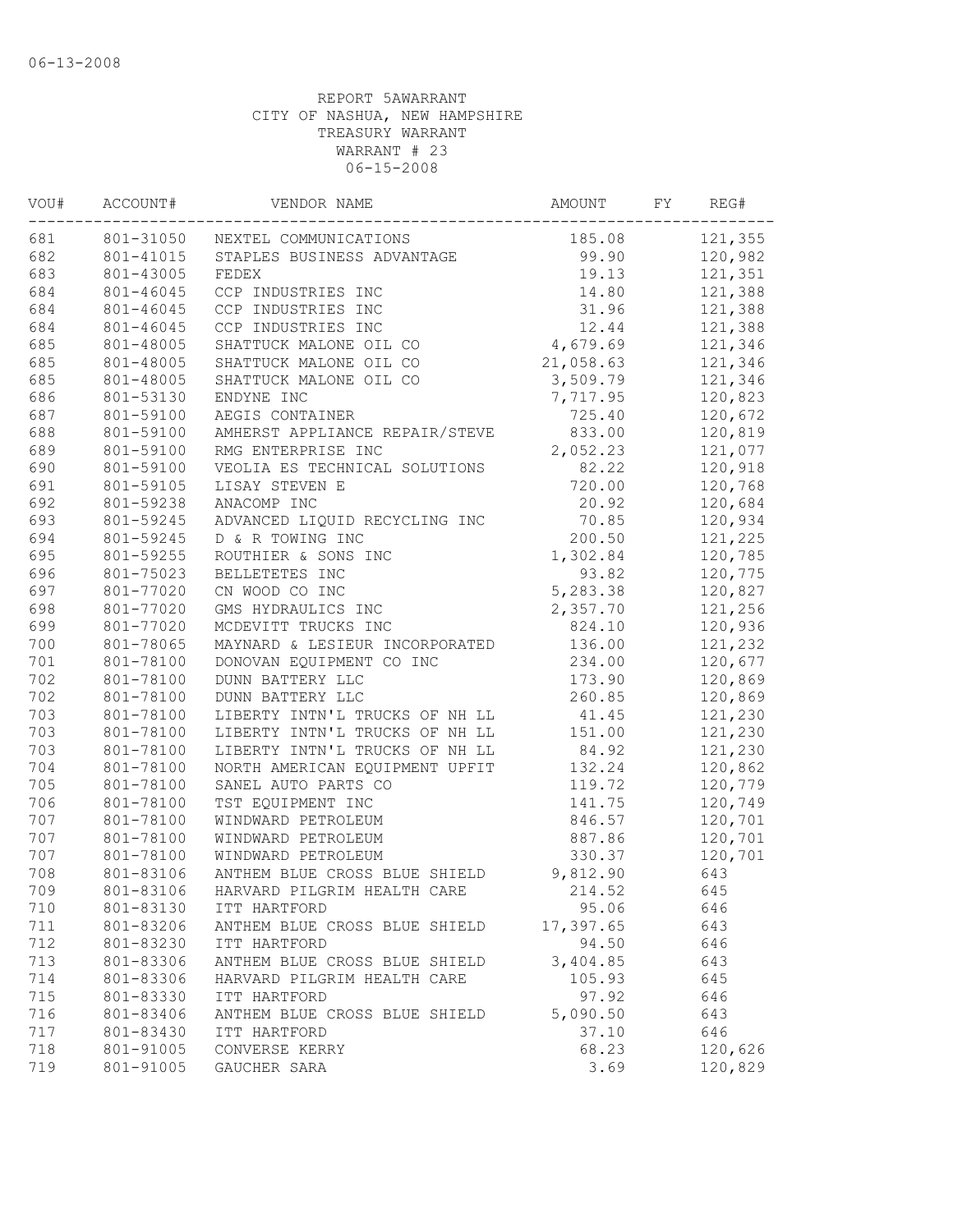|           | VOU# ACCOUNT# |                                                 |                |            |
|-----------|---------------|-------------------------------------------------|----------------|------------|
|           |               | 720 801-94010 MARCOTTE JASON M                  | 393.75 120,773 |            |
|           | TOTAL 801     | SOLID WASTE DISPOSAL                            |                | 92, 253.56 |
| 721       | 802-31005     | FAIRPOINT COMMUNICATIONS INC                    | 63.20          | 121,395    |
| 722       | 802-31005     | NEXTEL COMMUNICATIONS                           | 98.39          | 121,355    |
| 722       | 802-31005     | NEXTEL COMMUNICATIONS                           | 214.50         | 121,355    |
| 723       | 802-32005     | PUBLIC SERVICE OF NH                            | 507.53         | 121,401    |
| 723       | 802-32005     | PUBLIC SERVICE OF NH                            | 15.85          | 121,402    |
| 724       | 802-33005     | PENNICHUCK WATER                                | 157.44         | 121,368    |
| 725       | 802-43005     | LECLERC MARIO                                   | 36.58          | 121,343    |
| 726       | 802-45106     | KEMIRA WATER SOLUTIONS INC 3,516.48             |                | 120,812    |
| 727       | $802 - 467$   | HILLSBOROUGH COUNTY TREASURER                   | 111.81         | 121,240    |
| 728       | 802-48015     | DENNIS K BURKE INC                              | 1,830.38       | 121,417    |
| 729       | 802-49070     | ENVIRONMENTAL RESOURCE ASSOCIA                  | 1,667.14       | 120,688    |
| 730       | 802-49070     | VWR INTERNATIONAL INC                           | 2,333.16       | 120,983    |
| 731       | 802-53030     | CHEMSERVE ENVIRONMENTAL ANALYS                  | 82.68          | 120,882    |
| 732       | 802-53030     | EASTERN ANALYTICAL INC                          | 65.00          | 120,777    |
| 733       | 802-53030     | ENVIROSYSTEMS INC                               | 1,025.00       | 120,710    |
| 734       | 802-59225     | RESOURCE MANAGEMENT INC                         | 21,160.02      | 120,639    |
| 735       | 802-59230     | BROX INDUSTRIES INC                             | 1,010.00       | 120,681    |
| 736       | 802-59238     | ANACOMP INC                                     | 29.97          | 120,684    |
| 737       | 802-59265     | CITIZEN'S BANK OF NH                            | 1,029.11       | 626        |
| 738       | 802-59265     | CITIZEN'S BANK OF NH                            | 73.50          | 627        |
| 739       | 802-59275     | PENNICHUCK WATER                                | 10,302.00      | 121,370    |
| 740       | 802-64192     | FASTENAL COMPANY                                | 43.24          | 120,846    |
| 741       | 802-64192     | FEDEX                                           | 165.88         | 121,351    |
| 742       | 802-64192     | GRAINGER                                        | 182.85         | 120,697    |
| 743       | 802-64192     | HOME DEPOT CREDIT SERVICES                      | 9.98           | 121,362    |
| 744       | 802-64192     | MAYNARD & LESIEUR INCORPORATED                  | 14.15          | 121,232    |
| 745       | 802-64192     | PINE MOTOR PARTS                                | 49.98          | 121,233    |
| 746       | 802-64192     | UNITED SUPPLY COMPANY INC                       | 190.75         | 121,242    |
| 747       | 802-77069     | FASTENAL COMPANY                                | 15.63          | 120,846    |
| 748       | 802-77069     | GRAINGER                                        | 238.74         | 120,697    |
| 749       | 802-77071     | FASTENAL COMPANY                                | 442.59         | 120,846    |
| 750       | 802-83006     | ANTHEM BLUE CROSS BLUE SHIELD 26,828.44         |                | 643        |
| 751       |               | 802-83006 HARVARD PILGRIM HEALTH CARE 15,483.05 |                | 645        |
| 752       | 802-83030     | ITT HARTFORD                                    | 402.86         | 646        |
| 753       | 802-94005     | CIARDELLI GERALDINE                             | 155.89         | 121,344    |
| 754       | 802-94005     | DOOKRAN STEPHEN                                 | 106.40         | 120,904    |
| 755       | 802-94005     | ESSENSA DAVID                                   | 115.98         | 120,780    |
| 756       | 802-94005     | MANDRA RANDY                                    | 758.49         | 120,929    |
| 757       | 802-95005     | TREASURER STATE OF NH                           | 150.00         | 121,406    |
| TOTAL 802 |               | SEWERAGE DISPOSAL SYSTEM                        |                | 90,684.64  |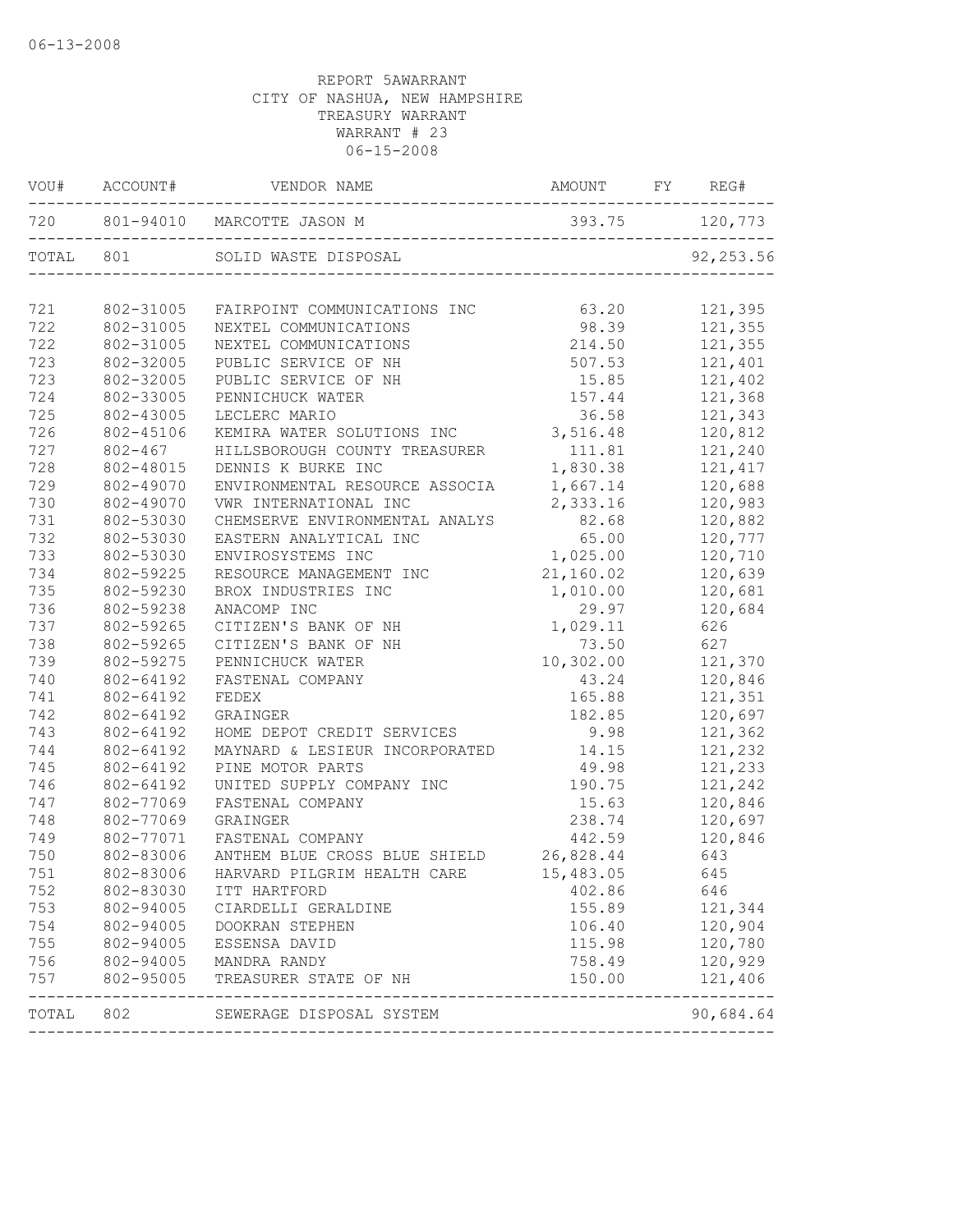| VOIT#<br>◡ | Δ(<br>N<br>__ | $\overline{\phantom{a}}$<br>'NL<br>NAMH<br>ہے د<br>/ ⊢<br>__ | . $\mathbb{N}^m$<br>AMO. | <b>TIT</b> | T T<br>____ |
|------------|---------------|--------------------------------------------------------------|--------------------------|------------|-------------|
|            |               |                                                              |                          |            | __          |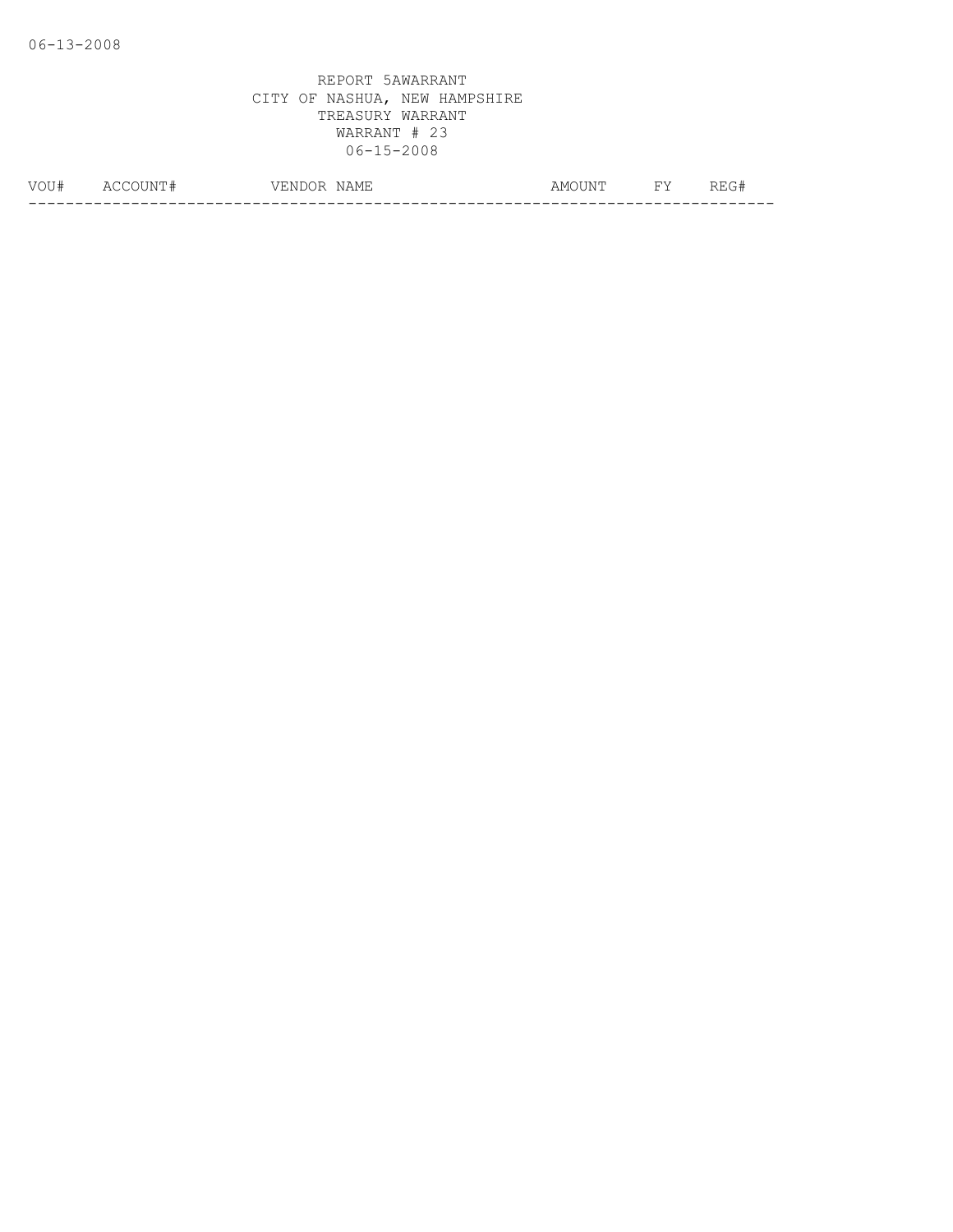| VOU#   | ACCOUNT#      | VENDOR NAME                            | AMOUNT   | FΥ | REG#      |
|--------|---------------|----------------------------------------|----------|----|-----------|
| 758    | $931 - 05058$ | XTRA DETAIL WEAR                       | 192.00   |    | 120,939   |
| TOTAL  | 931           | POLICE TRUST FUND                      |          |    | 192.00    |
| 759    | 952-05054     | HOME DEPOT CREDIT SERVICES             | 166.23   |    | 121,362   |
| 759    | 952-05054     | HOME DEPOT CREDIT SERVICES             | 131.88   |    | 121,362   |
| 760    | $952 - 05058$ | BACKDROPSBEAUTIFUL                     | 592.00   |    | 121,390   |
| 761    | $952 - 05058$ | CUTTER DANA C                          | 160.00   |    | 120,947   |
| 762    | $952 - 05058$ | HANDY HOUSE INC                        | 49.00    |    | 121,380   |
| 763    | 952-05058     | J D GRAPHIC DESIGNS & PRINT ST         | 164.00   |    | 120,948   |
| 764    | 952-05058     | SIGN DESIGN                            | 362.00   |    | 120,729   |
| 765    | 952-53075     | LOUIS BERGER & ASSOCIATES INC          | 3,707.91 |    | 120,890   |
| 766    | 952-59020     | BIELAWSKI SUSAN                        | 44.38    |    | 121,345   |
| TOTAL  | 952           | PARK & RECREATION TRUST FUND           |          |    | 5,377.40  |
| 767    | 961-45185     | HARDY DORIC INC                        | 1,225.00 |    | 120,790   |
|        |               |                                        |          |    |           |
| TOTAL  | 961           | EDGEWOOD CEMETERY TRUST FUND           |          |    | 1,225.00  |
| 767    | 963-45185     | HARDY DORIC INC                        | 1,225.00 |    | 120,790   |
| TOTAL  | 963           | WOODLAWN CEMETERY TRUST FUND           |          |    | 1,225.00  |
| 768    | $974 - 20$    | NEIGHBORHOOD HOUSING SRVS OF 12,000.00 |          |    | 120,940   |
| TOTAL  | 974           | URBAN PROGRAM TRUST FUND               |          |    | 12,000.00 |
| 203,60 | 981-49075     | SPORTIME                               | 197.05   |    | 121,036   |
| TOTAL  | 981           | <b>SCHOOL TRUST FUND</b>               |          |    | 197.05    |
|        |               |                                        |          |    |           |
| 769    | 982-98030     | HUDSON TROPHY COMPANY                  | 125.00   |    | 120,787   |
| TOTAL  | 982           | SCHOLARSHIP TRUST FUND                 |          |    | 125.00    |
|        |               |                                        |          |    |           |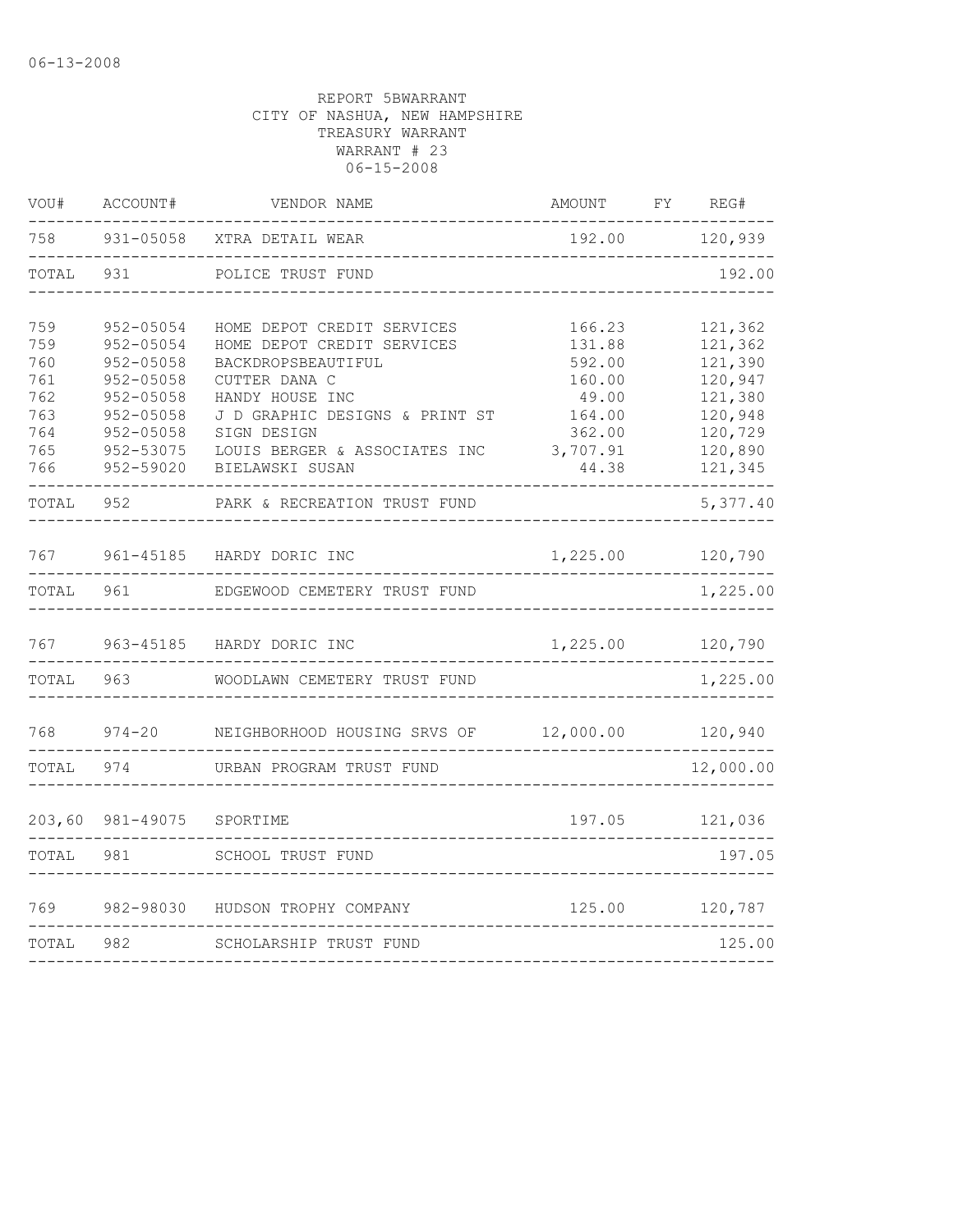|           | ACCOUNT# | PAYROLL WEEK ENDING    | AMOUNT |
|-----------|----------|------------------------|--------|
|           |          | 0308-83051 07-JUN-2008 | 615.60 |
| TOTAL 030 |          |                        | 615.60 |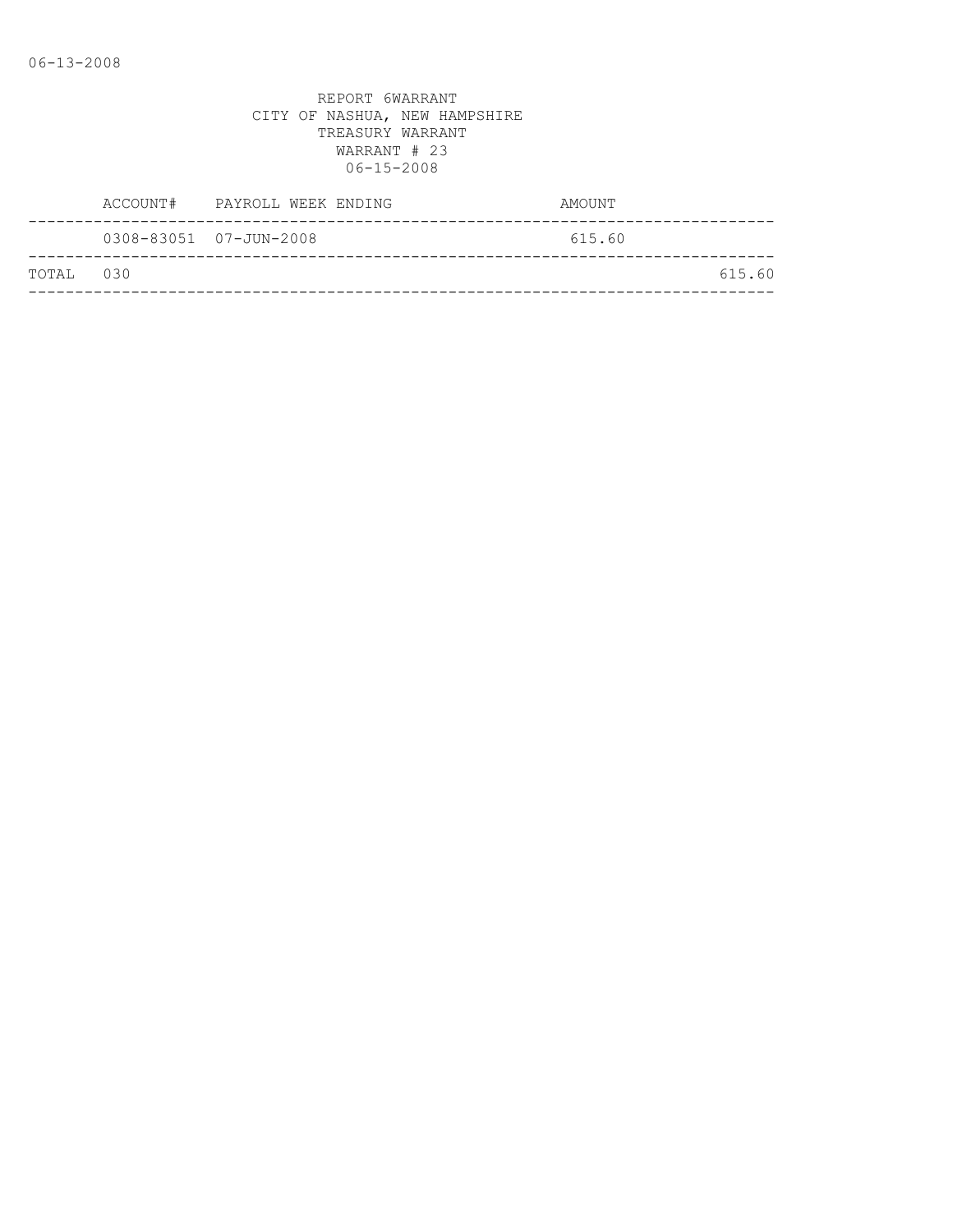|           |                          | ACCOUNT# PAYROLL WEEK ENDING                     | AMOUNT                              |           |
|-----------|--------------------------|--------------------------------------------------|-------------------------------------|-----------|
|           |                          | 305-11239  07-JUN-2008                           | 1,862.41                            |           |
|           |                          | 305-11239 31-MAY-2008<br>305-59100 07-JUN-2008   | 1,862.40<br>82.50                   |           |
| TOTAL 305 |                          | SRF - CIVIC & COMM ACTIVITIES                    |                                     | 3,807.31  |
|           |                          |                                                  |                                     |           |
|           | 308-83051                | 07-JUN-2008                                      | 1,101.13                            |           |
|           |                          | 308-83051 31-MAY-2008                            | 67.86                               |           |
|           |                          | 308-83052  07-JUN-2008                           | 3,067.85                            |           |
|           |                          | 308-83052 31-MAY-2008                            | 3,991.22                            |           |
|           |                          | 308-83102  07-JUN-2008                           | 1,761.12                            |           |
|           |                          | 308-83102 31-MAY-2008                            | 1,761.12                            |           |
| TOTAL 308 |                          | SRF - INSURANCE<br>__________________            |                                     | 11,750.30 |
|           |                          |                                                  |                                     |           |
|           |                          | 3086-11870 31-MAY-2008                           | 2,497.20                            |           |
|           |                          | 3086-12006 31-MAY-2008                           | 1,901.54                            |           |
|           |                          | 3086-13032 07-JUN-2008                           | 265.85                              |           |
|           |                          | 3086-13032 31-MAY-2008<br>3086-13133 31-MAY-2008 | 248.55<br>106.25                    |           |
|           |                          |                                                  |                                     |           |
| TOTAL 308 |                          | JAVITS GRANT PROGRAM                             |                                     | 5,019.39  |
|           |                          |                                                  |                                     |           |
|           |                          | 3097-11162 07-JUN-2008                           | 592.50                              |           |
|           |                          | 3097-11162 31-MAY-2008                           | 592.50                              |           |
|           |                          | 3097-11408 07-JUN-2008                           | 721.60                              |           |
|           | 3097-11408               | 31-MAY-2008                                      | 721.60                              |           |
|           | 3097-12112               | $07 - JUN - 2008$                                | 2,393.38                            |           |
|           | 3097-12112               | 31-MAY-2008                                      | 1,806.71                            |           |
|           | 3097-12830<br>3097-12830 | 07-JUN-2008<br>31-MAY-2008                       | 489.66<br>106.50                    |           |
|           | 3097-19138               | $31 - MAY - 2008$                                | 2,838.17                            |           |
|           | 3097-19139               | 31-MAY-2008                                      | 8,599.17                            |           |
|           | 3097-19140               | $07 - JUN - 2008$                                | 8,717.07                            |           |
|           |                          | 3097-19140 31-MAY-2008                           | 8,916.82                            |           |
|           | 3097-19540               | $07 - JUN - 2008$                                | 19,710.05                           |           |
|           | 3097-19540               | $31 - MAX - 2008$                                | 19,348.83                           |           |
|           | 3097-19544               | $07 - JUN - 2008$                                | 726.59                              |           |
|           | 3097-19544               | 31-MAY-2008                                      | 573.74                              |           |
|           | 3097-19545               | 07-JUN-2008                                      | 2,493.59                            |           |
|           | 3097-19545               | 31-MAY-2008                                      | 2,037.76                            |           |
| TOTAL     | 309                      | SRF - FOOD SERVICES                              | ----------------------------------- | 81,386.24 |
|           |                          |                                                  |                                     |           |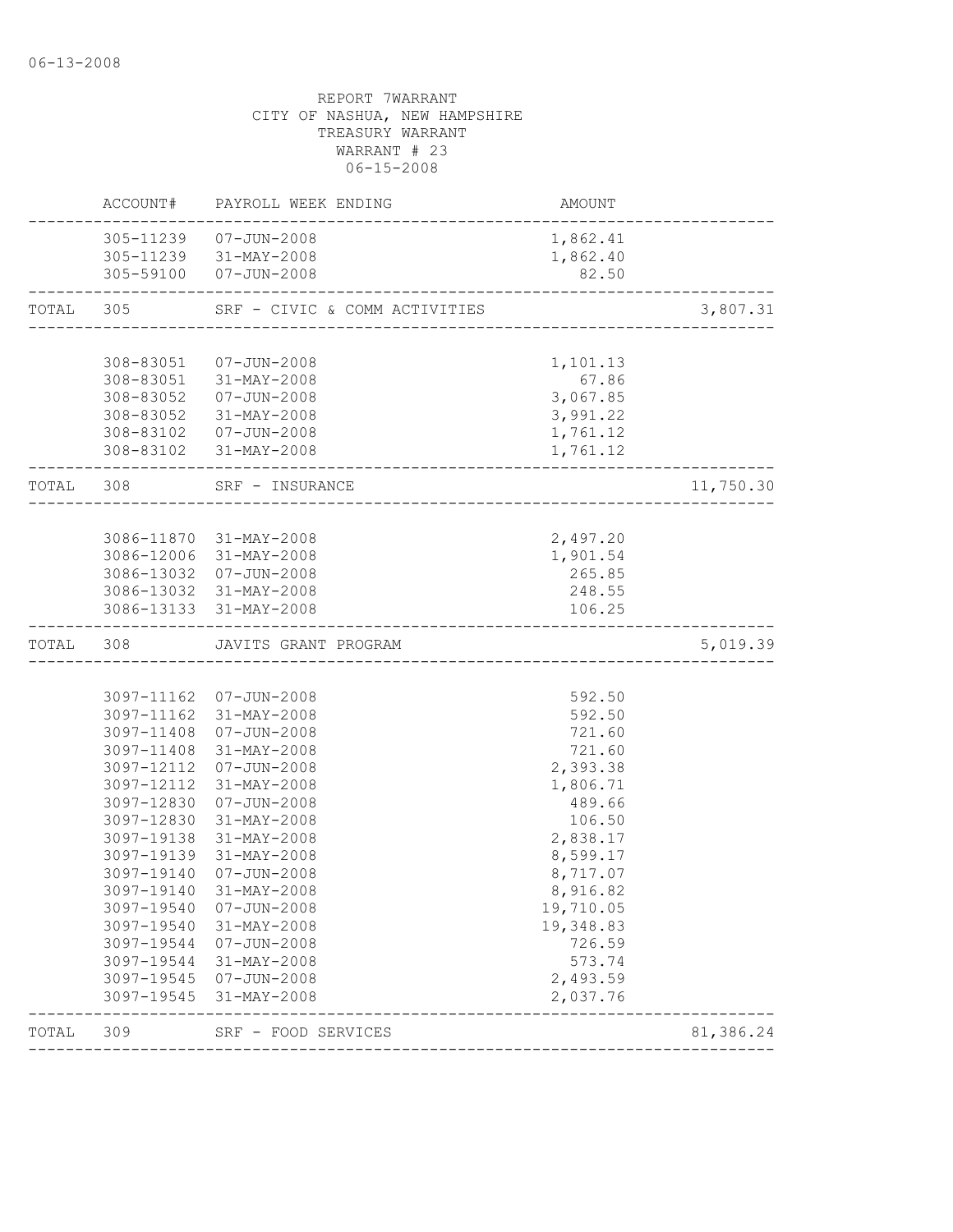|                        | ACCOUNT# PAYROLL WEEK ENDING                                                                               | AMOUNT                                     |           |
|------------------------|------------------------------------------------------------------------------------------------------------|--------------------------------------------|-----------|
|                        | 3117-12006 07-JUN-2008<br>3117-12006 31-MAY-2008                                                           | 475.00<br>3,500.00                         |           |
|                        | --------------------------------<br>TOTAL 311 DRIVER'S EDUCATION<br>-------------------------------------- |                                            | 3,975.00  |
|                        |                                                                                                            |                                            |           |
|                        | 3118-13133  07-JUN-2008                                                                                    | 132.83                                     |           |
|                        | 3118-13133 31-MAY-2008                                                                                     | 1,216.91                                   |           |
|                        | TOTAL 311 SUMMER SCHOOL<br>-------------------------------                                                 |                                            | 1,349.74  |
|                        |                                                                                                            |                                            |           |
| 312-11165              | 07-JUN-2008                                                                                                | 1,015.46                                   |           |
| 312-11165              | 31-MAY-2008                                                                                                | 1,015.46                                   |           |
| 312-11191              | $07 - JUN - 2008$                                                                                          | 761.94                                     |           |
| 312-11191              | $31 - MAX - 2008$                                                                                          | 761.95                                     |           |
| 312-11547<br>312-11547 | $07 - JUN - 2008$<br>$31 - MAX - 2008$                                                                     | 2,045.58                                   |           |
| 312-12116              | $07 - JUN - 2008$                                                                                          | 2,045.58<br>579.58                         |           |
| 312-12116              | 31-MAY-2008                                                                                                | 579.59                                     |           |
|                        | 312-13004 07-JUN-2008                                                                                      | 495.40                                     |           |
|                        | 312-13004 31-MAY-2008                                                                                      | 1,098.31                                   |           |
|                        | TOTAL 312 SRF - FINANCIAL SERVICES                                                                         |                                            | 10,398.85 |
|                        | 3122-12006 07-JUN-2008                                                                                     | 2,500.00                                   |           |
|                        | 3122-12006 31-MAY-2008                                                                                     | 1,850.00                                   |           |
| -----------------      | TOTAL 312 ADULT ED/CONTINUING ED                                                                           | ____________________                       | 4,350.00  |
|                        |                                                                                                            |                                            |           |
|                        | 3148-11870 31-MAY-2008                                                                                     | 425.00<br>-------------------------------- |           |
| TOTAL 314              | LEARN AND SERVE AMERICA-REACH                                                                              |                                            | 425.00    |
|                        |                                                                                                            |                                            |           |
|                        | 3238-12006 31-MAY-2008                                                                                     | 1,875.00                                   |           |
|                        | TOTAL 323 ADULT H.S.ALTERNATIVE ED                                                                         |                                            | 1,875.00  |
|                        | 3245-11860 31-MAY-2008                                                                                     | 1,301.28                                   |           |
|                        | TOTAL 324 YOUTH SAFE HAVEN-PAL                                                                             |                                            | 1,301.28  |
|                        | -----------------                                                                                          |                                            |           |
|                        | 3278-12006 31-MAY-2008                                                                                     | 375.00                                     |           |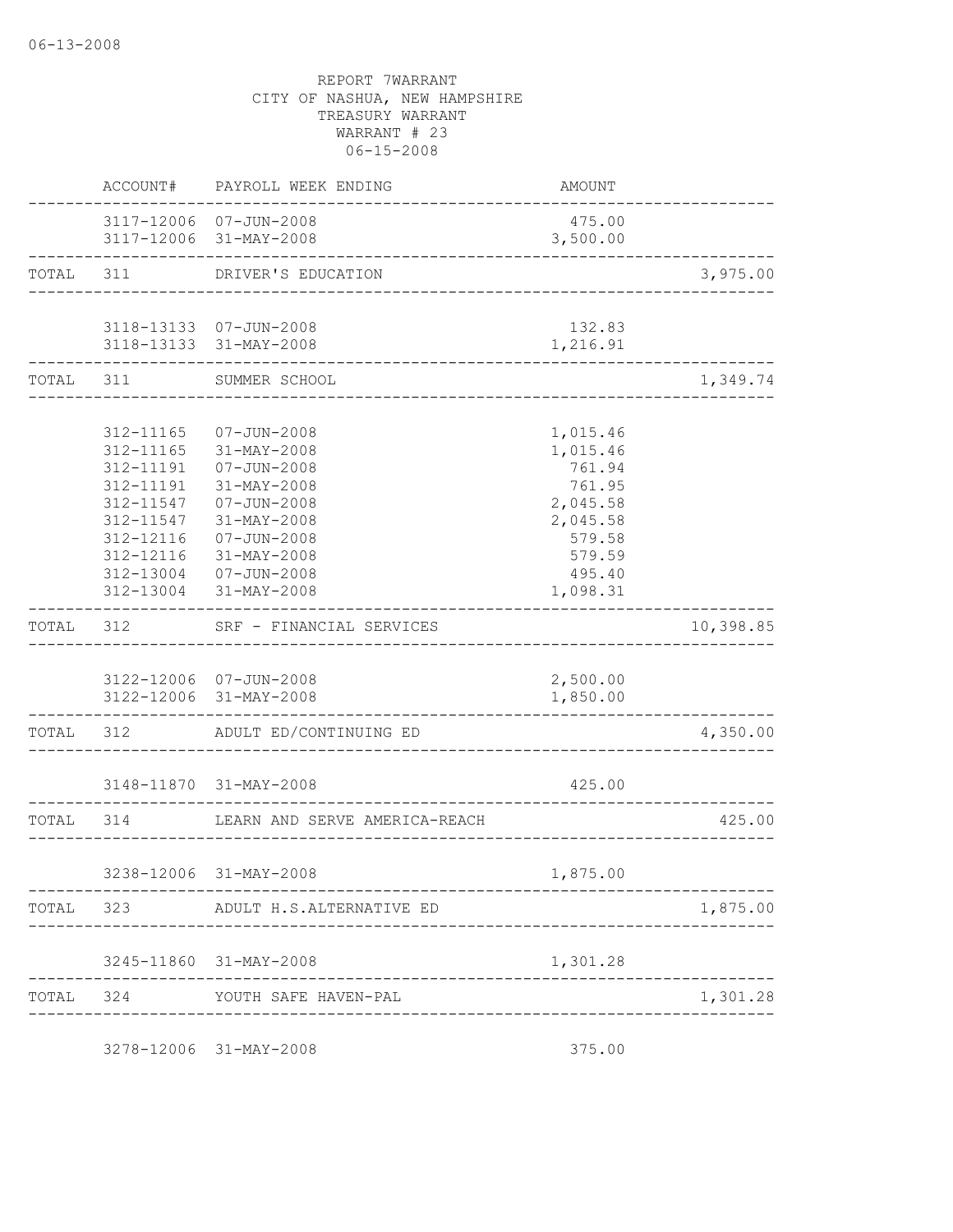|           | ACCOUNT#      | PAYROLL WEEK ENDING           | AMOUNT                          |           |
|-----------|---------------|-------------------------------|---------------------------------|-----------|
| TOTAL 327 |               | ADULT H.S.SPECIAL NEEDS GRANT | _______________________         | 375.00    |
|           |               |                               |                                 |           |
|           | 331-11245     | 07-JUN-2008                   | 574.38                          |           |
|           | 331-11245     | 31-MAY-2008                   | 574.39                          |           |
|           | 331-11250     | 07-JUN-2008                   | 654.88                          |           |
|           | 331-11250     | 31-MAY-2008                   | 654.89                          |           |
|           | 331-11552     | 07-JUN-2008                   | 952.92                          |           |
|           | 331-11552     | 31-MAY-2008                   | 952.92                          |           |
|           | $331 - 11561$ | 07-JUN-2008                   | 1,079.54                        |           |
|           | 331-11561     | 31-MAY-2008                   | 1,079.54                        |           |
|           | 331-11567     | 07-JUN-2008                   | 1,366.91                        |           |
|           | 331-11567     | 31-MAY-2008                   | 1,366.91                        |           |
|           | 331-12115     | $07 - JUN - 2008$             | 527.23                          |           |
|           | 331-12115     | 31-MAY-2008                   | 527.23                          |           |
|           | 331-13038     | $07 - JUN - 2008$             | 825.36                          |           |
|           | 331-13038     | 31-MAY-2008                   | 130.32                          |           |
|           | 331-13044     | $07 - JUN - 2008$             | 1,463.33                        |           |
|           | 331-13044     | 31-MAY-2008                   | 1,464.51                        |           |
|           | 331-13048     | $07 - JUN - 2008$             | 940.78                          |           |
|           | 331-13048     | 31-MAY-2008                   | 1,965.66                        |           |
|           | 331-15002     | 31-MAY-2008                   | 667.57                          |           |
|           |               | 331-18036 07-JUN-2008         | 14,779.25                       |           |
|           | 331-18036     | 31-MAY-2008                   | 15,428.58                       |           |
| TOTAL 331 |               | SRF - POLICE DEPARTMENT       |                                 | 47,977.10 |
|           |               |                               |                                 |           |
|           |               | 332-13004 07-JUN-2008         | 97.20                           |           |
|           |               | 332-13004 31-MAY-2008         | 94.42                           |           |
|           |               | 332-18084  07-JUN-2008        | $-154.63$                       |           |
|           |               | 332-18084 31-MAY-2008         | 849.63<br>--------------------- |           |
| TOTAL 332 |               | SRF - FIRE DEPARTMENT         |                                 | 886.62    |
|           |               |                               |                                 |           |
|           |               | 3328-12001 07-JUN-2008        | $-62.00$                        |           |
|           |               | 3328-12001 31-MAY-2008        | 62.00                           |           |
|           |               | 3328-12201 07-JUN-2008        | 62.00                           |           |
|           |               | 3328-12201 31-MAY-2008        | 186.00                          |           |
|           |               | 3328-19230 31-MAY-2008        | 450.00                          |           |
| TOTAL 332 |               | TITLE I SCHL IMPRV LEDGE ST   |                                 | 698.00    |
|           |               |                               |                                 |           |
|           |               | 3338-12006 07-JUN-2008        | 673.22                          |           |
|           |               | 3338-12201 31-MAY-2008        | 62.00                           |           |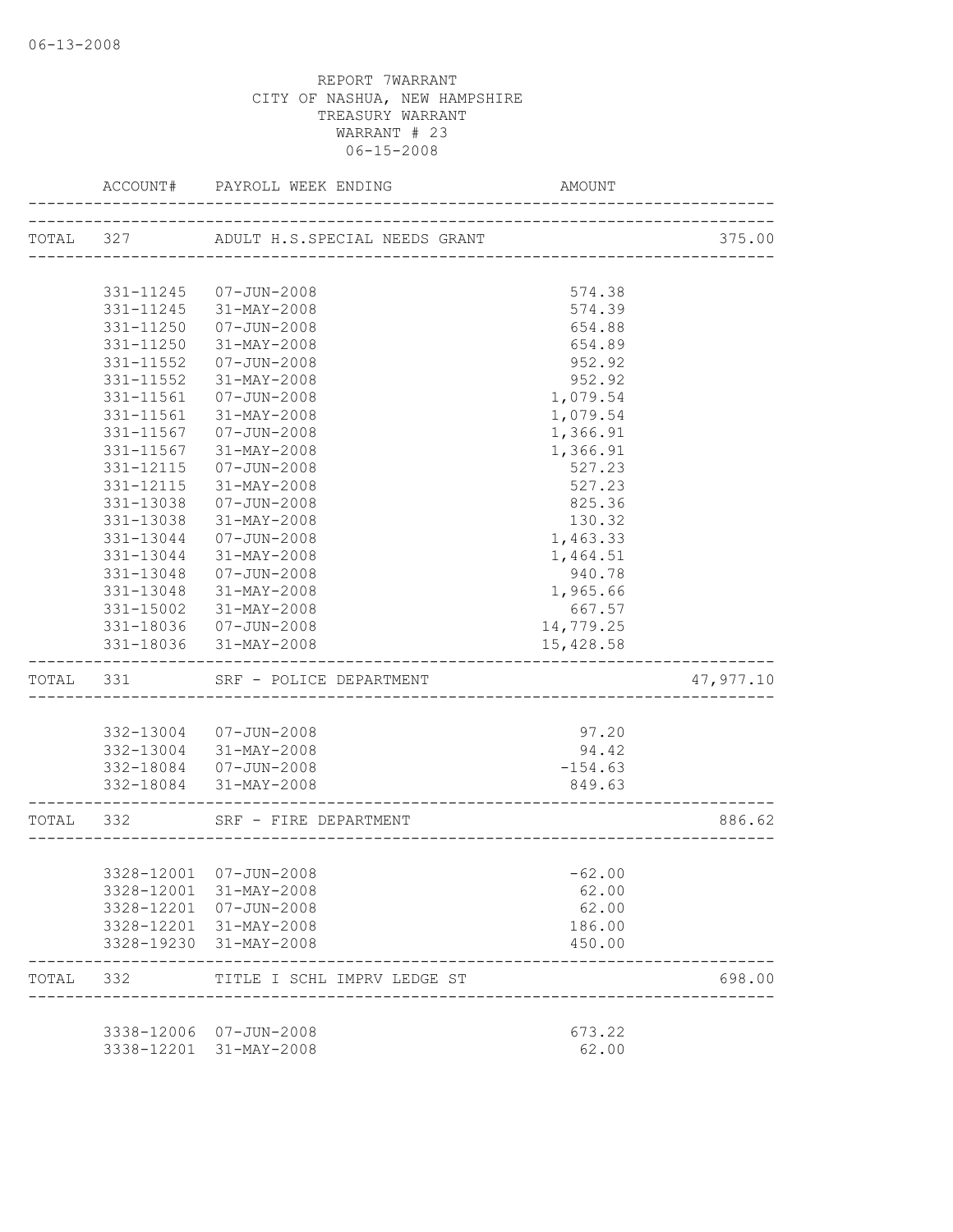|           | <b>AMOUNT</b><br>ACCOUNT# PAYROLL WEEK ENDING     |                                                                       |          |
|-----------|---------------------------------------------------|-----------------------------------------------------------------------|----------|
|           | 3338-19230 07-JUN-2008<br>3338-19230 31-MAY-2008  | 100.00<br>175.00                                                      |          |
|           | TOTAL 333 TITLE I SCHL IMPRV MT PLEASANT          |                                                                       | 1,010.22 |
|           |                                                   |                                                                       |          |
|           | 3348-12201 07-JUN-2008                            | 434.00                                                                |          |
|           | 3348-13133  07-JUN-2008<br>3348-13133 31-MAY-2008 | 167.68<br>282.01                                                      |          |
|           | TOTAL 334 TITLE I SCHL IMPRV AMHERST ST           | ______________________________<br>----------------------------------- | 883.69   |
|           |                                                   |                                                                       |          |
|           | 3358-11870 31-MAY-2008<br>3358-12006 31-MAY-2008  | 1,351.96<br>1,445.84                                                  |          |
|           | 3358-12078 07-JUN-2008                            | 1,402.50                                                              |          |
|           | 3358-12078 31-MAY-2008                            | 1,781.25                                                              |          |
|           | 3358-19230 07-JUN-2008                            | 325.00                                                                |          |
|           | 3358-19230 31-MAY-2008                            | 786.50                                                                |          |
|           | TOTAL 335 TITLE IB READ 1ST MT PLEASANT           |                                                                       | 7,093.05 |
|           |                                                   |                                                                       |          |
|           | 3368-12078 31-MAY-2008                            | 325.00                                                                |          |
|           | 3368-13133 31-MAY-2008                            | 425.00                                                                |          |
|           | TOTAL 336 TITLE I SCHL IMPR DR CRISP              |                                                                       | 750.00   |
|           |                                                   |                                                                       |          |
|           | 341-11107  07-JUN-2008                            | 702.26                                                                |          |
|           | 341-11107 31-MAY-2008<br>341-11235  07-JUN-2008   | 702.26<br>1,941.85                                                    |          |
| 341-11235 | 31-MAY-2008                                       | 1,941.85                                                              |          |
| 341-11346 | 07-JUN-2008                                       | 217.70                                                                |          |
| 341-11346 | 31-MAY-2008                                       | 217.70                                                                |          |
| 341-11563 | 07-JUN-2008                                       | 809.77                                                                |          |
| 341-11563 | $31 - MAX - 2008$                                 | 809.76                                                                |          |
|           | 341-12037  07-JUN-2008                            | 104.90                                                                |          |
|           | 341-12037 31-MAY-2008                             | 104.90                                                                |          |
|           | 341-12085  07-JUN-2008                            | 480.00                                                                |          |
|           | 341-12085 31-MAY-2008                             | 384.00                                                                |          |
|           | 341-12101  07-JUN-2008<br>341-12101 31-MAY-2008   | 389.60<br>389.60                                                      |          |
|           | TOTAL 341 SRF - COMMUNITY SERVICES                |                                                                       | 9,196.15 |
|           |                                                   |                                                                       |          |

342-11584 07-JUN-2008 1,810.58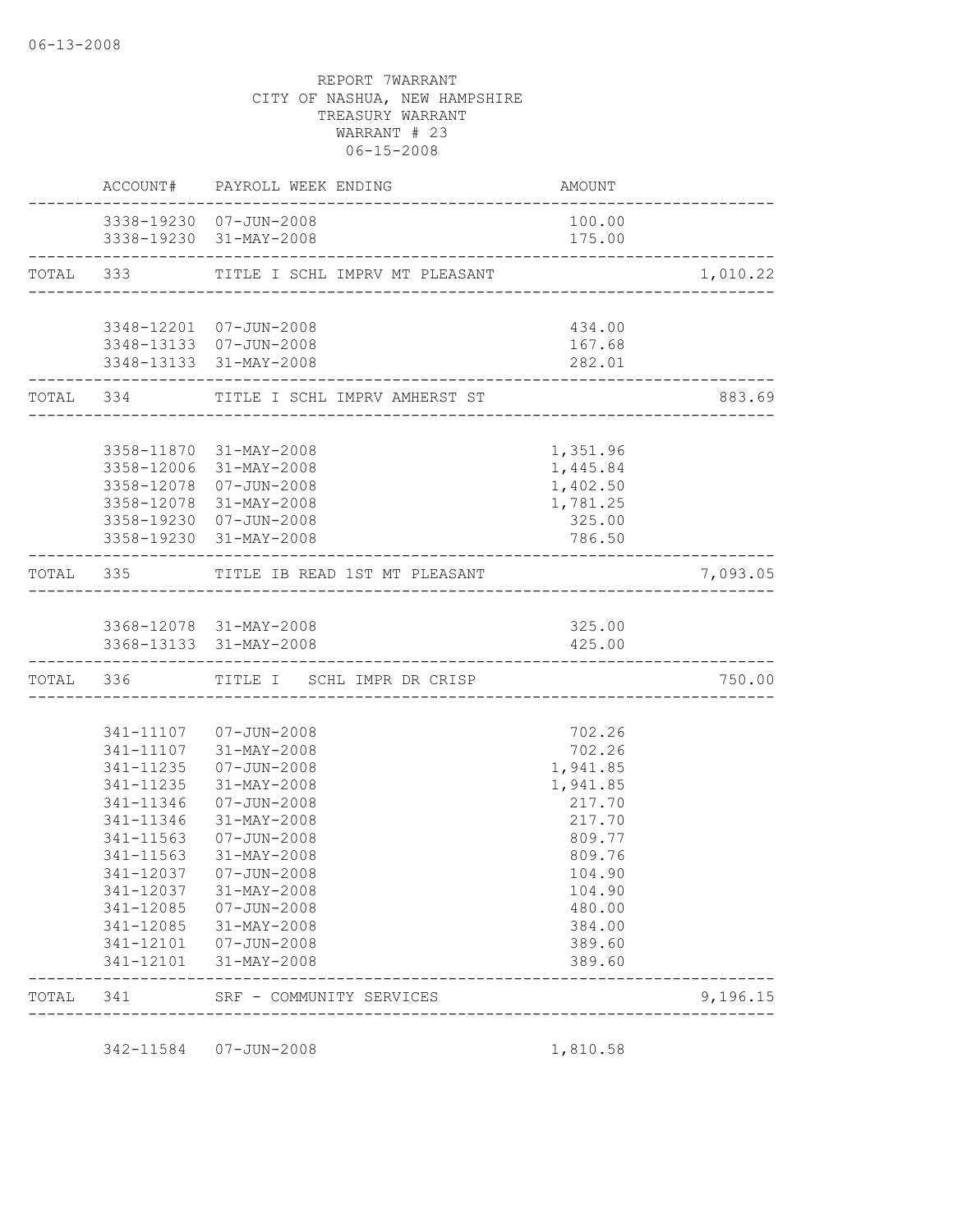|           | ACCOUNT#   | PAYROLL WEEK ENDING        | <b>AMOUNT</b> |           |
|-----------|------------|----------------------------|---------------|-----------|
|           | 342-11584  | 31-MAY-2008                | 1,810.57      |           |
|           | 342-12000  | $07 - JUN - 2008$          | 519.95        |           |
|           | 342-12000  | 31-MAY-2008                | 599.72        |           |
|           | 342-12040  | 31-MAY-2008                | $-927.98$     |           |
|           | 342-12113  | $07 - JUN - 2008$          | 194.67        |           |
|           | 342-12113  | 31-MAY-2008                | 194.67        |           |
|           | 342-12199  | $07 - JUN - 2008$          | 927.98        |           |
|           | 342-12199  | 31-MAY-2008                | 1,855.97      |           |
|           | 342-12582  | $07 - JUN - 2008$          | 370.58        |           |
|           | 342-12582  | 31-MAY-2008                | 370.58        |           |
| TOTAL     | 342        | SRF - COMMUNITY HEALTH     |               | 7,727.29  |
|           |            | 3440-12078 31-MAY-2008     | 12,750.00     |           |
| TOTAL 344 |            | AFTER SCHOOL PROGRAM       |               | 12,750.00 |
|           |            |                            |               |           |
|           | 3448-11162 | 07-JUN-2008                | 621.38        |           |
|           | 3448-11162 | 31-MAY-2008                | 621.38        |           |
|           | 3448-11860 | 31-MAY-2008                | 5,740.30      |           |
|           | 3448-12006 | 07-JUN-2008                | 206.30        |           |
|           | 3448-12006 | 31-MAY-2008                | 8,358.88      |           |
|           | 3448-12206 | 31-MAY-2008                | $-166.25$     |           |
| TOTAL     | 344        |                            |               | 15,381.99 |
|           |            | 3507-11726 31-MAY-2008     | 1,428.77      |           |
| TOTAL     | 350        | TITLE 11A TEACHER QUALITY  |               | 1,428.77  |
|           |            |                            |               |           |
|           |            | 3508-11726 31-MAY-2008     | 55,469.89     |           |
|           |            | 3508-12201 07-JUN-2008     | 217.00        |           |
| TOTAL     | 350        | TITLE 11A TEACHER QUALITY  |               | 55,686.89 |
|           |            | 352-59055 07-JUN-2008      | 772.33        |           |
|           |            | 352-59055 31-MAY-2008      | 772.33        |           |
| TOTAL     | 352        | SRF - PARKS AND RECREATION |               | 1,544.66  |
|           |            | 3558-11870 31-MAY-2008     | 2,671.69      |           |
|           |            | 3558-12006 31-MAY-2008     | 1,615.16      |           |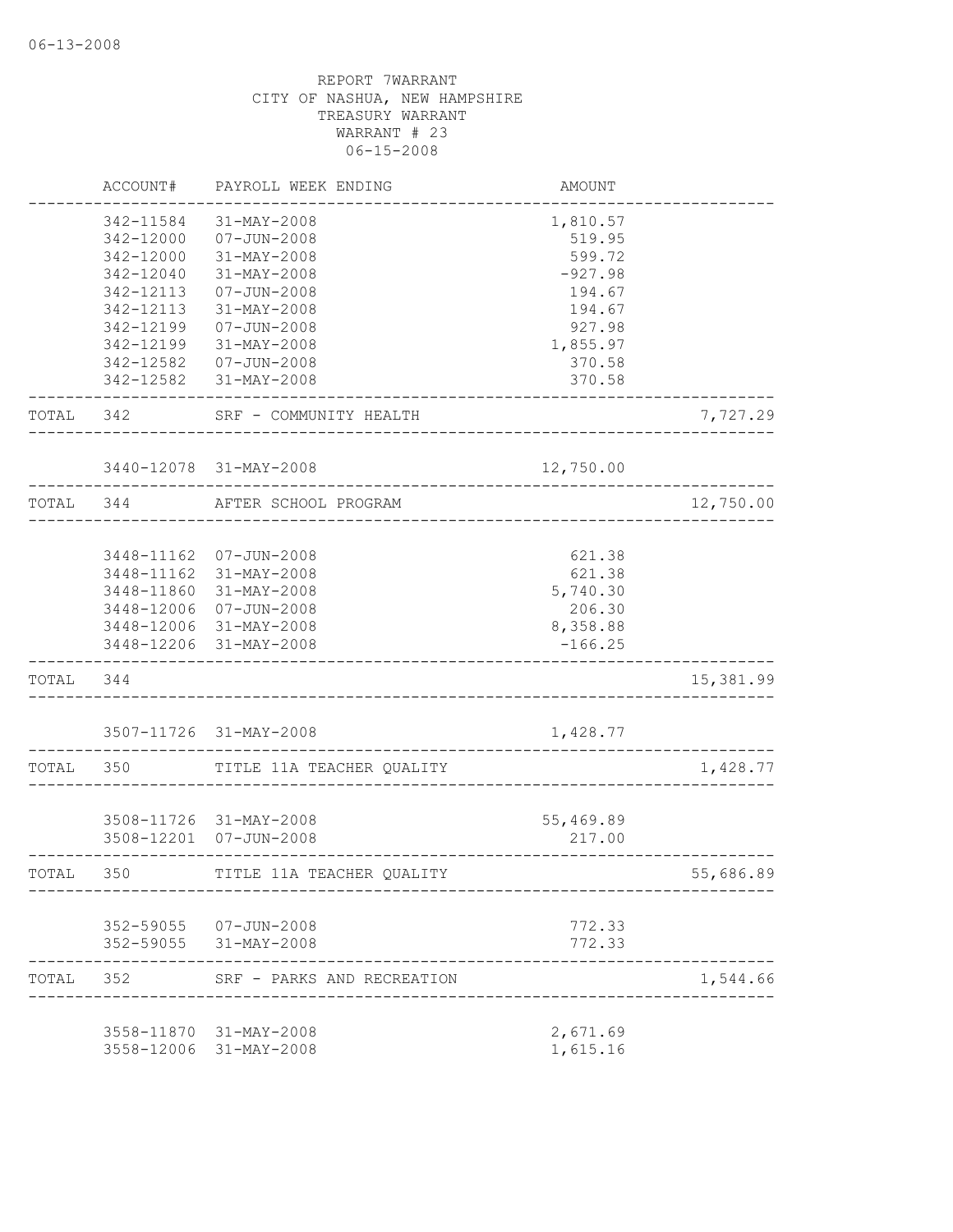|           | ACCOUNT#   | PAYROLL WEEK ENDING        | AMOUNT                        |            |
|-----------|------------|----------------------------|-------------------------------|------------|
|           |            | 3558-12078 07-JUN-2008     | 975.00                        |            |
|           |            | 3558-12078 31-MAY-2008     | 1,643.75                      |            |
|           |            | 3558-19230 31-MAY-2008     | 216.71                        |            |
| TOTAL 355 |            | TITLE IB READING 1ST FES   |                               | 7,122.31   |
|           |            |                            | ----------------------------- |            |
|           |            | 3608-11515 31-MAY-2008     | 3,450.71                      |            |
|           |            | 3608-11870 31-MAY-2008     | 1,000.00                      |            |
|           |            | 3608-13133 31-MAY-2008     | 11,650.00                     |            |
| TOTAL 360 |            | DROP OUT PREVENTION/ALT ED |                               | 16,100.71  |
|           |            |                            |                               |            |
|           | 374-01127  | $07 - JUN - 2008$          | 321.68                        |            |
|           | 374-01127  | 31-MAY-2008                | 321.68                        |            |
|           | 374-01210  | 07-JUN-2008                | 1,726.11                      |            |
|           | 374-01210  | 31-MAY-2008                | 1,726.11                      |            |
|           | 374-0703P  | $07 - JUN - 2008$          | 158.06                        |            |
|           | 374-0703P  | 31-MAY-2008                | 197.57                        |            |
|           | 374-0705P  | $07 - JUN - 2008$          | 1,197.69                      |            |
|           | 374-0705P  | 31-MAY-2008                | 1,136.36                      |            |
|           | 374-07235  | $07 - JUN - 2008$          | 301.43                        |            |
|           | 374-07235  | 31-MAY-2008                | 376.78                        |            |
|           | 374-0734P  | $07 - JUN - 2008$          | 2,626.72                      |            |
|           | 374-0734P  | 31-MAY-2008                | 2,573.20                      |            |
|           | 374-09003  | 07-JUN-2008                | 506.41                        |            |
|           | 374-09003  | $31 - MAX - 2008$          | 506.41                        |            |
|           | 374-11131  | $07 - JUN - 2008$          | 1,219.71                      |            |
|           | 374-11131  | 31-MAY-2008                | 1,219.71                      |            |
|           | 374-11149  | $07 - JUN - 2008$          | 1,813.72                      |            |
|           | 374-11149  | 31-MAY-2008                | 1,813.72                      |            |
|           | 374-11168  | $07 - JUN - 2008$          | 914.90                        |            |
|           | 374-11168  | 31-MAY-2008                | 914.90                        |            |
|           | 374-11653  | 07-JUN-2008                | 453.43                        |            |
|           |            | 374-11653 31-MAY-2008      | 453.44                        |            |
| TOTAL     | 374        | SRF - URBAN PROGRAMS       |                               | 22, 479.74 |
|           |            |                            |                               |            |
|           | 3768-11726 | 31-MAY-2008                | 14,729.74                     |            |
|           | 3768-11802 | $31 - MAX - 2008$          | 1,886.64                      |            |
|           | 3768-11870 | 31-MAY-2008                | 3,183.64                      |            |
|           | 3768-12111 | $07 - JUN - 2008$          | 4,658.43                      |            |
|           | 3768-12111 | 31-MAY-2008                | 3,579.00                      |            |
|           | 3768-12126 | $07 - JUN - 2008$          | 522.00                        |            |
|           | 3768-12126 | 31-MAY-2008                | 522.00                        |            |
|           | 3768-12135 | 31-MAY-2008                | 74.24                         |            |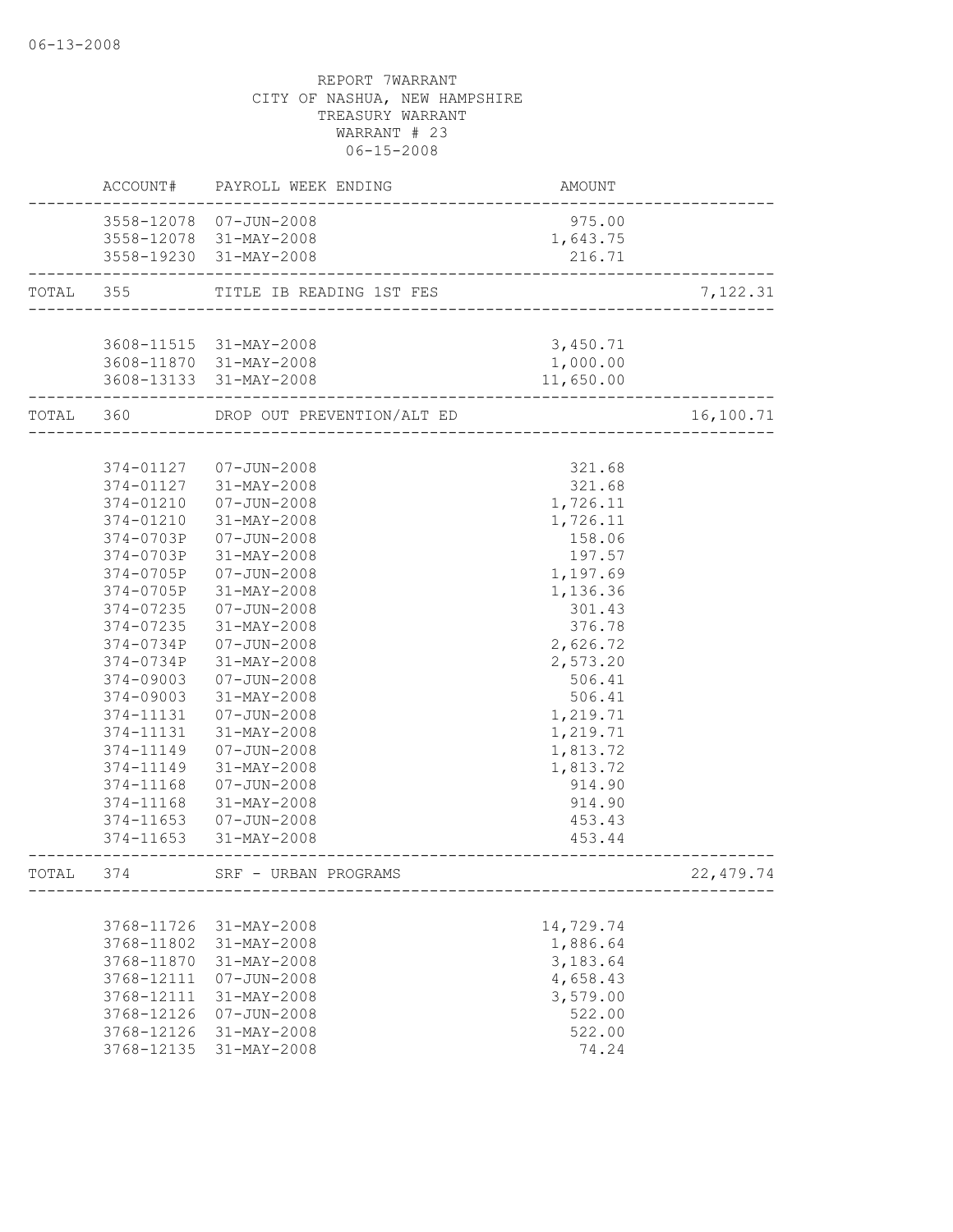|           | ACCOUNT#   | PAYROLL WEEK ENDING                                             | AMOUNT                         |            |
|-----------|------------|-----------------------------------------------------------------|--------------------------------|------------|
|           | 3768-12198 | 31-MAY-2008<br>3768-12201 07-JUN-2008<br>3768-12201 31-MAY-2008 | 145,724.56<br>769.40<br>188.48 |            |
|           |            | 3768-13133 31-MAY-2008                                          | 1,318.75                       |            |
|           |            | 3768-19000 07-JUN-2008                                          | 1,675.45                       |            |
|           | 3768-19000 | 31-MAY-2008                                                     | 10,923.82                      |            |
| TOTAL     | 376        | TITLE I ESEA                                                    |                                | 189,756.15 |
|           |            | 3778-13133 07-JUN-2008                                          | 2,580.00                       |            |
|           |            | 3778-13133 31-MAY-2008                                          | 2,000.00                       |            |
|           |            | TOTAL 377 TITLE III ENHANCE ENG LANGUAGE                        |                                | 4,580.00   |
|           |            | 3888-12126 07-JUN-2008                                          | 225.45                         |            |
|           |            | 3888-12126 31-MAY-2008                                          | 180.36                         |            |
| TOTAL 388 |            | TITLE V INNOVATIVE PROGRAMS                                     |                                | 405.81     |
|           |            |                                                                 |                                |            |
|           |            | 3908-11726 31-MAY-2008<br>3908-12198 31-MAY-2008                | 1,509.12<br>689.89             |            |
|           |            | 3908-13133 31-MAY-2008                                          | 62.50                          |            |
|           |            | 3908-19230 31-MAY-2008                                          | 12,000.00                      |            |
| TOTAL     | 390        | VOC ED SECONDARY PERKINS                                        |                                | 14,261.51  |
|           |            | 3937-19000 31-MAY-2008                                          | 757.45                         |            |
| TOTAL     | 393        | DAY CARE                                                        |                                | 757.45     |
|           |            |                                                                 |                                |            |
|           |            | 3958-11726 31-MAY-2008                                          | 152,853.04                     |            |
|           | 3958-11860 | 31-MAY-2008<br>3958-12201 07-JUN-2008                           | 1,782.69<br>62.00              |            |
|           |            | 3958-12201 31-MAY-2008                                          | 62.00                          |            |
| TOTAL     |            | 395 IDEA BASIC SPEC ED                                          |                                | 154,759.73 |
|           |            | 3968-11726 31-MAY-2008                                          | 2,470.62                       |            |
| TOTAL     |            | 396 IDEA PRESCHOOL SPEC ED                                      |                                | 2,470.62   |
|           |            |                                                                 |                                |            |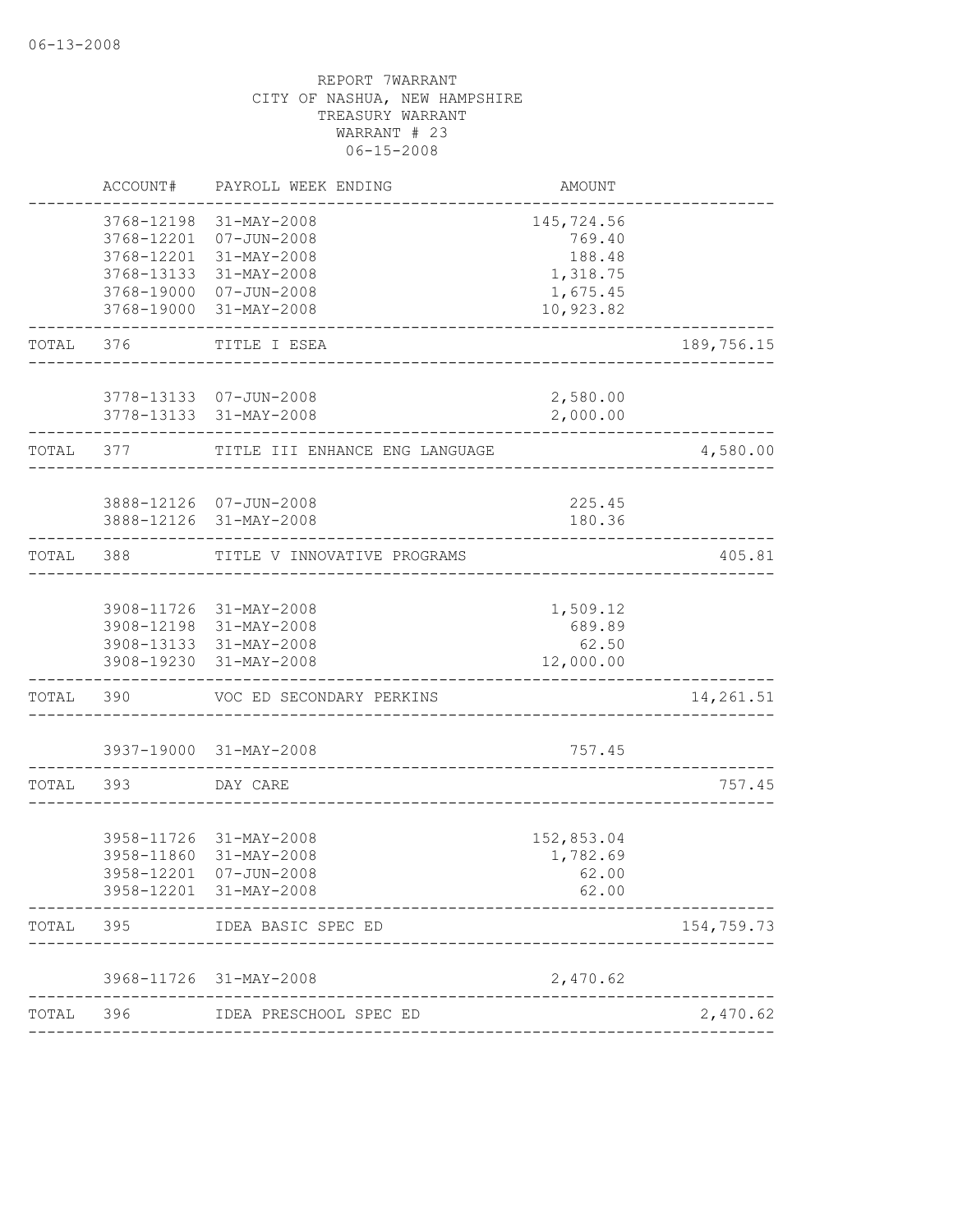| TOTAL 397 |          | SPECIAL ED LOCAL                                                           |                                 | 24,584.40 |
|-----------|----------|----------------------------------------------------------------------------|---------------------------------|-----------|
|           |          | 3977-12111 07-JUN-2008<br>3977-12111 31-MAY-2008<br>3977-13137 07-JUN-2008 | 14,572.73<br>9,726.05<br>285.62 |           |
|           | ACCOUNT# | PAYROLL WEEK ENDING                                                        | AMOUNT                          |           |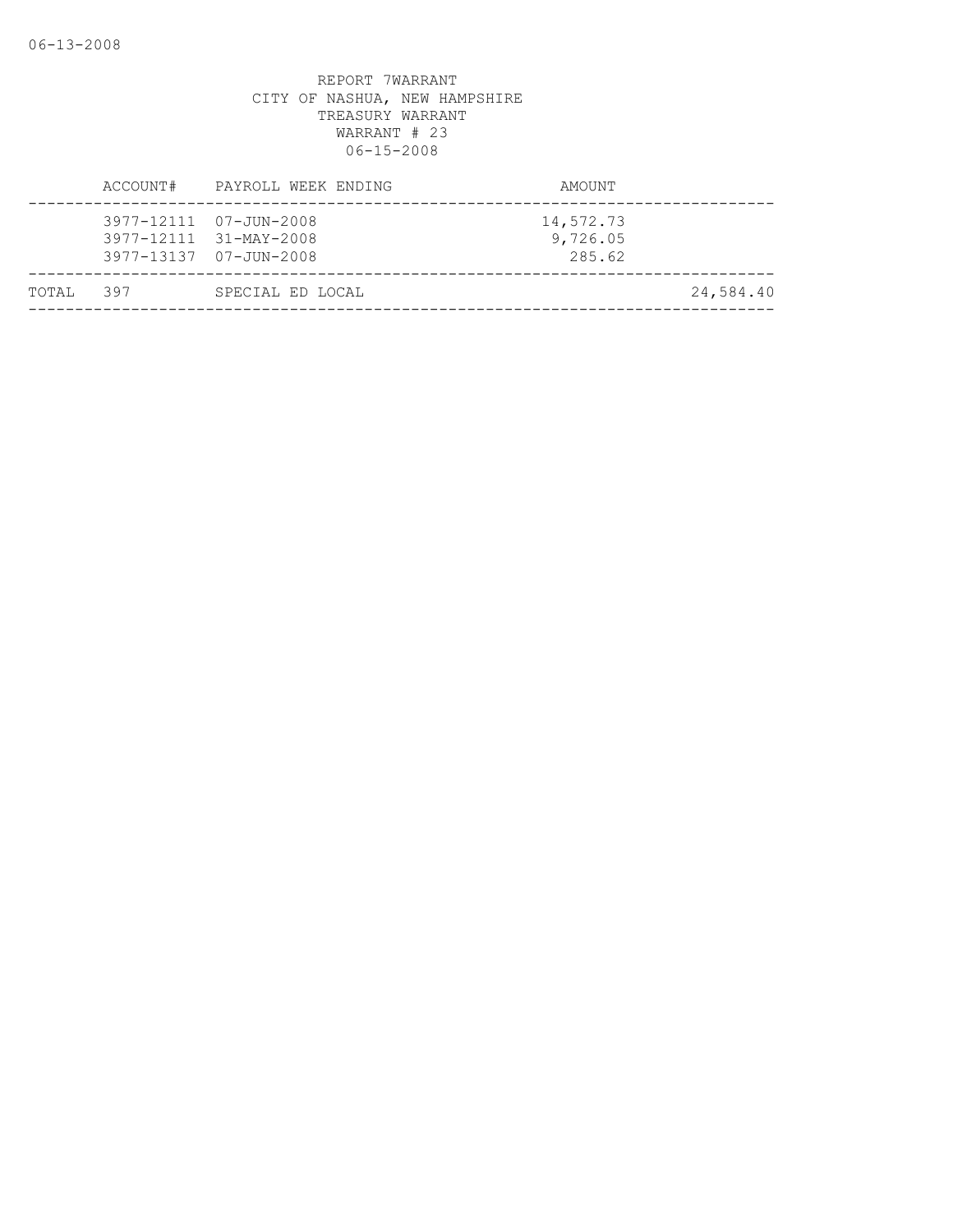|       | ACCOUNT#      | PAYROLL WEEK ENDING            | AMOUNT    |           |
|-------|---------------|--------------------------------|-----------|-----------|
|       | 501-11033     | $07 - JUN - 2008$              | 769.94    |           |
|       | 501-11033     | 31-MAY-2008                    | 769.94    |           |
|       | $501 - 11470$ | $07 - JUN - 2008$              | 798.30    |           |
|       | 501-11470     | 31-MAY-2008                    | 798.30    |           |
|       | 501-11471     | $07 - JUN - 2008$              | 1,864.88  |           |
|       | 501-11471     | 31-MAY-2008                    | 1,864.89  |           |
|       | 501-11611     | 07-JUN-2008                    | 493.53    |           |
|       | 501-11611     | 31-MAY-2008                    | 493.53    |           |
| TOTAL | 501           | MAYOR'S OFFICE                 |           | 7,853.31  |
|       |               |                                |           |           |
|       | 502-11113     | $07 - JUN - 2008$              | 1,471.30  |           |
|       | 502-11113     | 31-MAY-2008                    | 1,471.30  |           |
|       | 502-11195     | $07 - JUN - 2008$              | 1,941.86  |           |
|       | 502-11195     | 31-MAY-2008                    | 1,941.85  |           |
|       | 502-11219     | $07 - JUN - 2008$              | 1,715.72  |           |
|       | 502-11219     | 31-MAY-2008                    | 1,715.72  |           |
|       | 502-11518     | $07 - JUN - 2008$              | 1,569.35  |           |
|       | 502-11518     | 31-MAY-2008                    | 1,569.35  |           |
| TOTAL | 502           | LEGAL DEPARTMENT               |           | 13,396.45 |
|       |               |                                |           |           |
|       |               | 503-11071  07-JUN-2008         | 1,153.51  |           |
|       |               | 503-11071 31-MAY-2008          | 1,153.52  |           |
|       | 503-12092     | $07 - JUN - 2008$              | 476.65    |           |
|       |               | 503-12092 31-MAY-2008          | 476.65    |           |
|       | 503-18005     | $07 - JUN - 2008$              | 18,750.00 |           |
| TOTAL | 503           | BOARD OF ALDERMEN              |           | 22,010.33 |
|       |               |                                |           |           |
|       | 511-11103     | $07 - JUN - 2008$              | 685.82    |           |
|       | 511-11103     | 31-MAY-2008                    | 685.81    |           |
|       | 511-11248     | $07 - JUN - 2008$              | 1,351.04  |           |
|       | 511-11248     | 31-MAY-2008                    | 1,351.05  |           |
| TOTAL | 511           | CITI-STAT (FORMERLY ADMIN SVS) |           | 4,073.72  |
|       |               |                                |           |           |
|       | 512-11005     | $07 - JUN - 2008$              | 843.19    |           |
|       | 512-11005     | $31 - MAX - 2008$              | 843.19    |           |
|       | 512-11050     | $07 - JUN - 2008$              | 690.29    |           |
|       | 512-11050     | $31 - MAX - 2008$              | 690.29    |           |
|       | 512-11064     | $07 - JUN - 2008$              | 927.41    |           |
|       | 512-11064     | 31-MAY-2008                    | 927.42    |           |
|       | 512-11073     | $07 - JUN - 2008$              | 781.15    |           |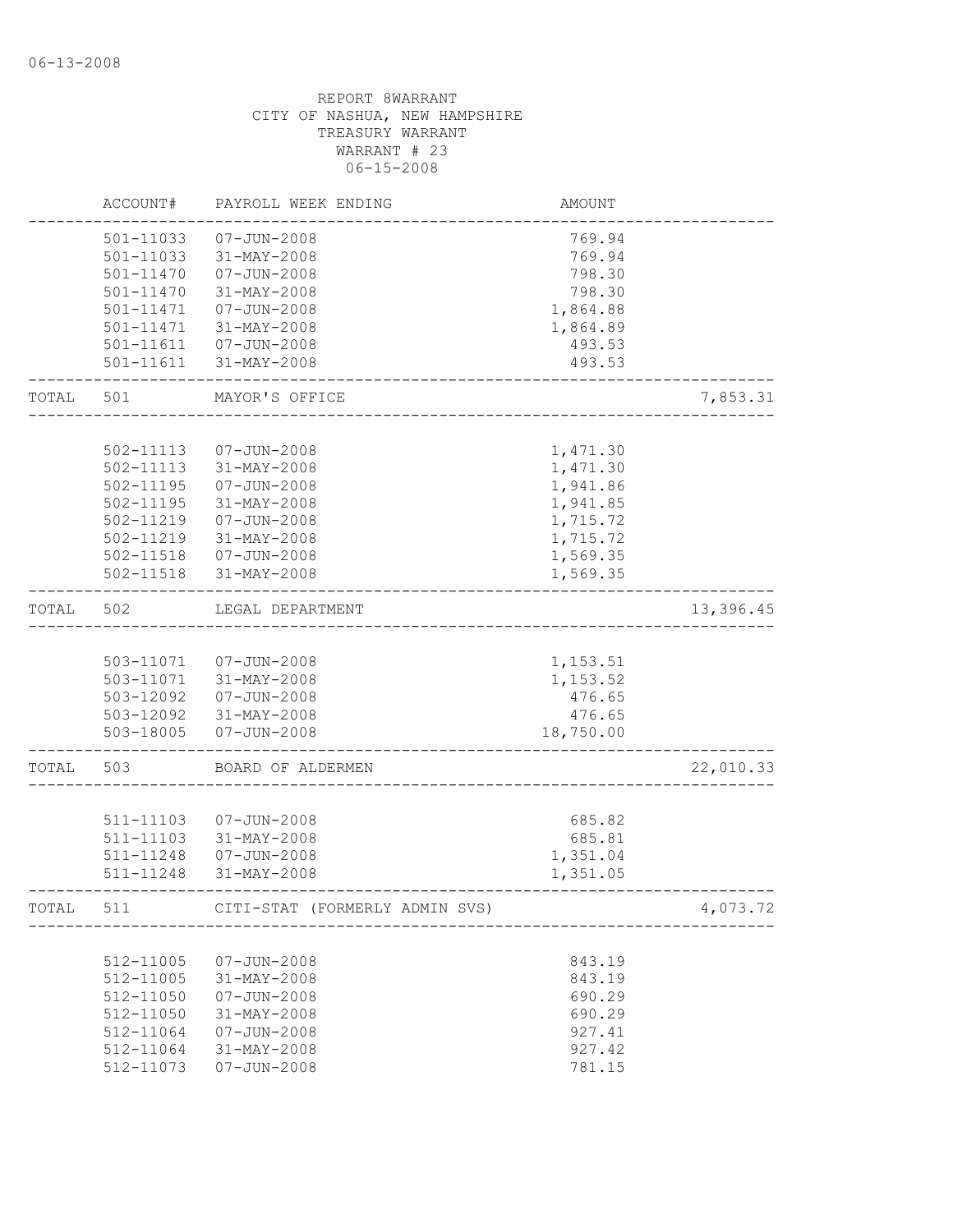|       | ACCOUNT#      | PAYROLL WEEK ENDING | AMOUNT    |           |
|-------|---------------|---------------------|-----------|-----------|
|       | 512-11073     | 31-MAY-2008         | 11,634.96 |           |
|       | 512-11165     | $07 - JUN - 2008$   | 2,101.49  |           |
|       | 512-11165     | 31-MAY-2008         | 2,101.49  |           |
|       | 512-11173     | $07 - JUN - 2008$   | 1,324.89  |           |
|       | 512-11173     | 31-MAY-2008         | 1,324.89  |           |
|       | 512-11177     | $07 - JUN - 2008$   | 1,885.72  |           |
|       | 512-11177     | 31-MAY-2008         | 1,885.71  |           |
|       | 512-11222     | $07 - JUN - 2008$   | 929.72    |           |
|       | 512-11222     | 31-MAY-2008         | 929.72    |           |
|       | 512-11224     | $07 - JUN - 2008$   | 924.98    |           |
|       | 512-11224     | 31-MAY-2008         | 924.98    |           |
|       | 512-11232     | $07 - JUN - 2008$   | 975.38    |           |
|       | 512-11232     | 31-MAY-2008         | 975.39    |           |
|       | 512-11265     | $07 - JUN - 2008$   | 809.99    |           |
|       | 512-11265     | $31 - MAX - 2008$   | 809.99    |           |
|       | 512-11531     | $07 - JUN - 2008$   | 1,601.82  |           |
|       | 512-11531     | 31-MAY-2008         | 1,546.58  |           |
|       | 512-11581     | $07 - JUN - 2008$   | 707.56    |           |
|       | 512-11581     | 31-MAY-2008         | 707.55    |           |
|       | 512-11714     | $07 - JUN - 2008$   | 877.27    |           |
|       | 512-11714     | 31-MAY-2008         | 877.26    |           |
|       | 512-11740     | $07 - JUN - 2008$   | 1,529.82  |           |
|       | 512-11740     | 31-MAY-2008         | 1,529.81  |           |
|       | 512-12033     | $07 - JUN - 2008$   | 722.52    |           |
|       | 512-12033     | 31-MAY-2008         | 587.04    |           |
|       | 512-12052     | $07 - JUN - 2008$   | 466.47    |           |
|       | 512-12052     | 31-MAY-2008         | 472.31    |           |
|       | 512-12056     | $07 - JUN - 2008$   | 331.07    |           |
|       | 512-12056     | 31-MAY-2008         | 331.07    |           |
|       | 512-12095     | $07 - JUN - 2008$   | 440.05    |           |
|       | 512-12095     | $31 - MAX - 2008$   | 353.78    |           |
|       | 512-12749     | $07 - JUN - 2008$   | 571.82    |           |
|       | 512-12749     | $31 - MAY - 2008$   | 571.81    |           |
|       | 512-13004     | $07 - JUN - 2008$   | 206.07    |           |
|       | 512-13004     | 31-MAY-2008         | 69.01     |           |
| TOTAL | 512           | FINANCIAL SERVICES  |           | 49,742.93 |
|       |               |                     |           |           |
|       | 513-11117     | $07 - JUN - 2008$   | 1,489.36  |           |
|       | 513-11117     | 31-MAY-2008         | 1,489.36  |           |
|       | 513-11171     | $07 - JUN - 2008$   | 2,506.98  |           |
|       | 513-11171     | 31-MAY-2008         | 2,507.00  |           |
|       | 513-11213     | $07 - JUN - 2008$   | 1,219.71  |           |
|       | $513 - 11213$ | 31-MAY-2008         | 1,219.71  |           |
|       | 513-11223     | $07 - JUN - 2008$   | 722.30    |           |
|       | 513-11223     | 31-MAY-2008         | 722.30    |           |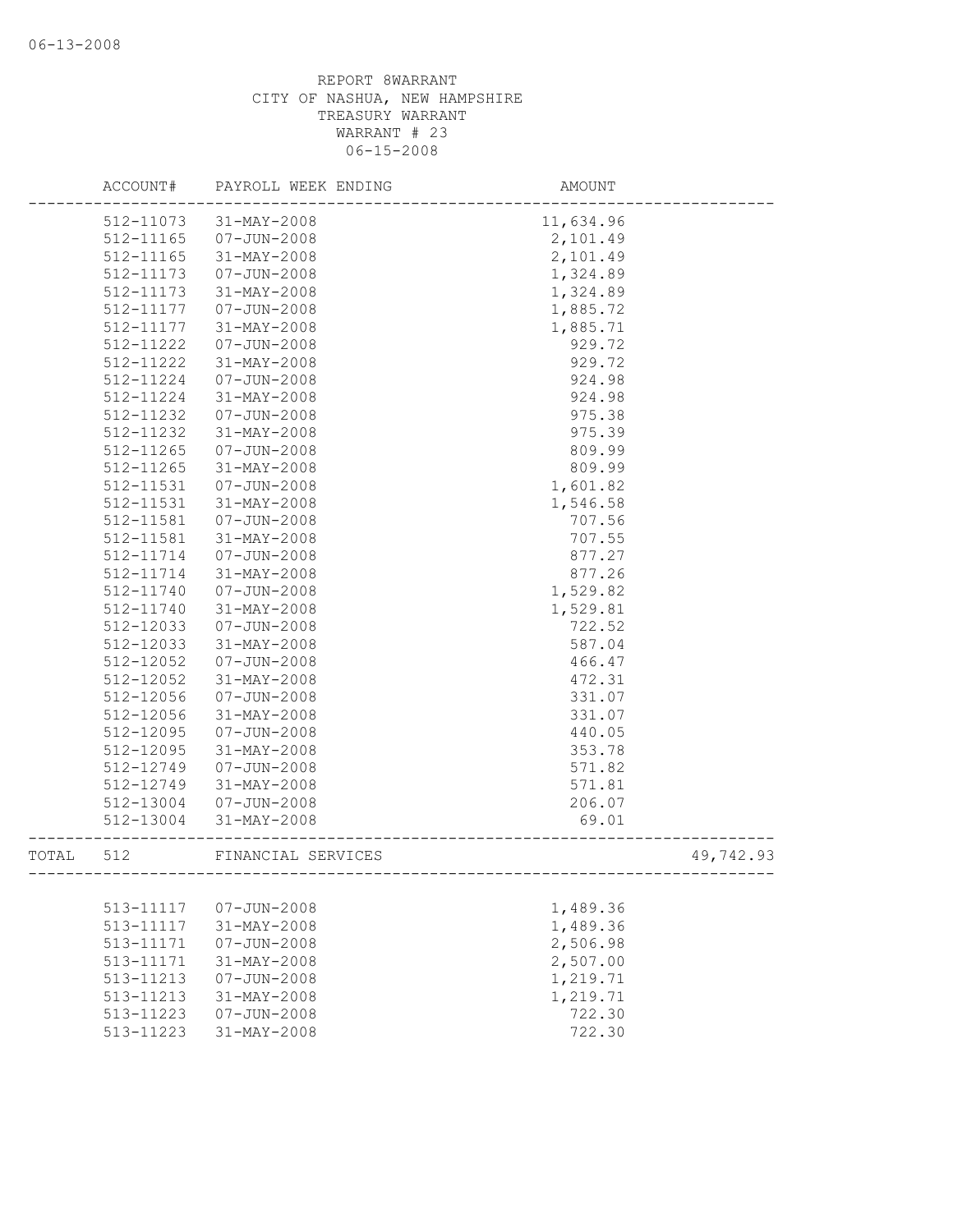|           | ACCOUNT#      | PAYROLL WEEK ENDING         | AMOUNT                             |           |
|-----------|---------------|-----------------------------|------------------------------------|-----------|
|           | TOTAL 513     | CITY CLERK'S OFFICE         |                                    | 11,876.72 |
|           |               |                             | ---------------------------------- |           |
|           |               | 515-11031  07-JUN-2008      | 1,014.26                           |           |
|           | 515-11031     | 31-MAY-2008                 | 1,014.26                           |           |
|           | 515-11350     | 07-JUN-2008                 | 877.27                             |           |
|           | 515-11350     | 31-MAY-2008                 | 877.26                             |           |
|           |               | 515-11447  07-JUN-2008      | 1,575.29                           |           |
|           |               | 515-11447 31-MAY-2008       | 1,575.29                           |           |
|           |               | 515-12001  07-JUN-2008      | 646.03                             |           |
|           |               | 515-12001 31-MAY-2008       | 646.03                             |           |
| TOTAL 515 |               | HUMAN RESOURCES             |                                    | 8,225.69  |
|           |               |                             |                                    |           |
|           |               | 516-11147  07-JUN-2008      | 667.54                             |           |
|           |               | 516-11147 31-MAY-2008       | 667.54                             |           |
|           |               | 516-11148  07-JUN-2008      | 872.05                             |           |
|           |               | 516-11148 31-MAY-2008       | 872.05                             |           |
|           |               | 516-11459 07-JUN-2008       | 1,196.29                           |           |
|           |               | 516-11459 31-MAY-2008       | 1,196.29                           |           |
|           |               | 516-11573  07-JUN-2008      | 864.91                             |           |
|           |               | 516-11573 31-MAY-2008       | 864.91                             |           |
| TOTAL 516 |               | PURCHASING DEPARTMENT       |                                    | 7,201.58  |
|           |               |                             |                                    |           |
|           | 517-11198     | 07-JUN-2008                 | 601.38                             |           |
|           | $517 - 11198$ | 31-MAY-2008                 | 601.38                             |           |
|           | 517-11201     | $07 - JUN - 2008$           | 615.29                             |           |
|           | 517-11201     | 31-MAY-2008                 | 615.29                             |           |
|           | 517-11203     | $07 - JUN - 2008$           | 557.34                             |           |
|           | 517-11203     | 31-MAY-2008                 | 557.35                             |           |
|           | 517-11420     | $07 - JUN - 2008$           | 811.81                             |           |
|           | 517-11420     | 31-MAY-2008                 | 811.81                             |           |
|           | 517-12063     | $07 - JUN - 2008$           | 220.08                             |           |
|           | 517-12063     | 31-MAY-2008                 | 275.10                             |           |
|           | 517-13020     | 31-MAY-2008                 | 114.95                             |           |
| TOTAL     | 517           | BUILDING MAINT - CITY ADMIN |                                    | 5,781.78  |
|           |               |                             |                                    |           |
|           | 518-11130     | $07 - JUN - 2008$           | 786.82                             |           |
|           | 518-11130     | 31-MAY-2008                 | 786.81                             |           |
|           | 518-11441     | $07 - JUN - 2008$           | 1,324.88                           |           |
|           | 518-11441     | 31-MAY-2008                 | 1,324.89                           |           |
|           | 518-11540     | $07 - JUN - 2008$           | 988.21                             |           |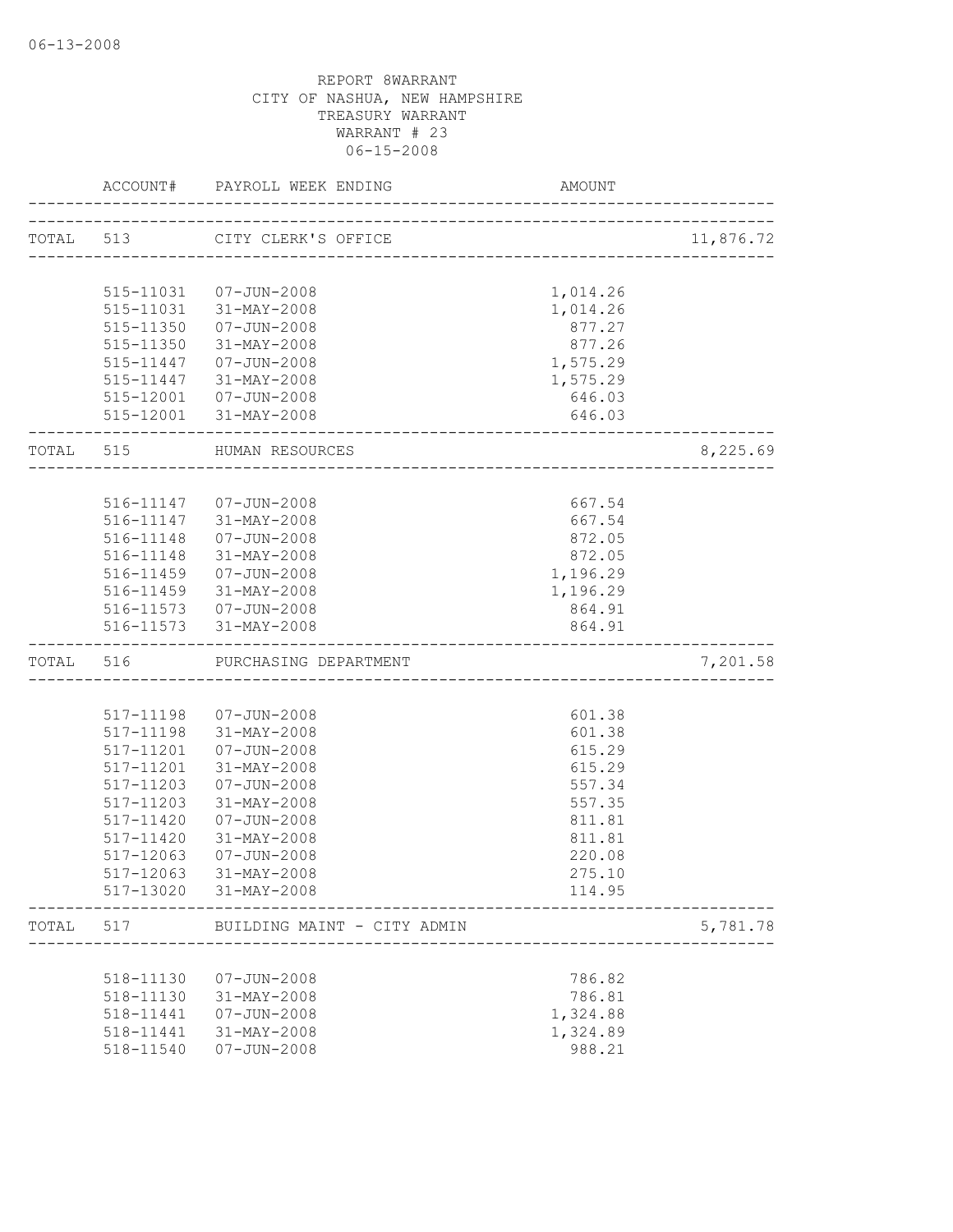|           |               | ACCOUNT# PAYROLL WEEK ENDING                | AMOUNT   |           |
|-----------|---------------|---------------------------------------------|----------|-----------|
|           |               | 518-11540 31-MAY-2008                       | 988.21   |           |
|           |               | 518-11578  07-JUN-2008                      | 909.84   |           |
|           |               | 518-11578 31-MAY-2008                       | 909.84   |           |
|           |               | 518-11589  07-JUN-2008                      | 985.14   |           |
|           |               | 518-11589 31-MAY-2008                       | 985.14   |           |
| TOTAL 518 |               | INSURANCE - ADMINISTRATION                  |          | 9,989.78  |
|           |               |                                             |          |           |
|           |               | 519-11014  07-JUN-2008                      | 1,033.06 |           |
|           |               | 519-11014 31-MAY-2008                       | 1,033.05 |           |
|           |               | 519-11016  07-JUN-2008                      | 906.86   |           |
|           | 519-11016     | 31-MAY-2008                                 | 906.86   |           |
|           | 519-11017     | 07-JUN-2008                                 | 756.67   |           |
|           | 519-11017     | 31-MAY-2008                                 | 756.67   |           |
|           | 519-11115     | $07 - JUN - 2008$                           | 1,819.34 |           |
|           | 519-11115     | 31-MAY-2008                                 | 1,819.33 |           |
|           | 519-11146     | $07 - JUN - 2008$                           | 788.29   |           |
|           | 519-11146     | $31 - MAX - 2008$                           | 788.29   |           |
|           | $519 - 11153$ | 07-JUN-2008                                 | 568.61   |           |
|           | 519-11153     | 31-MAY-2008                                 | 568.61   |           |
|           | 519-11154     | 07-JUN-2008                                 | 594.65   |           |
|           | 519-11154     | 31-MAY-2008                                 | 594.65   |           |
|           | 519-11205     | 07-JUN-2008                                 | 743.45   |           |
|           |               | 519-11205 31-MAY-2008                       | 743.45   |           |
|           |               | 519-11241  07-JUN-2008                      | 1,328.18 |           |
|           |               | 519-11241 31-MAY-2008                       | 1,328.18 |           |
|           | TOTAL 519     | ASSESSORS<br>------------------------------ |          | 17,078.20 |
|           |               |                                             |          |           |
|           | 522-11429     | 07-JUN-2008                                 | 1,715.72 |           |
|           | 522-11429     | 31-MAY-2008                                 | 1,715.72 |           |
|           | 522-11488     | 07-JUN-2008                                 | 1,557.26 |           |
|           | 522-11488     | 31-MAY-2008                                 | 1,557.26 |           |
|           | 522-11641     | 07-JUN-2008                                 | 1,295.88 |           |
|           | 522-11641     | 31-MAY-2008                                 | 1,295.89 |           |
|           |               | 522-11652  07-JUN-2008                      | 1,364.20 |           |
|           | 522-11652     | $31 - MAX - 2008$                           | 1,364.20 |           |
|           | 522-11721     | $07 - JUN - 2008$                           | 1,431.77 |           |
|           | 522-11721     | 31-MAY-2008                                 | 1,431.76 |           |
|           | 522-11724     | $07 - JUN - 2008$                           | 1,255.86 |           |
|           | 522-11724     | 31-MAY-2008                                 | 1,255.87 |           |
|           | 522-11725     | $07 - JUN - 2008$                           | 919.26   |           |
|           | 522-11725     | 31-MAY-2008                                 | 919.26   |           |
|           | 522-11729     | $07 - JUN - 2008$                           | 3,074.75 |           |
|           | 522-11729     | $31 - MAY - 2008$                           | 3,074.76 |           |
|           | 522-13004     | $07 - JUN - 2008$                           | 18.05    |           |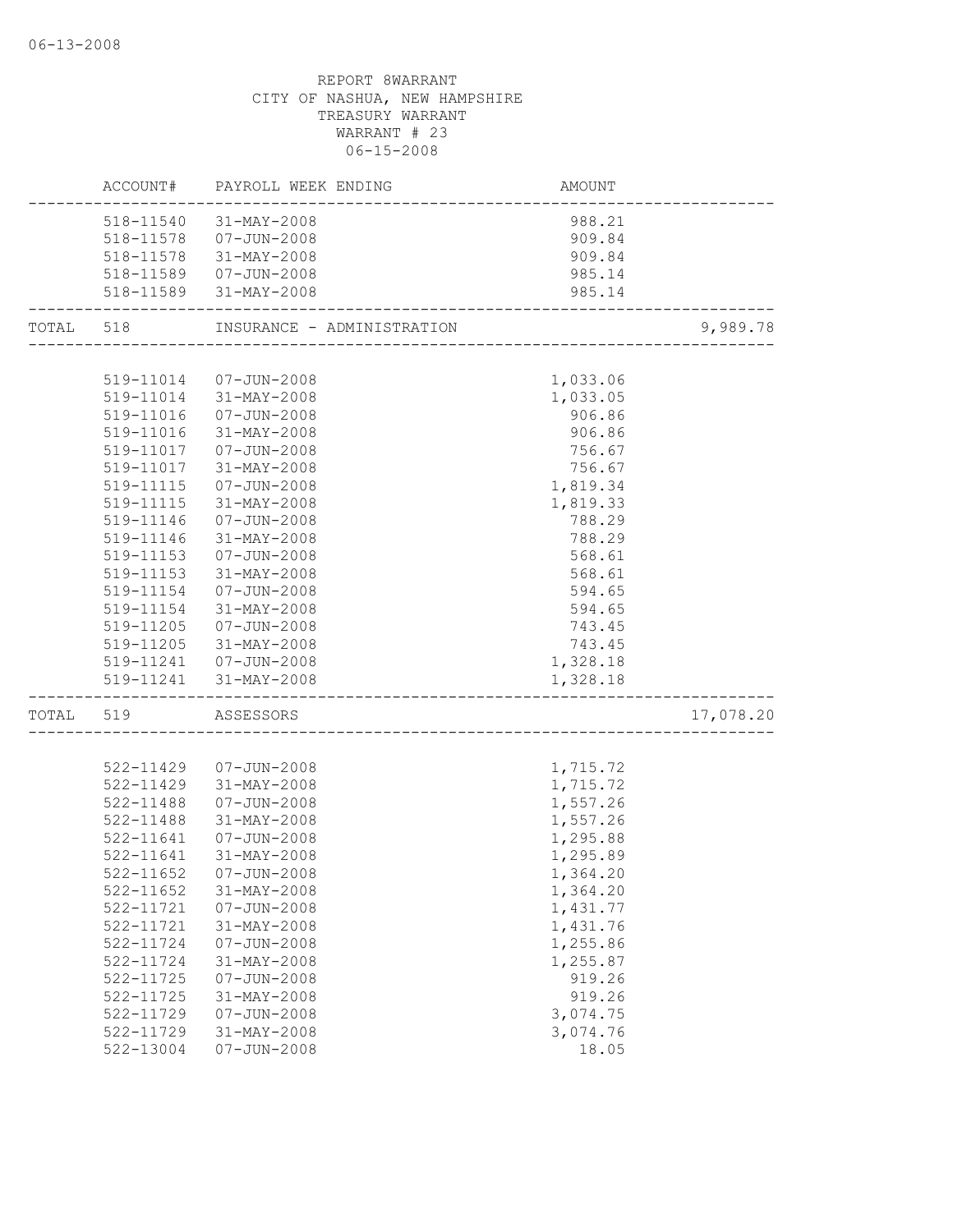| 522-13004 31-MAY-2008<br>144.40<br>25, 391.87<br>523-11332  07-JUN-2008<br>924.10<br>523-11332 31-MAY-2008<br>924.10<br>TOTAL 523 GIS<br>1,848.20<br>531-11065 07-JUN-2008<br>1,047.51<br>531-11065 31-MAY-2008<br>1,047.51<br>847.79<br>531-11085<br>07-JUN-2008<br>847.79<br>531-11085<br>31-MAY-2008<br>2,165.98<br>531-11114<br>07-JUN-2008<br>2,145.15<br>531-11114<br>31-MAY-2008<br>1,835.71<br>531-11129<br>07-JUN-2008<br>1,835.70<br>531-11129<br>31-MAY-2008<br>1,083.77<br>531-11164<br>07-JUN-2008<br>531-11164<br>31-MAY-2008<br>1,083.77<br>2,325.68<br>531-11166<br>$07 - JUN - 2008$<br>531-11166<br>$31 - MAX - 2008$<br>2,219.37<br>531-11170<br>$07 - JUN - 2008$<br>1,363.20<br>31-MAY-2008<br>1,363.20<br>531-11170<br>1,237.90<br>531-11201<br>07-JUN-2008<br>$31 - MAX - 2008$<br>1,237.90<br>531-11201<br>554.46<br>531-11203<br>07-JUN-2008<br>531-11203<br>31-MAY-2008<br>554.45<br>531-11226<br>07-JUN-2008<br>744.21<br>744.22<br>531-11226<br>31-MAY-2008<br>531-11242<br>07-JUN-2008<br>1,035.14 |
|---------------------------------------------------------------------------------------------------------------------------------------------------------------------------------------------------------------------------------------------------------------------------------------------------------------------------------------------------------------------------------------------------------------------------------------------------------------------------------------------------------------------------------------------------------------------------------------------------------------------------------------------------------------------------------------------------------------------------------------------------------------------------------------------------------------------------------------------------------------------------------------------------------------------------------------------------------------------------------------------------------------------------------|
|                                                                                                                                                                                                                                                                                                                                                                                                                                                                                                                                                                                                                                                                                                                                                                                                                                                                                                                                                                                                                                 |
|                                                                                                                                                                                                                                                                                                                                                                                                                                                                                                                                                                                                                                                                                                                                                                                                                                                                                                                                                                                                                                 |
|                                                                                                                                                                                                                                                                                                                                                                                                                                                                                                                                                                                                                                                                                                                                                                                                                                                                                                                                                                                                                                 |
|                                                                                                                                                                                                                                                                                                                                                                                                                                                                                                                                                                                                                                                                                                                                                                                                                                                                                                                                                                                                                                 |
|                                                                                                                                                                                                                                                                                                                                                                                                                                                                                                                                                                                                                                                                                                                                                                                                                                                                                                                                                                                                                                 |
|                                                                                                                                                                                                                                                                                                                                                                                                                                                                                                                                                                                                                                                                                                                                                                                                                                                                                                                                                                                                                                 |
|                                                                                                                                                                                                                                                                                                                                                                                                                                                                                                                                                                                                                                                                                                                                                                                                                                                                                                                                                                                                                                 |
|                                                                                                                                                                                                                                                                                                                                                                                                                                                                                                                                                                                                                                                                                                                                                                                                                                                                                                                                                                                                                                 |
|                                                                                                                                                                                                                                                                                                                                                                                                                                                                                                                                                                                                                                                                                                                                                                                                                                                                                                                                                                                                                                 |
|                                                                                                                                                                                                                                                                                                                                                                                                                                                                                                                                                                                                                                                                                                                                                                                                                                                                                                                                                                                                                                 |
|                                                                                                                                                                                                                                                                                                                                                                                                                                                                                                                                                                                                                                                                                                                                                                                                                                                                                                                                                                                                                                 |
|                                                                                                                                                                                                                                                                                                                                                                                                                                                                                                                                                                                                                                                                                                                                                                                                                                                                                                                                                                                                                                 |
|                                                                                                                                                                                                                                                                                                                                                                                                                                                                                                                                                                                                                                                                                                                                                                                                                                                                                                                                                                                                                                 |
|                                                                                                                                                                                                                                                                                                                                                                                                                                                                                                                                                                                                                                                                                                                                                                                                                                                                                                                                                                                                                                 |
|                                                                                                                                                                                                                                                                                                                                                                                                                                                                                                                                                                                                                                                                                                                                                                                                                                                                                                                                                                                                                                 |
|                                                                                                                                                                                                                                                                                                                                                                                                                                                                                                                                                                                                                                                                                                                                                                                                                                                                                                                                                                                                                                 |
|                                                                                                                                                                                                                                                                                                                                                                                                                                                                                                                                                                                                                                                                                                                                                                                                                                                                                                                                                                                                                                 |
|                                                                                                                                                                                                                                                                                                                                                                                                                                                                                                                                                                                                                                                                                                                                                                                                                                                                                                                                                                                                                                 |
|                                                                                                                                                                                                                                                                                                                                                                                                                                                                                                                                                                                                                                                                                                                                                                                                                                                                                                                                                                                                                                 |
|                                                                                                                                                                                                                                                                                                                                                                                                                                                                                                                                                                                                                                                                                                                                                                                                                                                                                                                                                                                                                                 |
|                                                                                                                                                                                                                                                                                                                                                                                                                                                                                                                                                                                                                                                                                                                                                                                                                                                                                                                                                                                                                                 |
|                                                                                                                                                                                                                                                                                                                                                                                                                                                                                                                                                                                                                                                                                                                                                                                                                                                                                                                                                                                                                                 |
|                                                                                                                                                                                                                                                                                                                                                                                                                                                                                                                                                                                                                                                                                                                                                                                                                                                                                                                                                                                                                                 |
|                                                                                                                                                                                                                                                                                                                                                                                                                                                                                                                                                                                                                                                                                                                                                                                                                                                                                                                                                                                                                                 |
|                                                                                                                                                                                                                                                                                                                                                                                                                                                                                                                                                                                                                                                                                                                                                                                                                                                                                                                                                                                                                                 |
|                                                                                                                                                                                                                                                                                                                                                                                                                                                                                                                                                                                                                                                                                                                                                                                                                                                                                                                                                                                                                                 |
|                                                                                                                                                                                                                                                                                                                                                                                                                                                                                                                                                                                                                                                                                                                                                                                                                                                                                                                                                                                                                                 |
|                                                                                                                                                                                                                                                                                                                                                                                                                                                                                                                                                                                                                                                                                                                                                                                                                                                                                                                                                                                                                                 |
| 1,035.14<br>531-11242<br>31-MAY-2008                                                                                                                                                                                                                                                                                                                                                                                                                                                                                                                                                                                                                                                                                                                                                                                                                                                                                                                                                                                            |
| 577.30<br>531-11398<br>07-JUN-2008                                                                                                                                                                                                                                                                                                                                                                                                                                                                                                                                                                                                                                                                                                                                                                                                                                                                                                                                                                                              |
| 577.30<br>531-11398<br>31-MAY-2008                                                                                                                                                                                                                                                                                                                                                                                                                                                                                                                                                                                                                                                                                                                                                                                                                                                                                                                                                                                              |
| 1,236.80<br>531-11477<br>07-JUN-2008<br>31-MAY-2008<br>531-11477                                                                                                                                                                                                                                                                                                                                                                                                                                                                                                                                                                                                                                                                                                                                                                                                                                                                                                                                                                |
| 1,236.80<br>531-11487  07-JUN-2008<br>1,287.60                                                                                                                                                                                                                                                                                                                                                                                                                                                                                                                                                                                                                                                                                                                                                                                                                                                                                                                                                                                  |
| 531-11487<br>31-MAY-2008<br>1,287.60                                                                                                                                                                                                                                                                                                                                                                                                                                                                                                                                                                                                                                                                                                                                                                                                                                                                                                                                                                                            |
| 531-11498<br>$07 - JUN - 2008$<br>807.60                                                                                                                                                                                                                                                                                                                                                                                                                                                                                                                                                                                                                                                                                                                                                                                                                                                                                                                                                                                        |
| 531-11498<br>31-MAY-2008<br>807.60                                                                                                                                                                                                                                                                                                                                                                                                                                                                                                                                                                                                                                                                                                                                                                                                                                                                                                                                                                                              |
| 790.18<br>531-11516<br>$07 - JUN - 2008$                                                                                                                                                                                                                                                                                                                                                                                                                                                                                                                                                                                                                                                                                                                                                                                                                                                                                                                                                                                        |
| 531-11516<br>31-MAY-2008<br>790.18                                                                                                                                                                                                                                                                                                                                                                                                                                                                                                                                                                                                                                                                                                                                                                                                                                                                                                                                                                                              |
| 12,305.58<br>531-11535<br>$07 - JUN - 2008$                                                                                                                                                                                                                                                                                                                                                                                                                                                                                                                                                                                                                                                                                                                                                                                                                                                                                                                                                                                     |
| 12,187.14<br>531-11535<br>31-MAY-2008                                                                                                                                                                                                                                                                                                                                                                                                                                                                                                                                                                                                                                                                                                                                                                                                                                                                                                                                                                                           |
| 13,320.98<br>531-11537<br>$07 - JUN - 2008$                                                                                                                                                                                                                                                                                                                                                                                                                                                                                                                                                                                                                                                                                                                                                                                                                                                                                                                                                                                     |
| 13,320.99<br>531-11537<br>31-MAY-2008                                                                                                                                                                                                                                                                                                                                                                                                                                                                                                                                                                                                                                                                                                                                                                                                                                                                                                                                                                                           |
| 531-11538<br>$07 - JUN - 2008$<br>847.80                                                                                                                                                                                                                                                                                                                                                                                                                                                                                                                                                                                                                                                                                                                                                                                                                                                                                                                                                                                        |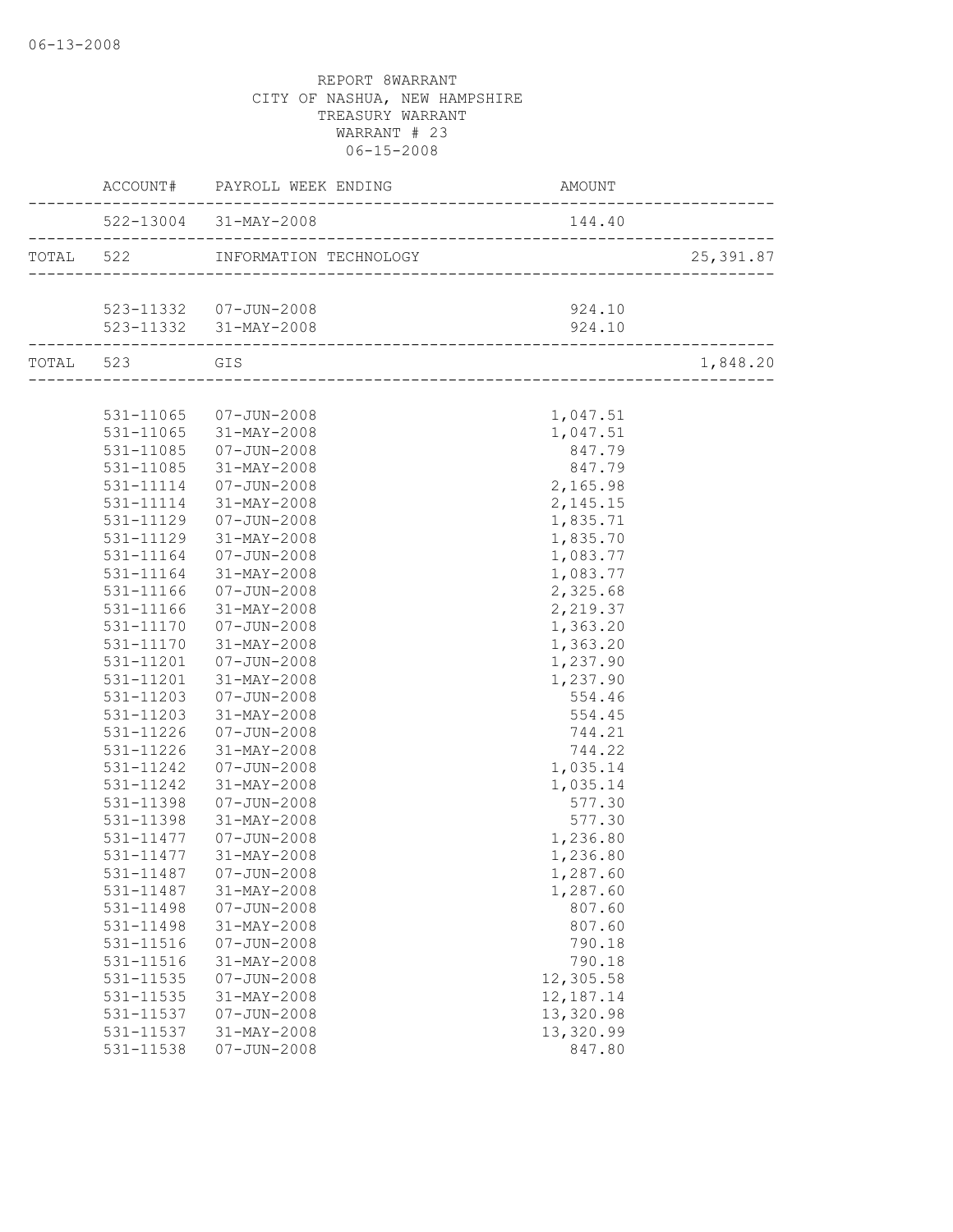| ACCOUNT#  | PAYROLL WEEK ENDING | AMOUNT    |
|-----------|---------------------|-----------|
| 531-11538 | $31 - MAX - 2008$   | 847.80    |
| 531-11539 | $07 - JUN - 2008$   | 1,446.40  |
| 531-11539 | 31-MAY-2008         | 1,446.40  |
| 531-11544 | $07 - JUN - 2008$   | 3,925.54  |
| 531-11544 | 31-MAY-2008         | 3,887.74  |
| 531-11549 | $07 - JUN - 2008$   | 11,403.78 |
| 531-11549 | 31-MAY-2008         | 11,456.64 |
| 531-11552 | $07 - JUN - 2008$   | 7,623.20  |
| 531-11552 | 31-MAY-2008         | 7,623.20  |
| 531-11555 | $07 - JUN - 2008$   | 21,337.57 |
| 531-11555 | 31-MAY-2008         | 21,337.57 |
| 531-11558 | $07 - JUN - 2008$   | 62,649.70 |
| 531-11558 | 31-MAY-2008         | 93,270.65 |
| 531-11561 | $07 - JUN - 2008$   | 23,896.57 |
| 531-11561 | 31-MAY-2008         | 23,896.58 |
| 531-11567 | $07 - JUN - 2008$   | 30,071.86 |
| 531-11567 | 31-MAY-2008         | 30,071.85 |
| 531-11569 | $07 - JUN - 2008$   | 1,116.28  |
| 531-11569 | 31-MAY-2008         | 1,116.29  |
| 531-11618 | $07 - JUN - 2008$   | 2,616.25  |
| 531-11618 | 31-MAY-2008         | 2,616.25  |
| 531-11622 | $07 - JUN - 2008$   | 2,752.38  |
| 531-11622 | $31 - MAY - 2008$   | 2,752.38  |
| 531-11632 | $07 - JUN - 2008$   | 610.55    |
| 531-11632 | 31-MAY-2008         | 610.55    |
| 531-11633 | $07 - JUN - 2008$   | 1,363.50  |
| 531-11633 | 31-MAY-2008         | 1,363.50  |
| 531-11635 | $07 - JUN - 2008$   | 803.90    |
| 531-11635 | 31-MAY-2008         | 803.90    |
| 531-11636 | $07 - JUN - 2008$   | 844.70    |
| 531-11636 | $31 - MAX - 2008$   | 844.70    |
| 531-11664 | $07 - JUN - 2008$   | 1,076.89  |
| 531-11664 | 31-MAY-2008         | 1,076.89  |
| 531-11665 | $07 - JUN - 2008$   | 723.03    |
| 531-11665 | 31-MAY-2008         | 723.03    |
| 531-11722 | $07 - JUN - 2008$   | 2,185.40  |
| 531-11722 | 31-MAY-2008         | 2,185.40  |
| 531-11732 | $07 - JUN - 2008$   | 1,245.66  |
| 531-11732 | $31 - MAY - 2008$   | 1,016.84  |
| 531-11733 | $07 - JUN - 2008$   | 2,088.55  |
| 531-11733 | 31-MAY-2008         | 2,088.55  |
| 531-12020 | $07 - JUN - 2008$   | 879.88    |
| 531-12020 | 31-MAY-2008         | 879.88    |
| 531-12042 | $07 - JUN - 2008$   | 1,024.05  |
| 531-12042 | $31 - MAX - 2008$   | 1,632.89  |
| 531-12066 | $07 - JUN - 2008$   | 632.50    |
| 531-12066 | 31-MAY-2008         | 632.50    |
| 531-12068 | $07 - JUN - 2008$   | 1,418.78  |
|           |                     |           |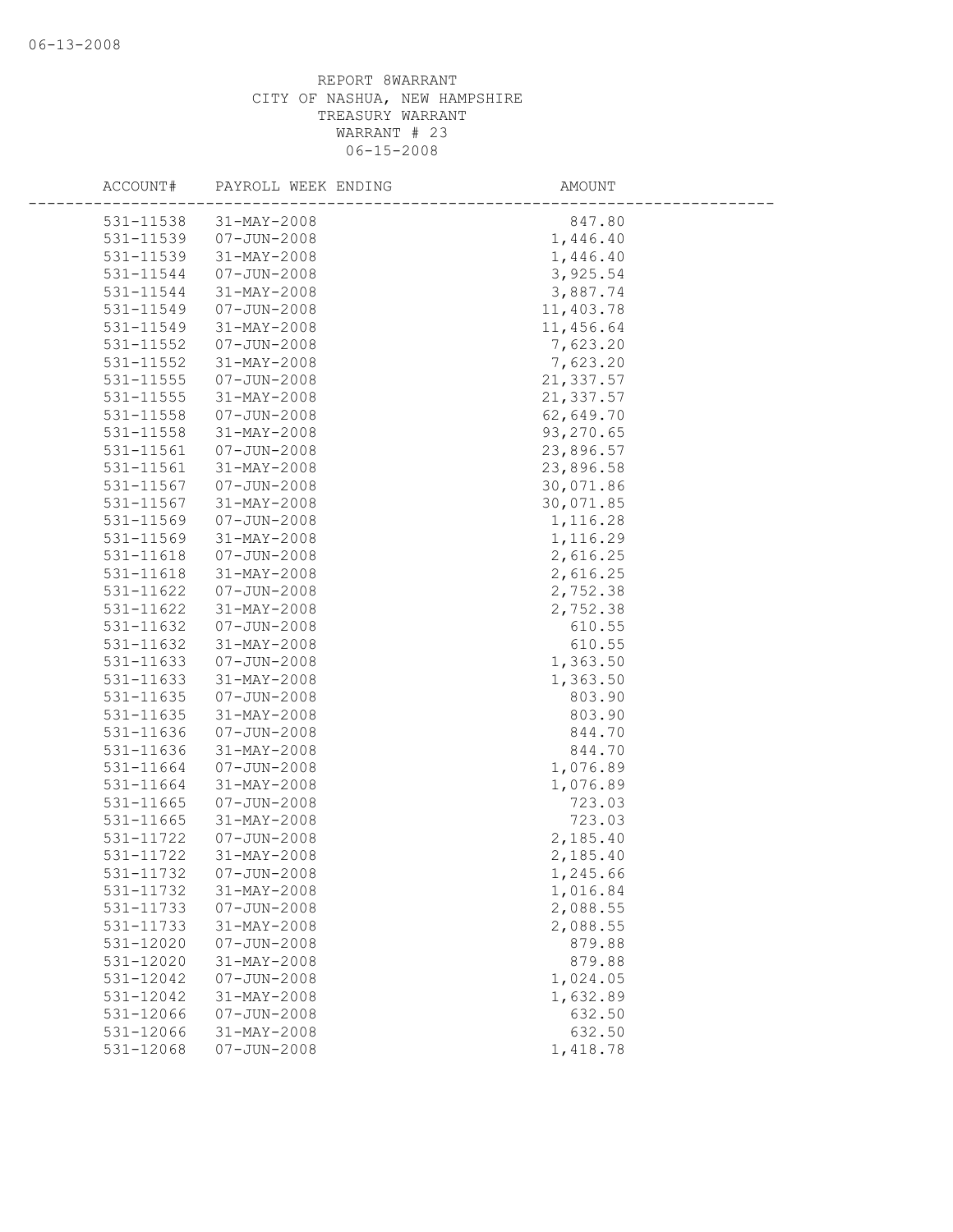|       | ACCOUNT#  | PAYROLL WEEK ENDING   | AMOUNT     |            |
|-------|-----------|-----------------------|------------|------------|
|       | 531-12068 | 31-MAY-2008           | 1,418.78   |            |
|       | 531-12071 | $07 - JUN - 2008$     | 243.90     |            |
|       | 531-12071 | 31-MAY-2008           | 243.91     |            |
|       | 531-12119 | $07 - JUN - 2008$     | 1,065.25   |            |
|       | 531-12119 | 31-MAY-2008           | 1,065.25   |            |
|       | 531-13004 | $07 - JUN - 2008$     | 4,491.11   |            |
|       | 531-13004 | 31-MAY-2008           | 4,246.66   |            |
|       | 531-13038 | $07 - JUN - 2008$     | 1,641.29   |            |
|       | 531-13038 | $31 - MAX - 2008$     | 1,457.59   |            |
|       | 531-13040 | $07 - JUN - 2008$     | 2,615.90   |            |
|       | 531-13040 | 31-MAY-2008           | 3,293.26   |            |
|       | 531-13044 | $07 - JUN - 2008$     | 9,629.13   |            |
|       | 531-13044 | 31-MAY-2008           | 14,899.32  |            |
|       | 531-13047 | $07 - JUN - 2008$     | 27,487.72  |            |
|       | 531-13047 | 31-MAY-2008           | 27, 126.72 |            |
|       | 531-13048 | $07 - JUN - 2008$     | 4,762.77   |            |
|       | 531-13048 | 31-MAY-2008           | 6,588.78   |            |
|       | 531-15002 | 31-MAY-2008           | 40,245.87  |            |
|       | 531-17002 | 07-JUN-2008           | 200.00     |            |
|       | 531-17006 | 07-JUN-2008           | 1,200.00   |            |
| TOTAL | 531       | POLICE DEPARTMENT     |            | 641,579.11 |
|       |           |                       |            |            |
|       |           | 532-11024 07-JUN-2008 | 1,250.86   |            |
|       | 532-11024 | 31-MAY-2008           | 1,250.86   |            |
|       | 532-11036 | $07 - JUN - 2008$     | 1,766.76   |            |
|       | 532-11036 | 31-MAY-2008           | 1,766.76   |            |
|       | 532-11063 | $07 - JUN - 2008$     | 1,242.12   |            |
|       | 532-11063 | 31-MAY-2008           | 1,242.12   |            |
|       | 532-11066 | $07 - JUN - 2008$     | 1,205.58   |            |
|       | 532-11066 | 31-MAY-2008           | 1,205.58   |            |
|       | 532-11069 | $07 - JUN - 2008$     | 2,435.39   |            |
|       | 532-11069 | 31-MAY-2008           | 2,435.39   |            |
|       | 532-11111 | $07 - JUN - 2008$     | 2,059.24   |            |
|       | 532-11111 | 31-MAY-2008           | 2,059.24   |            |
|       | 532-11207 | $07 - JUN - 2008$     | 6,271.16   |            |
|       | 532-11207 | $31 - MAX - 2008$     | 5,895.16   |            |
|       | 532-11281 | $07 - JUN - 2008$     | 925.44     |            |
|       | 532-11281 | 31-MAY-2008           | 925.45     |            |
|       | 532-11285 | $07 - JUN - 2008$     | 7,391.28   |            |
|       | 532-11285 | 31-MAY-2008           | 7,391.28   |            |
|       | 532-11291 | $07 - JUN - 2008$     | 5,836.38   |            |
|       | 532-11291 | 31-MAY-2008           | 6,094.01   |            |
|       | 532-11298 | $07 - JUN - 2008$     | 882.67     |            |
|       | 532-11298 | $31 - MAY - 2008$     | 1,246.12   |            |
|       | 532-11300 | $07 - JUN - 2008$     | 31,461.78  |            |
|       | 532-11300 | $31 - MAY - 2008$     | 32,610.42  |            |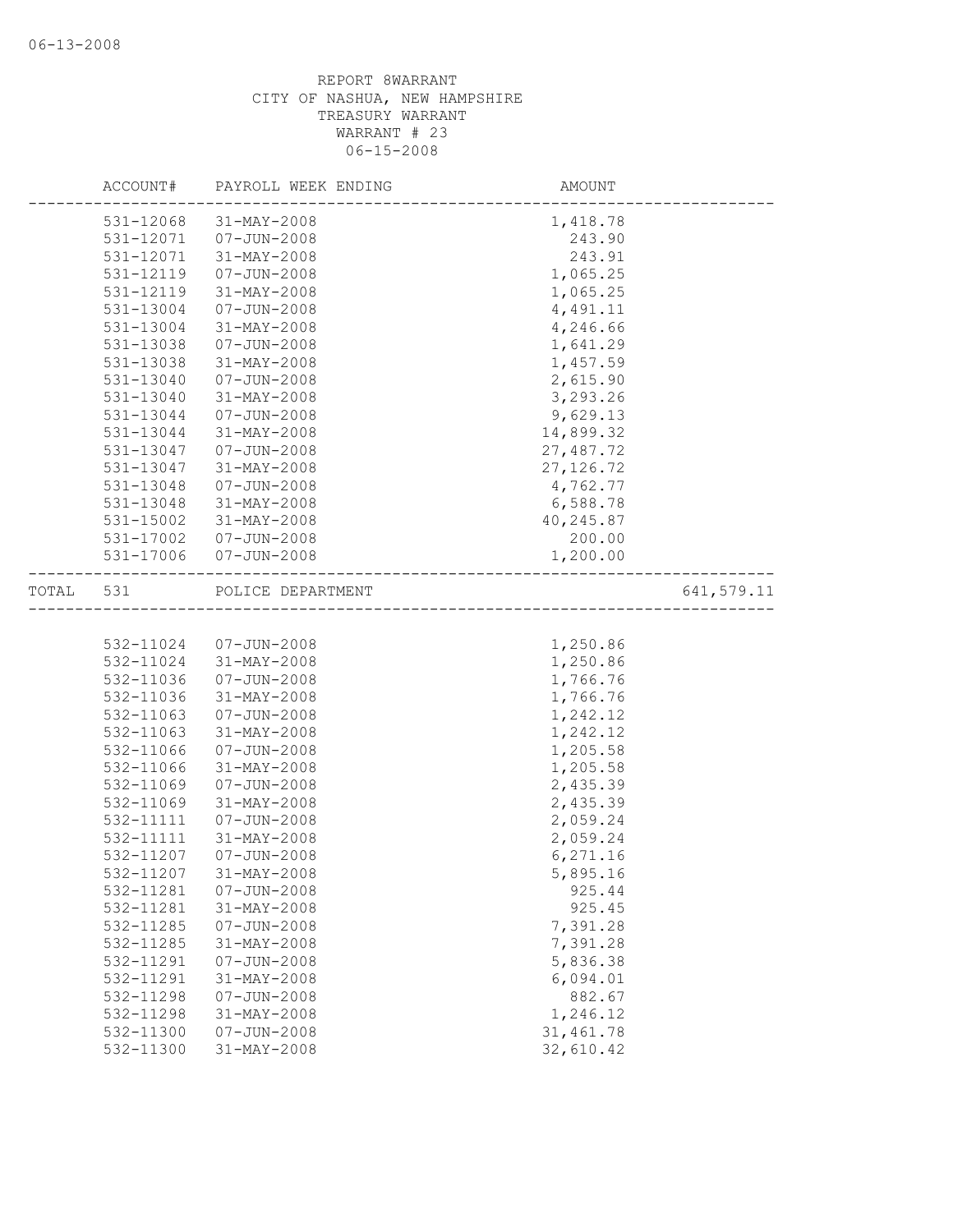|           | ACCOUNT#  | PAYROLL WEEK ENDING                             | AMOUNT               |            |
|-----------|-----------|-------------------------------------------------|----------------------|------------|
|           | 532-11303 | $07 - JUN - 2008$                               | 1,090.35             |            |
|           | 532-11303 | 31-MAY-2008                                     | 1,090.35             |            |
|           | 532-11305 | $07 - JUN - 2008$                               | 4,350.60             |            |
|           | 532-11305 | 31-MAY-2008                                     | 4,350.60             |            |
|           | 532-11309 | $07 - JUN - 2008$                               | 91,514.76            |            |
|           | 532-11309 | 31-MAY-2008                                     | 94,456.19            |            |
|           | 532-11660 | $07 - JUN - 2008$                               | 1,385.40             |            |
|           | 532-11660 | 31-MAY-2008                                     | 1,385.40             |            |
|           | 532-11663 | $07 - JUN - 2008$                               | 1,344.65             |            |
|           | 532-11663 | 31-MAY-2008                                     | 1,344.65             |            |
|           | 532-11666 | $07 - JUN - 2008$                               | 1,344.65             |            |
|           | 532-11666 | 31-MAY-2008                                     | 1,344.65             |            |
|           | 532-11669 | $07 - JUN - 2008$                               | 1,358.10             |            |
|           | 532-11669 | $31 - MAY - 2008$                               | 1,358.10             |            |
|           | 532-12070 | $07 - JUN - 2008$                               | 29,827.73            |            |
|           | 532-12070 | 31-MAY-2008                                     | 25,504.65            |            |
|           | 532-13003 | $07 - JUN - 2008$                               | 11,728.25            |            |
|           | 532-13003 | 31-MAY-2008                                     | 633.06               |            |
|           | 532-13004 | $07 - JUN - 2008$                               | $-7,487.50$          |            |
|           | 532-13004 | 31-MAY-2008                                     | 1,546.20             |            |
|           | 532-13018 | $07 - JUN - 2008$                               | 1,673.05             |            |
|           | 532-13018 | 31-MAY-2008                                     | 1,346.79             |            |
|           | 532-13024 | $07 - JUN - 2008$                               | 84.84                |            |
|           | 532-13024 | 31-MAY-2008                                     | 681.26               |            |
|           | 532-13050 | $07 - JUN - 2008$                               | 9,247.50             |            |
|           | 532-13050 | 31-MAY-2008                                     | 9,913.31             |            |
|           | 532-15002 | 31-MAY-2008                                     | 40, 353.45           |            |
|           | 532-19231 | $07 - JUN - 2008$                               | 1,004.18             |            |
|           | 532-19231 | 31-MAY-2008                                     | 1,004.18             |            |
|           | 532-19232 | $07 - JUN - 2008$                               | 1,480.58             |            |
|           | 532-19232 | $31 - MAY - 2008$                               | 1,480.58             |            |
|           | 532-19233 | $07 - JUN - 2008$                               | 2,375.71             |            |
|           | 532-19233 | 31-MAY-2008                                     | 2,375.71             |            |
|           | 532-19234 | $07 - JUN - 2008$                               | 1,595.52             |            |
|           | 532-19234 | 31-MAY-2008                                     | 1,595.52             |            |
|           | 532-46045 | $07 - JUN - 2008$                               | 1,710.63             |            |
| TOTAL     | 532       | FIRE DEPARTMENT                                 |                      | 474,244.70 |
|           |           |                                                 |                      |            |
|           |           | 535-81023  07-JUN-2008                          | 192.30               |            |
|           |           | 535-81023 31-MAY-2008                           | 192.30               |            |
| TOTAL 535 |           | EMERGENCY MANAGEMENT                            |                      | 384.60     |
|           |           |                                                 |                      |            |
|           |           | 536-11200  07-JUN-2008<br>536-11200 31-MAY-2008 | 1,332.90<br>1,324.89 |            |
|           |           |                                                 |                      |            |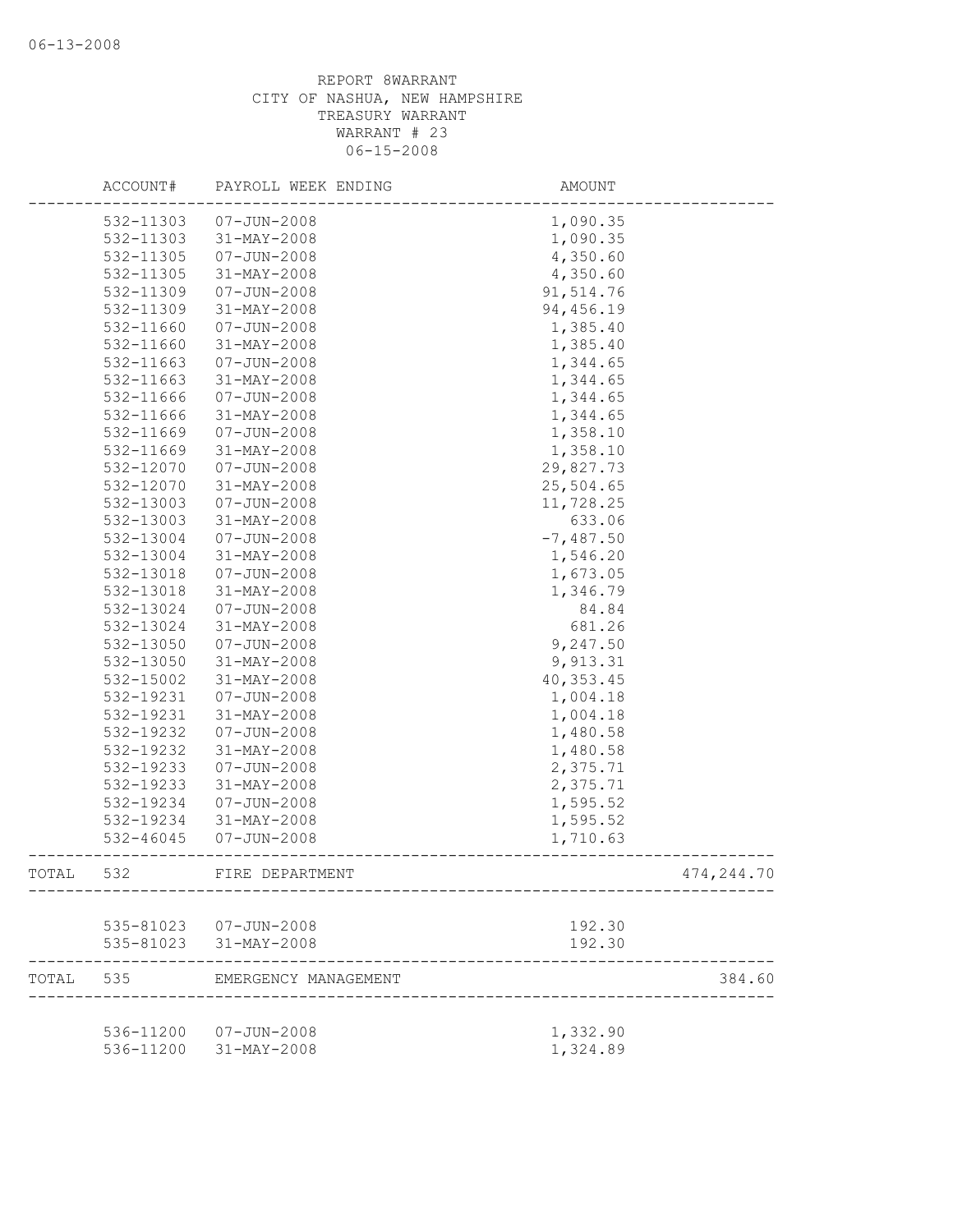|           | ACCOUNT#               | PAYROLL WEEK ENDING                             | AMOUNT                         |            |
|-----------|------------------------|-------------------------------------------------|--------------------------------|------------|
|           |                        | 536-13004 07-JUN-2008                           | 225.62                         |            |
| TOTAL 536 |                        | CITYWIDE COMMUNICATIONS                         | ______________________________ | 2,883.41   |
|           | 541-11024              | 07-JUN-2008                                     | 612.76                         |            |
|           |                        | 541-11048  07-JUN-2008                          | 902.77                         |            |
|           | 541-11048              | 31-MAY-2008                                     | 902.76                         |            |
|           | 541-11104              | 07-JUN-2008                                     | 956.86                         |            |
|           |                        | 541-11104 31-MAY-2008                           | 956.86                         |            |
|           |                        | 541-11346  07-JUN-2008                          | 435.26                         |            |
|           |                        | 541-11346 31-MAY-2008                           | 435.26                         |            |
| TOTAL 541 |                        | COMMUNITY SERVICES DIVISION                     |                                | 5,202.53   |
|           |                        |                                                 |                                |            |
|           | 542-11426              | 07-JUN-2008                                     | 1,286.72                       |            |
|           | 542-11426              | 31-MAY-2008                                     | 1,286.71                       |            |
|           | 542-11584<br>542-11584 | 07-JUN-2008<br>31-MAY-2008                      | 3,212.95<br>3,212.93           |            |
|           | 542-12044              | 31-MAY-2008                                     | 46.00                          |            |
|           |                        | 542-12109  07-JUN-2008                          | 108.00                         |            |
|           |                        | 542-12109 31-MAY-2008                           | 90.00                          |            |
|           |                        | 542-12582  07-JUN-2008                          | 818.70                         |            |
|           |                        | 542-12582 31-MAY-2008                           | 818.70                         |            |
| TOTAL 542 |                        | COMMUNITY HEALTH                                |                                | 10,880.71  |
|           |                        |                                                 |                                |            |
|           | 543-11380              | 07-JUN-2008                                     | 886.27                         |            |
|           |                        | 543-11380 31-MAY-2008                           | 886.26                         |            |
|           | 543-11438              | 07-JUN-2008                                     | 1,446.40                       |            |
|           | 543-11438              | 31-MAY-2008                                     | 1,446.40                       |            |
|           | 543-11601              | 07-JUN-2008                                     | 1,184.60                       |            |
|           | 543-11601              | 31-MAY-2008                                     | 1,184.60                       |            |
|           | 543-11602              | 07-JUN-2008                                     | 833.86                         |            |
|           | 543-11602              | 31-MAY-2008                                     | 833.85                         |            |
|           | 543-11604              | 07-JUN-2008                                     | 1,422.06                       |            |
|           |                        | 543-11604 31-MAY-2008<br>543-11605  07-JUN-2008 | 1,422.06<br>902.76             |            |
|           |                        | 543-11605 31-MAY-2008                           | 902.76                         |            |
| TOTAL     | 543                    | ENVIRONMENTAL HEALTH DEPT.                      |                                | 13, 351.88 |
|           |                        |                                                 |                                |            |
|           |                        | 544-11008  07-JUN-2008                          | 702.64                         |            |
|           |                        | 544-11008 31-MAY-2008                           | 702.64                         |            |
|           |                        | 544-11099  07-JUN-2008                          | 1,897.78                       |            |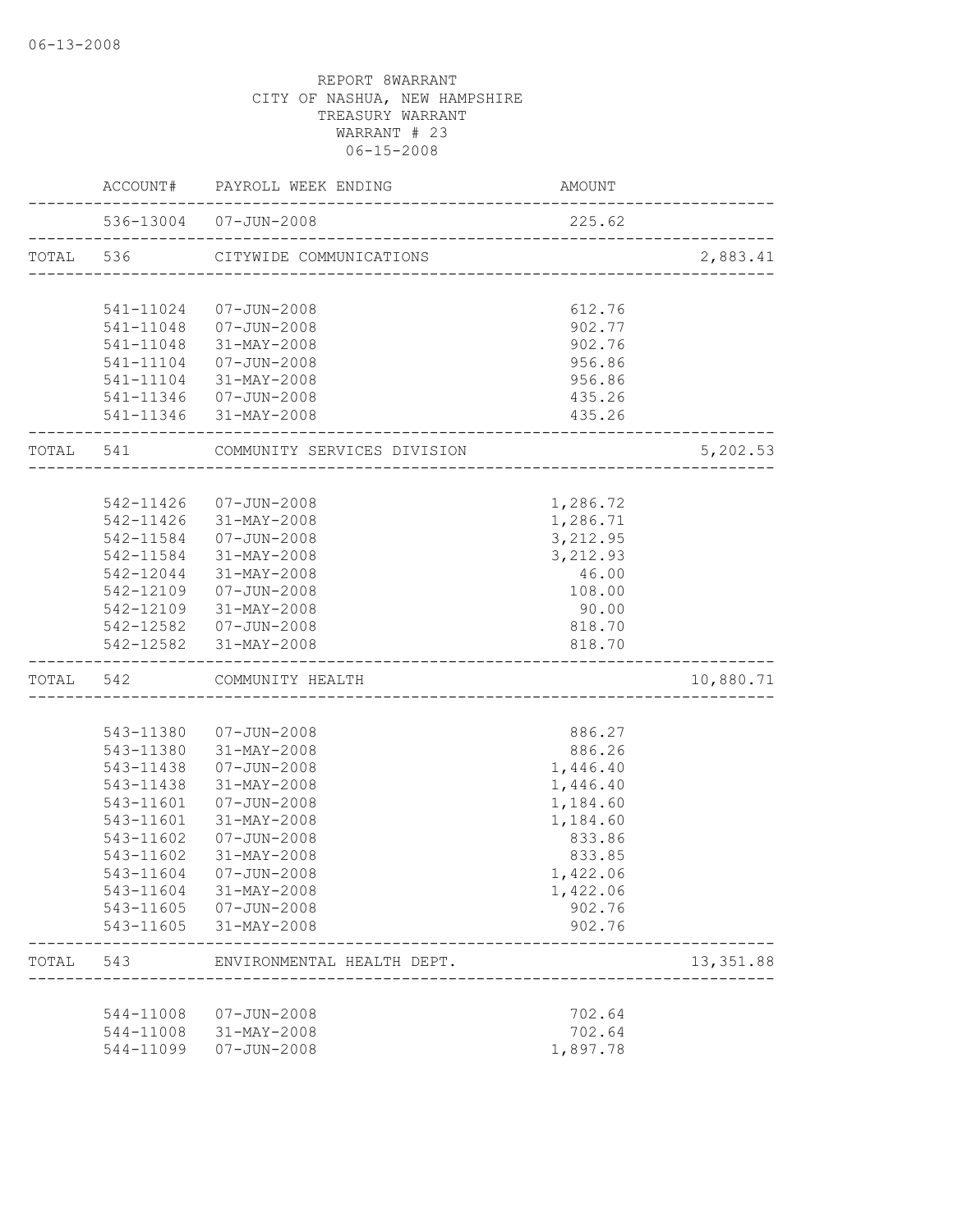|           |               | ACCOUNT# PAYROLL WEEK ENDING                         | AMOUNT   |            |
|-----------|---------------|------------------------------------------------------|----------|------------|
|           |               | 544-11099 31-MAY-2008                                | 2,034.95 |            |
|           |               | 544-11112  07-JUN-2008                               | 798.30   |            |
|           | 544-11112     | 31-MAY-2008                                          | 798.30   |            |
|           | 544-11367     | 07-JUN-2008                                          | 786.81   |            |
|           | 544-11367     | 31-MAY-2008                                          | 786.81   |            |
|           | 544-11777     | 07-JUN-2008                                          | 1,216.69 |            |
|           | 544-11777     | 31-MAY-2008                                          | 1,216.69 |            |
|           |               | 544-12101  07-JUN-2008                               | 254.75   |            |
|           |               | 544-12101 31-MAY-2008<br>--------------------------- | 254.75   |            |
| TOTAL 544 |               | WELFARE ADMINISTRATION                               |          | 11, 451.11 |
|           |               |                                                      |          |            |
|           | 551-11008     | 07-JUN-2008                                          | 667.55   |            |
|           | 551-11008     | 31-MAY-2008                                          | 667.54   |            |
|           | $551 - 11028$ | $07 - JUN - 2008$                                    | 570.28   |            |
|           | 551-11028     | 31-MAY-2008                                          | 570.27   |            |
|           | 551-11057     | 07-JUN-2008                                          | 847.96   |            |
|           | 551-11057     | 31-MAY-2008                                          | 847.96   |            |
|           | 551-11094     | 07-JUN-2008                                          | 288.71   |            |
|           | 551-11094     | 31-MAY-2008                                          | 288.71   |            |
|           | 551-11097     | 07-JUN-2008                                          | 1,014.95 |            |
|           | 551-11097     | 31-MAY-2008                                          | 1,014.95 |            |
|           | 551-11208     | 07-JUN-2008                                          | 762.45   |            |
|           | 551-11208     | 31-MAY-2008                                          | 762.45   |            |
|           | 551-11211     | 07-JUN-2008                                          | 450.34   |            |
|           | 551-11211     | 31-MAY-2008                                          | 450.35   |            |
|           | 551-11212     | 07-JUN-2008                                          | 1,367.59 |            |
|           | 551-11212     | 31-MAY-2008                                          | 1,367.59 |            |
|           | 551-11249     | 07-JUN-2008                                          | 1,602.86 |            |
|           | 551-11249     | 31-MAY-2008                                          | 1,602.85 |            |
|           | 551-11273     | $07 - JUN - 2008$                                    | 1,577.44 |            |
|           | 551-11273     | 31-MAY-2008                                          | 1,577.44 |            |
|           | 551-11435     | 07-JUN-2008                                          | 857.86   |            |
|           | 551-11435     | 31-MAY-2008                                          | 857.86   |            |
|           | 551-11462     | $07 - JUN - 2008$                                    | 975.54   |            |
|           | $551 - 11462$ | 31-MAY-2008                                          | 975.54   |            |
|           | 551-11638     | $07 - JUN - 2008$                                    | 1,110.43 |            |
|           | 551-11638     | 31-MAY-2008                                          | 1,110.43 |            |
|           | 551-13004     | 07-JUN-2008                                          | 248.66   |            |
|           | 551-13004     | 31-MAY-2008                                          | 294.99   |            |
| TOTAL     | 551           | PUBLIC WORKS DIV & ENGINEERING                       |          | 24,731.55  |
|           |               |                                                      |          |            |
|           | 552-11077     | 07-JUN-2008                                          | 1,219.71 |            |
|           | 552-11077     | 31-MAY-2008                                          | 1,219.71 |            |
|           | 552-11087     | $07 - JUN - 2008$                                    | 746.80   |            |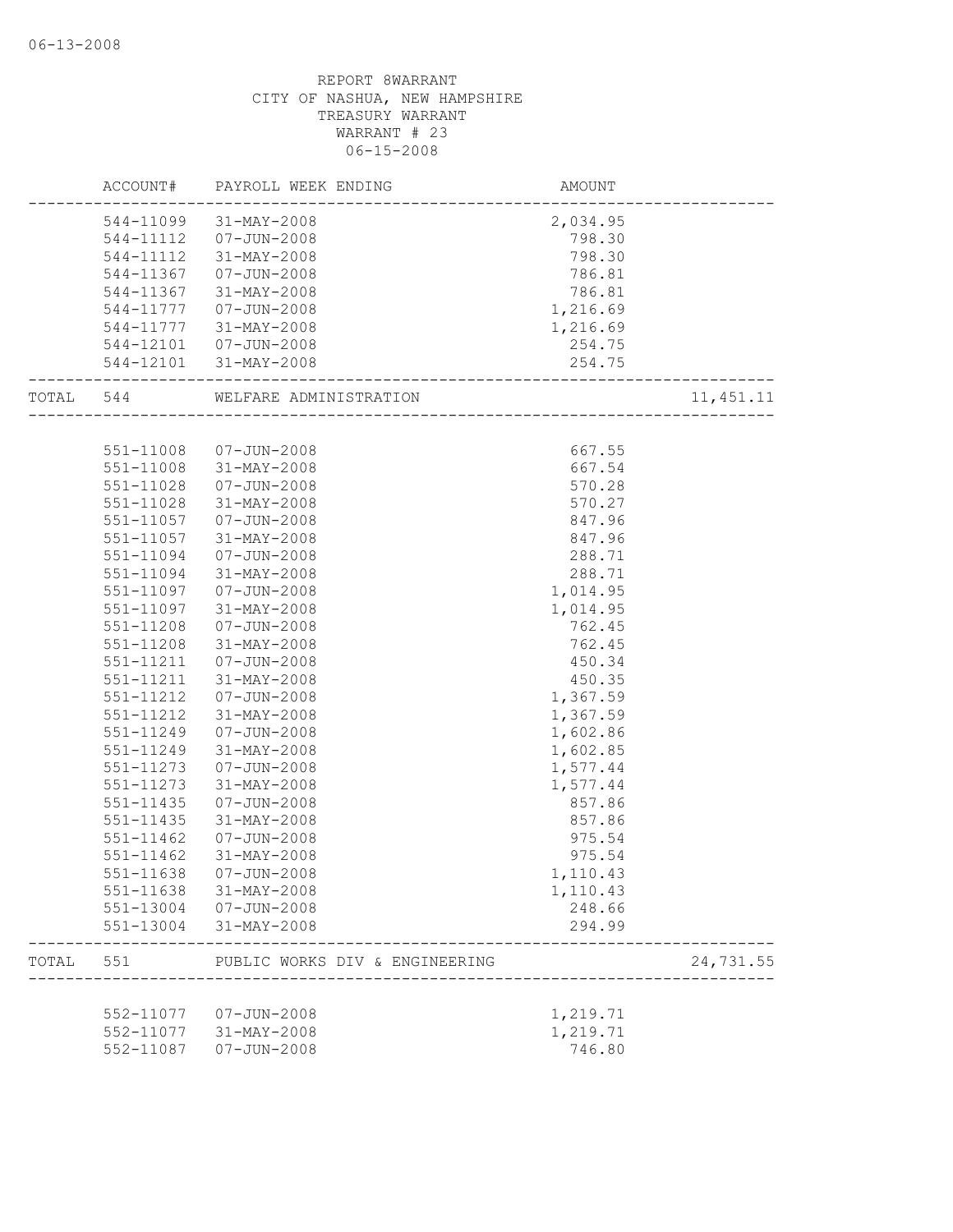|       | ACCOUNT#  | PAYROLL WEEK ENDING    | AMOUNT   |           |
|-------|-----------|------------------------|----------|-----------|
|       | 552-11087 | 31-MAY-2008            | 746.80   |           |
|       | 552-11143 | $07 - JUN - 2008$      | 784.00   |           |
|       | 552-11143 | 31-MAY-2008            | 784.00   |           |
|       | 552-11324 | $07 - JUN - 2008$      | 2,926.62 |           |
|       | 552-11324 | 31-MAY-2008            | 2,926.63 |           |
|       | 552-11339 | $07 - JUN - 2008$      | 2,696.32 |           |
|       | 552-11339 | 31-MAY-2008            | 2,696.32 |           |
|       | 552-11342 | $07 - JUN - 2008$      | 706.00   |           |
|       | 552-11342 | 31-MAY-2008            | 706.00   |           |
|       | 552-11343 | $07 - JUN - 2008$      | 2,318.88 |           |
|       | 552-11343 | 31-MAY-2008            | 2,366.40 |           |
|       | 552-11407 | $07 - JUN - 2008$      | 4,884.00 |           |
|       | 552-11407 | 31-MAY-2008            | 4,884.00 |           |
|       | 552-11492 | $07 - JUN - 2008$      | 746.80   |           |
|       | 552-11492 | $31 - MAX - 2008$      | 746.80   |           |
|       | 552-11548 | $07 - JUN - 2008$      | 992.96   |           |
|       | 552-11548 | $31 - MAX - 2008$      | 992.96   |           |
|       | 552-11580 | $07 - JUN - 2008$      | 929.81   |           |
|       | 552-11580 | 31-MAY-2008            | 929.81   |           |
|       | 552-11618 | $07 - JUN - 2008$      | 615.90   |           |
|       | 552-11618 | 31-MAY-2008            | 615.90   |           |
|       | 552-11672 | $07 - JUN - 2008$      | 1,364.20 |           |
|       | 552-11672 | 31-MAY-2008            | 1,364.20 |           |
|       | 552-11750 | $07 - JUN - 2008$      | 736.96   |           |
|       | 552-11750 | 31-MAY-2008            | 727.36   |           |
|       | 552-12156 | $07 - JUN - 2008$      | 6,692.50 |           |
|       | 552-12156 | 31-MAY-2008            | 5,260.00 |           |
|       | 552-12186 | $07 - JUN - 2008$      | 360.00   |           |
|       | 552-12186 | 31-MAY-2008            | 329.06   |           |
|       | 552-13004 | $07 - JUN - 2008$      | 4,720.29 |           |
|       | 552-13004 | $31 - MAX - 2008$      | 4,660.56 |           |
|       | 552-17002 | $07 - JUN - 2008$      | 500.00   |           |
|       | 552-59050 | 31-MAY-2008            | 635.00   |           |
| TOTAL | 552       | PARKS AND RECREATION   |          | 66,533.26 |
|       |           |                        |          |           |
|       |           | 553-11041  07-JUN-2008 | 981.62   |           |
|       | 553-11041 | $31 - MAY - 2008$      | 981.61   |           |
|       | 553-11078 | $07 - JUN - 2008$      | 1,328.18 |           |
|       | 553-11078 | 31-MAY-2008            | 1,328.18 |           |
|       | 553-11098 | $07 - JUN - 2008$      | 1,035.25 |           |
|       | 553-11098 | $31 - MAY - 2008$      | 1,035.25 |           |
|       | 553-11192 | $07 - JUN - 2008$      | 899.89   |           |
|       | 553-11192 | 31-MAY-2008            | 899.89   |           |
|       | 553-11279 | $07 - JUN - 2008$      | 5,512.70 |           |
|       | 553-11279 | $31 - MAY - 2008$      | 5,544.41 |           |
|       | 553-11327 | $07 - JUN - 2008$      | 2,926.63 |           |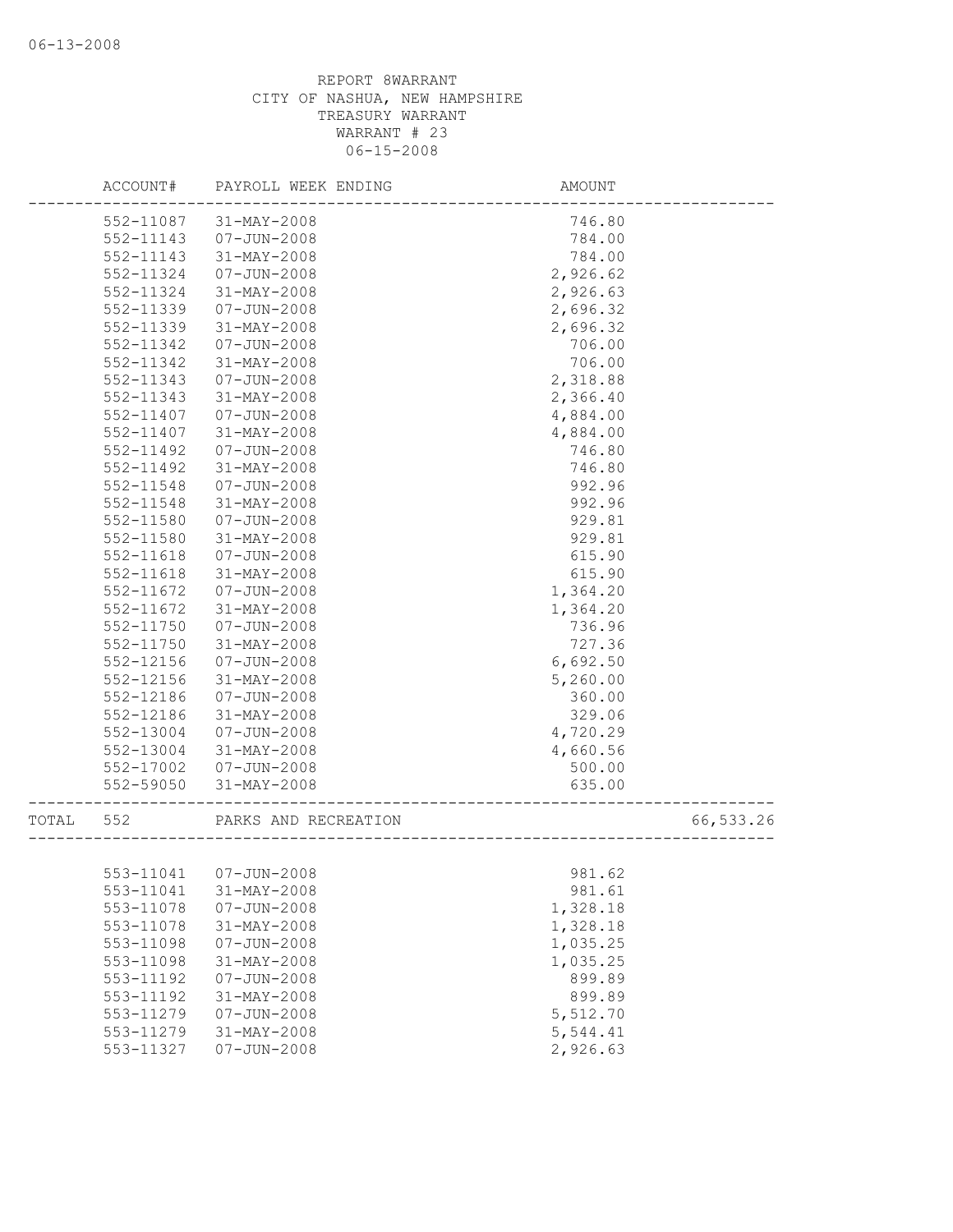|       | ACCOUNT#  | PAYROLL WEEK ENDING | AMOUNT    |            |
|-------|-----------|---------------------|-----------|------------|
|       | 553-11327 | 31-MAY-2008         | 2,926.63  |            |
|       | 553-11375 | $07 - JUN - 2008$   | 2,017.20  |            |
|       | 553-11375 | 31-MAY-2008         | 2,004.59  |            |
|       | 553-11465 | $07 - JUN - 2008$   | 2,240.40  |            |
|       | 553-11465 | 31-MAY-2008         | 2,240.40  |            |
|       | 553-11474 | $07 - JUN - 2008$   | 4,430.31  |            |
|       | 553-11474 | 31-MAY-2008         | 4,341.27  |            |
|       | 553-11475 | $07 - JUN - 2008$   | 1,695.20  |            |
|       | 553-11475 | 31-MAY-2008         | 1,694.53  |            |
|       | 553-11630 | $07 - JUN - 2008$   | 1,435.20  |            |
|       | 553-11630 | 31-MAY-2008         | 1,435.20  |            |
|       | 553-11631 | $07 - JUN - 2008$   | 729.60    |            |
|       | 553-11631 | $31 - MAX - 2008$   | 726.60    |            |
|       | 553-11648 | $07 - JUN - 2008$   | 792.60    |            |
|       | 553-11648 | $31 - MAX - 2008$   | 792.59    |            |
|       | 553-11678 | $07 - JUN - 2008$   | 1,575.29  |            |
|       | 553-11678 | 31-MAY-2008         | 1,575.29  |            |
|       | 553-11759 | $07 - JUN - 2008$   | 13,080.80 |            |
|       | 553-11759 | $31 - MAX - 2008$   | 13,046.88 |            |
|       | 553-11771 | $07 - JUN - 2008$   | 1,683.20  |            |
|       | 553-11771 | 31-MAY-2008         | 1,683.20  |            |
|       | 553-12128 | 07-JUN-2008         | 261.46    |            |
|       | 553-12128 | 31-MAY-2008         | 261.46    |            |
|       | 553-13004 | 07-JUN-2008         | 531.62    |            |
|       | 553-13004 | 31-MAY-2008         | 746.68    |            |
| TOTAL | 553       | STREET DEPARTMENT   |           | 86, 421.81 |
|       |           |                     |           |            |
|       | 555-11024 | $07 - JUN - 2008$   | 725.26    |            |
|       | 555-11024 | 31-MAY-2008         | 725.26    |            |
|       | 555-11058 | $07 - JUN - 2008$   | 929.81    |            |
|       | 555-11058 | 31-MAY-2008         | 929.80    |            |
|       | 555-11461 | $07 - JUN - 2008$   | 1,404.69  |            |
|       | 555-11461 | 31-MAY-2008         | 1,404.69  |            |
|       | 555-11505 | $07 - JUN - 2008$   | 1, 117.44 |            |
|       | 555-11505 | $31 - MAX - 2008$   | 1, 117.44 |            |
|       | 555-11639 | 07-JUN-2008         | 746.80    |            |
|       | 555-11639 | 31-MAY-2008         | 746.80    |            |
|       | 555-11640 | $07 - JUN - 2008$   | 695.60    |            |
|       | 555-11640 | $31 - MAY - 2008$   | 695.60    |            |
|       | 555-11738 | $07 - JUN - 2008$   | 1,760.00  |            |
|       | 555-11738 | $31 - MAY - 2008$   | 1,760.00  |            |
|       | 555-11745 | $07 - JUN - 2008$   | 738.80    |            |
|       | 555-11745 | 31-MAY-2008         | 738.80    |            |
|       | 555-11746 | $07 - JUN - 2008$   | 1,075.15  |            |
|       | 555-11746 | $31 - MAX - 2008$   | 1,075.15  |            |
|       | 555-13004 | $07 - JUN - 2008$   | 198.00    |            |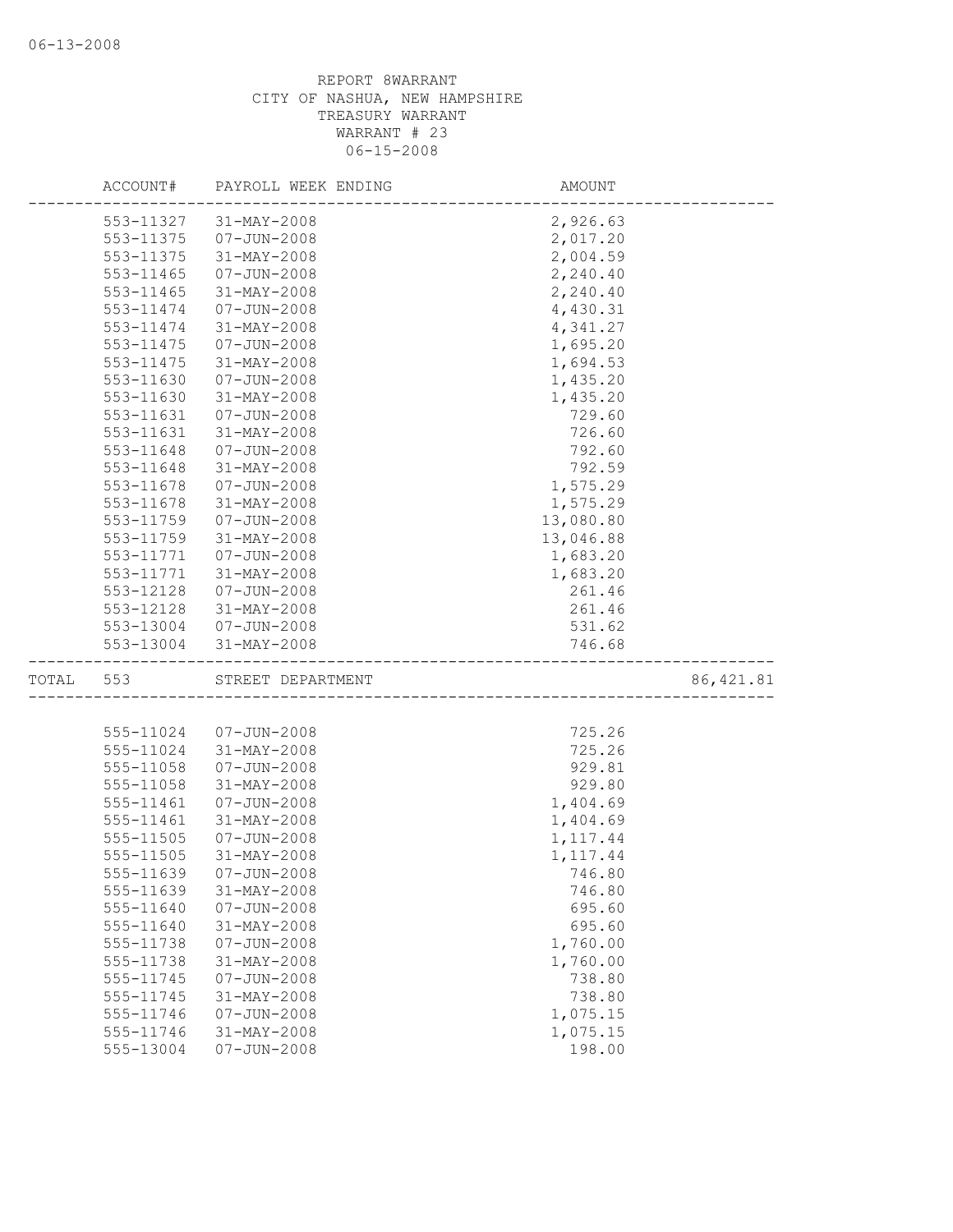|           | ACCOUNT#                        | PAYROLL WEEK ENDING                            | AMOUNT                    |           |
|-----------|---------------------------------|------------------------------------------------|---------------------------|-----------|
| TOTAL 555 |                                 | TRAFFIC DEPARTMENT                             |                           | 18,585.09 |
|           |                                 |                                                | 746.80                    |           |
|           |                                 | 557-11161  07-JUN-2008                         | 746.80                    |           |
|           |                                 | 557-11161 31-MAY-2008<br>557-13004 07-JUN-2008 | 85.95                     |           |
|           | . _ _ _ _ _ _ _ _ _ _ _ _ _ _ _ | TOTAL 557 PARKING LOTS                         | _________________________ | 1,579.55  |
|           |                                 |                                                |                           |           |
|           |                                 | 561-11345  07-JUN-2008                         | 1,301.50                  |           |
|           |                                 | 561-11345 31-MAY-2008                          | 1,301.50                  |           |
|           | 561-11651                       | $07 - JUN - 2008$                              | 811.82                    |           |
|           | 561-11651                       | 31-MAY-2008                                    | 811.82                    |           |
|           | 561-11658                       | $07 - JUN - 2008$                              | 1,971.12                  |           |
|           | 561-11658                       | 31-MAY-2008                                    | 985.56                    |           |
|           |                                 | 561-12153  07-JUN-2008                         | 2,485.00                  |           |
|           |                                 | 561-12153 31-MAY-2008                          | 1,600.00                  |           |
| TOTAL     | 561                             | EDGEWOOD CEMETERY                              |                           | 11,268.32 |
|           |                                 |                                                |                           |           |
|           |                                 | 563-11345  07-JUN-2008                         | 1,094.67                  |           |
|           |                                 | 563-11345 31-MAY-2008                          | 1,094.68                  |           |
|           | 563-11651                       | 07-JUN-2008                                    | 722.90                    |           |
|           |                                 | 563-11651 31-MAY-2008                          | 722.90                    |           |
|           |                                 | 563-11657  07-JUN-2008                         | 903.15                    |           |
|           |                                 | 563-11657 31-MAY-2008                          | 903.15                    |           |
|           |                                 | 563-12153  07-JUN-2008                         | 800.00                    |           |
|           |                                 | 563-12153 31-MAY-2008                          | 640.00                    |           |
| TOTAL 563 |                                 | WOODLAWN CEMETERY                              |                           | 6,881.45  |
|           |                                 |                                                |                           |           |
|           |                                 | 571-11174 07-JUN-2008                          | 838.19                    |           |
|           |                                 | 571-11174 31-MAY-2008                          | 838.19                    |           |
|           | 571-11237                       | $07 - JUN - 2008$                              | 1,885.72                  |           |
|           | 571-11237                       | 31-MAY-2008                                    | 1,885.71                  |           |
| TOTAL     | 571                             | COMMUNITY DEVELOPMENT                          |                           | 5,447.81  |
|           |                                 |                                                |                           |           |
|           | 572-11024                       | $07 - JUN - 2008$                              | 609.96                    |           |
|           | 572-11024                       | $31 - MAX - 2008$                              | 609.96                    |           |
|           | 572-11215                       | $07 - JUN - 2008$                              | 3,542.40                  |           |
|           | 572-11215                       | 31-MAY-2008                                    | 3,542.40                  |           |
|           | 572-11238                       | $07 - JUN - 2008$                              | 812.71                    |           |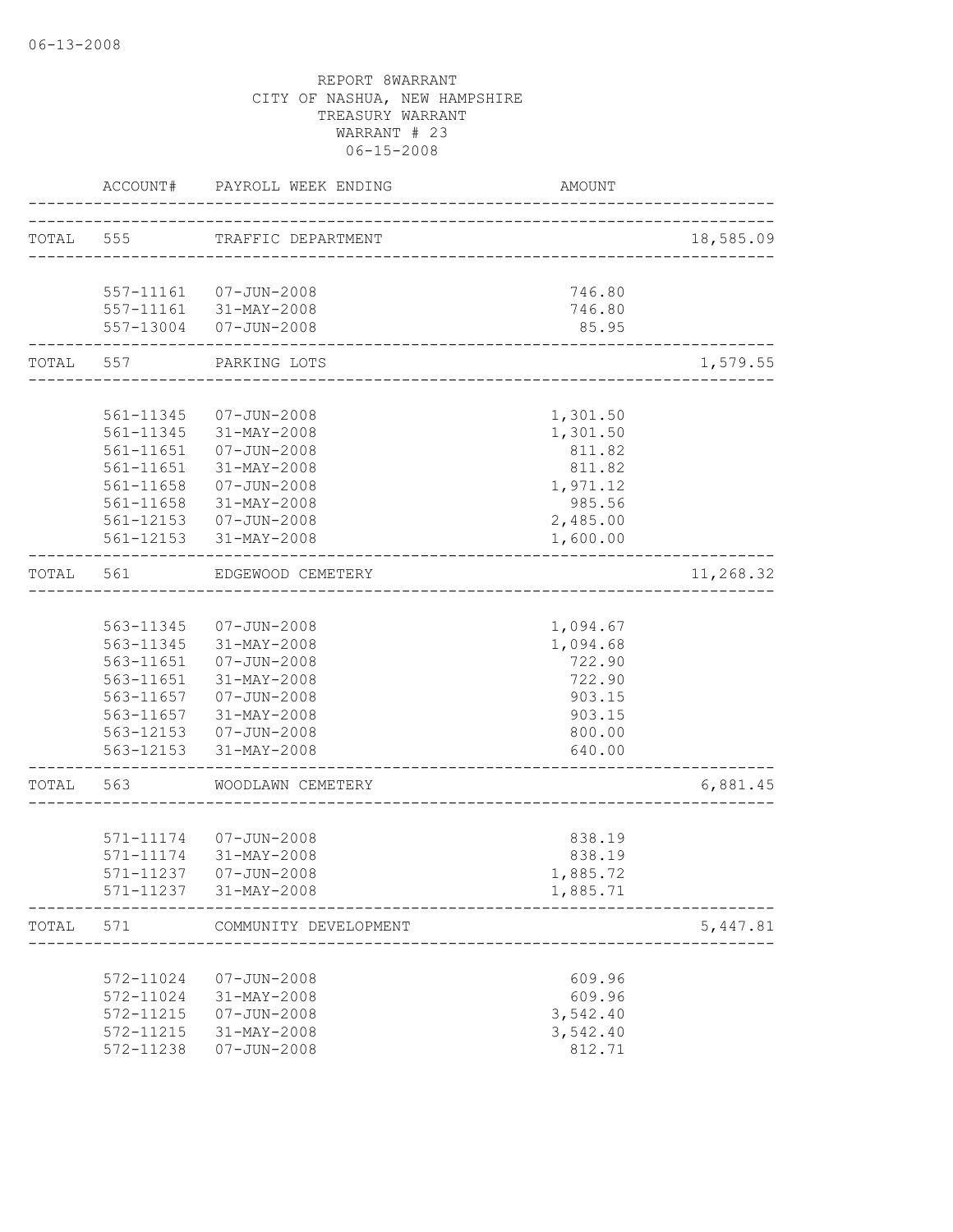|       | ACCOUNT#      | PAYROLL WEEK ENDING   | AMOUNT                  |           |
|-------|---------------|-----------------------|-------------------------|-----------|
|       | 572-11238     | 31-MAY-2008           | 812.71                  |           |
|       | 572-11450     | 07-JUN-2008           | 1,622.11                |           |
|       | 572-11450     | 31-MAY-2008           | 1,622.11                |           |
|       | 572-11522     | $07 - JUN - 2008$     | 788.29                  |           |
|       | 572-11522     | 31-MAY-2008           | 788.29                  |           |
|       | 572-11525     | $07 - JUN - 2008$     | 972.85                  |           |
|       | 572-11525     | 31-MAY-2008           | 972.85                  |           |
|       | 572-58005     | $07 - JUN - 2008$     | 300.00                  |           |
|       | $572 - 98045$ | 07-JUN-2008           | 167.64                  |           |
|       |               | 572-98045 31-MAY-2008 | 20.95                   |           |
|       |               | 572-98046 07-JUN-2008 | 100.00                  |           |
| TOTAL | 572           | PLANNING DEPARTMENT   | ----------------------- | 17,285.23 |
|       |               |                       |                         |           |
|       | 575-11032     | 07-JUN-2008           | 676.88                  |           |
|       | 575-11032     | 31-MAY-2008           | 676.88                  |           |
|       | 575-11042     | 07-JUN-2008           | 1,318.78                |           |
|       | 575-11042     | 31-MAY-2008           | 1,318.79                |           |
|       | 575-11062     | $07 - JUN - 2008$     | 581.50                  |           |
|       | 575-11062     | $31 - MAX - 2008$     | 581.50                  |           |
|       | 575-11189     | $07 - JUN - 2008$     | 1,021.22                |           |
|       | 575-11189     | 31-MAY-2008           | 1,021.20                |           |
|       | 575-11246     | $07 - JUN - 2008$     | 1,831.21                |           |
|       | 575-11246     | 31-MAY-2008           | 1,831.21                |           |
|       | 575-11387     | $07 - JUN - 2008$     | 4,717.97                |           |
|       | 575-11387     | 31-MAY-2008           | 4,717.97                |           |
|       | 575-11393     | $07 - JUN - 2008$     | 3,493.14                |           |
|       | 575-11393     | 31-MAY-2008           | 3,485.42                |           |
|       | 575-11400     | $07 - JUN - 2008$     | 7,102.53                |           |
|       | 575-11400     | 31-MAY-2008           | 26,598.41               |           |
|       | 575-11401     | $07 - JUN - 2008$     | 4,779.12                |           |
|       | 575-11401     | 31-MAY-2008           | 4,779.14                |           |
|       | 575-11403     | $07 - JUN - 2008$     | 809.99                  |           |
|       | 575-11403     | 31-MAY-2008           | 809.99                  |           |
|       | 575-11404     | 07-JUN-2008           | 722.48                  |           |
|       | 575-11404     | 31-MAY-2008           | 722.48                  |           |
|       | 575-11627     | $07 - JUN - 2008$     | 566.40                  |           |
|       | 575-11627     | 31-MAY-2008           | 566.40                  |           |
|       | 575-12076     | $07 - JUN - 2008$     | 437.16                  |           |
|       | 575-12076     | 31-MAY-2008           | 129.36                  |           |
|       | 575-12087     | $07 - JUN - 2008$     | 469.12                  |           |
|       | 575-12087     | 31-MAY-2008           | 469.12                  |           |
|       | 575-12090     | $07 - JUN - 2008$     | 1,126.61                |           |
|       | 575-12090     | 31-MAY-2008           | 1,126.61                |           |
|       | 575-12114     | $07 - JUN - 2008$     | 1,305.93                |           |
|       | 575-12114     | 31-MAY-2008           | 1,086.12                |           |
|       | 575-13035     | $07 - JUN - 2008$     | 792.12                  |           |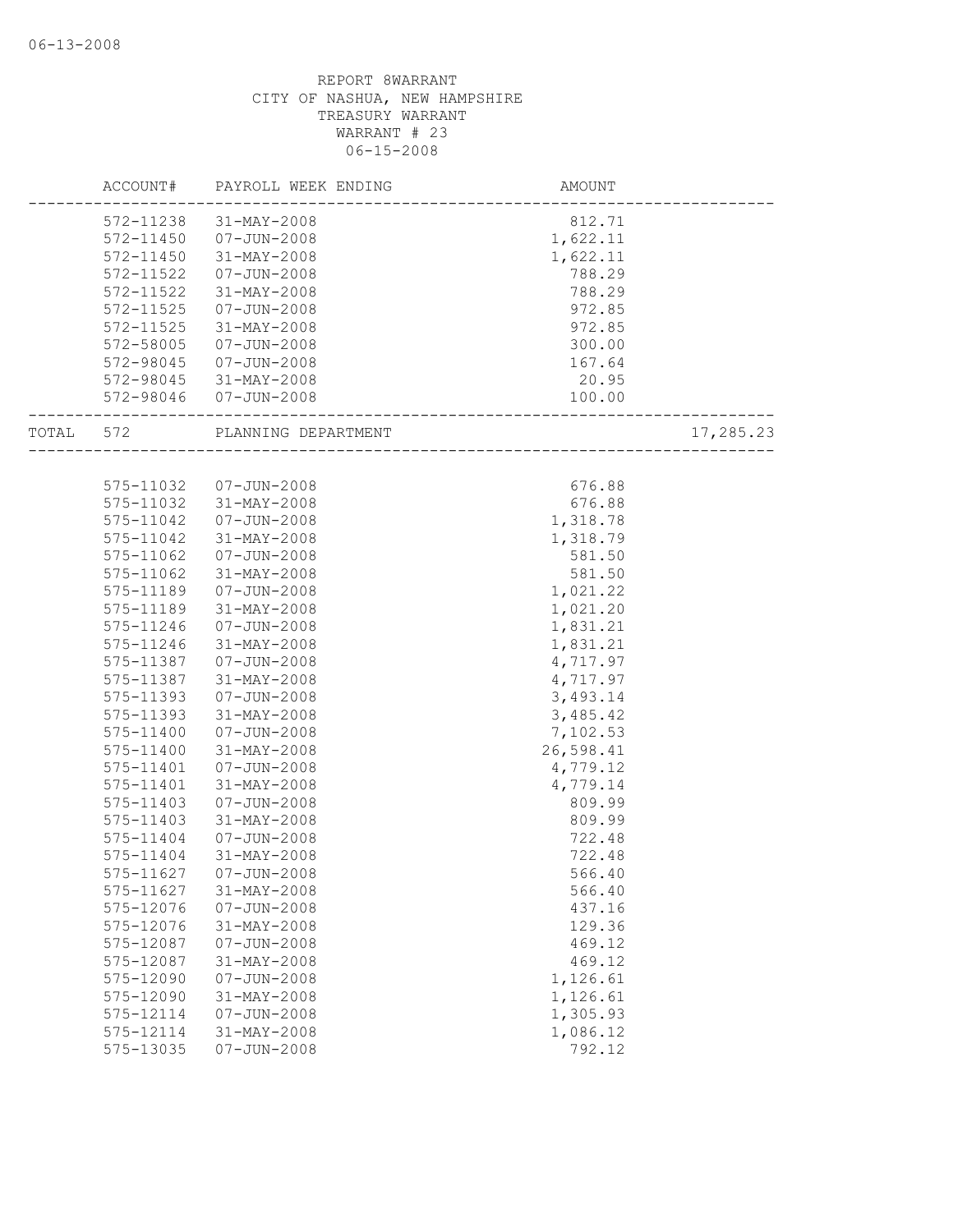|           | ACCOUNT# PAYROLL WEEK ENDING  | AMOUNT                                |           |
|-----------|-------------------------------|---------------------------------------|-----------|
|           | 575-13035 31-MAY-2008         | 219.81                                |           |
|           | TOTAL 575 PUBLIC LIBRARIES    | ------------------------------------- | 81,892.57 |
|           |                               |                                       |           |
|           | 576-11059  07-JUN-2008        | 1,216.69                              |           |
|           | 576-11059 31-MAY-2008         | 1,216.69                              |           |
|           | 576-11139  07-JUN-2008        | 331.73                                |           |
| 576-11139 | 31-MAY-2008                   | 210.09                                |           |
|           | 576-11221  07-JUN-2008        | 1,002.92                              |           |
|           | 576-11221 31-MAY-2008         | 1,002.91                              |           |
|           | 576-11315  07-JUN-2008        | 1,260.15                              |           |
|           | 576-11315 31-MAY-2008         | 1,260.15                              |           |
|           | 576-11361  07-JUN-2008        | 3,949.19                              |           |
|           | 576-11361 31-MAY-2008         | 15,015.37                             |           |
|           | 576-13004 07-JUN-2008         | 106.57                                |           |
|           | TOTAL 576 BUILDING DEPARTMENT |                                       | 26,572.46 |
|           |                               |                                       |           |
|           | 577-11067  07-JUN-2008        | 1,139.43                              |           |
|           | 577-11067 31-MAY-2008         | 1,139.44                              |           |
|           | 577-11183  07-JUN-2008        | 1,014.93                              |           |
|           | 577-11183 31-MAY-2008         | 1,014.94                              |           |
|           | TOTAL 577 CODE ENFORCEMENT    |                                       | 4,308.74  |
|           |                               |                                       |           |
|           | 581-11012 31-MAY-2008         | 3,942.31                              |           |
|           | 581-11075 31-MAY-2008         | 4,076.92                              |           |
|           | 581-11081 31-MAY-2008         | 2,021.22                              |           |
| 581-11162 | 07-JUN-2008                   | 54, 553.32                            |           |
| 581-11162 | 31-MAY-2008                   | 54,421.90                             |           |
| 581-11204 | 07-JUN-2008                   | 11,022.00                             |           |
| 581-11204 | 31-MAY-2008                   | 12,237.20                             |           |
| 581-11348 | 31-MAY-2008                   | 162,550.18                            |           |
| 581-11366 | 07-JUN-2008                   | 48,880.60                             |           |
|           | 581-11366 31-MAY-2008         | 47, 149.97                            |           |
| 581-11396 | 31-MAY-2008                   | 89,646.56                             |           |
| 581-11408 | $07 - JUN - 2008$             | 14,828.18                             |           |
| 581-11408 | 31-MAY-2008                   | 14,950.18                             |           |
| 581-11486 | 31-MAY-2008                   | 57,116.68                             |           |
| 581-11515 | 31-MAY-2008                   | 1,951.92                              |           |
| 581-11570 | 31-MAY-2008                   | 56,096.52                             |           |
| 581-11572 | 31-MAY-2008                   | 46,778.97                             |           |
| 581-11579 | 31-MAY-2008                   | 61,235.46                             |           |
| 581-11628 | $07 - JUN - 2008$             | 1,215.20                              |           |
| 581-11628 | 31-MAY-2008                   | 972.16                                |           |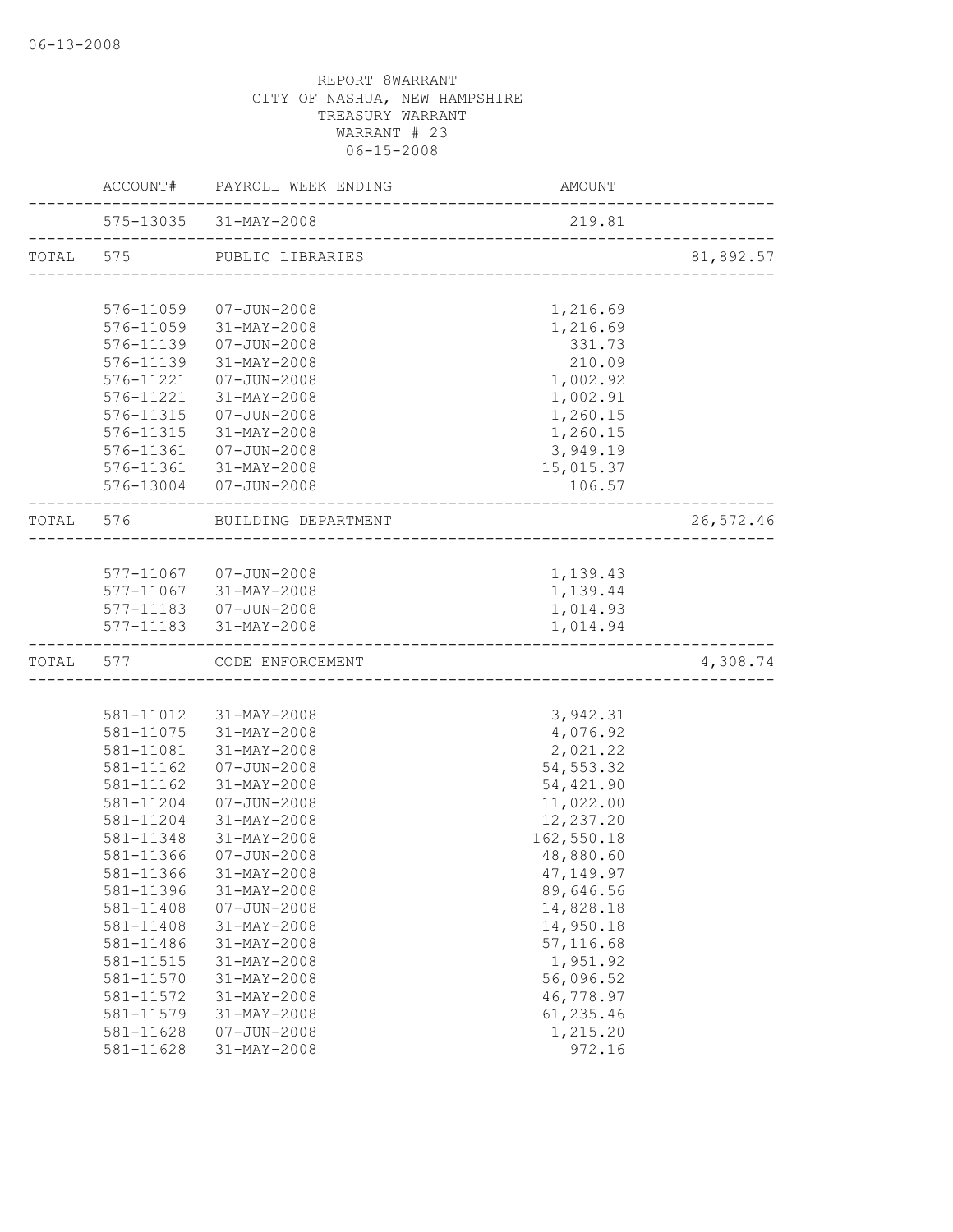| ACCOUNT#  | PAYROLL WEEK ENDING | AMOUNT       |
|-----------|---------------------|--------------|
| 581-11675 | $31 - MAX - 2008$   | 5,769.23     |
| 581-11709 | 31-MAY-2008         | 5,727.67     |
| 581-11711 | 31-MAY-2008         | 2,628.18     |
| 581-11726 | 31-MAY-2008         | 5,055,514.39 |
| 581-11800 | 31-MAY-2008         | 37,206.30    |
| 581-11801 | 31-MAY-2008         | 12,337.44    |
| 581-11802 | 31-MAY-2008         | 12,638.51    |
| 581-11803 | $07 - JUN - 2008$   | 659.40       |
| 581-11803 | $31 - MAX - 2008$   | 13,505.37    |
| 581-11804 | $31 - MAX - 2008$   | 14,429.38    |
| 581-11805 | 31-MAY-2008         | 53,485.58    |
| 581-11812 | 31-MAY-2008         | 1,765.50     |
| 581-11830 | 31-MAY-2008         | 3, 145.85    |
| 581-11850 | $07 - JUN - 2008$   | 2,584.05     |
| 581-11850 | 31-MAY-2008         | 2,067.24     |
| 581-11860 | 31-MAY-2008         | 6,123.48     |
| 581-12006 | $07 - JUN - 2008$   | 1,304.00     |
| 581-12021 | $07 - JUN - 2008$   | 36,221.00    |
| 581-12021 | $31 - MAX - 2008$   | 1,770.18     |
| 581-12060 | $07 - JUN - 2008$   | 2,978.50     |
| 581-12060 | 31-MAY-2008         | 2,269.17     |
| 581-12078 | $07 - JUN - 2008$   | 2,012.50     |
| 581-12078 | $31 - MAY - 2008$   | 2,500.00     |
| 581-12081 | 31-MAY-2008         | 1,327.02     |
| 581-12084 | $07 - JUN - 2008$   | 650.00       |
| 581-12084 | 31-MAY-2008         | 2,487.50     |
| 581-12087 | $07 - JUN - 2008$   | 1,411.84     |
| 581-12087 | $31 - MAX - 2008$   | 1,161.44     |
| 581-12111 | $07 - JUN - 2008$   | 130,961.37   |
| 581-12111 | 31-MAY-2008         | 103,555.25   |
| 581-12112 | $07 - JUN - 2008$   | 7,018.44     |
| 581-12112 | $31 - MAY - 2008$   | 6,410.05     |
| 581-12126 | $07 - JUN - 2008$   | 4,535.08     |
| 581-12126 | 31-MAY-2008         | 4,679.30     |
| 581-12135 | $07 - JUN - 2008$   | 5,522.29     |
| 581-12135 | $31 - MAX - 2008$   | 4,532.55     |
| 581-12136 | $07 - JUN - 2008$   | 843.22       |
| 581-12136 | 31-MAY-2008         | 803.27       |
| 581-12138 | $07 - JUN - 2008$   | 1,327.61     |
| 581-12138 | 31-MAY-2008         | 1,282.43     |
| 581-12141 | $07 - JUN - 2008$   | 300.00       |
| 581-12141 | 31-MAY-2008         | 300.00       |
| 581-12153 | $07 - JUN - 2008$   | 4,272.00     |
| 581-12153 | $31 - MAX - 2008$   | 2,316.00     |
| 581-12198 | 31-MAY-2008         | 38,995.31    |
| 581-12201 | $07 - JUN - 2008$   | 32,865.62    |
| 581-12201 | $31 - MAX - 2008$   | 27,570.21    |
| 581-13004 | $07 - JUN - 2008$   | 73.99        |
|           |                     |              |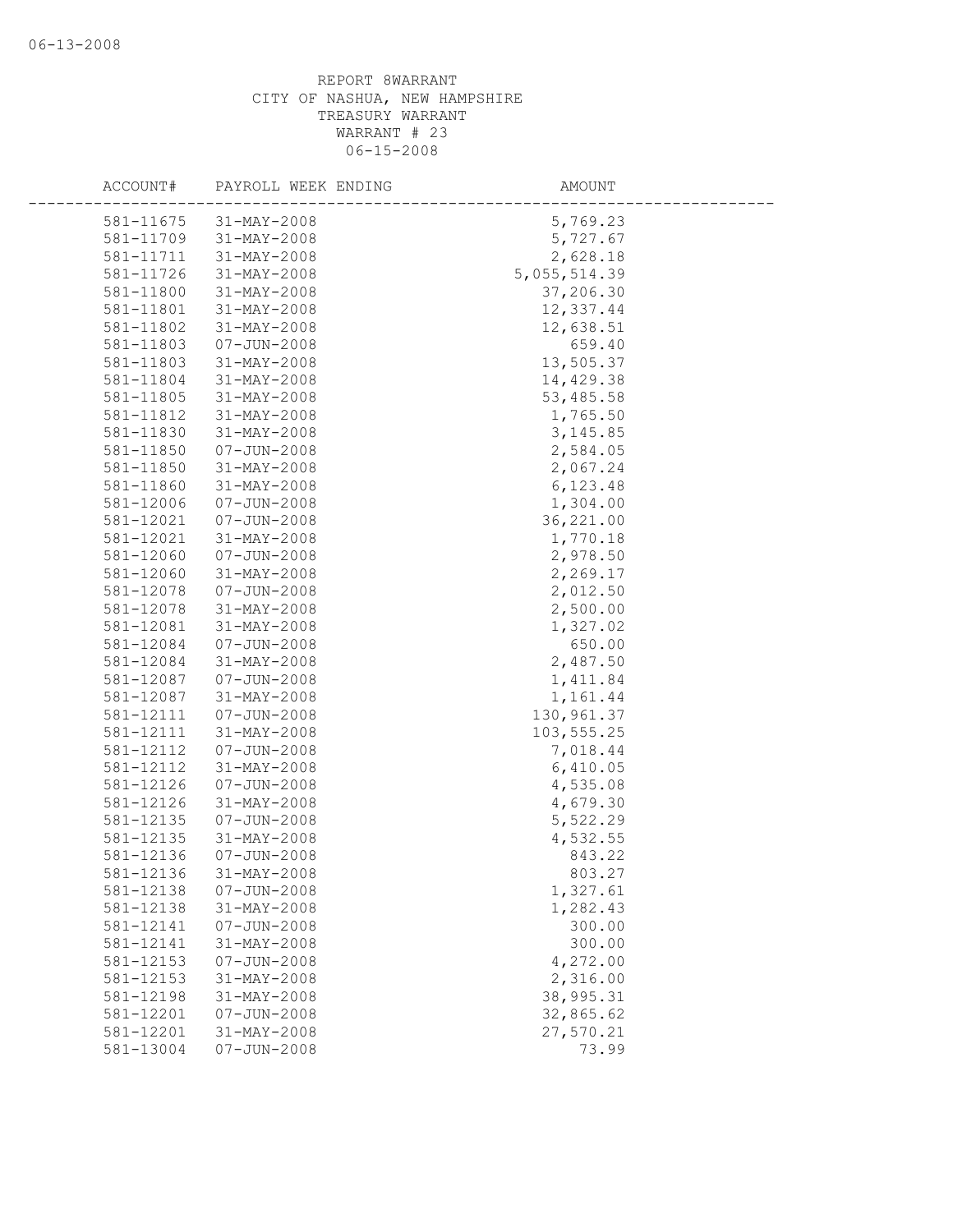|           | ACCOUNT# PAYROLL WEEK ENDING | AMOUNT       |              |
|-----------|------------------------------|--------------|--------------|
| 581-13004 | 31-MAY-2008                  | 1,553.44     |              |
| 581-13021 | 07-JUN-2008                  | 777.44       |              |
| 581-13021 | 31-MAY-2008                  | 487.26       |              |
| 581-13032 | 07-JUN-2008                  | 611.46       |              |
| 581-13120 | 07-JUN-2008                  | 3,531.03     |              |
| 581-13120 | 31-MAY-2008                  | 4,882.67     |              |
| 581-13133 | 07-JUN-2008                  | 112.50       |              |
| 581-13133 | 31-MAY-2008                  | 3,365.75     |              |
| 581-13137 | 07-JUN-2008                  | 82.70        |              |
| 581-13137 | 31-MAY-2008                  | 744.44       |              |
| 581-19000 | 31-MAY-2008                  | 14,710.36    |              |
| 581-19210 | 07-JUN-2008                  | $-64,842.15$ |              |
| 581-19210 | $31 - MAX - 2008$            | 387, 425.58  |              |
| 581-19230 | 31-MAY-2008                  | 5,325.00     |              |
| 581-19240 | 31-MAY-2008                  | 989.70       |              |
|           | 581-59130 31-MAY-2008        | 120.00       |              |
| TOTAL 581 | SCHOOL DEPARTMENT            |              | 6,769,369.34 |
|           | 590-23522 07-JUN-2008        | 400.00       |              |
|           | 590-23522 31-MAY-2008        | 300.00       |              |
|           | TOTAL 590 P/Y OBLIGATIONS    |              | 700.00       |
|           |                              |              |              |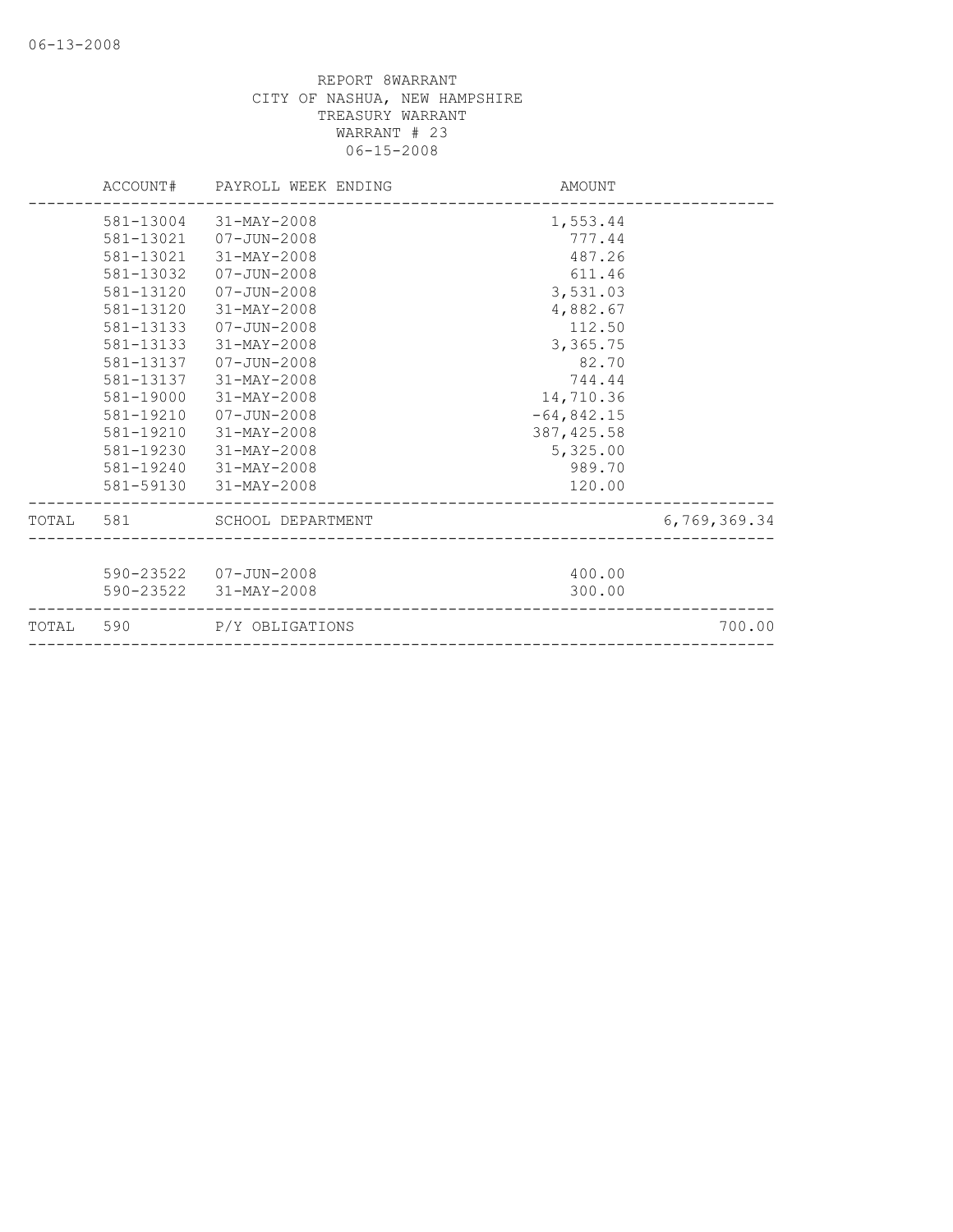|           | ACCOUNT# PAYROLL WEEK ENDING |  |  | AMOUNT |
|-----------|------------------------------|--|--|--------|
|           |                              |  |  |        |
| TOTAL 952 |                              |  |  |        |
|           |                              |  |  |        |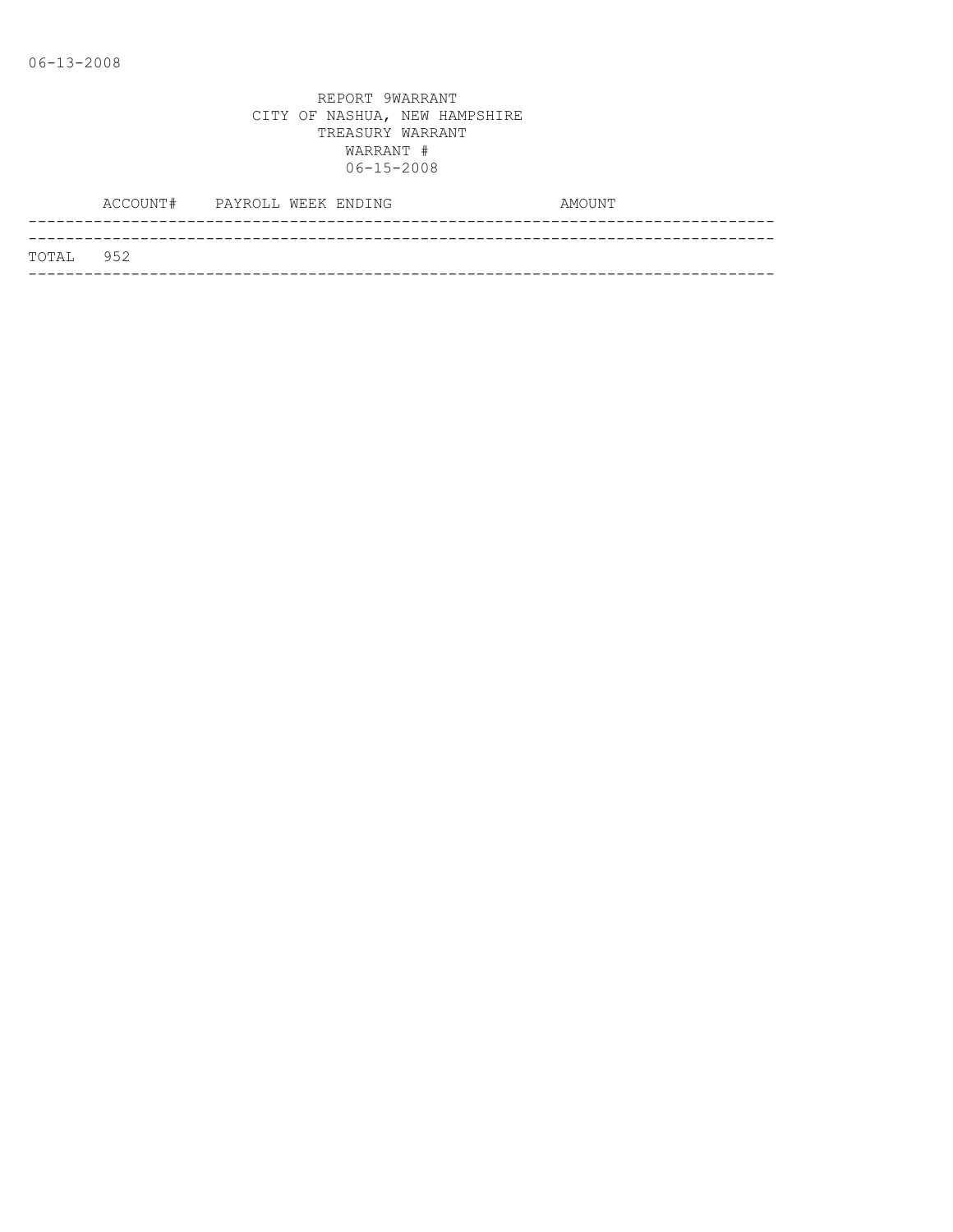| ACCOUNT#               | PAYROLL WEEK ENDING        | <b>AMOUNT</b>      |  |
|------------------------|----------------------------|--------------------|--|
| 801-11008              | 07-JUN-2008                | 554.81             |  |
| 801-11008              | 31-MAY-2008                | 527.07             |  |
| 801-11094              | 07-JUN-2008                | 96.24              |  |
| 801-11094              | 31-MAY-2008                | 96.24              |  |
| 801-11101              | 07-JUN-2008                |                    |  |
| 801-11101              | 31-MAY-2008                | 866.40             |  |
| 801-11193              | 07-JUN-2008                | 943.50             |  |
| 801-11193              | 31-MAY-2008                | 943.50             |  |
| 801-11208              | 07-JUN-2008                | 92.98              |  |
| 801-11208              | 31-MAY-2008                | 92.98              |  |
| 801-11211              | 07-JUN-2008                | 64.34              |  |
| 801-11211              | 31-MAY-2008                | 64.34              |  |
| 801-11222              | 07-JUN-2008                | 199.23             |  |
| 801-11222              | 31-MAY-2008                | 199.23             |  |
| 801-11249              | 07-JUN-2008                | 132.00             |  |
| 801-11249              | 31-MAY-2008                | 132.00             |  |
| 801-11271              | 07-JUN-2008                | 1,085.30           |  |
| 801-11271              | 31-MAY-2008                | 1,085.30           |  |
| 801-11276              | 07-JUN-2008                | 3,136.00           |  |
| 801-11276              | 31-MAY-2008                | 3,136.00           |  |
| 801-11383              | 07-JUN-2008                | 838.19             |  |
| 801-11383              | 31-MAY-2008<br>07-JUN-2008 | 838.19             |  |
| 801-11435              |                            | 257.36             |  |
| 801-11435<br>801-11595 | 31-MAY-2008<br>07-JUN-2008 | 257.36<br>7,420.00 |  |
| 801-11595              | 07-JUN-2008                | 2,226.00           |  |
| 801-11595              | 31-MAY-2008                | 6,703.20           |  |
| 801-11595              | 31-MAY-2008                | 2,226.00           |  |
| 801-11596              | 07-JUN-2008                | 3,136.00           |  |
| 801-11596              | 31-MAY-2008                | 3,136.00           |  |
| 801-11598              | $07 - JUN - 2008$          | 776.80             |  |
| 801-11598              | 31-MAY-2008                | 776.80             |  |
| 801-11599              | 07-JUN-2008                | 1,026.65           |  |
| 801-11599              | $07 - JUN - 2008$          | 1,026.65           |  |
| 801-11599              | 31-MAY-2008                | 1,026.65           |  |
| 801-11599              | 31-MAY-2008                | 1,026.65           |  |
| 801-11606              | 07-JUN-2008                | 667.96             |  |
|                        | 801-11606 31-MAY-2008      | 667.96             |  |
| 801-11647              | $07 - JUN - 2008$          | 1,401.23           |  |
| 801-11647              | 31-MAY-2008                | 1,401.24           |  |
| 801-12128              | $07 - JUN - 2008$          | 300.24             |  |
| 801-12128              | 31-MAY-2008                | 303.55             |  |
| 801-12594              | $07 - JUN - 2008$          | 4,972.75           |  |
| 801-12594              | 31-MAY-2008                | 4,464.00           |  |
| 801-13004              | $07 - JUN - 2008$          | 1,212.32           |  |
| 801-13004              | $07 - JUN - 2008$          | 542.78             |  |
| 801-13004              | $07 - JUN - 2008$          | 145.65             |  |
| 801-13004              | 31-MAY-2008                | 2,051.04           |  |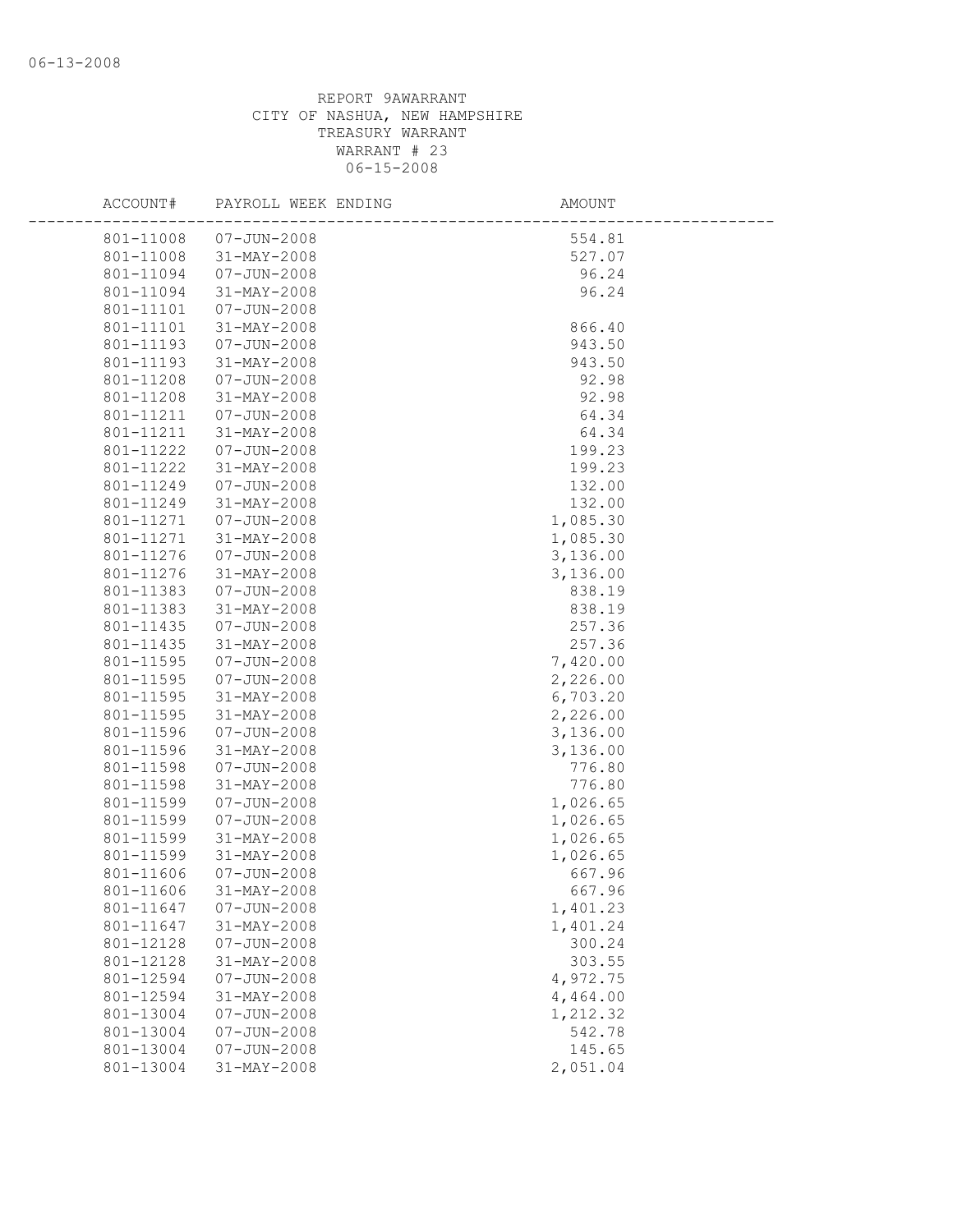|           |           | ACCOUNT# PAYROLL WEEK ENDING | AMOUNT                              |           |
|-----------|-----------|------------------------------|-------------------------------------|-----------|
|           |           | 801-13004 31-MAY-2008        | 5,540.76                            |           |
|           |           | 801-13004 31-MAY-2008        | 5.20                                |           |
|           |           | 801-13004 31-MAY-2008        | 675.24                              |           |
|           | 801-59236 | $07 - JUN - 2008$            | 382.62                              |           |
|           | 801-59236 | 31-MAY-2008                  | 382.62                              |           |
|           | 801-59237 | 07-JUN-2008                  | 360.28                              |           |
|           | 801-59237 | 31-MAY-2008                  | 360.27                              |           |
|           |           | 801-59240 07-JUN-2008        | 132.49                              |           |
|           |           | 801-59240 31-MAY-2008        | 132.49<br>_________________________ |           |
| TOTAL 801 |           | SOLID WASTE DISPOSAL         | ---<br>______________________       | 72,248.65 |
|           |           |                              |                                     |           |
|           | 802-11028 | 07-JUN-2008                  | 387.79                              |           |
|           | 802-11028 | 07-JUN-2008                  | 182.49                              |           |
|           | 802-11028 | 31-MAY-2008                  | 387.79                              |           |
|           | 802-11028 | 31-MAY-2008                  | 182.49                              |           |
|           | 802-11064 | 07-JUN-2008                  | 132.49                              |           |
|           | 802-11064 | 07-JUN-2008                  | 132.49                              |           |
|           | 802-11064 | 31-MAY-2008                  | 132.49                              |           |
|           | 802-11064 | 31-MAY-2008                  | 132.49                              |           |
|           | 802-11091 | 07-JUN-2008                  | 1,044.26                            |           |
|           | 802-11091 | 31-MAY-2008                  | 1,044.25                            |           |
|           | 802-11092 | $07 - JUN - 2008$            | 735.20                              |           |
|           | 802-11092 | 31-MAY-2008                  | 735.20                              |           |
|           | 802-11094 | 07-JUN-2008                  | 288.69                              |           |
|           | 802-11094 | 07-JUN-2008                  | 288.71                              |           |
|           | 802-11094 | 31-MAY-2008                  | 288.69                              |           |
|           | 802-11094 | 31-MAY-2008                  | 288.71                              |           |
|           | 802-11096 | $07 - JUN - 2008$            | 883.98                              |           |
|           | 802-11102 | 07-JUN-2008                  | 854.95                              |           |
|           | 802-11102 | 31-MAY-2008                  | 854.95                              |           |
|           | 802-11105 | $07 - JUN - 2008$            | 987.15                              |           |
|           | 802-11105 | 31-MAY-2008                  | 953.14                              |           |
|           | 802-11155 | 07-JUN-2008                  | 1,024.73                            |           |
|           | 802-11155 | 31-MAY-2008                  | 966.81                              |           |
|           | 802-11157 | 07-JUN-2008                  | 784.00                              |           |
|           | 802-11157 | 31-MAY-2008                  | 784.00                              |           |
|           | 802-11158 | $07 - JUN - 2008$            | 1,683.20                            |           |
|           | 802-11158 | 31-MAY-2008                  | 1,630.60                            |           |
|           | 802-11208 | $07 - JUN - 2008$            | 37.19                               |           |
|           | 802-11208 | $07 - JUN - 2008$            | 37.19                               |           |
|           | 802-11208 | $31 - MAY - 2008$            | 37.19                               |           |
|           | 802-11208 | 31-MAY-2008                  | 37.19                               |           |
|           | 802-11211 | $07 - JUN - 2008$            | 386.02                              |           |
|           | 802-11211 | $07 - JUN - 2008$            | 386.02                              |           |
|           | 802-11211 | 31-MAY-2008                  | 386.01                              |           |
|           | 802-11211 | $31 - MAY - 2008$            | 386.01                              |           |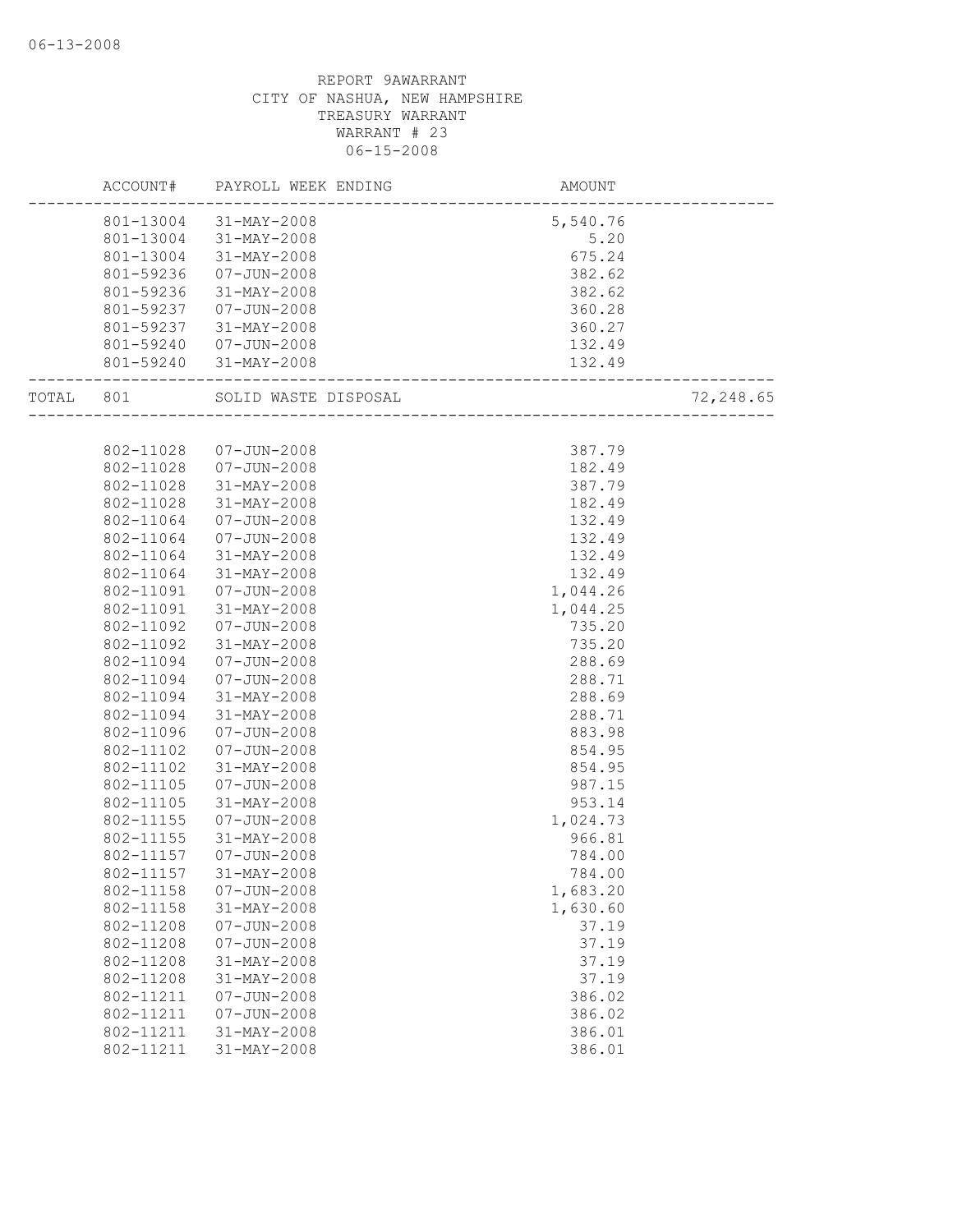## REPORT 9AWARRANT CITY OF NASHUA, NEW HAMPSHIRE TREASURY WARRANT WARRANT # 23 06-15-2008

| ACCOUNT#               | PAYROLL WEEK ENDING                    | AMOUNT           |
|------------------------|----------------------------------------|------------------|
| 802-11222              | $07 - JUN - 2008$                      | 199.23           |
| 802-11222              | 31-MAY-2008                            | 199.23           |
| 802-11249              | $07 - JUN - 2008$                      | 75.43            |
| 802-11249              | $07 - JUN - 2008$                      | 75.43            |
| 802-11249              | 31-MAY-2008                            | 75.43            |
| 802-11249              | 31-MAY-2008                            | 75.43            |
| 802-11260              | $07 - JUN - 2008$                      | 1,760.00         |
| 802-11260              | 31-MAY-2008                            | 1,760.00         |
| 802-11270              | $07 - JUN - 2008$                      | 1,023.64         |
| 802-11270              | $31 - MAX - 2008$                      | 1,023.64         |
| 802-11333              | $07 - JUN - 2008$                      | 1,006.52         |
| 802-11333              | 31-MAY-2008                            | 1,006.52         |
| 802-11435              | $07 - JUN - 2008$                      | 428.93           |
| 802-11435              | $07 - JUN - 2008$                      | 171.57           |
| 802-11435              | 31-MAY-2008                            | 428.93           |
| 802-11435              | 31-MAY-2008                            | 171.57           |
| 802-11480              | $07 - JUN - 2008$                      | 3,363.84         |
| 802-11480              | 31-MAY-2008                            | 3,498.19         |
| 802-11507              | $07 - JUN - 2008$                      | 597.44           |
| 802-11507              | 31-MAY-2008                            | 746.80           |
| 802-11513              | $07 - JUN - 2008$                      | 4,442.10         |
| 802-11513              | 31-MAY-2008                            | 4,919.68         |
| 802-11514              | $07 - JUN - 2008$                      | 2,644.80         |
| 802-11514              | 31-MAY-2008                            | 2,644.80         |
| 802-11681              | $07 - JUN - 2008$                      | 297.14           |
| 802-11681              | $07 - JUN - 2008$                      | 1,188.55         |
| 802-11681              | $31 - MAX - 2008$                      | 297.14           |
| 802-11681              | 31-MAY-2008                            | 1,188.55         |
| 802-11693              | $07 - JUN - 2008$                      | 1,132.40         |
| 802-11693              | 31-MAY-2008                            | 1,132.40         |
| 802-11763              | $07 - JUN - 2008$                      | 167.64           |
| 802-11763              | $07 - JUN - 2008$                      | 670.55           |
| 802-11763              | 31-MAY-2008                            | 167.64           |
| 802-11763              | 31-MAY-2008                            | 670.55           |
| 802-11764              | $07 - JUN - 2008$                      | 1, 117.43        |
| 802-11764              | $31 - MAY - 2008$<br>$07 - JUN - 2008$ | 1, 117.44        |
| 802-12154              | 31-MAY-2008                            | 860.00           |
| 802-12154              |                                        | 688.00           |
| 802-12203<br>802-12203 | $07 - JUN - 2008$<br>31-MAY-2008       | 480.00<br>384.00 |
| 802-13004              | $07 - JUN - 2008$                      | 983.32           |
| 802-13004              | $07 - JUN - 2008$                      | 2,573.23         |
| 802-13004              | 31-MAY-2008                            | 341.98           |
| 802-13004              | $31 - MAX - 2008$                      | 4,238.48         |
| 802-59236              | $07 - JUN - 2008$                      | 382.61           |
| 802-59236              | 31-MAY-2008                            | 382.62           |
| 802-59237              | $07 - JUN - 2008$                      | 1,050.57         |
| 802-59237              | 31-MAY-2008                            | 1,050.57         |
|                        |                                        |                  |